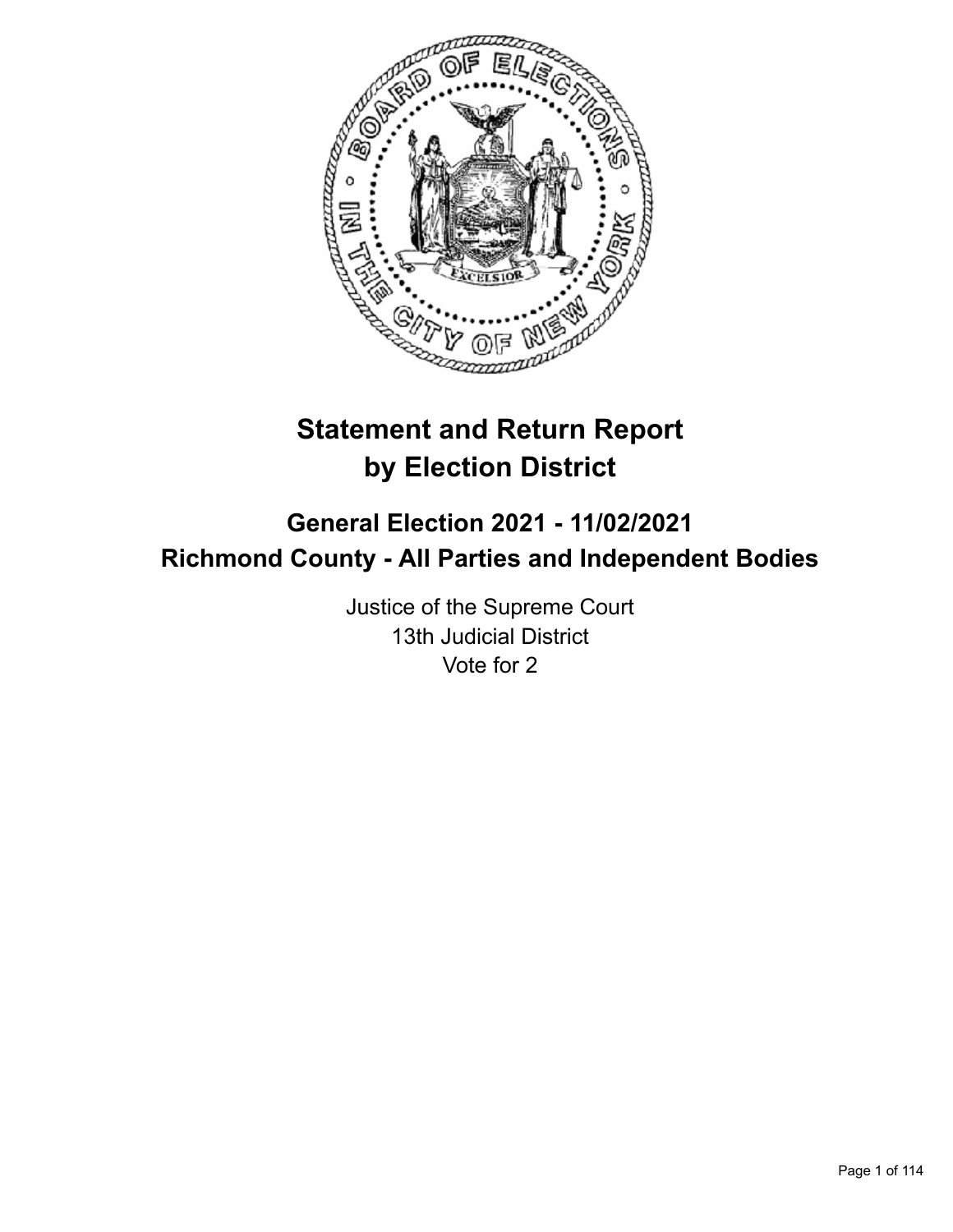

| <b>PUBLIC COUNTER</b>                                    | 333 |
|----------------------------------------------------------|-----|
| <b>MANUALLY COUNTED EMERGENCY</b>                        | 0   |
| ABSENTEE / MILITARY                                      | 18  |
| <b>AFFIDAVIT</b>                                         |     |
| <b>Total Ballots</b>                                     | 352 |
| Less - Inapplicable Federal/Special Presidential Ballots | 0   |
| <b>Total Applicable Ballots</b>                          | 352 |
| ANN THOMPSON (DEMOCRATIC)                                | 268 |
| PAUL MARRONE JR. (REPUBLICAN)                            | 45  |
| CHARLES M. TROIA (DEMOCRATIC)                            | 214 |
| RONALD CASTORINA JR. (REPUBLICAN)                        | 37  |
| <b>Total Votes</b>                                       | 564 |
| Unrecorded                                               | 140 |

# **002/61**

| <b>PUBLIC COUNTER</b>                                    | 289 |
|----------------------------------------------------------|-----|
| MANUALLY COUNTED EMERGENCY                               | 0   |
| ABSENTEE / MILITARY                                      | 34  |
| AFFIDAVIT                                                | 2   |
| <b>Total Ballots</b>                                     | 325 |
| Less - Inapplicable Federal/Special Presidential Ballots | 0   |
| <b>Total Applicable Ballots</b>                          | 325 |
| ANN THOMPSON (DEMOCRATIC)                                | 243 |
| PAUL MARRONE JR. (REPUBLICAN)                            | 61  |
| CHARLES M. TROIA (DEMOCRATIC)                            | 204 |
| RONALD CASTORINA JR. (REPUBLICAN)                        | 53  |
| <b>Total Votes</b>                                       | 561 |
| Unrecorded                                               | 89  |

| PUBLIC COUNTER                                           | 365      |
|----------------------------------------------------------|----------|
| MANUALLY COUNTED EMERGENCY                               | $\Omega$ |
| ABSENTEE / MILITARY                                      | 24       |
| AFFIDAVIT                                                | 4        |
| <b>Total Ballots</b>                                     | 393      |
| Less - Inapplicable Federal/Special Presidential Ballots | 0        |
| <b>Total Applicable Ballots</b>                          | 393      |
| ANN THOMPSON (DEMOCRATIC)                                | 303      |
| PAUL MARRONE JR. (REPUBLICAN)                            | 62       |
| CHARLES M. TROIA (DEMOCRATIC)                            | 252      |
| RONALD CASTORINA JR. (REPUBLICAN)                        | 67       |
| <b>Total Votes</b>                                       | 684      |
| Unrecorded                                               | 102      |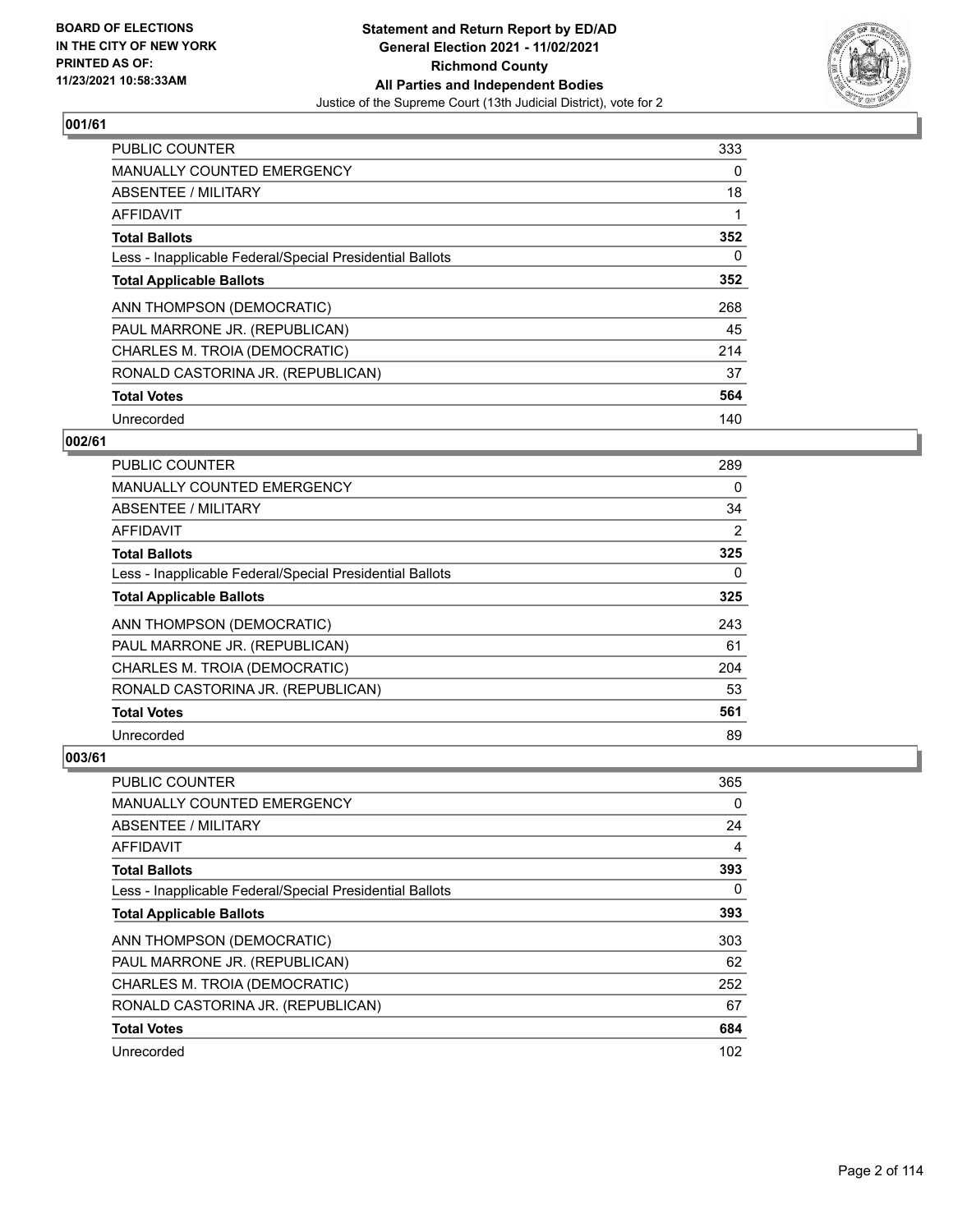

| <b>PUBLIC COUNTER</b>                                    | 222 |
|----------------------------------------------------------|-----|
| <b>MANUALLY COUNTED EMERGENCY</b>                        | 0   |
| <b>ABSENTEE / MILITARY</b>                               | 17  |
| AFFIDAVIT                                                |     |
| <b>Total Ballots</b>                                     | 240 |
| Less - Inapplicable Federal/Special Presidential Ballots | 0   |
| <b>Total Applicable Ballots</b>                          | 240 |
| ANN THOMPSON (DEMOCRATIC)                                | 171 |
| PAUL MARRONE JR. (REPUBLICAN)                            | 48  |
| CHARLES M. TROIA (DEMOCRATIC)                            | 155 |
| RONALD CASTORINA JR. (REPUBLICAN)                        | 43  |
| UNATTRIBUTABLE WRITE-IN (WRITE-IN)                       |     |
| <b>Total Votes</b>                                       | 418 |
| Unrecorded                                               | 62  |

# **005/61**

| <b>PUBLIC COUNTER</b>                                    | 189 |
|----------------------------------------------------------|-----|
| <b>MANUALLY COUNTED EMERGENCY</b>                        | 0   |
| ABSENTEE / MILITARY                                      | 12  |
| AFFIDAVIT                                                |     |
| <b>Total Ballots</b>                                     | 202 |
| Less - Inapplicable Federal/Special Presidential Ballots | 0   |
| <b>Total Applicable Ballots</b>                          | 202 |
| ANN THOMPSON (DEMOCRATIC)                                | 158 |
| PAUL MARRONE JR. (REPUBLICAN)                            | 24  |
| CHARLES M. TROIA (DEMOCRATIC)                            | 139 |
| RONALD CASTORINA JR. (REPUBLICAN)                        | 24  |
| SUSAN SARANDON (WRITE-IN)                                |     |
| UNATTRIBUTABLE WRITE-IN (WRITE-IN)                       |     |
| <b>Total Votes</b>                                       | 347 |
| Unrecorded                                               | 57  |

| <b>PUBLIC COUNTER</b>                                    | 156 |
|----------------------------------------------------------|-----|
| <b>MANUALLY COUNTED EMERGENCY</b>                        | 0   |
| ABSENTEE / MILITARY                                      | 40  |
| AFFIDAVIT                                                | 0   |
| <b>Total Ballots</b>                                     | 196 |
| Less - Inapplicable Federal/Special Presidential Ballots | 0   |
| <b>Total Applicable Ballots</b>                          | 196 |
| ANN THOMPSON (DEMOCRATIC)                                | 108 |
| PAUL MARRONE JR. (REPUBLICAN)                            | 79  |
| CHARLES M. TROIA (DEMOCRATIC)                            | 102 |
| RONALD CASTORINA JR. (REPUBLICAN)                        | 70  |
| <b>Total Votes</b>                                       | 359 |
| Unrecorded                                               | 33  |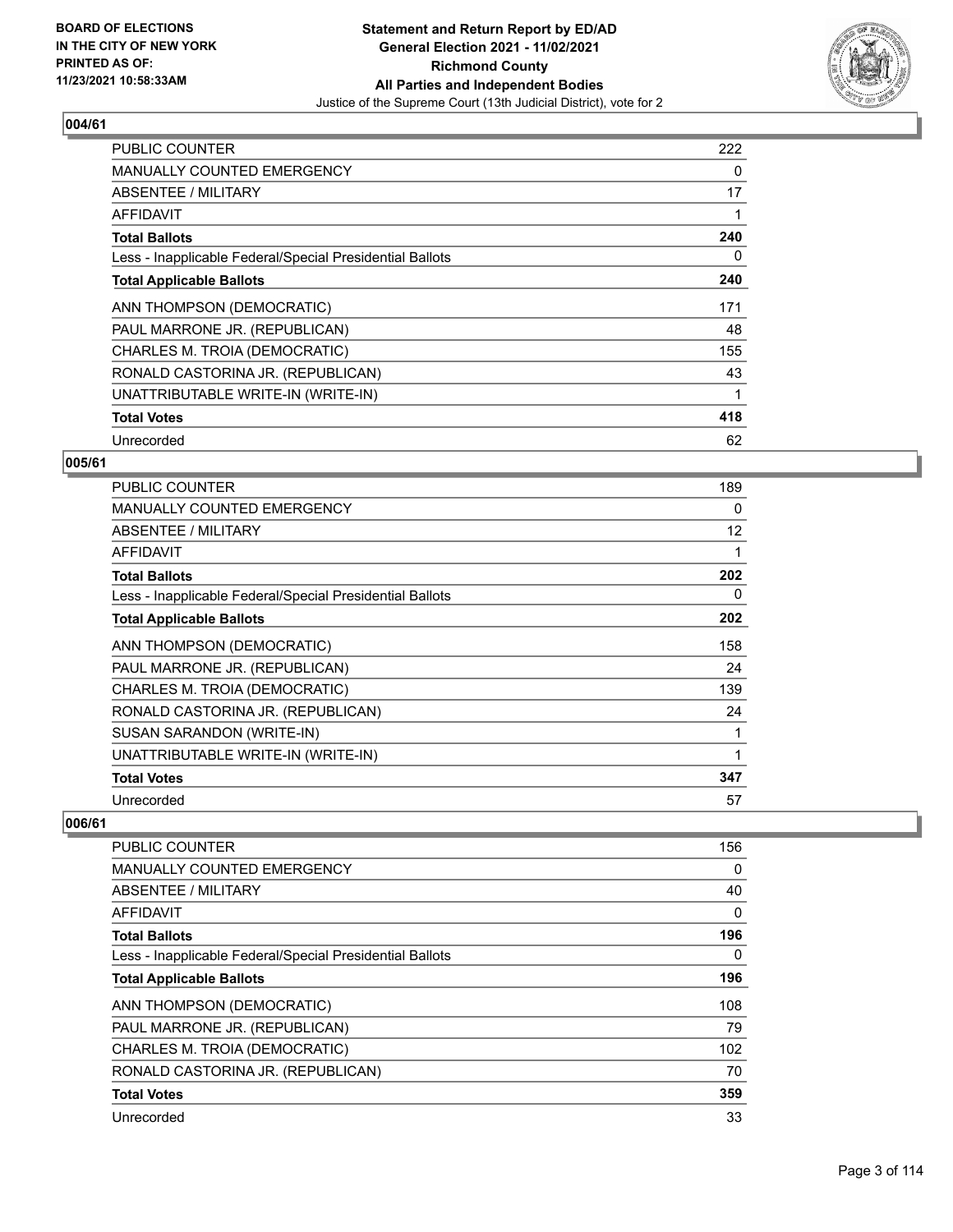

| <b>PUBLIC COUNTER</b>                                    | 174 |
|----------------------------------------------------------|-----|
| <b>MANUALLY COUNTED EMERGENCY</b>                        | 0   |
| ABSENTEE / MILITARY                                      | 9   |
| AFFIDAVIT                                                | 0   |
| <b>Total Ballots</b>                                     | 183 |
| Less - Inapplicable Federal/Special Presidential Ballots | 0   |
| <b>Total Applicable Ballots</b>                          | 183 |
| ANN THOMPSON (DEMOCRATIC)                                | 149 |
| PAUL MARRONE JR. (REPUBLICAN)                            | 12  |
| CHARLES M. TROIA (DEMOCRATIC)                            | 123 |
| RONALD CASTORINA JR. (REPUBLICAN)                        | 6   |
| <b>Total Votes</b>                                       | 290 |
| Unrecorded                                               | 76  |

# **008/61**

| PUBLIC COUNTER                                           | 110      |
|----------------------------------------------------------|----------|
| <b>MANUALLY COUNTED EMERGENCY</b>                        | $\Omega$ |
| ABSENTEE / MILITARY                                      | 9        |
| AFFIDAVIT                                                |          |
| <b>Total Ballots</b>                                     | 120      |
| Less - Inapplicable Federal/Special Presidential Ballots | $\Omega$ |
| <b>Total Applicable Ballots</b>                          | 120      |
| ANN THOMPSON (DEMOCRATIC)                                | 91       |
| PAUL MARRONE JR. (REPUBLICAN)                            | 9        |
| CHARLES M. TROIA (DEMOCRATIC)                            | 80       |
| RONALD CASTORINA JR. (REPUBLICAN)                        | 16       |
| <b>Total Votes</b>                                       | 196      |
| Unrecorded                                               | 44       |

| <b>PUBLIC COUNTER</b>                                    | 388 |
|----------------------------------------------------------|-----|
| <b>MANUALLY COUNTED EMERGENCY</b>                        | 0   |
| ABSENTEE / MILITARY                                      | 20  |
| AFFIDAVIT                                                | 1   |
| <b>Total Ballots</b>                                     | 409 |
| Less - Inapplicable Federal/Special Presidential Ballots | 0   |
| <b>Total Applicable Ballots</b>                          | 409 |
| ANN THOMPSON (DEMOCRATIC)                                | 293 |
| PAUL MARRONE JR. (REPUBLICAN)                            | 92  |
| CHARLES M. TROIA (DEMOCRATIC)                            | 255 |
| RONALD CASTORINA JR. (REPUBLICAN)                        | 79  |
| GABRIELA P. LUND (WRITE-IN)                              | 1   |
| MATTHEW C. LUND (WRITE-IN)                               | 1   |
| <b>Total Votes</b>                                       | 721 |
| Unrecorded                                               | 97  |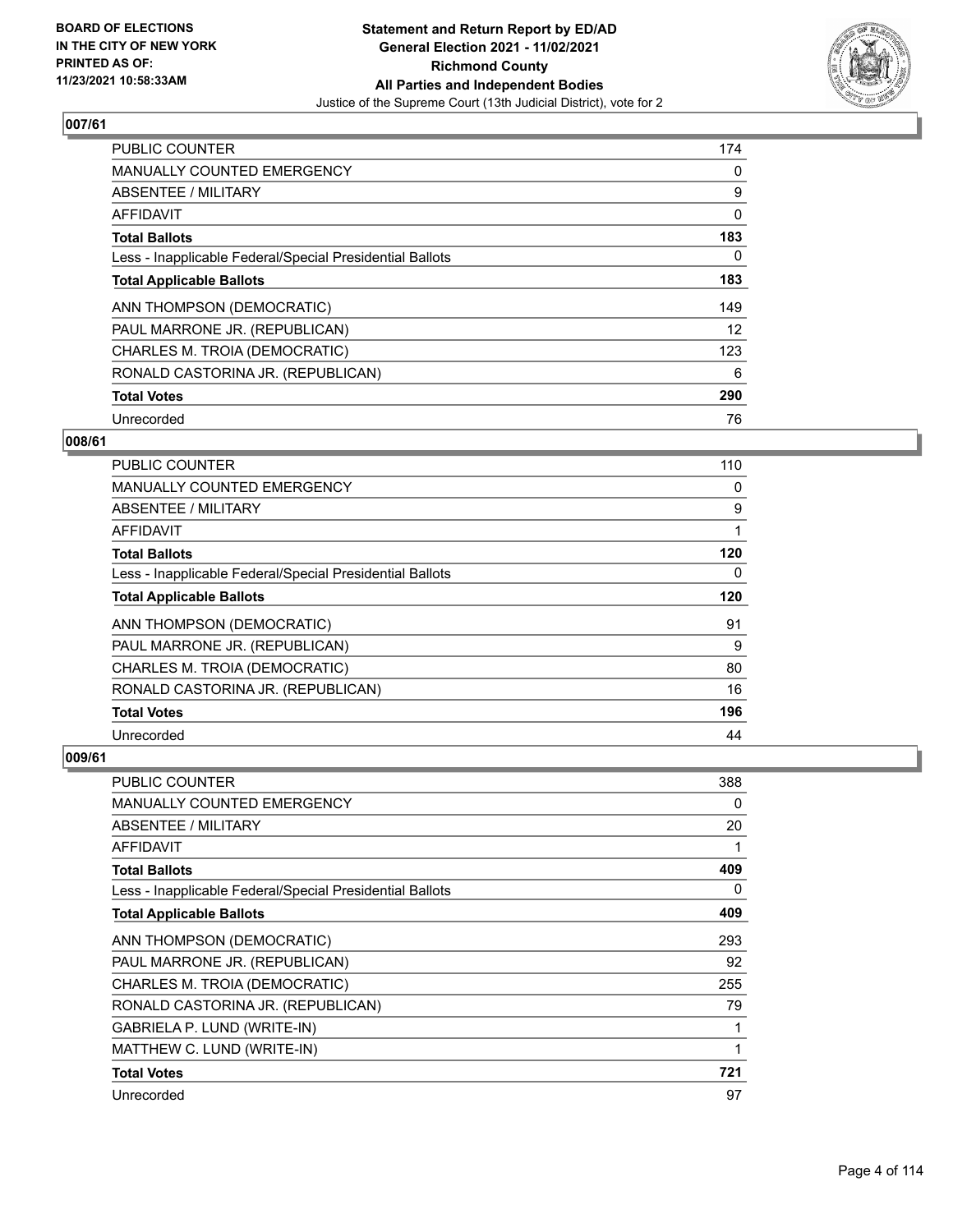

| <b>PUBLIC COUNTER</b>                                    | 309 |
|----------------------------------------------------------|-----|
| <b>MANUALLY COUNTED EMERGENCY</b>                        | 0   |
| ABSENTEE / MILITARY                                      | 20  |
| <b>AFFIDAVIT</b>                                         | 0   |
| <b>Total Ballots</b>                                     | 329 |
| Less - Inapplicable Federal/Special Presidential Ballots | 0   |
| <b>Total Applicable Ballots</b>                          | 329 |
| ANN THOMPSON (DEMOCRATIC)                                | 211 |
| PAUL MARRONE JR. (REPUBLICAN)                            | 66  |
| CHARLES M. TROIA (DEMOCRATIC)                            | 173 |
| RONALD CASTORINA JR. (REPUBLICAN)                        | 57  |
| <b>Total Votes</b>                                       | 507 |
| Unrecorded                                               | 151 |

# **011/61**

| <b>PUBLIC COUNTER</b>                                    | 281 |
|----------------------------------------------------------|-----|
| MANUALLY COUNTED EMERGENCY                               | 0   |
| ABSENTEE / MILITARY                                      | 29  |
| AFFIDAVIT                                                | 0   |
| <b>Total Ballots</b>                                     | 310 |
| Less - Inapplicable Federal/Special Presidential Ballots | 0   |
| <b>Total Applicable Ballots</b>                          | 310 |
| ANN THOMPSON (DEMOCRATIC)                                | 209 |
| PAUL MARRONE JR. (REPUBLICAN)                            | 84  |
| CHARLES M. TROIA (DEMOCRATIC)                            | 186 |
| RONALD CASTORINA JR. (REPUBLICAN)                        | 80  |
| UNATTRIBUTABLE WRITE-IN (WRITE-IN)                       | 2   |
| <b>Total Votes</b>                                       | 561 |
| Unrecorded                                               | 59  |

| <b>PUBLIC COUNTER</b>                                    | 590   |
|----------------------------------------------------------|-------|
| <b>MANUALLY COUNTED EMERGENCY</b>                        | 0     |
| ABSENTEE / MILITARY                                      | 27    |
| AFFIDAVIT                                                | 2     |
| <b>Total Ballots</b>                                     | 619   |
| Less - Inapplicable Federal/Special Presidential Ballots | 0     |
| <b>Total Applicable Ballots</b>                          | 619   |
| ANN THOMPSON (DEMOCRATIC)                                | 325   |
| PAUL MARRONE JR. (REPUBLICAN)                            | 237   |
| CHARLES M. TROIA (DEMOCRATIC)                            | 282   |
| RONALD CASTORINA JR. (REPUBLICAN)                        | 224   |
| UNATTRIBUTABLE WRITE-IN (WRITE-IN)                       | 4     |
| <b>Total Votes</b>                                       | 1,072 |
| Unrecorded                                               | 166   |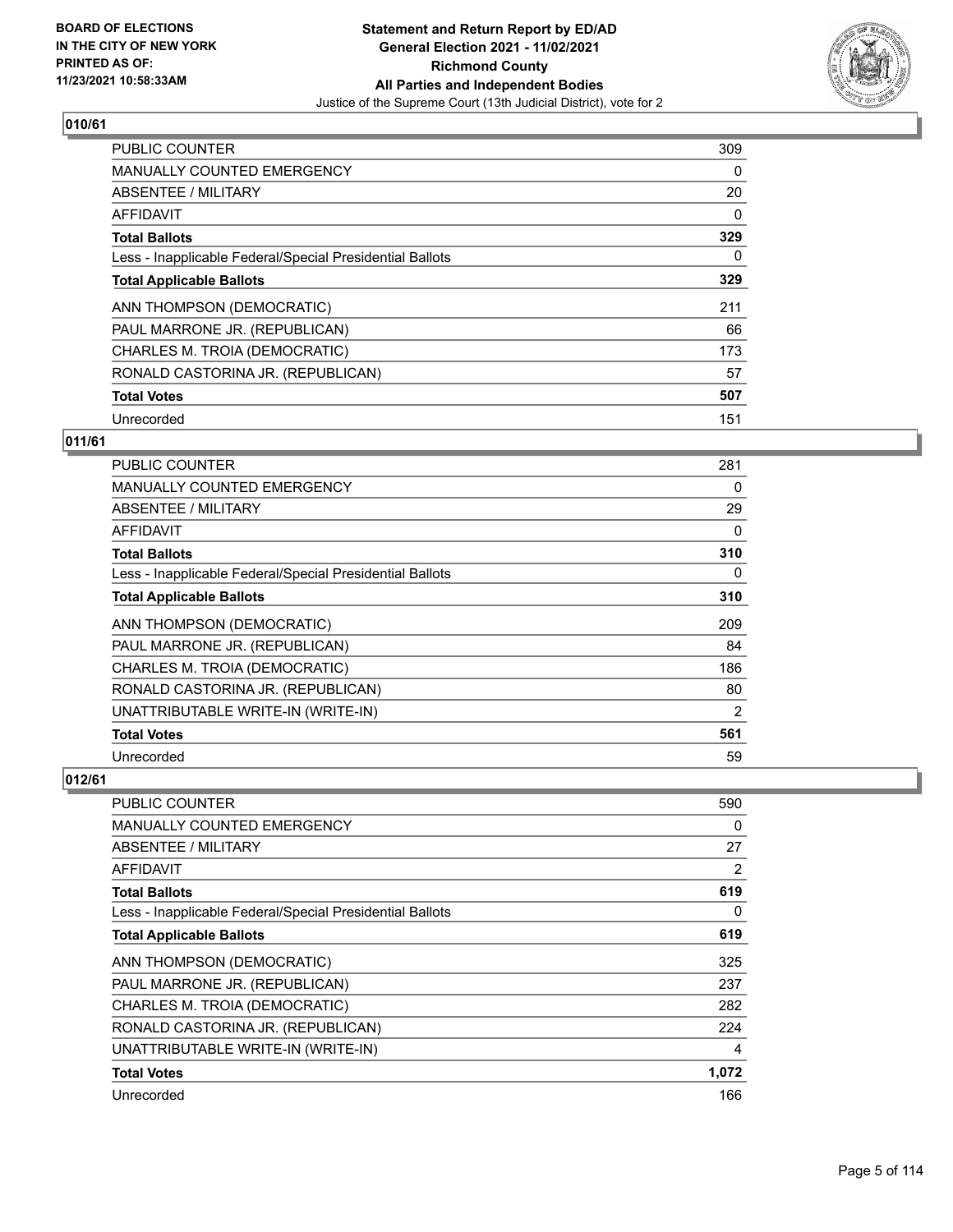

| <b>PUBLIC COUNTER</b>                                    | 286      |
|----------------------------------------------------------|----------|
| <b>MANUALLY COUNTED EMERGENCY</b>                        | 0        |
| ABSENTEE / MILITARY                                      | 11       |
| AFFIDAVIT                                                | $\Omega$ |
| <b>Total Ballots</b>                                     | 297      |
| Less - Inapplicable Federal/Special Presidential Ballots | 0        |
| <b>Total Applicable Ballots</b>                          | 297      |
| ANN THOMPSON (DEMOCRATIC)                                | 175      |
| PAUL MARRONE JR. (REPUBLICAN)                            | 98       |
| CHARLES M. TROIA (DEMOCRATIC)                            | 157      |
| RONALD CASTORINA JR. (REPUBLICAN)                        | 77       |
| RICHARD BELL (WRITE-IN)                                  |          |
| UNATTRIBUTABLE WRITE-IN (WRITE-IN)                       | 1        |
| <b>Total Votes</b>                                       | 509      |
| Unrecorded                                               | 85       |

| <b>PUBLIC COUNTER</b>                                    | 361 |
|----------------------------------------------------------|-----|
| MANUALLY COUNTED EMERGENCY                               | 0   |
| ABSENTEE / MILITARY                                      | 20  |
| <b>AFFIDAVIT</b>                                         |     |
| <b>Total Ballots</b>                                     | 382 |
| Less - Inapplicable Federal/Special Presidential Ballots | 0   |
| <b>Total Applicable Ballots</b>                          | 382 |
| ANN THOMPSON (DEMOCRATIC)                                | 192 |
| PAUL MARRONE JR. (REPUBLICAN)                            | 154 |
| CHARLES M. TROIA (DEMOCRATIC)                            | 170 |
| RONALD CASTORINA JR. (REPUBLICAN)                        | 127 |
| BRENNAN M. WILLIAMS (WRITE-IN)                           | 1   |
| CHRISTOPHER J. DIJAK (WRITE-IN)                          | 1   |
| UNATTRIBUTABLE WRITE-IN (WRITE-IN)                       | 1   |
| <b>Total Votes</b>                                       | 646 |
| Unrecorded                                               | 118 |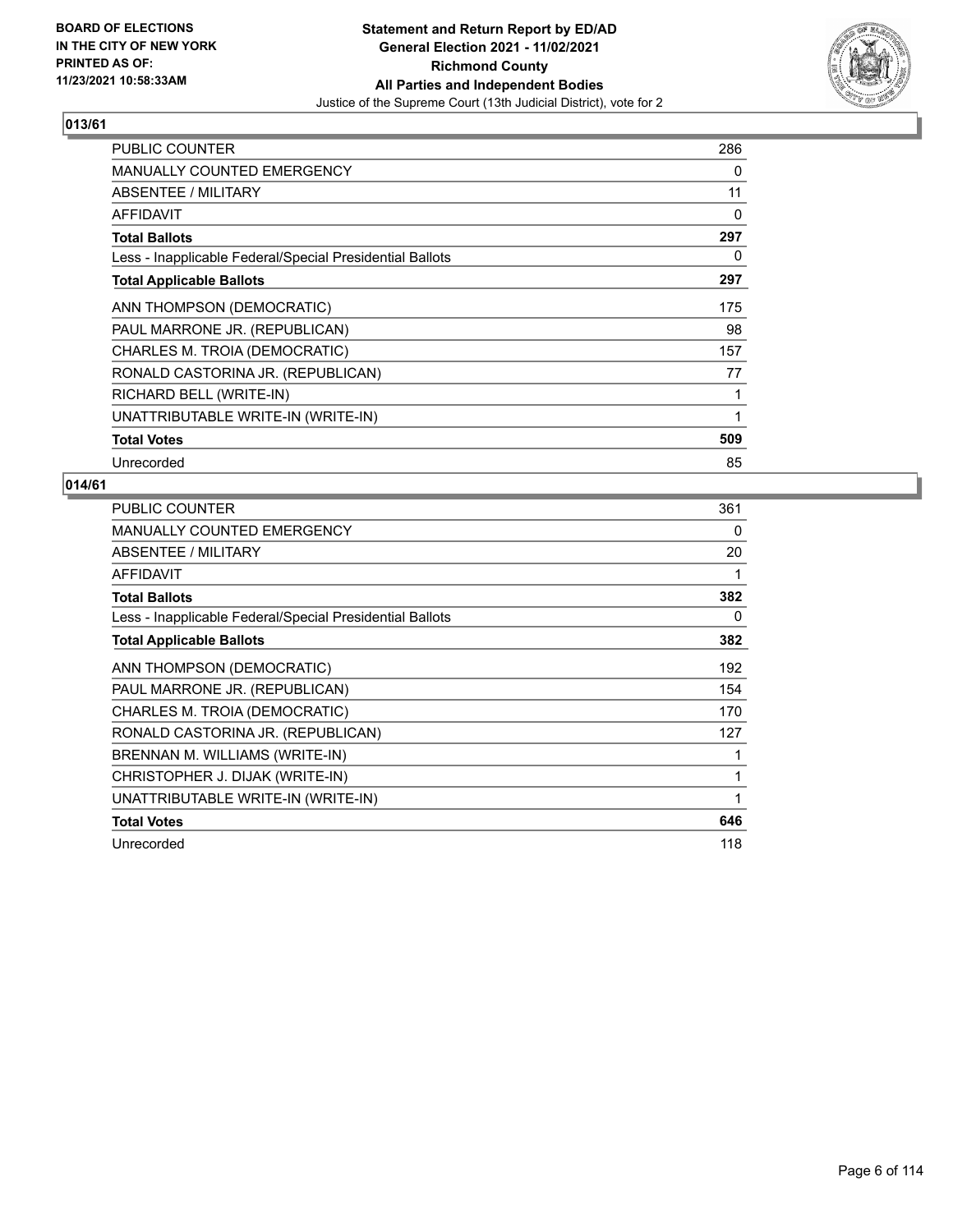

| <b>PUBLIC COUNTER</b>                                    | 261            |
|----------------------------------------------------------|----------------|
| <b>MANUALLY COUNTED EMERGENCY</b>                        | 0              |
| <b>ABSENTEE / MILITARY</b>                               | 8              |
| <b>AFFIDAVIT</b>                                         | $\overline{2}$ |
| <b>Total Ballots</b>                                     | 271            |
| Less - Inapplicable Federal/Special Presidential Ballots | 0              |
| <b>Total Applicable Ballots</b>                          | 271            |
| ANN THOMPSON (DEMOCRATIC)                                | 130            |
| PAUL MARRONE JR. (REPUBLICAN)                            | 107            |
| CHARLES M. TROIA (DEMOCRATIC)                            | 108            |
| RONALD CASTORINA JR. (REPUBLICAN)                        | 106            |
| <b>Total Votes</b>                                       | 451            |
| Unrecorded                                               | 91             |

# **016/61**

| PUBLIC COUNTER                                           | 211      |
|----------------------------------------------------------|----------|
| <b>MANUALLY COUNTED EMERGENCY</b>                        | 0        |
| ABSENTEE / MILITARY                                      | 10       |
| AFFIDAVIT                                                |          |
| <b>Total Ballots</b>                                     | 222      |
| Less - Inapplicable Federal/Special Presidential Ballots | $\Omega$ |
| <b>Total Applicable Ballots</b>                          | 222      |
| ANN THOMPSON (DEMOCRATIC)                                | 158      |
| PAUL MARRONE JR. (REPUBLICAN)                            | 25       |
| CHARLES M. TROIA (DEMOCRATIC)                            | 142      |
| RONALD CASTORINA JR. (REPUBLICAN)                        | 22       |
| <b>Total Votes</b>                                       | 347      |
| Unrecorded                                               | 97       |

| <b>PUBLIC COUNTER</b>                                    | 259            |
|----------------------------------------------------------|----------------|
| MANUALLY COUNTED EMERGENCY                               | 0              |
| ABSENTEE / MILITARY                                      | 7              |
| <b>AFFIDAVIT</b>                                         | 1              |
| <b>Total Ballots</b>                                     | 267            |
| Less - Inapplicable Federal/Special Presidential Ballots | 0              |
| <b>Total Applicable Ballots</b>                          | 267            |
| ANN THOMPSON (DEMOCRATIC)                                | 184            |
| PAUL MARRONE JR. (REPUBLICAN)                            | 51             |
| CHARLES M. TROIA (DEMOCRATIC)                            | 159            |
| RONALD CASTORINA JR. (REPUBLICAN)                        | 43             |
| CESAR A. VARGAS (WRITE-IN)                               | 1              |
| JOHN GIBBONS (WRITE-IN)                                  | 1              |
| UNATTRIBUTABLE WRITE-IN (WRITE-IN)                       | $\overline{2}$ |
| <b>Total Votes</b>                                       | 441            |
| Unrecorded                                               | 93             |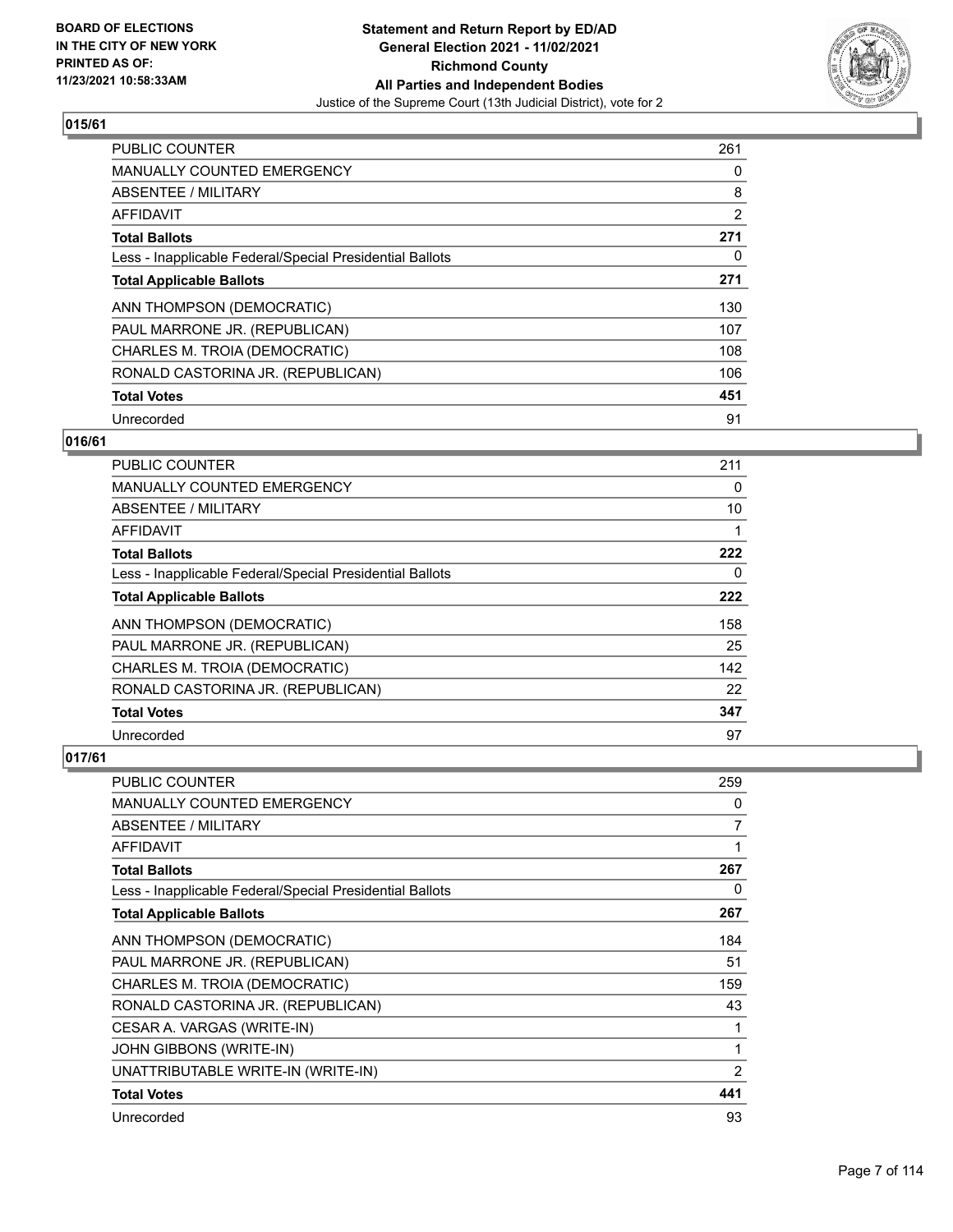

| <b>PUBLIC COUNTER</b>                                    | 272 |
|----------------------------------------------------------|-----|
| <b>MANUALLY COUNTED EMERGENCY</b>                        | 0   |
| ABSENTEE / MILITARY                                      | 12  |
| AFFIDAVIT                                                | 0   |
| <b>Total Ballots</b>                                     | 284 |
| Less - Inapplicable Federal/Special Presidential Ballots | 0   |
| <b>Total Applicable Ballots</b>                          | 284 |
| ANN THOMPSON (DEMOCRATIC)                                | 157 |
| PAUL MARRONE JR. (REPUBLICAN)                            | 97  |
| CHARLES M. TROIA (DEMOCRATIC)                            | 137 |
| RONALD CASTORINA JR. (REPUBLICAN)                        | 91  |
| UNATTRIBUTABLE WRITE-IN (WRITE-IN)                       | 2   |
| <b>Total Votes</b>                                       | 484 |
| Unrecorded                                               | 84  |

# **019/61**

| <b>PUBLIC COUNTER</b>                                    | 312 |
|----------------------------------------------------------|-----|
| <b>MANUALLY COUNTED EMERGENCY</b>                        | 0   |
| ABSENTEE / MILITARY                                      | 21  |
| AFFIDAVIT                                                |     |
| <b>Total Ballots</b>                                     | 334 |
| Less - Inapplicable Federal/Special Presidential Ballots | 0   |
| <b>Total Applicable Ballots</b>                          | 334 |
| ANN THOMPSON (DEMOCRATIC)                                | 170 |
| PAUL MARRONE JR. (REPUBLICAN)                            | 143 |
| CHARLES M. TROIA (DEMOCRATIC)                            | 135 |
| RONALD CASTORINA JR. (REPUBLICAN)                        | 128 |
| DOMINICK MONFERRATO (WRITE-IN)                           |     |
| MEGAN GALE (WRITE-IN)                                    |     |
| <b>Total Votes</b>                                       | 578 |
| Unrecorded                                               | 90  |

| <b>PUBLIC COUNTER</b>                                    | 319 |
|----------------------------------------------------------|-----|
| <b>MANUALLY COUNTED EMERGENCY</b>                        | 0   |
| ABSENTEE / MILITARY                                      | 7   |
| AFFIDAVIT                                                |     |
| <b>Total Ballots</b>                                     | 327 |
| Less - Inapplicable Federal/Special Presidential Ballots | 0   |
| <b>Total Applicable Ballots</b>                          | 327 |
| ANN THOMPSON (DEMOCRATIC)                                | 147 |
| PAUL MARRONE JR. (REPUBLICAN)                            | 150 |
| CHARLES M. TROIA (DEMOCRATIC)                            | 117 |
| RONALD CASTORINA JR. (REPUBLICAN)                        | 136 |
| <b>Total Votes</b>                                       | 550 |
| Unrecorded                                               | 104 |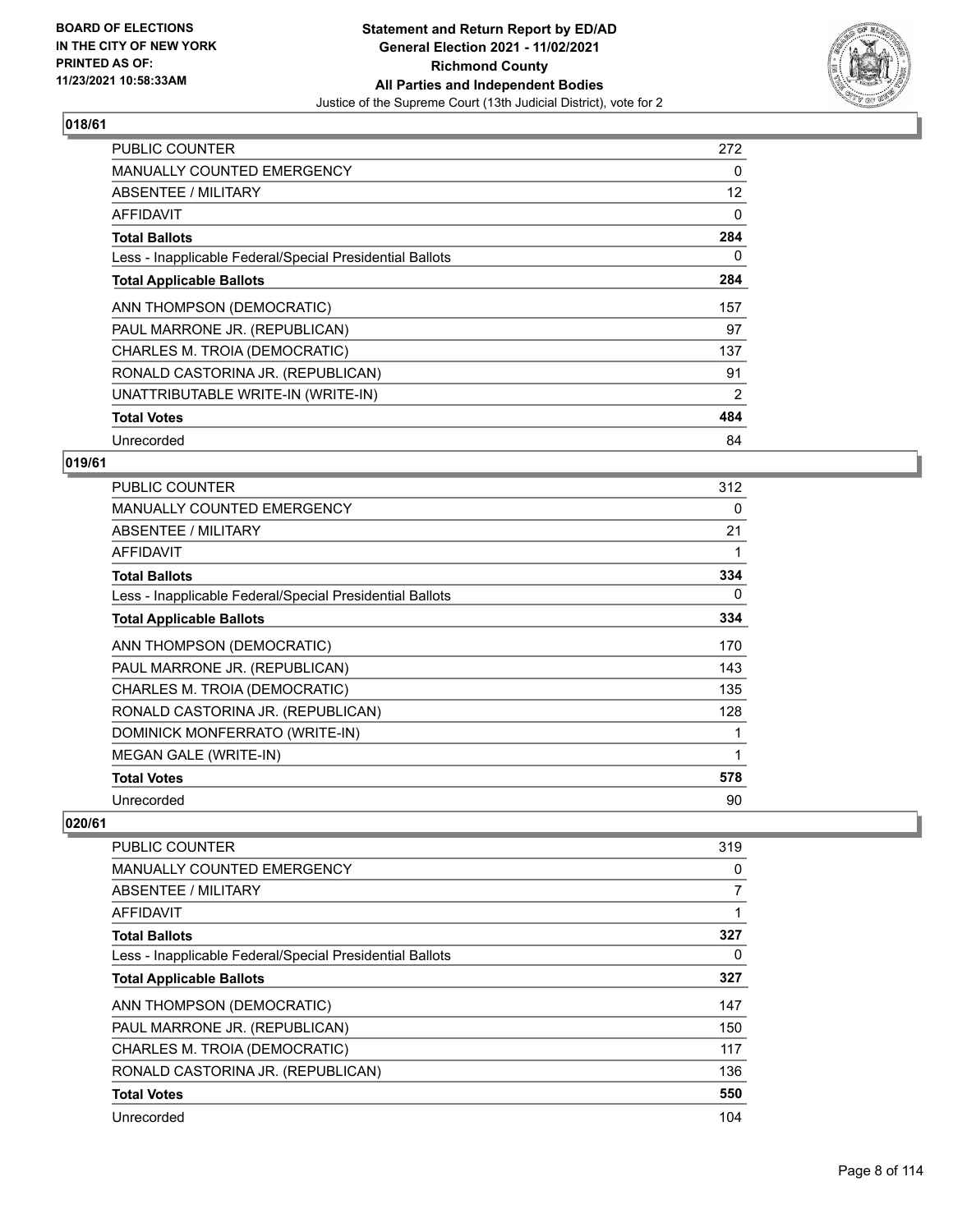

| <b>PUBLIC COUNTER</b>                                    | 244 |
|----------------------------------------------------------|-----|
| MANUALLY COUNTED EMERGENCY                               | 0   |
| ABSENTEE / MILITARY                                      | 15  |
| <b>AFFIDAVIT</b>                                         |     |
| <b>Total Ballots</b>                                     | 260 |
| Less - Inapplicable Federal/Special Presidential Ballots | 0   |
| <b>Total Applicable Ballots</b>                          | 260 |
| ANN THOMPSON (DEMOCRATIC)                                | 189 |
| PAUL MARRONE JR. (REPUBLICAN)                            | 43  |
| CHARLES M. TROIA (DEMOCRATIC)                            | 141 |
| RONALD CASTORINA JR. (REPUBLICAN)                        | 36  |
| <b>Total Votes</b>                                       | 409 |
| Unrecorded                                               | 111 |

# **022/61**

| PUBLIC COUNTER                                           | 238      |
|----------------------------------------------------------|----------|
| <b>MANUALLY COUNTED EMERGENCY</b>                        | $\Omega$ |
| ABSENTEE / MILITARY                                      | 17       |
| AFFIDAVIT                                                |          |
| <b>Total Ballots</b>                                     | 256      |
| Less - Inapplicable Federal/Special Presidential Ballots | 0        |
| <b>Total Applicable Ballots</b>                          | 256      |
| ANN THOMPSON (DEMOCRATIC)                                | 180      |
| PAUL MARRONE JR. (REPUBLICAN)                            | 61       |
| CHARLES M. TROIA (DEMOCRATIC)                            | 141      |
| RONALD CASTORINA JR. (REPUBLICAN)                        | 53       |
| <b>Total Votes</b>                                       | 435      |
| Unrecorded                                               | 77       |

| <b>PUBLIC COUNTER</b>                                    | 207 |
|----------------------------------------------------------|-----|
| <b>MANUALLY COUNTED EMERGENCY</b>                        | 0   |
| ABSENTEE / MILITARY                                      | 16  |
| AFFIDAVIT                                                | 0   |
| <b>Total Ballots</b>                                     | 223 |
| Less - Inapplicable Federal/Special Presidential Ballots | 0   |
| <b>Total Applicable Ballots</b>                          | 223 |
| ANN THOMPSON (DEMOCRATIC)                                | 126 |
| PAUL MARRONE JR. (REPUBLICAN)                            | 80  |
| CHARLES M. TROIA (DEMOCRATIC)                            | 115 |
| RONALD CASTORINA JR. (REPUBLICAN)                        | 69  |
| <b>Total Votes</b>                                       | 390 |
| Unrecorded                                               | 56  |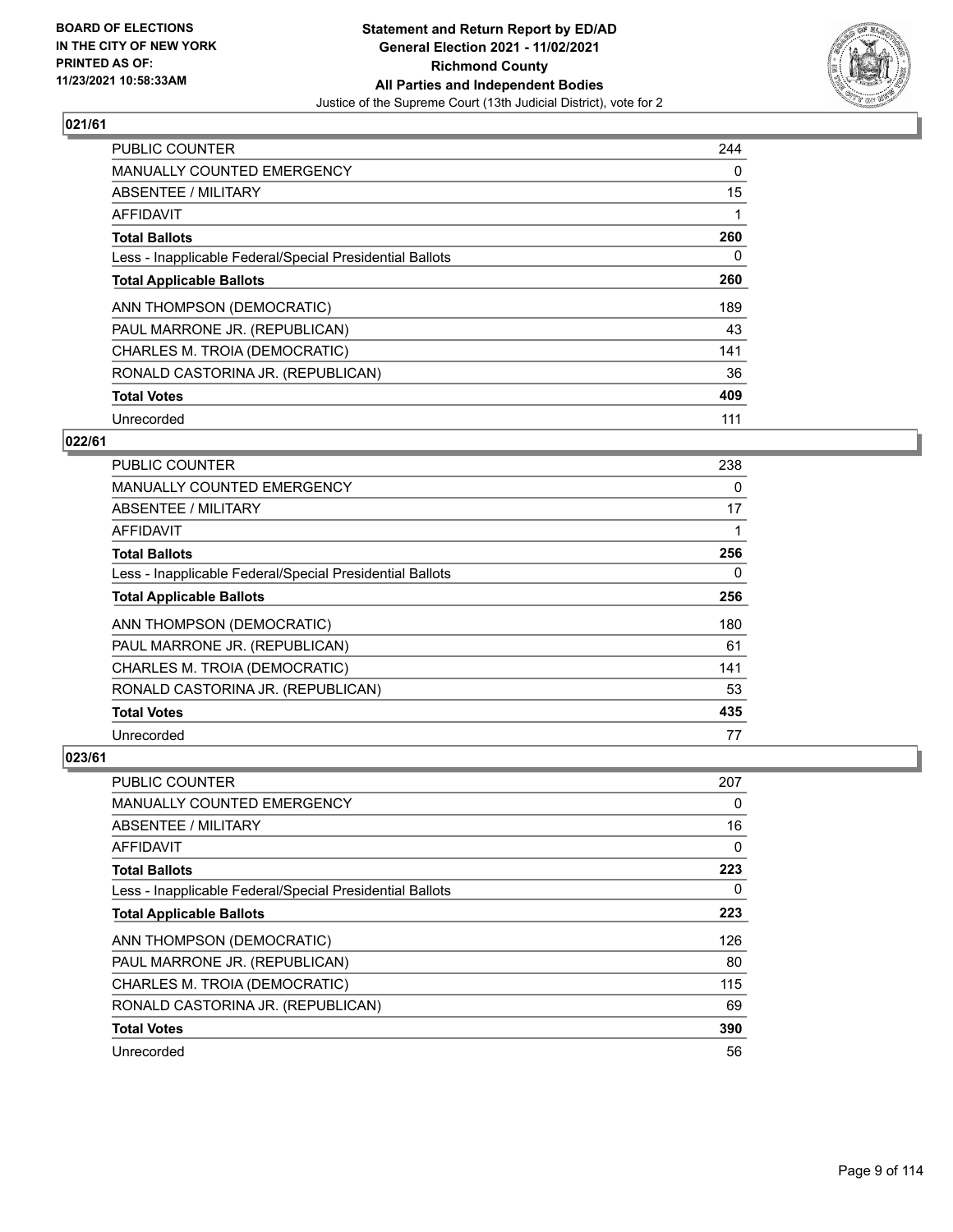

| <b>PUBLIC COUNTER</b>                                    | 319 |
|----------------------------------------------------------|-----|
| MANUALLY COUNTED EMERGENCY                               | 0   |
| ABSENTEE / MILITARY                                      | 19  |
| <b>AFFIDAVIT</b>                                         | 0   |
| <b>Total Ballots</b>                                     | 338 |
| Less - Inapplicable Federal/Special Presidential Ballots | 0   |
| <b>Total Applicable Ballots</b>                          | 338 |
| ANN THOMPSON (DEMOCRATIC)                                | 151 |
| PAUL MARRONE JR. (REPUBLICAN)                            | 168 |
| CHARLES M. TROIA (DEMOCRATIC)                            | 134 |
| RONALD CASTORINA JR. (REPUBLICAN)                        | 142 |
| <b>Total Votes</b>                                       | 595 |
| Unrecorded                                               | 81  |

# **025/61**

| PUBLIC COUNTER                                           | 264      |
|----------------------------------------------------------|----------|
| <b>MANUALLY COUNTED EMERGENCY</b>                        | $\Omega$ |
| ABSENTEE / MILITARY                                      | 19       |
| AFFIDAVIT                                                | 0        |
| <b>Total Ballots</b>                                     | 283      |
| Less - Inapplicable Federal/Special Presidential Ballots | 0        |
| <b>Total Applicable Ballots</b>                          | 283      |
| ANN THOMPSON (DEMOCRATIC)                                | 143      |
| PAUL MARRONE JR. (REPUBLICAN)                            | 119      |
| CHARLES M. TROIA (DEMOCRATIC)                            | 112      |
| RONALD CASTORINA JR. (REPUBLICAN)                        | 100      |
| <b>Total Votes</b>                                       | 474      |
| Unrecorded                                               | 92       |

| <b>PUBLIC COUNTER</b>                                    | 252 |
|----------------------------------------------------------|-----|
| <b>MANUALLY COUNTED EMERGENCY</b>                        | 0   |
| ABSENTEE / MILITARY                                      | 19  |
| AFFIDAVIT                                                | 1   |
| <b>Total Ballots</b>                                     | 272 |
| Less - Inapplicable Federal/Special Presidential Ballots | 0   |
| <b>Total Applicable Ballots</b>                          | 272 |
| ANN THOMPSON (DEMOCRATIC)                                | 173 |
| PAUL MARRONE JR. (REPUBLICAN)                            | 82  |
| CHARLES M. TROIA (DEMOCRATIC)                            | 149 |
| RONALD CASTORINA JR. (REPUBLICAN)                        | 86  |
| <b>Total Votes</b>                                       | 490 |
| Unrecorded                                               | 54  |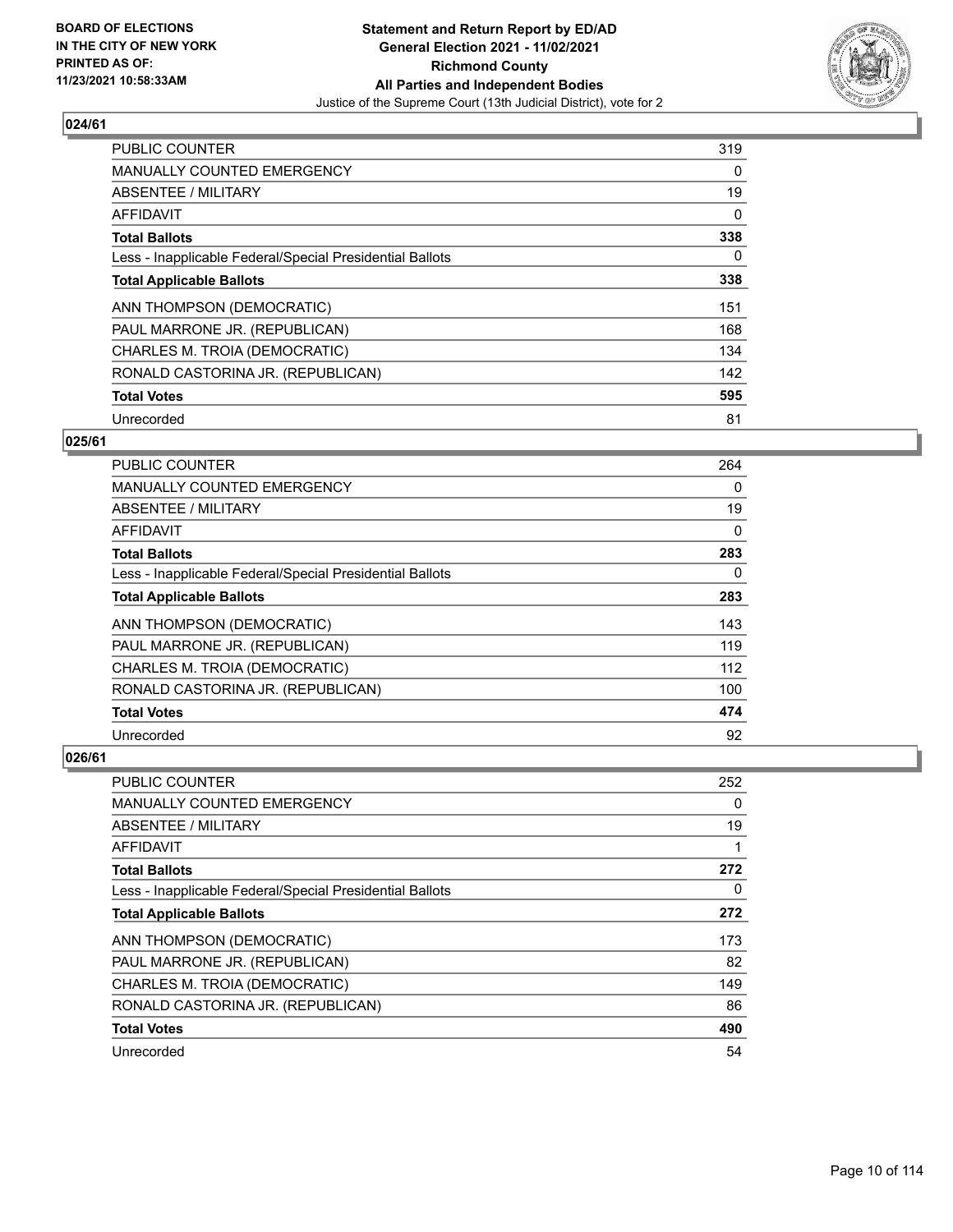

| <b>PUBLIC COUNTER</b>                                    | 244 |
|----------------------------------------------------------|-----|
| MANUALLY COUNTED EMERGENCY                               | 0   |
| ABSENTEE / MILITARY                                      | 9   |
| AFFIDAVIT                                                |     |
| <b>Total Ballots</b>                                     | 254 |
| Less - Inapplicable Federal/Special Presidential Ballots | 0   |
| <b>Total Applicable Ballots</b>                          | 254 |
| ANN THOMPSON (DEMOCRATIC)                                | 155 |
| PAUL MARRONE JR. (REPUBLICAN)                            | 82  |
| CHARLES M. TROIA (DEMOCRATIC)                            | 143 |
| RONALD CASTORINA JR. (REPUBLICAN)                        | 82  |
| <b>Total Votes</b>                                       | 462 |
| Unrecorded                                               | 46  |

# **028/61**

| <b>PUBLIC COUNTER</b>                                    | 185               |
|----------------------------------------------------------|-------------------|
| <b>MANUALLY COUNTED EMERGENCY</b>                        | $\Omega$          |
| ABSENTEE / MILITARY                                      | $12 \overline{ }$ |
| AFFIDAVIT                                                | 0                 |
| <b>Total Ballots</b>                                     | 197               |
| Less - Inapplicable Federal/Special Presidential Ballots | $\Omega$          |
| <b>Total Applicable Ballots</b>                          | 197               |
| ANN THOMPSON (DEMOCRATIC)                                | 123               |
| PAUL MARRONE JR. (REPUBLICAN)                            | 65                |
| CHARLES M. TROIA (DEMOCRATIC)                            | 102               |
| RONALD CASTORINA JR. (REPUBLICAN)                        | 51                |
| <b>Total Votes</b>                                       | 341               |
| Unrecorded                                               | 53                |

| <b>PUBLIC COUNTER</b>                                    | 291 |
|----------------------------------------------------------|-----|
| <b>MANUALLY COUNTED EMERGENCY</b>                        | 0   |
| ABSENTEE / MILITARY                                      | 13  |
| AFFIDAVIT                                                | 0   |
| <b>Total Ballots</b>                                     | 304 |
| Less - Inapplicable Federal/Special Presidential Ballots | 0   |
| <b>Total Applicable Ballots</b>                          | 304 |
| ANN THOMPSON (DEMOCRATIC)                                | 143 |
| PAUL MARRONE JR. (REPUBLICAN)                            | 135 |
| CHARLES M. TROIA (DEMOCRATIC)                            | 118 |
| RONALD CASTORINA JR. (REPUBLICAN)                        | 120 |
| <b>Total Votes</b>                                       | 516 |
| Unrecorded                                               | 92  |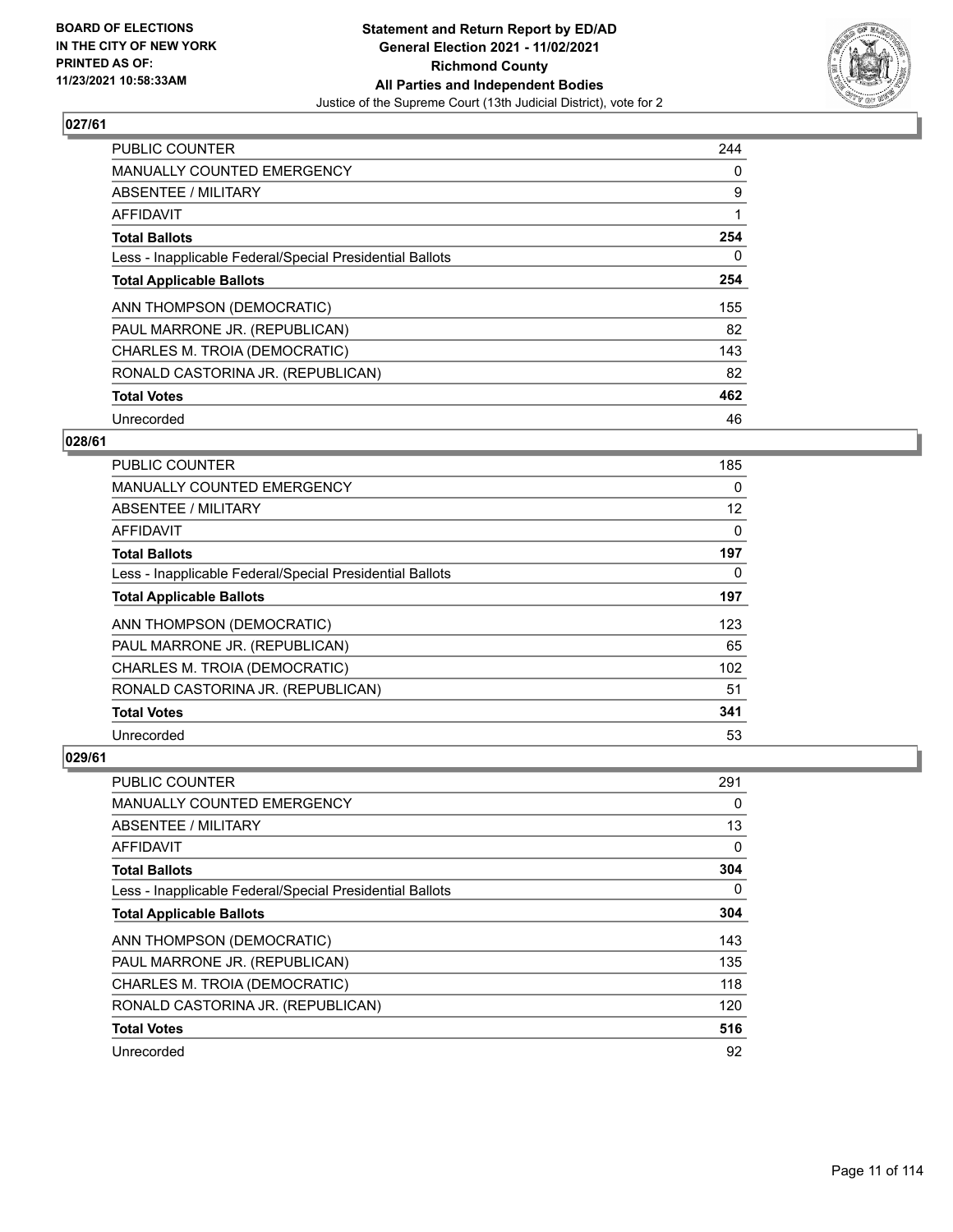

| <b>PUBLIC COUNTER</b>                                    | 289            |
|----------------------------------------------------------|----------------|
| <b>MANUALLY COUNTED EMERGENCY</b>                        | 0              |
| ABSENTEE / MILITARY                                      | 17             |
| AFFIDAVIT                                                |                |
| <b>Total Ballots</b>                                     | 307            |
| Less - Inapplicable Federal/Special Presidential Ballots | 0              |
| <b>Total Applicable Ballots</b>                          | 307            |
| ANN THOMPSON (DEMOCRATIC)                                | 140            |
| PAUL MARRONE JR. (REPUBLICAN)                            | 144            |
| CHARLES M. TROIA (DEMOCRATIC)                            | 118            |
| RONALD CASTORINA JR. (REPUBLICAN)                        | 132            |
| UNATTRIBUTABLE WRITE-IN (WRITE-IN)                       | $\overline{2}$ |
| <b>Total Votes</b>                                       | 536            |
| Unrecorded                                               | 78             |

# **031/61**

| <b>PUBLIC COUNTER</b>                                    | 291 |
|----------------------------------------------------------|-----|
| MANUALLY COUNTED EMERGENCY                               | 0   |
| ABSENTEE / MILITARY                                      | 8   |
| AFFIDAVIT                                                |     |
| <b>Total Ballots</b>                                     | 300 |
| Less - Inapplicable Federal/Special Presidential Ballots | 0   |
| <b>Total Applicable Ballots</b>                          | 300 |
| ANN THOMPSON (DEMOCRATIC)                                | 202 |
| PAUL MARRONE JR. (REPUBLICAN)                            | 79  |
| CHARLES M. TROIA (DEMOCRATIC)                            | 177 |
| RONALD CASTORINA JR. (REPUBLICAN)                        | 88  |
| <b>Total Votes</b>                                       | 546 |
| Unrecorded                                               | 54  |

| PUBLIC COUNTER                                           | 272 |
|----------------------------------------------------------|-----|
| <b>MANUALLY COUNTED EMERGENCY</b>                        | 0   |
| ABSENTEE / MILITARY                                      | 14  |
| AFFIDAVIT                                                | 3   |
| <b>Total Ballots</b>                                     | 289 |
| Less - Inapplicable Federal/Special Presidential Ballots | 0   |
| <b>Total Applicable Ballots</b>                          | 289 |
| ANN THOMPSON (DEMOCRATIC)                                | 204 |
| PAUL MARRONE JR. (REPUBLICAN)                            | 70  |
| CHARLES M. TROIA (DEMOCRATIC)                            | 189 |
| RONALD CASTORINA JR. (REPUBLICAN)                        | 80  |
| <b>Total Votes</b>                                       | 543 |
| Unrecorded                                               | 35  |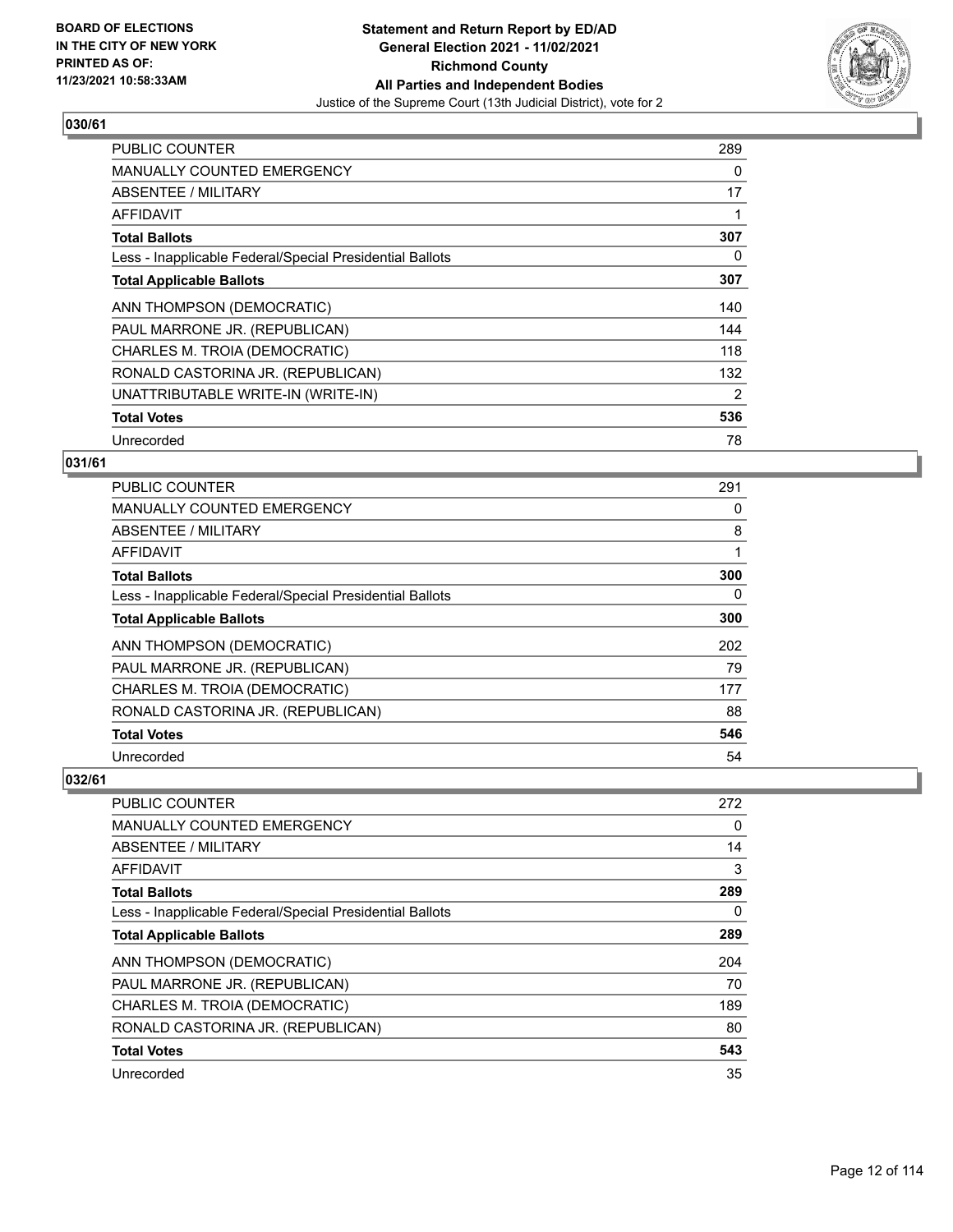

| <b>PUBLIC COUNTER</b>                                    | 229 |
|----------------------------------------------------------|-----|
| <b>MANUALLY COUNTED EMERGENCY</b>                        | 0   |
| ABSENTEE / MILITARY                                      | 23  |
| AFFIDAVIT                                                |     |
| <b>Total Ballots</b>                                     | 253 |
| Less - Inapplicable Federal/Special Presidential Ballots | 0   |
| <b>Total Applicable Ballots</b>                          | 253 |
| ANN THOMPSON (DEMOCRATIC)                                | 181 |
| PAUL MARRONE JR. (REPUBLICAN)                            | 55  |
| CHARLES M. TROIA (DEMOCRATIC)                            | 164 |
| RONALD CASTORINA JR. (REPUBLICAN)                        | 40  |
| <b>Total Votes</b>                                       | 440 |
| Unrecorded                                               | 66  |

# **034/61**

| <b>PUBLIC COUNTER</b>                                    | 410 |
|----------------------------------------------------------|-----|
| <b>MANUALLY COUNTED EMERGENCY</b>                        | 0   |
| ABSENTEE / MILITARY                                      | 21  |
| <b>AFFIDAVIT</b>                                         | 1   |
| <b>Total Ballots</b>                                     | 432 |
| Less - Inapplicable Federal/Special Presidential Ballots | 0   |
| <b>Total Applicable Ballots</b>                          | 432 |
| ANN THOMPSON (DEMOCRATIC)                                | 107 |
| PAUL MARRONE JR. (REPUBLICAN)                            | 292 |
| CHARLES M. TROIA (DEMOCRATIC)                            | 83  |
| RONALD CASTORINA JR. (REPUBLICAN)                        | 265 |
| UNATTRIBUTABLE WRITE-IN (WRITE-IN)                       | 2   |
| <b>Total Votes</b>                                       | 749 |
| Unrecorded                                               | 115 |

| PUBLIC COUNTER                                           | 355            |
|----------------------------------------------------------|----------------|
| <b>MANUALLY COUNTED EMERGENCY</b>                        | 0              |
| ABSENTEE / MILITARY                                      | $\overline{7}$ |
| AFFIDAVIT                                                | 5              |
| <b>Total Ballots</b>                                     | 367            |
| Less - Inapplicable Federal/Special Presidential Ballots | 0              |
| <b>Total Applicable Ballots</b>                          | 367            |
| ANN THOMPSON (DEMOCRATIC)                                | 75             |
| PAUL MARRONE JR. (REPUBLICAN)                            | 255            |
| CHARLES M. TROIA (DEMOCRATIC)                            | 68             |
| RONALD CASTORINA JR. (REPUBLICAN)                        | 245            |
| <b>Total Votes</b>                                       | 643            |
| Unrecorded                                               | 91             |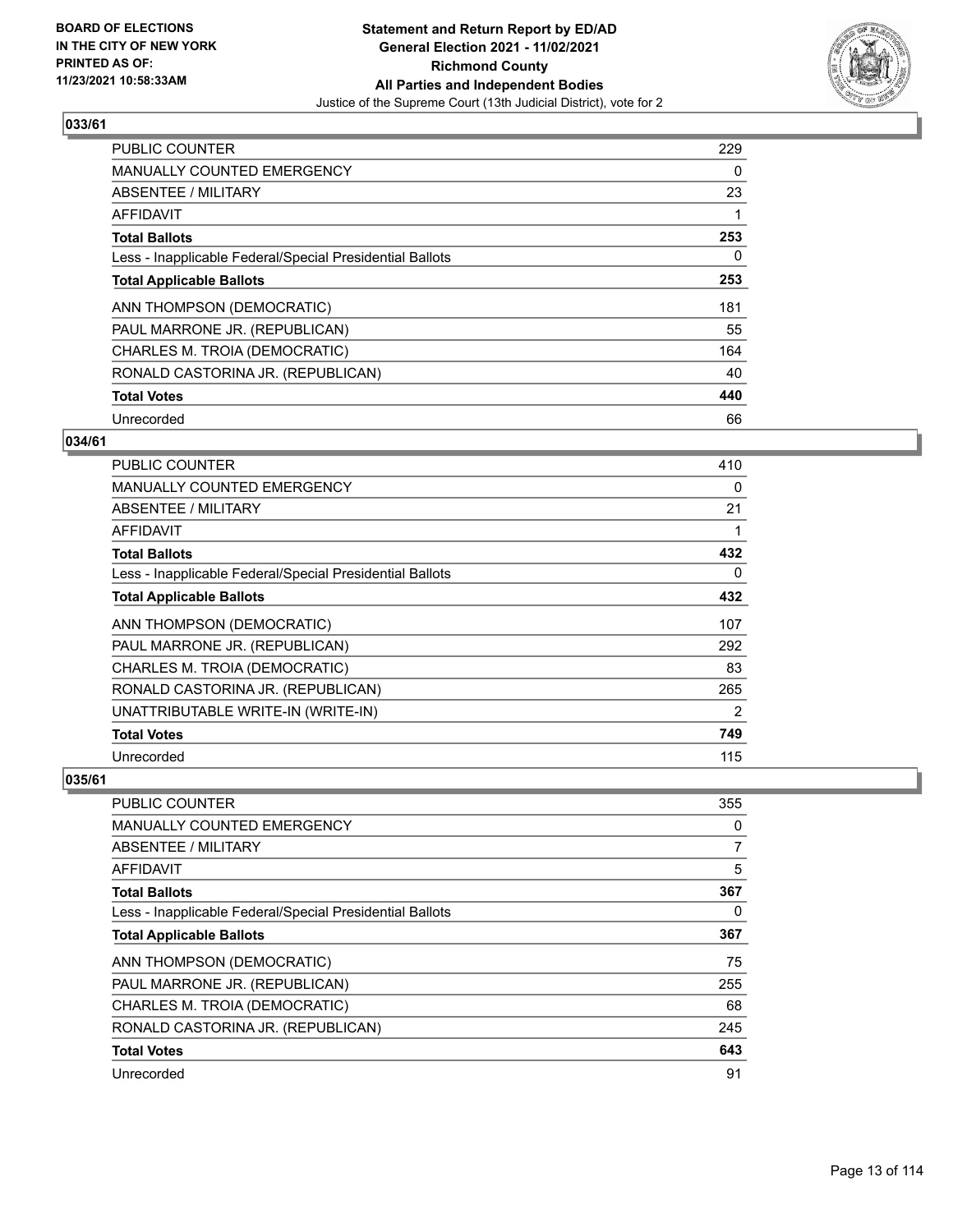

| <b>PUBLIC COUNTER</b>                                    | 255            |
|----------------------------------------------------------|----------------|
| <b>MANUALLY COUNTED EMERGENCY</b>                        | 0              |
| ABSENTEE / MILITARY                                      | $\overline{7}$ |
| AFFIDAVIT                                                | 0              |
| <b>Total Ballots</b>                                     | 262            |
| Less - Inapplicable Federal/Special Presidential Ballots | 0              |
| <b>Total Applicable Ballots</b>                          | 262            |
| ANN THOMPSON (DEMOCRATIC)                                | 76             |
| PAUL MARRONE JR. (REPUBLICAN)                            | 165            |
| CHARLES M. TROIA (DEMOCRATIC)                            | 61             |
| RONALD CASTORINA JR. (REPUBLICAN)                        | 152            |
| UNATTRIBUTABLE WRITE-IN (WRITE-IN)                       |                |
| <b>Total Votes</b>                                       | 455            |
| Unrecorded                                               | 69             |

| <b>PUBLIC COUNTER</b>                                    | 378            |
|----------------------------------------------------------|----------------|
| <b>MANUALLY COUNTED EMERGENCY</b>                        | 0              |
| ABSENTEE / MILITARY                                      | 22             |
| AFFIDAVIT                                                | $\Omega$       |
| <b>Total Ballots</b>                                     | 400            |
| Less - Inapplicable Federal/Special Presidential Ballots | 0              |
| <b>Total Applicable Ballots</b>                          | 400            |
| ANN THOMPSON (DEMOCRATIC)                                | 213            |
| PAUL MARRONE JR. (REPUBLICAN)                            | 150            |
| CHARLES M. TROIA (DEMOCRATIC)                            | 201            |
| RONALD CASTORINA JR. (REPUBLICAN)                        | 125            |
| MARK S. MURPHY (WRITE-IN)                                |                |
| UNATTRIBUTABLE WRITE-IN (WRITE-IN)                       | $\overline{2}$ |
| <b>Total Votes</b>                                       | 692            |
| Unrecorded                                               | 108            |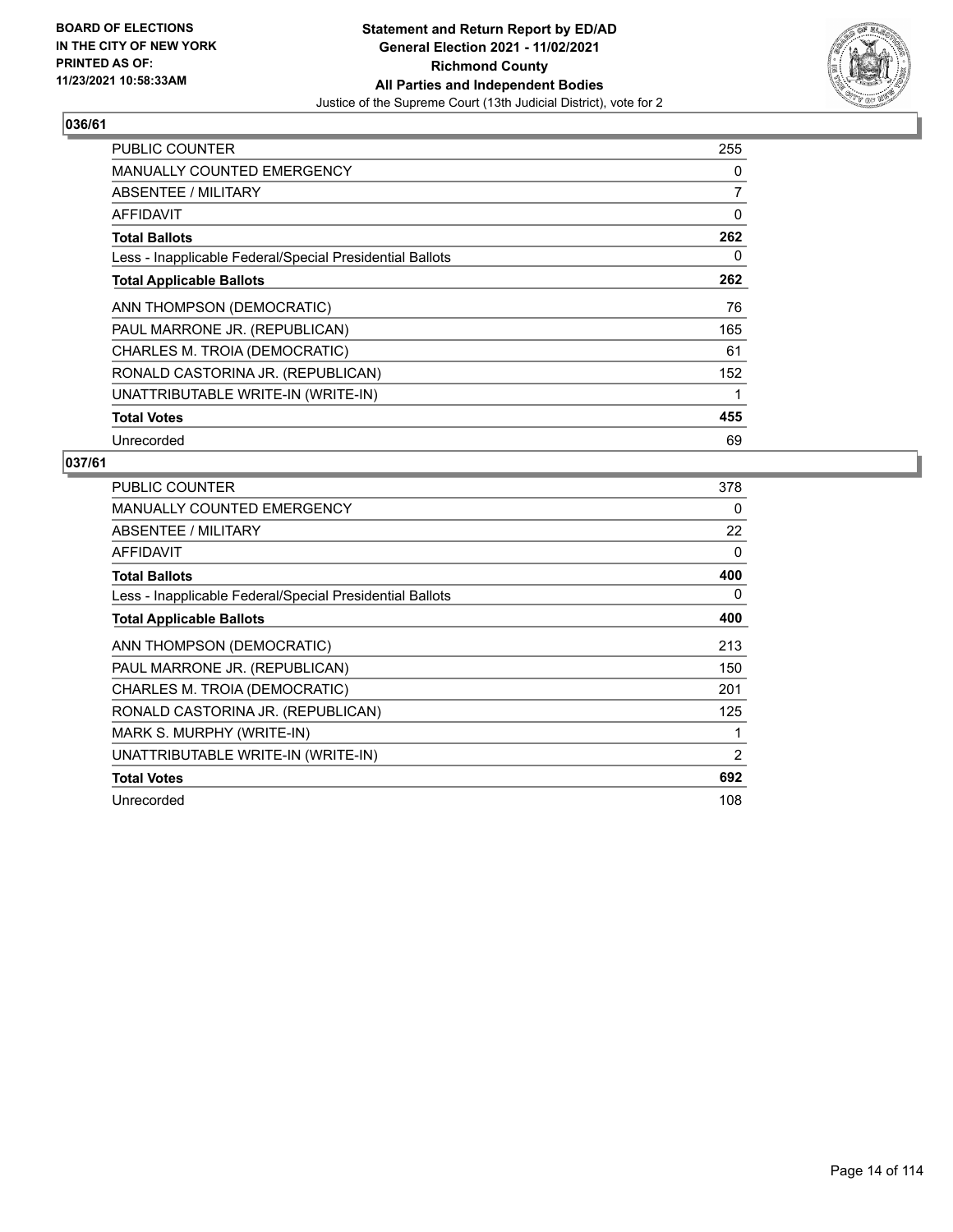

| <b>PUBLIC COUNTER</b>                                    | 437 |
|----------------------------------------------------------|-----|
| <b>MANUALLY COUNTED EMERGENCY</b>                        | 0   |
| ABSENTEE / MILITARY                                      | 28  |
| <b>AFFIDAVIT</b>                                         | 2   |
| <b>Total Ballots</b>                                     | 467 |
| Less - Inapplicable Federal/Special Presidential Ballots | 0   |
| <b>Total Applicable Ballots</b>                          | 467 |
| ANN THOMPSON (DEMOCRATIC)                                | 205 |
| PAUL MARRONE JR. (REPUBLICAN)                            | 216 |
| CHARLES M. TROIA (DEMOCRATIC)                            | 201 |
| RONALD CASTORINA JR. (REPUBLICAN)                        | 217 |
| MARY E. GUSTAFSSON (WRITE-IN)                            |     |
| PHILIP S. STRANIERE (WRITE-IN)                           | 1   |
| <b>Total Votes</b>                                       | 841 |
| Unrecorded                                               | 93  |

#### **039/61**

| PUBLIC COUNTER                                           | 422            |
|----------------------------------------------------------|----------------|
| MANUALLY COUNTED EMERGENCY                               | 0              |
| ABSENTEE / MILITARY                                      | 8              |
| AFFIDAVIT                                                |                |
| <b>Total Ballots</b>                                     | 431            |
| Less - Inapplicable Federal/Special Presidential Ballots | 0              |
| <b>Total Applicable Ballots</b>                          | 431            |
| ANN THOMPSON (DEMOCRATIC)                                | 180            |
| PAUL MARRONE JR. (REPUBLICAN)                            | 206            |
| CHARLES M. TROIA (DEMOCRATIC)                            | 178            |
| RONALD CASTORINA JR. (REPUBLICAN)                        | 189            |
| UNATTRIBUTABLE WRITE-IN (WRITE-IN)                       | $\overline{2}$ |
| <b>Total Votes</b>                                       | 755            |
| Unrecorded                                               | 107            |

| PUBLIC COUNTER                                           | 434      |
|----------------------------------------------------------|----------|
| <b>MANUALLY COUNTED EMERGENCY</b>                        | 0        |
| ABSENTEE / MILITARY                                      | 29       |
| AFFIDAVIT                                                | 2        |
| <b>Total Ballots</b>                                     | 465      |
| Less - Inapplicable Federal/Special Presidential Ballots | $\Omega$ |
| <b>Total Applicable Ballots</b>                          | 465      |
| ANN THOMPSON (DEMOCRATIC)                                | 184      |
| PAUL MARRONE JR. (REPUBLICAN)                            | 241      |
| CHARLES M. TROIA (DEMOCRATIC)                            | 176      |
| RONALD CASTORINA JR. (REPUBLICAN)                        | 218      |
| <b>Total Votes</b>                                       | 819      |
| Unrecorded                                               | 111      |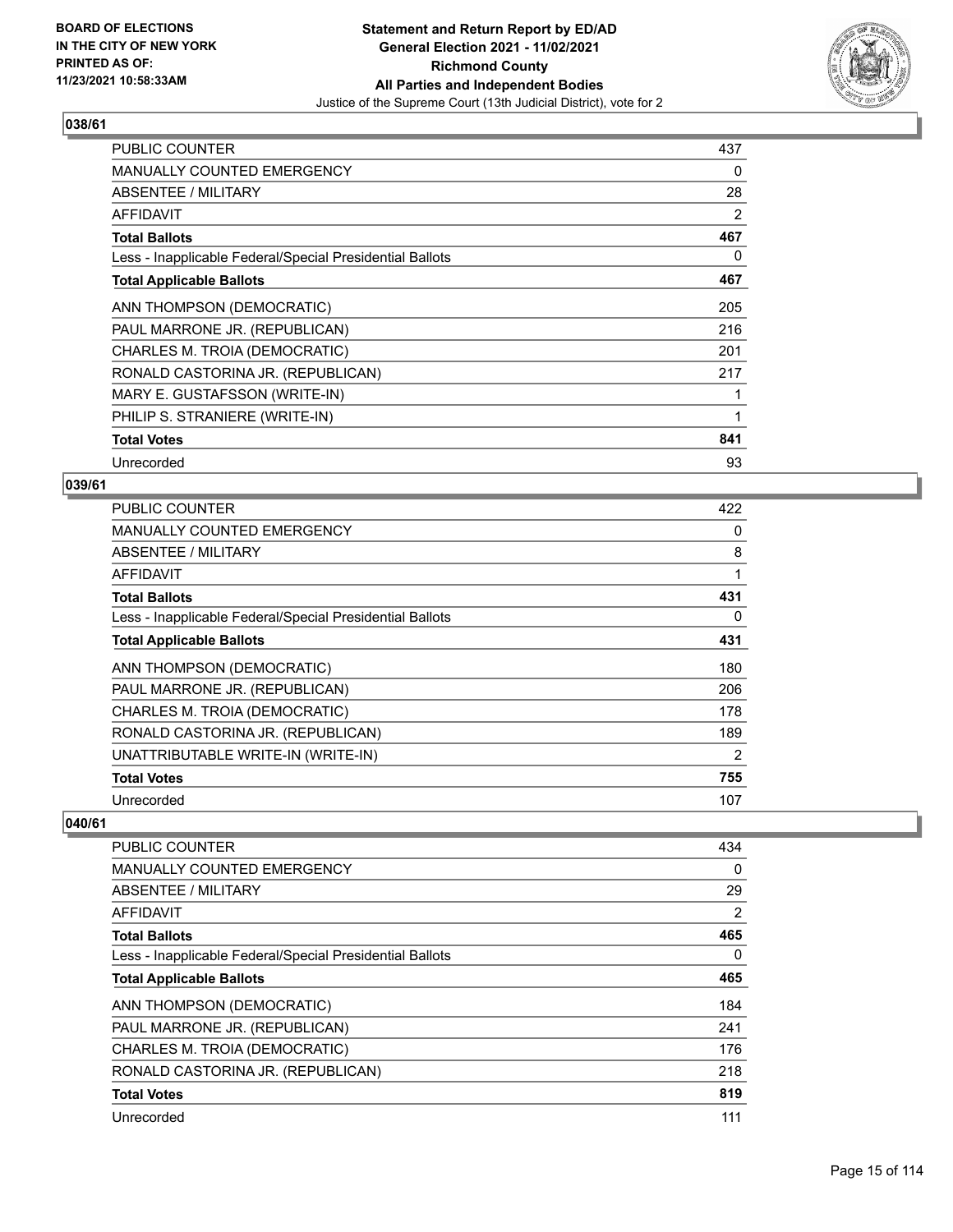

| <b>PUBLIC COUNTER</b>                                    | 399      |
|----------------------------------------------------------|----------|
| MANUALLY COUNTED EMERGENCY                               | $\Omega$ |
| ABSENTEE / MILITARY                                      | 16       |
| <b>AFFIDAVIT</b>                                         | 2        |
| <b>Total Ballots</b>                                     | 417      |
| Less - Inapplicable Federal/Special Presidential Ballots | $\Omega$ |
| <b>Total Applicable Ballots</b>                          | 417      |
| ANN THOMPSON (DEMOCRATIC)                                | 122      |
| PAUL MARRONE JR. (REPUBLICAN)                            | 261      |
| CHARLES M. TROIA (DEMOCRATIC)                            | 115      |
| RONALD CASTORINA JR. (REPUBLICAN)                        | 236      |
| <b>Total Votes</b>                                       | 734      |
| Unrecorded                                               | 100      |

# **042/61**

| <b>PUBLIC COUNTER</b>                                    | 544         |
|----------------------------------------------------------|-------------|
| <b>MANUALLY COUNTED EMERGENCY</b>                        | 0           |
| <b>ABSENTEE / MILITARY</b>                               | 29          |
| <b>AFFIDAVIT</b>                                         |             |
| <b>Total Ballots</b>                                     | 574         |
| Less - Inapplicable Federal/Special Presidential Ballots | 0           |
| <b>Total Applicable Ballots</b>                          | 574         |
| ANN THOMPSON (DEMOCRATIC)                                | 201         |
| PAUL MARRONE JR. (REPUBLICAN)                            | 308         |
| CHARLES M. TROIA (DEMOCRATIC)                            | 195         |
| RONALD CASTORINA JR. (REPUBLICAN)                        | 283         |
| JERROLD O. KAVANAGH (WRITE-IN)                           |             |
| UNATTRIBUTABLE WRITE-IN (WRITE-IN)                       | $\mathbf 1$ |
| <b>Total Votes</b>                                       | 989         |
| Unrecorded                                               | 159         |

| PUBLIC COUNTER                                           | 351 |
|----------------------------------------------------------|-----|
| <b>MANUALLY COUNTED EMERGENCY</b>                        | 0   |
| ABSENTEE / MILITARY                                      | 8   |
| AFFIDAVIT                                                |     |
| <b>Total Ballots</b>                                     | 360 |
| Less - Inapplicable Federal/Special Presidential Ballots | 0   |
| <b>Total Applicable Ballots</b>                          | 360 |
| ANN THOMPSON (DEMOCRATIC)                                | 132 |
| PAUL MARRONE JR. (REPUBLICAN)                            | 205 |
| CHARLES M. TROIA (DEMOCRATIC)                            | 116 |
| RONALD CASTORINA JR. (REPUBLICAN)                        | 186 |
| <b>Total Votes</b>                                       | 639 |
| Unrecorded                                               | 81  |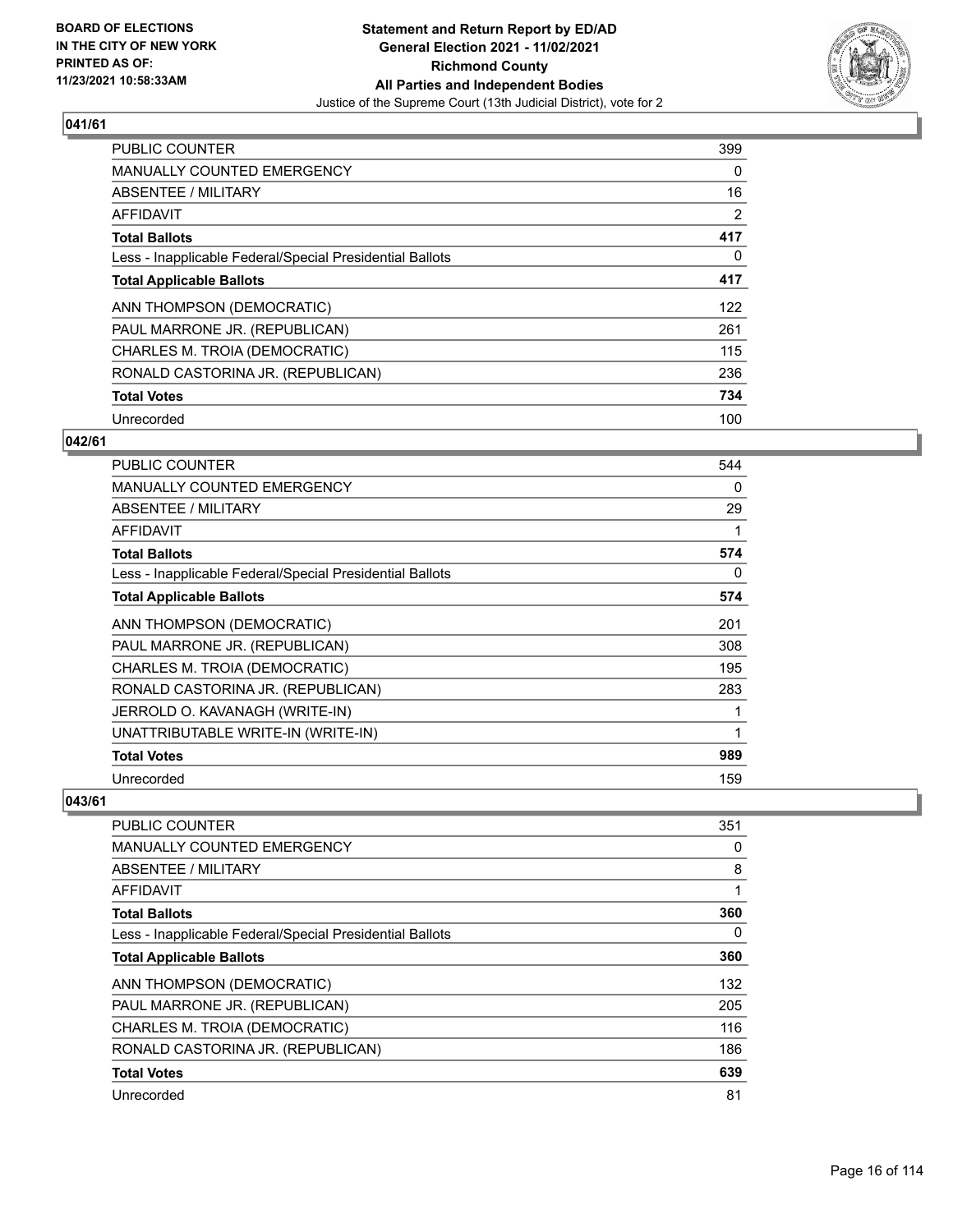

| <b>PUBLIC COUNTER</b>                                    | 319      |
|----------------------------------------------------------|----------|
| <b>MANUALLY COUNTED EMERGENCY</b>                        | $\Omega$ |
| ABSENTEE / MILITARY                                      | 25       |
| <b>AFFIDAVIT</b>                                         |          |
| <b>Total Ballots</b>                                     | 345      |
| Less - Inapplicable Federal/Special Presidential Ballots | $\Omega$ |
| <b>Total Applicable Ballots</b>                          | 345      |
| ANN THOMPSON (DEMOCRATIC)                                | 114      |
| PAUL MARRONE JR. (REPUBLICAN)                            | 192      |
| CHARLES M. TROIA (DEMOCRATIC)                            | 106      |
| RONALD CASTORINA JR. (REPUBLICAN)                        | 196      |
| <b>Total Votes</b>                                       | 608      |
| Unrecorded                                               | 82       |

# **045/61**

| <b>PUBLIC COUNTER</b>                                    | 410 |
|----------------------------------------------------------|-----|
| <b>MANUALLY COUNTED EMERGENCY</b>                        | 0   |
| ABSENTEE / MILITARY                                      | 20  |
| AFFIDAVIT                                                |     |
| <b>Total Ballots</b>                                     | 431 |
| Less - Inapplicable Federal/Special Presidential Ballots | 0   |
| <b>Total Applicable Ballots</b>                          | 431 |
| ANN THOMPSON (DEMOCRATIC)                                | 125 |
| PAUL MARRONE JR. (REPUBLICAN)                            | 248 |
| CHARLES M. TROIA (DEMOCRATIC)                            | 106 |
| RONALD CASTORINA JR. (REPUBLICAN)                        | 258 |
| <b>Total Votes</b>                                       | 737 |
| Unrecorded                                               | 125 |

| PUBLIC COUNTER                                           | 364 |
|----------------------------------------------------------|-----|
| MANUALLY COUNTED EMERGENCY                               | 0   |
| ABSENTEE / MILITARY                                      | 11  |
| AFFIDAVIT                                                | 0   |
| <b>Total Ballots</b>                                     | 375 |
| Less - Inapplicable Federal/Special Presidential Ballots | 0   |
| <b>Total Applicable Ballots</b>                          | 375 |
| ANN THOMPSON (DEMOCRATIC)                                | 113 |
| PAUL MARRONE JR. (REPUBLICAN)                            | 220 |
| CHARLES M. TROIA (DEMOCRATIC)                            | 99  |
| RONALD CASTORINA JR. (REPUBLICAN)                        | 193 |
| UNATTRIBUTABLE WRITE-IN (WRITE-IN)                       | 2   |
| <b>Total Votes</b>                                       | 627 |
| Unrecorded                                               | 123 |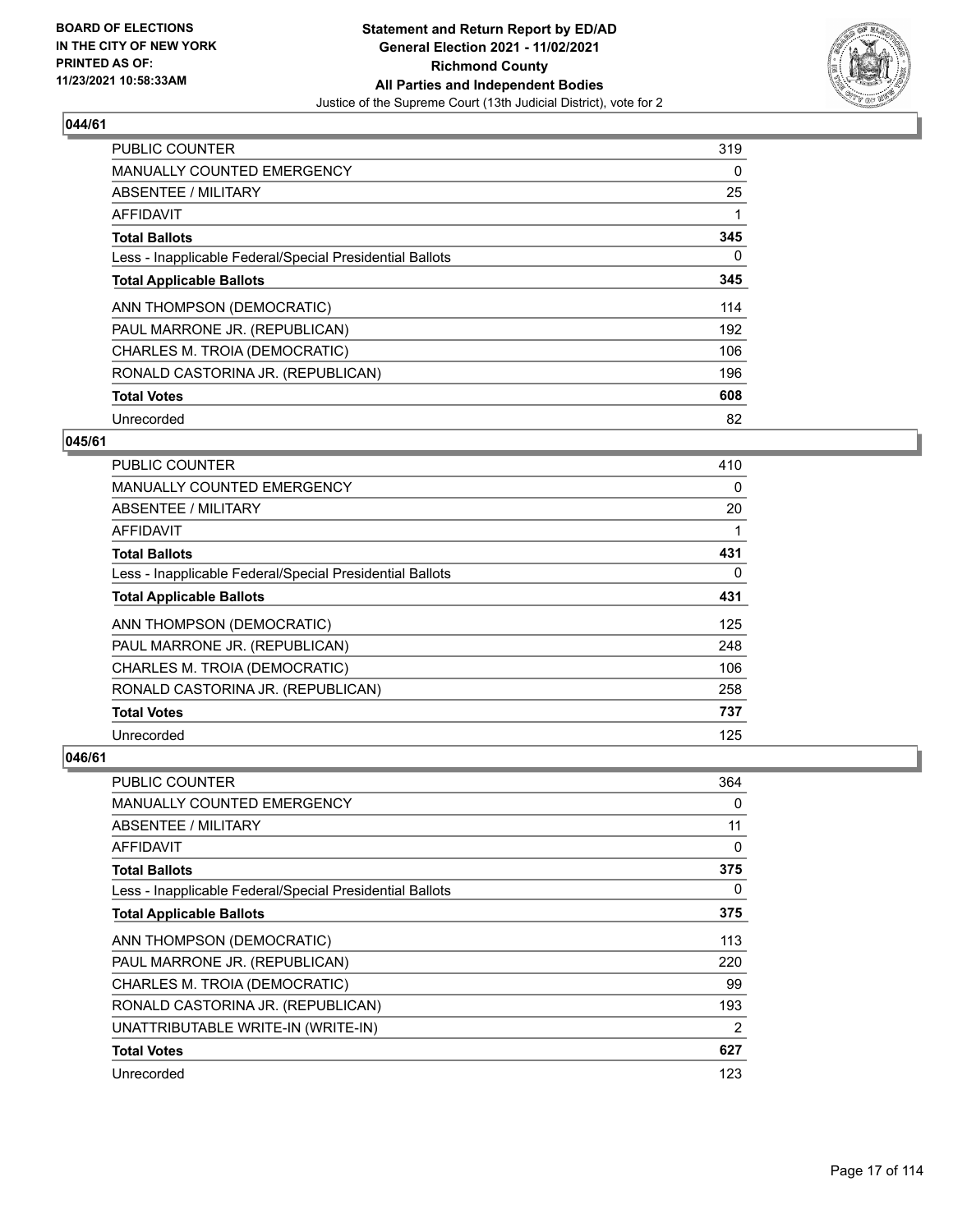

| <b>PUBLIC COUNTER</b>                                    | 436            |
|----------------------------------------------------------|----------------|
| MANUALLY COUNTED EMERGENCY                               | 0              |
| ABSENTEE / MILITARY                                      | 16             |
| AFFIDAVIT                                                | $\overline{2}$ |
| <b>Total Ballots</b>                                     | 454            |
| Less - Inapplicable Federal/Special Presidential Ballots | 0              |
| <b>Total Applicable Ballots</b>                          | 454            |
| ANN THOMPSON (DEMOCRATIC)                                | 135            |
| PAUL MARRONE JR. (REPUBLICAN)                            | 257            |
| CHARLES M. TROIA (DEMOCRATIC)                            | 114            |
| RONALD CASTORINA JR. (REPUBLICAN)                        | 252            |
| <b>Total Votes</b>                                       | 758            |
| Unrecorded                                               | 150            |

# **048/61**

| <b>PUBLIC COUNTER</b>                                    | 478         |
|----------------------------------------------------------|-------------|
| <b>MANUALLY COUNTED EMERGENCY</b>                        | 0           |
| <b>ABSENTEE / MILITARY</b>                               | 19          |
| <b>AFFIDAVIT</b>                                         | 4           |
| <b>Total Ballots</b>                                     | 501         |
| Less - Inapplicable Federal/Special Presidential Ballots | 0           |
| <b>Total Applicable Ballots</b>                          | 501         |
| ANN THOMPSON (DEMOCRATIC)                                | 104         |
| PAUL MARRONE JR. (REPUBLICAN)                            | 324         |
| CHARLES M. TROIA (DEMOCRATIC)                            | 88          |
| RONALD CASTORINA JR. (REPUBLICAN)                        | 315         |
| JESSICA LISA ROSE GIORDANO (WRITE-IN)                    |             |
| RENEE GIORDANO (WRITE-IN)                                | $\mathbf 1$ |
| <b>Total Votes</b>                                       | 833         |
| Unrecorded                                               | 169         |

| PUBLIC COUNTER                                           | 144      |
|----------------------------------------------------------|----------|
| MANUALLY COUNTED EMERGENCY                               | 0        |
| ABSENTEE / MILITARY                                      | 3        |
| AFFIDAVIT                                                | $\Omega$ |
| <b>Total Ballots</b>                                     | 147      |
| Less - Inapplicable Federal/Special Presidential Ballots | 0        |
| <b>Total Applicable Ballots</b>                          | 147      |
| ANN THOMPSON (DEMOCRATIC)                                | 102      |
| PAUL MARRONE JR. (REPUBLICAN)                            | 30       |
| CHARLES M. TROIA (DEMOCRATIC)                            | 89       |
| RONALD CASTORINA JR. (REPUBLICAN)                        | 25       |
| CLAY JONES (WRITE-IN)                                    |          |
| <b>Total Votes</b>                                       | 247      |
| Unrecorded                                               | 47       |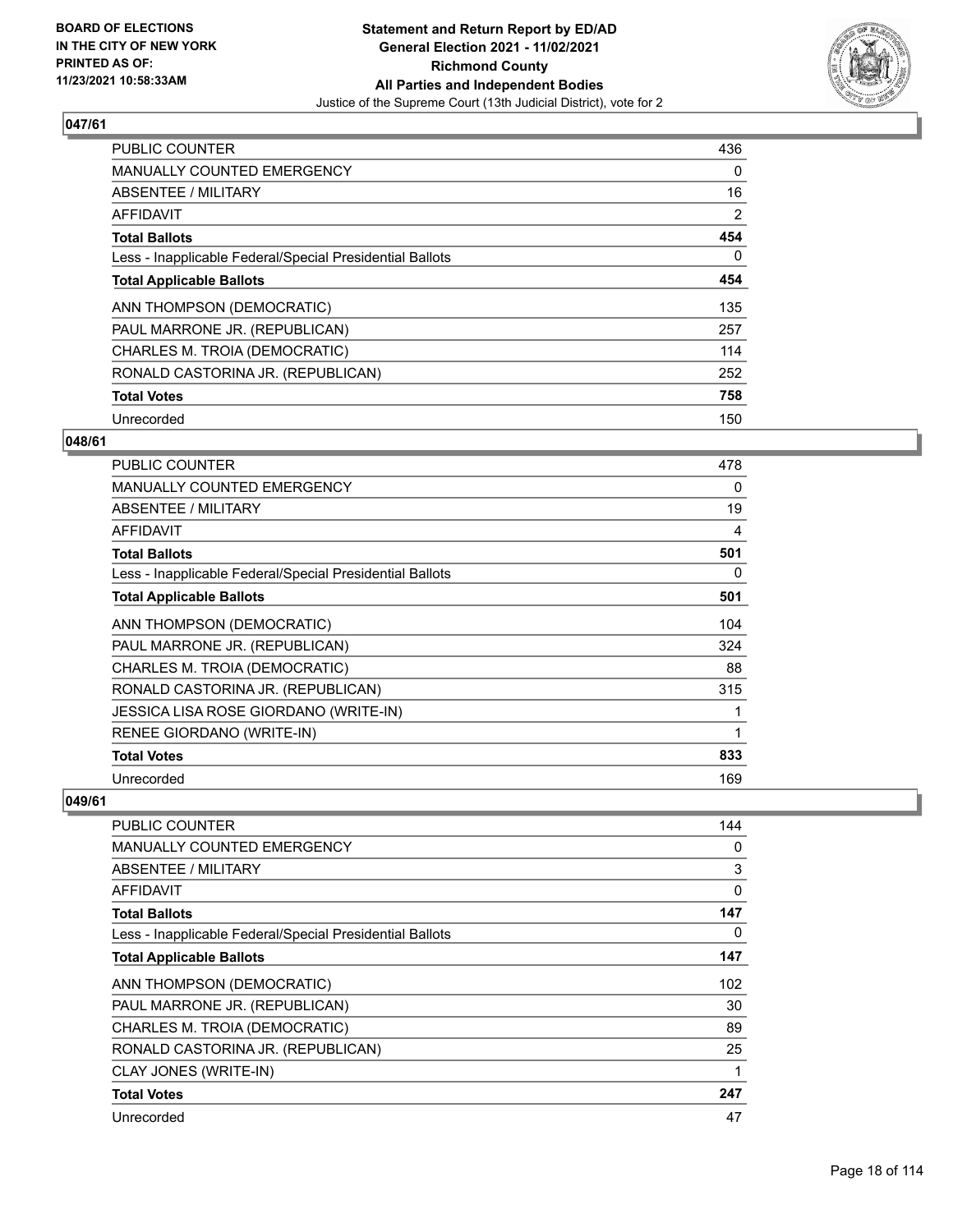

| <b>PUBLIC COUNTER</b>                                    | 163            |
|----------------------------------------------------------|----------------|
| MANUALLY COUNTED EMERGENCY                               | 0              |
| ABSENTEE / MILITARY                                      | $\overline{7}$ |
| AFFIDAVIT                                                | 0              |
| <b>Total Ballots</b>                                     | 170            |
| Less - Inapplicable Federal/Special Presidential Ballots | 0              |
| <b>Total Applicable Ballots</b>                          | 170            |
| ANN THOMPSON (DEMOCRATIC)                                | 120            |
| PAUL MARRONE JR. (REPUBLICAN)                            | 39             |
| CHARLES M. TROIA (DEMOCRATIC)                            | 105            |
| RONALD CASTORINA JR. (REPUBLICAN)                        | 38             |
| <b>Total Votes</b>                                       | 302            |
| Unrecorded                                               | 38             |

# **051/61**

| <b>PUBLIC COUNTER</b>                                    | 290 |
|----------------------------------------------------------|-----|
| MANUALLY COUNTED EMERGENCY                               | 0   |
| ABSENTEE / MILITARY                                      | 21  |
| AFFIDAVIT                                                | 0   |
| <b>Total Ballots</b>                                     | 311 |
| Less - Inapplicable Federal/Special Presidential Ballots | 0   |
| <b>Total Applicable Ballots</b>                          | 311 |
| ANN THOMPSON (DEMOCRATIC)                                | 198 |
| PAUL MARRONE JR. (REPUBLICAN)                            | 91  |
| CHARLES M. TROIA (DEMOCRATIC)                            | 177 |
| RONALD CASTORINA JR. (REPUBLICAN)                        | 74  |
| <b>Total Votes</b>                                       | 540 |
| Unrecorded                                               | 82  |

| PUBLIC COUNTER                                           | 278 |
|----------------------------------------------------------|-----|
| <b>MANUALLY COUNTED EMERGENCY</b>                        | 0   |
| ABSENTEE / MILITARY                                      | 29  |
| AFFIDAVIT                                                |     |
| <b>Total Ballots</b>                                     | 308 |
| Less - Inapplicable Federal/Special Presidential Ballots | 0   |
| <b>Total Applicable Ballots</b>                          | 308 |
| ANN THOMPSON (DEMOCRATIC)                                | 168 |
| PAUL MARRONE JR. (REPUBLICAN)                            | 122 |
| CHARLES M. TROIA (DEMOCRATIC)                            | 139 |
| RONALD CASTORINA JR. (REPUBLICAN)                        | 117 |
| <b>Total Votes</b>                                       | 546 |
| Unrecorded                                               | 70  |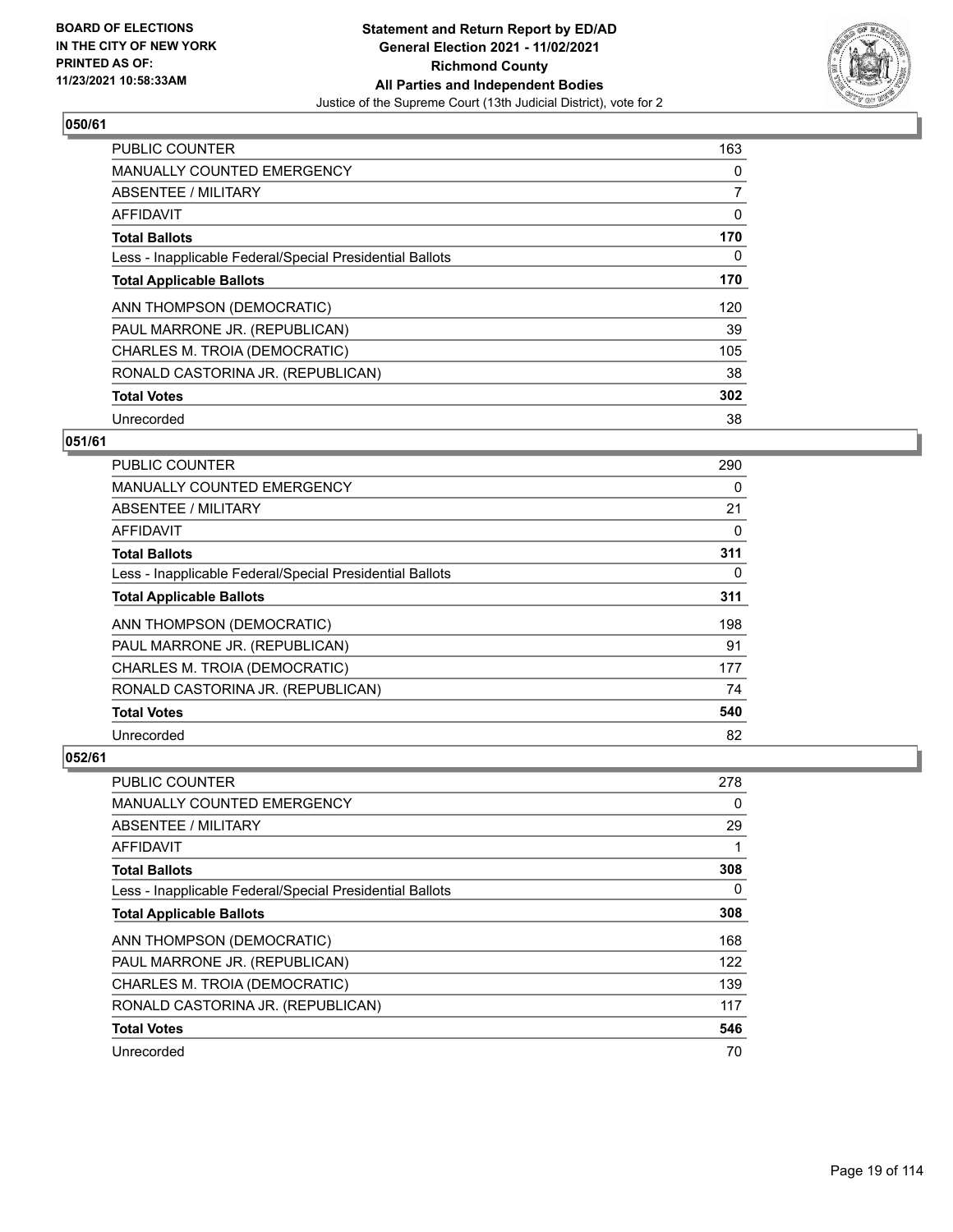

| <b>PUBLIC COUNTER</b>                                    | 187               |
|----------------------------------------------------------|-------------------|
| <b>MANUALLY COUNTED EMERGENCY</b>                        | 0                 |
| <b>ABSENTEE / MILITARY</b>                               | $12 \overline{ }$ |
| <b>AFFIDAVIT</b>                                         | 2                 |
| <b>Total Ballots</b>                                     | 201               |
| Less - Inapplicable Federal/Special Presidential Ballots | 0                 |
| <b>Total Applicable Ballots</b>                          | 201               |
| ANN THOMPSON (DEMOCRATIC)                                | 155               |
| PAUL MARRONE JR. (REPUBLICAN)                            | 15                |
| CHARLES M. TROIA (DEMOCRATIC)                            | 122               |
| RONALD CASTORINA JR. (REPUBLICAN)                        | 16                |
| <b>Total Votes</b>                                       | 308               |
| Unrecorded                                               | 94                |

#### **054/61**

| <b>PUBLIC COUNTER</b>                                    | 132            |
|----------------------------------------------------------|----------------|
| <b>MANUALLY COUNTED EMERGENCY</b>                        | $\Omega$       |
| ABSENTEE / MILITARY                                      | 78             |
| AFFIDAVIT                                                | $\overline{2}$ |
| <b>Total Ballots</b>                                     | 212            |
| Less - Inapplicable Federal/Special Presidential Ballots | 0              |
| <b>Total Applicable Ballots</b>                          | 212            |
| ANN THOMPSON (DEMOCRATIC)                                | 126            |
| PAUL MARRONE JR. (REPUBLICAN)                            | 47             |
| CHARLES M. TROIA (DEMOCRATIC)                            | 108            |
| RONALD CASTORINA JR. (REPUBLICAN)                        | 37             |
| <b>Total Votes</b>                                       | 318            |
| Unrecorded                                               | 106            |

| PUBLIC COUNTER                                           | 216 |
|----------------------------------------------------------|-----|
| <b>MANUALLY COUNTED EMERGENCY</b>                        | 0   |
| ABSENTEE / MILITARY                                      | 9   |
| AFFIDAVIT                                                | 1   |
| <b>Total Ballots</b>                                     | 226 |
| Less - Inapplicable Federal/Special Presidential Ballots | 0   |
| <b>Total Applicable Ballots</b>                          | 226 |
| ANN THOMPSON (DEMOCRATIC)                                | 179 |
| PAUL MARRONE JR. (REPUBLICAN)                            | 29  |
| CHARLES M. TROIA (DEMOCRATIC)                            | 140 |
| RONALD CASTORINA JR. (REPUBLICAN)                        | 23  |
| <b>Total Votes</b>                                       | 371 |
| Unrecorded                                               | 81  |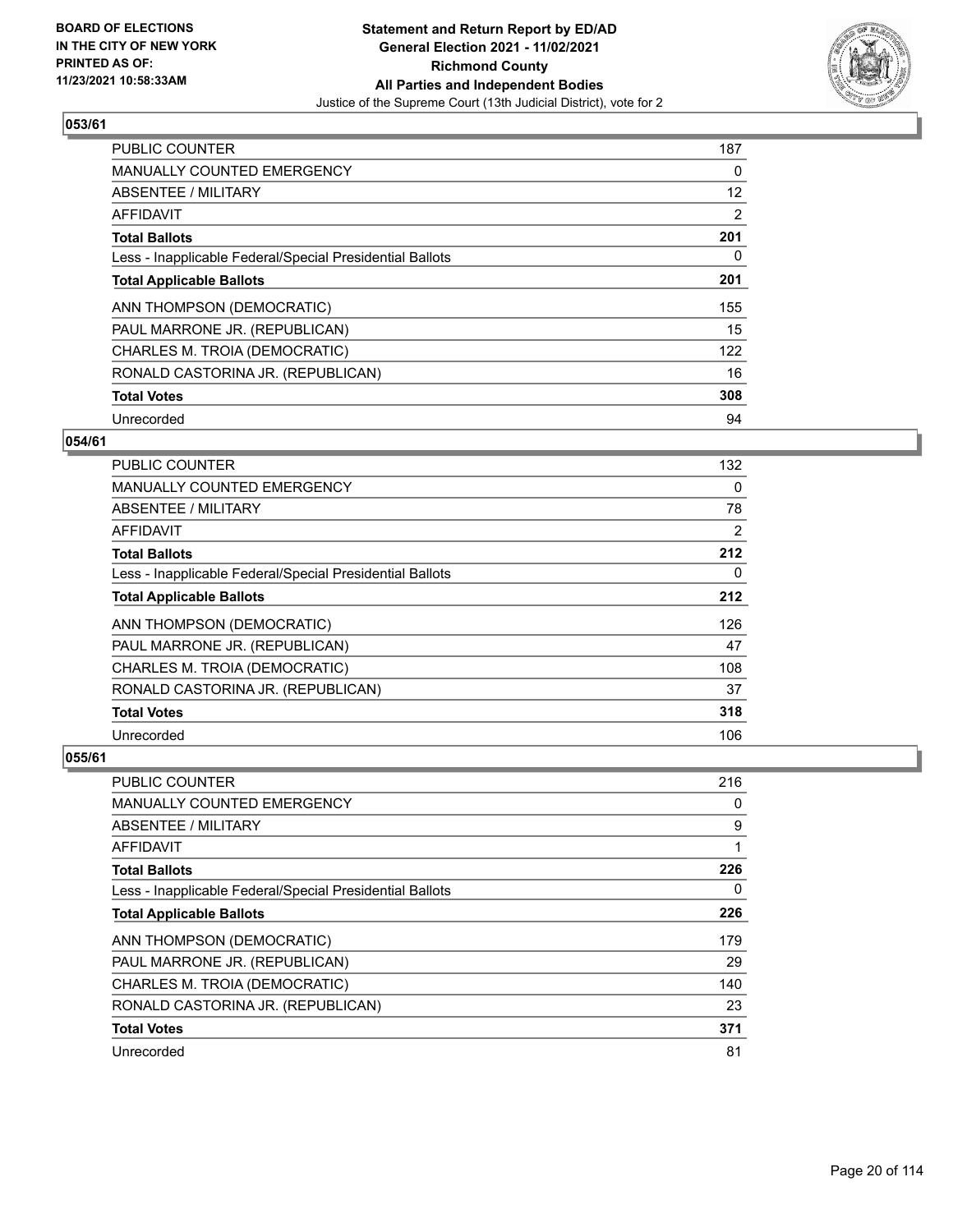

| <b>PUBLIC COUNTER</b>                                    | 214 |
|----------------------------------------------------------|-----|
| <b>MANUALLY COUNTED EMERGENCY</b>                        | 0   |
| ABSENTEE / MILITARY                                      | 20  |
| AFFIDAVIT                                                |     |
| <b>Total Ballots</b>                                     | 235 |
| Less - Inapplicable Federal/Special Presidential Ballots | 0   |
| <b>Total Applicable Ballots</b>                          | 235 |
| ANN THOMPSON (DEMOCRATIC)                                | 174 |
| PAUL MARRONE JR. (REPUBLICAN)                            | 40  |
| CHARLES M. TROIA (DEMOCRATIC)                            | 133 |
| RONALD CASTORINA JR. (REPUBLICAN)                        | 44  |
| <b>Total Votes</b>                                       | 391 |
| Unrecorded                                               | 79  |

# **057/61**

| <b>PUBLIC COUNTER</b>                                    | 298 |
|----------------------------------------------------------|-----|
| MANUALLY COUNTED EMERGENCY                               | 0   |
| ABSENTEE / MILITARY                                      | 23  |
| AFFIDAVIT                                                |     |
| <b>Total Ballots</b>                                     | 322 |
| Less - Inapplicable Federal/Special Presidential Ballots | 0   |
| <b>Total Applicable Ballots</b>                          | 322 |
| ANN THOMPSON (DEMOCRATIC)                                | 196 |
| PAUL MARRONE JR. (REPUBLICAN)                            | 107 |
| CHARLES M. TROIA (DEMOCRATIC)                            | 160 |
| RONALD CASTORINA JR. (REPUBLICAN)                        | 99  |
| UNATTRIBUTABLE WRITE-IN (WRITE-IN)                       | 2   |
| <b>Total Votes</b>                                       | 564 |
| Unrecorded                                               | 80  |

| PUBLIC COUNTER                                           | 168 |
|----------------------------------------------------------|-----|
| MANUALLY COUNTED EMERGENCY                               | 0   |
| ABSENTEE / MILITARY                                      | 9   |
| AFFIDAVIT                                                | 0   |
| <b>Total Ballots</b>                                     | 177 |
| Less - Inapplicable Federal/Special Presidential Ballots | 0   |
| <b>Total Applicable Ballots</b>                          | 177 |
| ANN THOMPSON (DEMOCRATIC)                                | 150 |
| PAUL MARRONE JR. (REPUBLICAN)                            | 5   |
| CHARLES M. TROIA (DEMOCRATIC)                            | 129 |
| RONALD CASTORINA JR. (REPUBLICAN)                        | 5   |
| <b>Total Votes</b>                                       | 289 |
| Unrecorded                                               | 65  |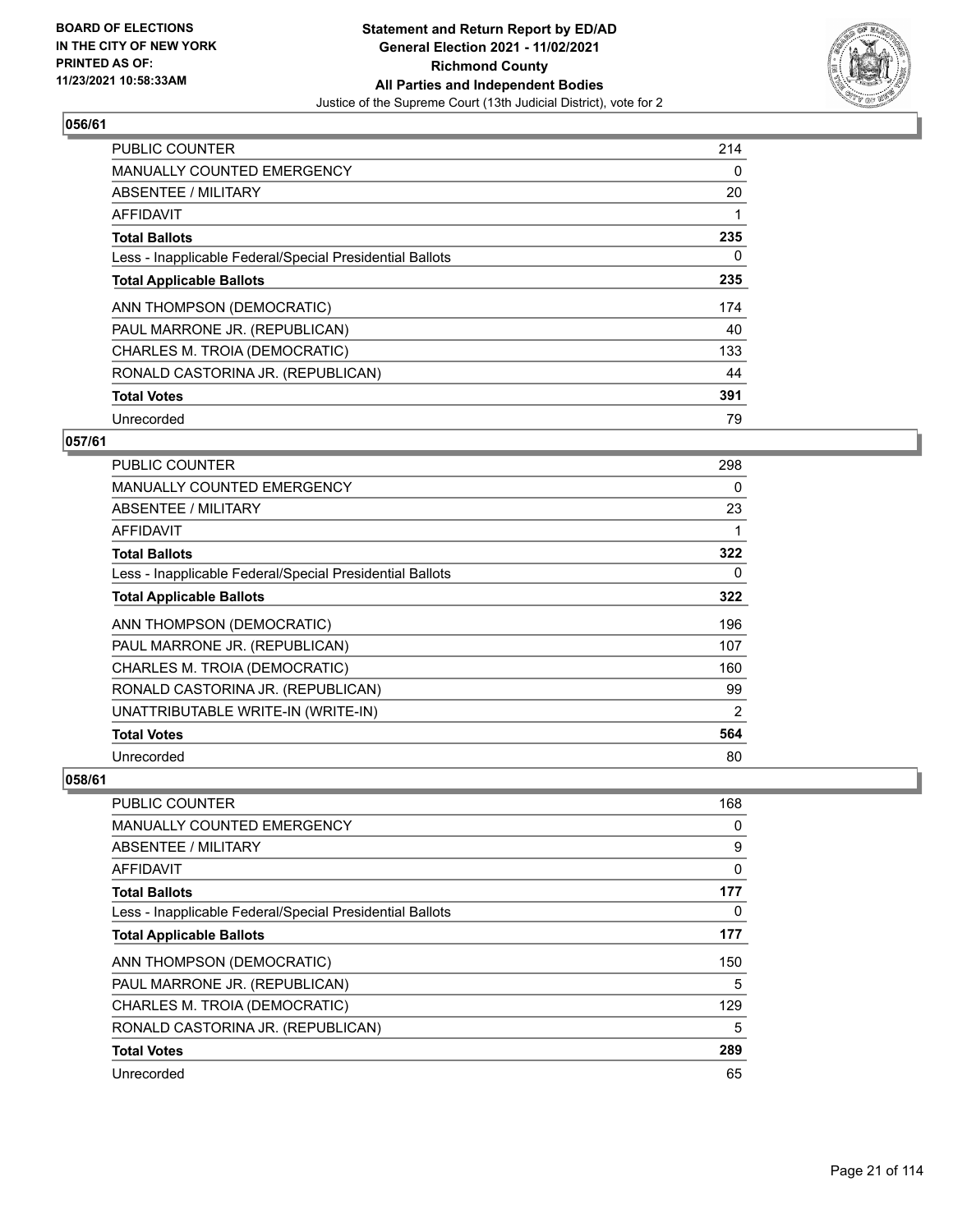

| <b>PUBLIC COUNTER</b>                                    | 222      |
|----------------------------------------------------------|----------|
| <b>MANUALLY COUNTED EMERGENCY</b>                        | 0        |
| ABSENTEE / MILITARY                                      | 23       |
| AFFIDAVIT                                                | $\Omega$ |
| <b>Total Ballots</b>                                     | 245      |
| Less - Inapplicable Federal/Special Presidential Ballots | 0        |
| <b>Total Applicable Ballots</b>                          | 245      |
| ANN THOMPSON (DEMOCRATIC)                                | 193      |
| PAUL MARRONE JR. (REPUBLICAN)                            | 39       |
| CHARLES M. TROIA (DEMOCRATIC)                            | 150      |
| RONALD CASTORINA JR. (REPUBLICAN)                        | 33       |
| <b>Total Votes</b>                                       | 415      |
| Unrecorded                                               | 75       |

# **060/61**

| <b>PUBLIC COUNTER</b>                                    | 182      |
|----------------------------------------------------------|----------|
| <b>MANUALLY COUNTED EMERGENCY</b>                        | 0        |
| ABSENTEE / MILITARY                                      | 11       |
| AFFIDAVIT                                                | $\Omega$ |
| <b>Total Ballots</b>                                     | 193      |
| Less - Inapplicable Federal/Special Presidential Ballots | $\Omega$ |
| <b>Total Applicable Ballots</b>                          | 193      |
| ANN THOMPSON (DEMOCRATIC)                                | 100      |
| PAUL MARRONE JR. (REPUBLICAN)                            | 71       |
| CHARLES M. TROIA (DEMOCRATIC)                            | 84       |
| RONALD CASTORINA JR. (REPUBLICAN)                        | 50       |
| <b>Total Votes</b>                                       | 305      |
| Unrecorded                                               | 81       |

| PUBLIC COUNTER                                           | 218      |
|----------------------------------------------------------|----------|
| <b>MANUALLY COUNTED EMERGENCY</b>                        | 0        |
| ABSENTEE / MILITARY                                      | 7        |
| AFFIDAVIT                                                | 0        |
| <b>Total Ballots</b>                                     | 225      |
| Less - Inapplicable Federal/Special Presidential Ballots | $\Omega$ |
| <b>Total Applicable Ballots</b>                          | 225      |
| ANN THOMPSON (DEMOCRATIC)                                | 198      |
| PAUL MARRONE JR. (REPUBLICAN)                            | 13       |
| CHARLES M. TROIA (DEMOCRATIC)                            | 153      |
| RONALD CASTORINA JR. (REPUBLICAN)                        | 14       |
| <b>Total Votes</b>                                       | 378      |
| Unrecorded                                               | 72       |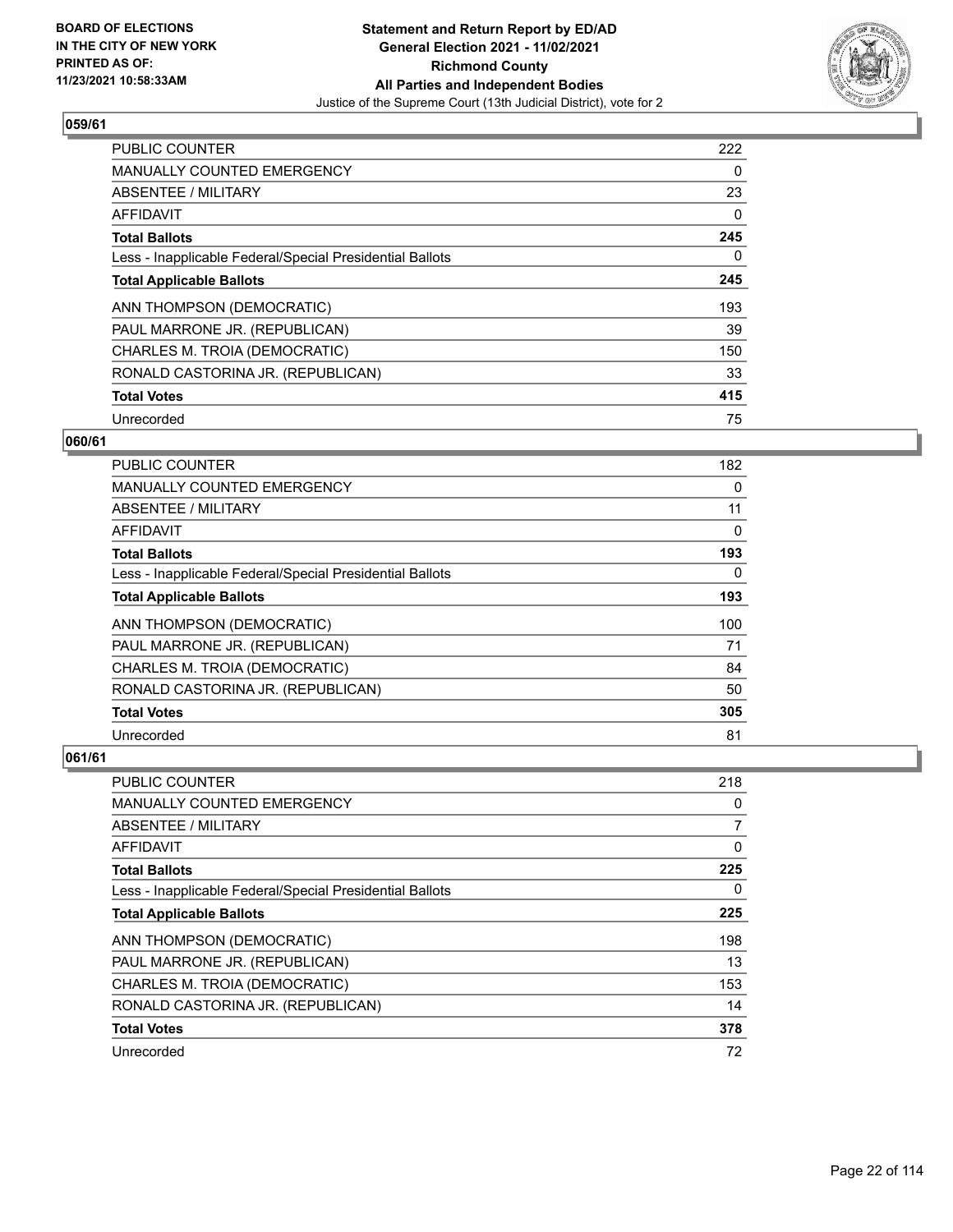

| <b>PUBLIC COUNTER</b>                                    | 278 |
|----------------------------------------------------------|-----|
| <b>MANUALLY COUNTED EMERGENCY</b>                        | 0   |
| ABSENTEE / MILITARY                                      | 8   |
| AFFIDAVIT                                                | 4   |
| <b>Total Ballots</b>                                     | 290 |
| Less - Inapplicable Federal/Special Presidential Ballots | 0   |
| <b>Total Applicable Ballots</b>                          | 290 |
| ANN THOMPSON (DEMOCRATIC)                                | 106 |
| PAUL MARRONE JR. (REPUBLICAN)                            | 162 |
| CHARLES M. TROIA (DEMOCRATIC)                            | 83  |
| RONALD CASTORINA JR. (REPUBLICAN)                        | 131 |
| <b>Total Votes</b>                                       | 482 |
| Unrecorded                                               | 98  |

# **063/61**

| PUBLIC COUNTER                                           | 86       |
|----------------------------------------------------------|----------|
| <b>MANUALLY COUNTED EMERGENCY</b>                        | $\Omega$ |
| ABSENTEE / MILITARY                                      | 10       |
| AFFIDAVIT                                                | 2        |
| <b>Total Ballots</b>                                     | 98       |
| Less - Inapplicable Federal/Special Presidential Ballots | $\Omega$ |
| <b>Total Applicable Ballots</b>                          | 98       |
| ANN THOMPSON (DEMOCRATIC)                                | 33       |
| PAUL MARRONE JR. (REPUBLICAN)                            | 52       |
| CHARLES M. TROIA (DEMOCRATIC)                            | 31       |
| RONALD CASTORINA JR. (REPUBLICAN)                        | 45       |
| <b>Total Votes</b>                                       | 161      |
| Unrecorded                                               | 35       |

| PUBLIC COUNTER                                           | 102 |
|----------------------------------------------------------|-----|
| MANUALLY COUNTED EMERGENCY                               | 0   |
| ABSENTEE / MILITARY                                      | 14  |
| AFFIDAVIT                                                | 2   |
| <b>Total Ballots</b>                                     | 118 |
| Less - Inapplicable Federal/Special Presidential Ballots | 0   |
| <b>Total Applicable Ballots</b>                          | 118 |
| ANN THOMPSON (DEMOCRATIC)                                | 80  |
| PAUL MARRONE JR. (REPUBLICAN)                            | 23  |
| CHARLES M. TROIA (DEMOCRATIC)                            | 77  |
| RONALD CASTORINA JR. (REPUBLICAN)                        | 22  |
| <b>Total Votes</b>                                       | 202 |
| Unrecorded                                               | 34  |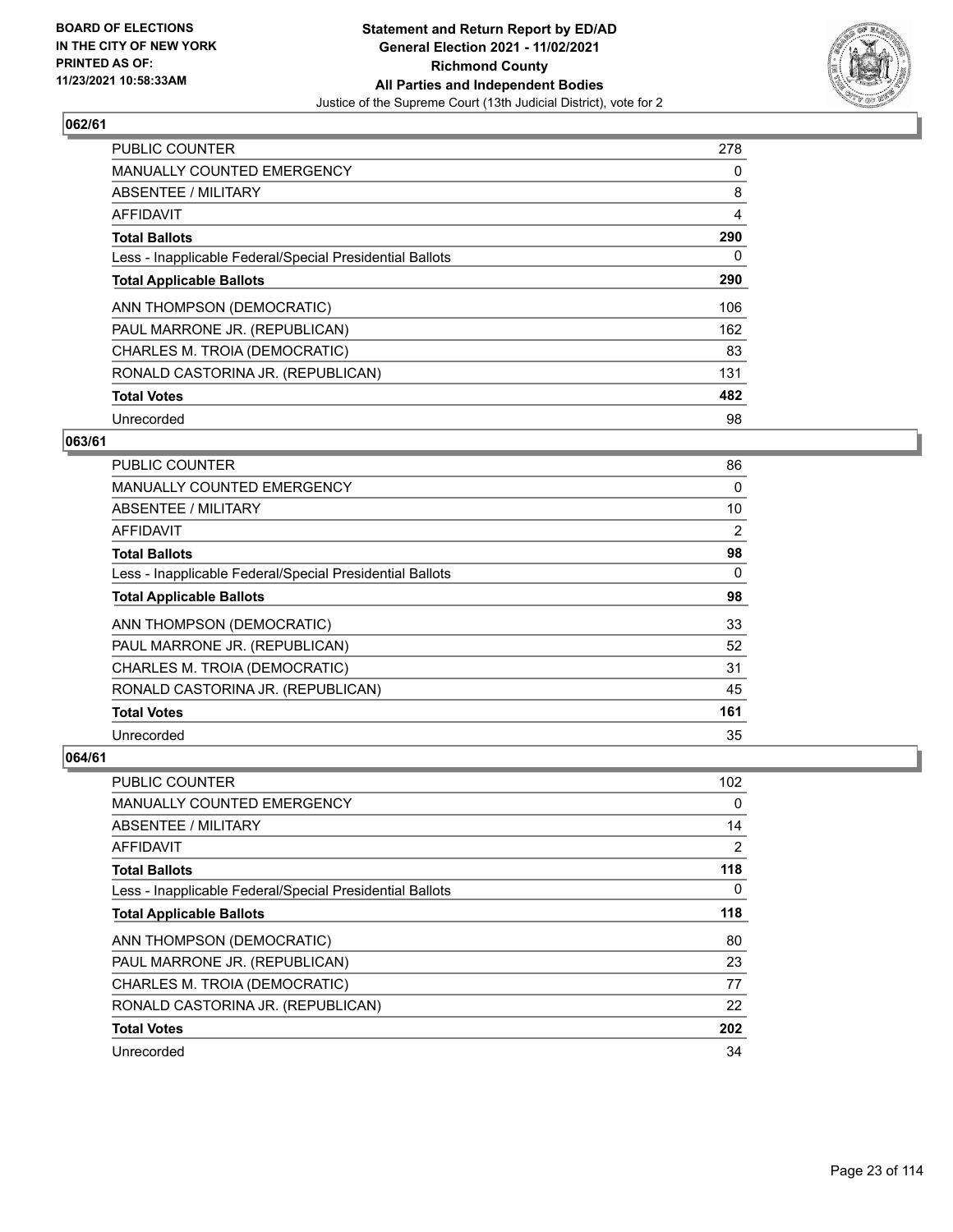

| <b>PUBLIC COUNTER</b>                                    | 305 |
|----------------------------------------------------------|-----|
| MANUALLY COUNTED EMERGENCY                               | 0   |
| ABSENTEE / MILITARY                                      | 22  |
| AFFIDAVIT                                                |     |
| <b>Total Ballots</b>                                     | 328 |
| Less - Inapplicable Federal/Special Presidential Ballots | 0   |
| <b>Total Applicable Ballots</b>                          | 328 |
| ANN THOMPSON (DEMOCRATIC)                                | 228 |
| PAUL MARRONE JR. (REPUBLICAN)                            | 60  |
| CHARLES M. TROIA (DEMOCRATIC)                            | 198 |
| RONALD CASTORINA JR. (REPUBLICAN)                        | 56  |
| <b>Total Votes</b>                                       | 542 |
| Unrecorded                                               | 114 |

# **066/61**

| <b>PUBLIC COUNTER</b>                                    | 228      |
|----------------------------------------------------------|----------|
| <b>MANUALLY COUNTED EMERGENCY</b>                        | $\Omega$ |
| ABSENTEE / MILITARY                                      | 17       |
| AFFIDAVIT                                                | 0        |
| <b>Total Ballots</b>                                     | 245      |
| Less - Inapplicable Federal/Special Presidential Ballots | $\Omega$ |
| <b>Total Applicable Ballots</b>                          | 245      |
| ANN THOMPSON (DEMOCRATIC)                                | 172      |
| PAUL MARRONE JR. (REPUBLICAN)                            | 62       |
| CHARLES M. TROIA (DEMOCRATIC)                            | 166      |
| RONALD CASTORINA JR. (REPUBLICAN)                        | 55       |
| <b>Total Votes</b>                                       | 455      |
| Unrecorded                                               | 35       |

| PUBLIC COUNTER                                           | 260 |
|----------------------------------------------------------|-----|
| <b>MANUALLY COUNTED EMERGENCY</b>                        | 0   |
| ABSENTEE / MILITARY                                      | 20  |
| AFFIDAVIT                                                |     |
| <b>Total Ballots</b>                                     | 281 |
| Less - Inapplicable Federal/Special Presidential Ballots | 0   |
| <b>Total Applicable Ballots</b>                          | 281 |
| ANN THOMPSON (DEMOCRATIC)                                | 163 |
| PAUL MARRONE JR. (REPUBLICAN)                            | 89  |
| CHARLES M. TROIA (DEMOCRATIC)                            | 141 |
| RONALD CASTORINA JR. (REPUBLICAN)                        | 90  |
| <b>Total Votes</b>                                       | 483 |
| Unrecorded                                               | 79  |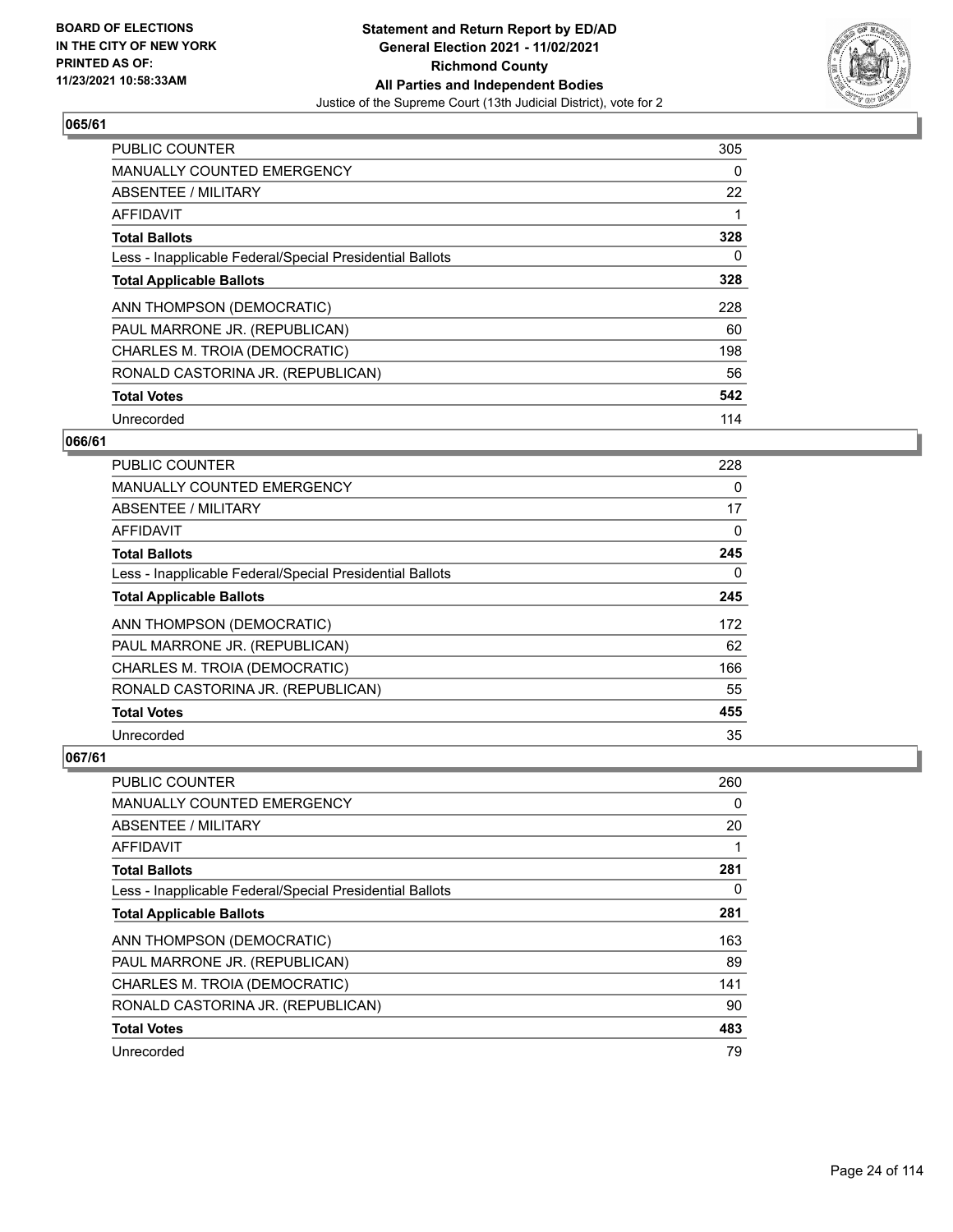

| <b>PUBLIC COUNTER</b>                                    | 239 |
|----------------------------------------------------------|-----|
| <b>MANUALLY COUNTED EMERGENCY</b>                        | 0   |
| ABSENTEE / MILITARY                                      | 16  |
| <b>AFFIDAVIT</b>                                         |     |
| <b>Total Ballots</b>                                     | 256 |
| Less - Inapplicable Federal/Special Presidential Ballots | 0   |
| <b>Total Applicable Ballots</b>                          | 256 |
| ANN THOMPSON (DEMOCRATIC)                                | 182 |
| PAUL MARRONE JR. (REPUBLICAN)                            | 60  |
| CHARLES M. TROIA (DEMOCRATIC)                            | 155 |
| RONALD CASTORINA JR. (REPUBLICAN)                        | 53  |
| <b>Total Votes</b>                                       | 450 |
| Unrecorded                                               | 62  |

#### **069/61**

| <b>PUBLIC COUNTER</b>                                    | 210 |
|----------------------------------------------------------|-----|
| MANUALLY COUNTED EMERGENCY                               | 0   |
| ABSENTEE / MILITARY                                      | 13  |
| AFFIDAVIT                                                | 0   |
| <b>Total Ballots</b>                                     | 223 |
| Less - Inapplicable Federal/Special Presidential Ballots | 0   |
| <b>Total Applicable Ballots</b>                          | 223 |
| ANN THOMPSON (DEMOCRATIC)                                | 146 |
| PAUL MARRONE JR. (REPUBLICAN)                            | 56  |
| CHARLES M. TROIA (DEMOCRATIC)                            | 108 |
| RONALD CASTORINA JR. (REPUBLICAN)                        | 42  |
| <b>Total Votes</b>                                       | 352 |
| Unrecorded                                               | 94  |

| PUBLIC COUNTER                                           | 140 |
|----------------------------------------------------------|-----|
| <b>MANUALLY COUNTED EMERGENCY</b>                        | 0   |
| ABSENTEE / MILITARY                                      | 9   |
| AFFIDAVIT                                                | 0   |
| <b>Total Ballots</b>                                     | 149 |
| Less - Inapplicable Federal/Special Presidential Ballots | 0   |
| <b>Total Applicable Ballots</b>                          | 149 |
| ANN THOMPSON (DEMOCRATIC)                                | 118 |
| PAUL MARRONE JR. (REPUBLICAN)                            | 14  |
| CHARLES M. TROIA (DEMOCRATIC)                            | 86  |
| RONALD CASTORINA JR. (REPUBLICAN)                        | 13  |
| <b>Total Votes</b>                                       | 231 |
| Unrecorded                                               | 67  |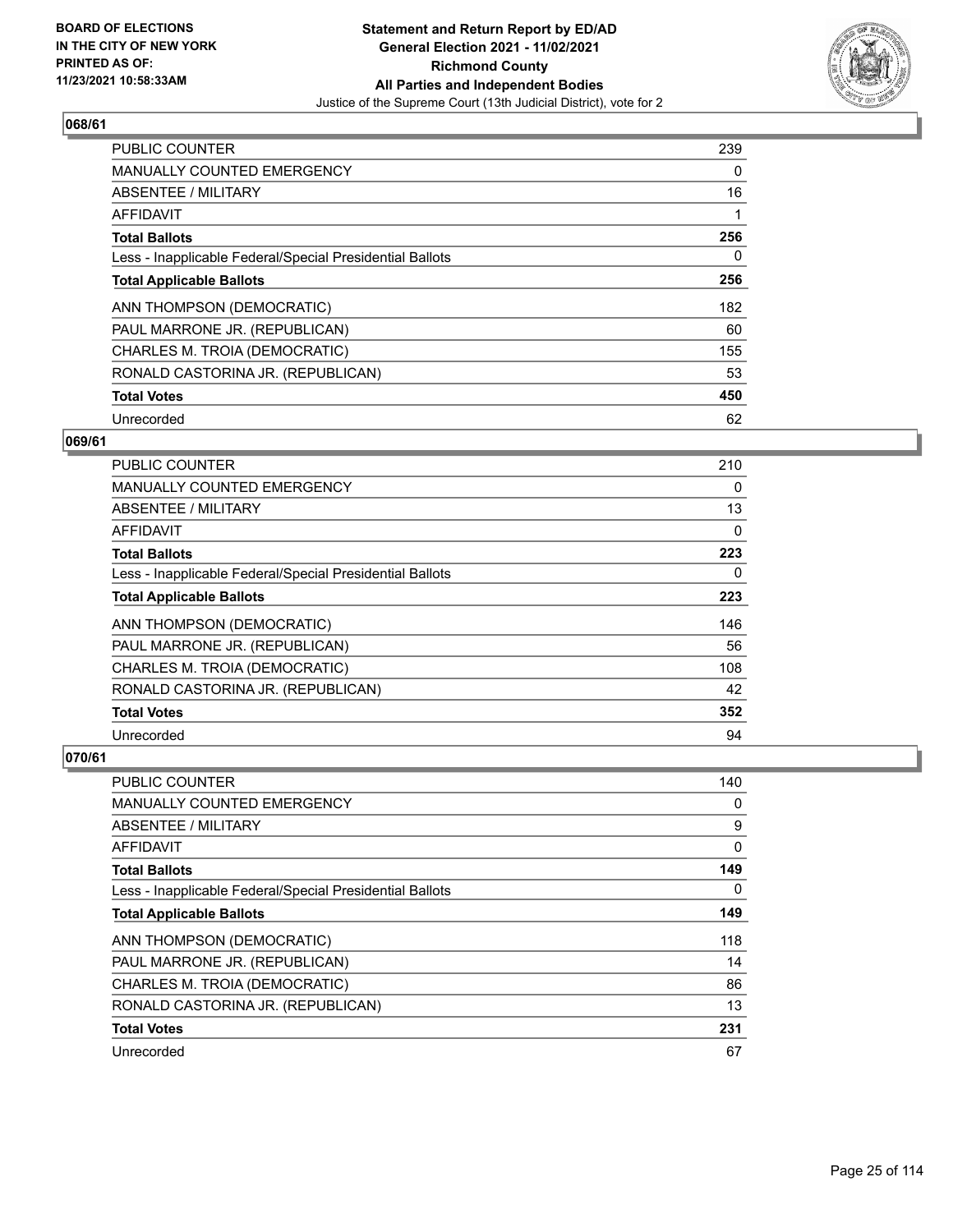

| <b>PUBLIC COUNTER</b>                                    | 332 |
|----------------------------------------------------------|-----|
| <b>MANUALLY COUNTED EMERGENCY</b>                        | 0   |
| ABSENTEE / MILITARY                                      | 25  |
| AFFIDAVIT                                                | 0   |
| <b>Total Ballots</b>                                     | 357 |
| Less - Inapplicable Federal/Special Presidential Ballots | 0   |
| <b>Total Applicable Ballots</b>                          | 357 |
| ANN THOMPSON (DEMOCRATIC)                                | 135 |
| PAUL MARRONE JR. (REPUBLICAN)                            | 184 |
| CHARLES M. TROIA (DEMOCRATIC)                            | 129 |
| RONALD CASTORINA JR. (REPUBLICAN)                        | 168 |
| UNATTRIBUTABLE WRITE-IN (WRITE-IN)                       |     |
| <b>Total Votes</b>                                       | 617 |
| Unrecorded                                               | 97  |

# **072/61**

| <b>PUBLIC COUNTER</b>                                    | 307 |
|----------------------------------------------------------|-----|
| MANUALLY COUNTED EMERGENCY                               | 0   |
| ABSENTEE / MILITARY                                      | 16  |
| AFFIDAVIT                                                |     |
| <b>Total Ballots</b>                                     | 324 |
| Less - Inapplicable Federal/Special Presidential Ballots | 0   |
| <b>Total Applicable Ballots</b>                          | 324 |
| ANN THOMPSON (DEMOCRATIC)                                | 141 |
| PAUL MARRONE JR. (REPUBLICAN)                            | 155 |
| CHARLES M. TROIA (DEMOCRATIC)                            | 128 |
| RONALD CASTORINA JR. (REPUBLICAN)                        | 138 |
| <b>Total Votes</b>                                       | 562 |
| Unrecorded                                               | 86  |

| PUBLIC COUNTER                                           | 235 |
|----------------------------------------------------------|-----|
| <b>MANUALLY COUNTED EMERGENCY</b>                        | 0   |
| ABSENTEE / MILITARY                                      | 8   |
| AFFIDAVIT                                                | 0   |
| <b>Total Ballots</b>                                     | 243 |
| Less - Inapplicable Federal/Special Presidential Ballots | 0   |
| <b>Total Applicable Ballots</b>                          | 243 |
| ANN THOMPSON (DEMOCRATIC)                                | 193 |
| PAUL MARRONE JR. (REPUBLICAN)                            | 21  |
| CHARLES M. TROIA (DEMOCRATIC)                            | 176 |
| RONALD CASTORINA JR. (REPUBLICAN)                        | 17  |
| <b>Total Votes</b>                                       | 407 |
| Unrecorded                                               | 79  |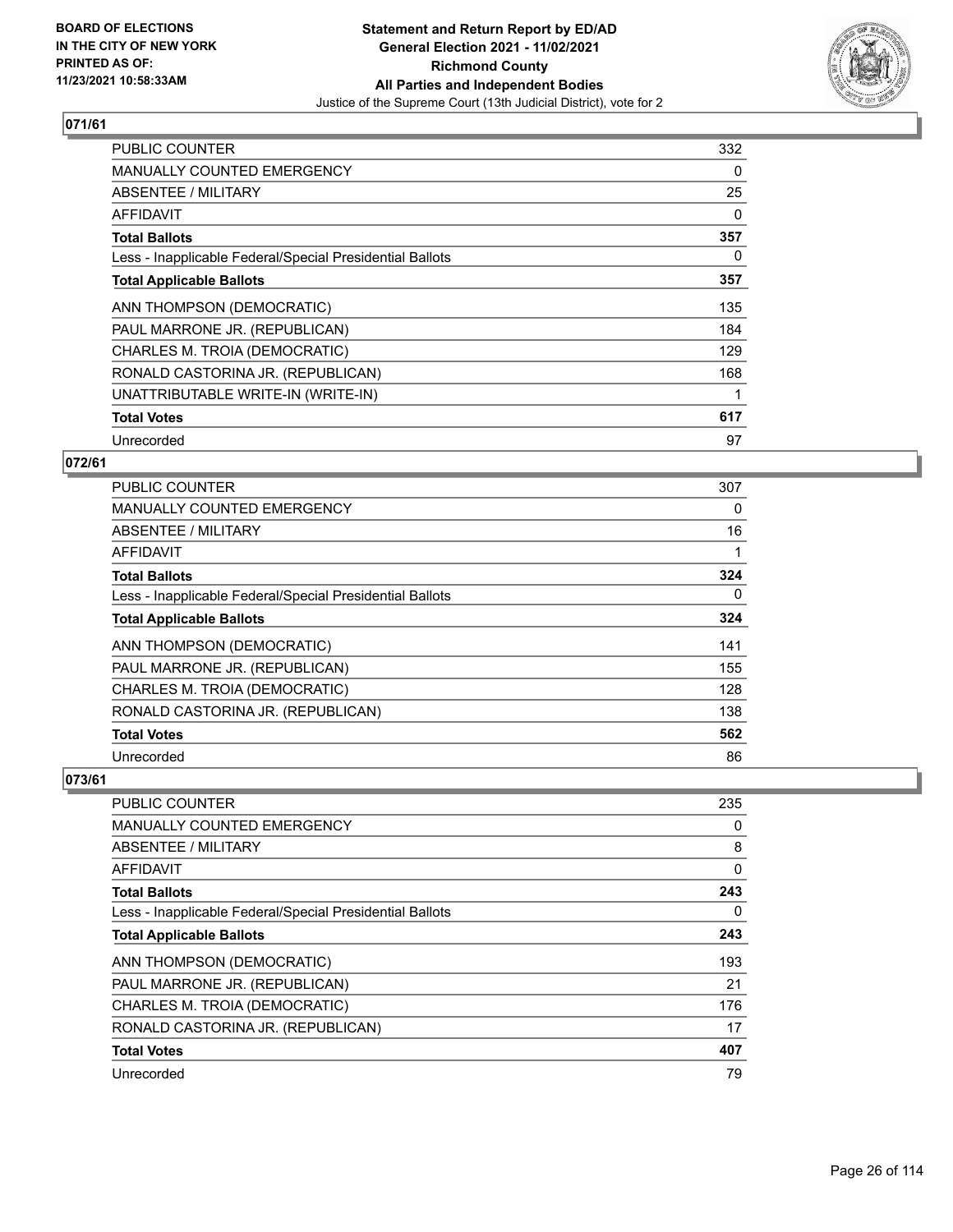

| <b>PUBLIC COUNTER</b>                                    | 138 |
|----------------------------------------------------------|-----|
| <b>MANUALLY COUNTED EMERGENCY</b>                        | 0   |
| ABSENTEE / MILITARY                                      | 8   |
| AFFIDAVIT                                                | 0   |
| <b>Total Ballots</b>                                     | 146 |
| Less - Inapplicable Federal/Special Presidential Ballots | 0   |
| <b>Total Applicable Ballots</b>                          | 146 |
| ANN THOMPSON (DEMOCRATIC)                                | 97  |
| PAUL MARRONE JR. (REPUBLICAN)                            | 33  |
| CHARLES M. TROIA (DEMOCRATIC)                            | 78  |
| RONALD CASTORINA JR. (REPUBLICAN)                        | 27  |
| <b>Total Votes</b>                                       | 235 |
| Unrecorded                                               | 57  |

#### **075/61**

| PUBLIC COUNTER                                           | 204      |
|----------------------------------------------------------|----------|
| <b>MANUALLY COUNTED EMERGENCY</b>                        | $\Omega$ |
| ABSENTEE / MILITARY                                      | 16       |
| AFFIDAVIT                                                |          |
| <b>Total Ballots</b>                                     | 221      |
| Less - Inapplicable Federal/Special Presidential Ballots | 0        |
| <b>Total Applicable Ballots</b>                          | 221      |
| ANN THOMPSON (DEMOCRATIC)                                | 136      |
| PAUL MARRONE JR. (REPUBLICAN)                            | 65       |
| CHARLES M. TROIA (DEMOCRATIC)                            | 128      |
| RONALD CASTORINA JR. (REPUBLICAN)                        | 51       |
| <b>Total Votes</b>                                       | 380      |
| Unrecorded                                               | 62       |

| <b>PUBLIC COUNTER</b>                                    | 285 |
|----------------------------------------------------------|-----|
| <b>MANUALLY COUNTED EMERGENCY</b>                        | 0   |
| ABSENTEE / MILITARY                                      | 16  |
| AFFIDAVIT                                                | 4   |
| <b>Total Ballots</b>                                     | 305 |
| Less - Inapplicable Federal/Special Presidential Ballots | 0   |
| <b>Total Applicable Ballots</b>                          | 305 |
| ANN THOMPSON (DEMOCRATIC)                                | 163 |
| PAUL MARRONE JR. (REPUBLICAN)                            | 105 |
| CHARLES M. TROIA (DEMOCRATIC)                            | 138 |
| RONALD CASTORINA JR. (REPUBLICAN)                        | 91  |
| PATRICK DILLON (WRITE-IN)                                | 1   |
| <b>Total Votes</b>                                       | 498 |
| Unrecorded                                               | 112 |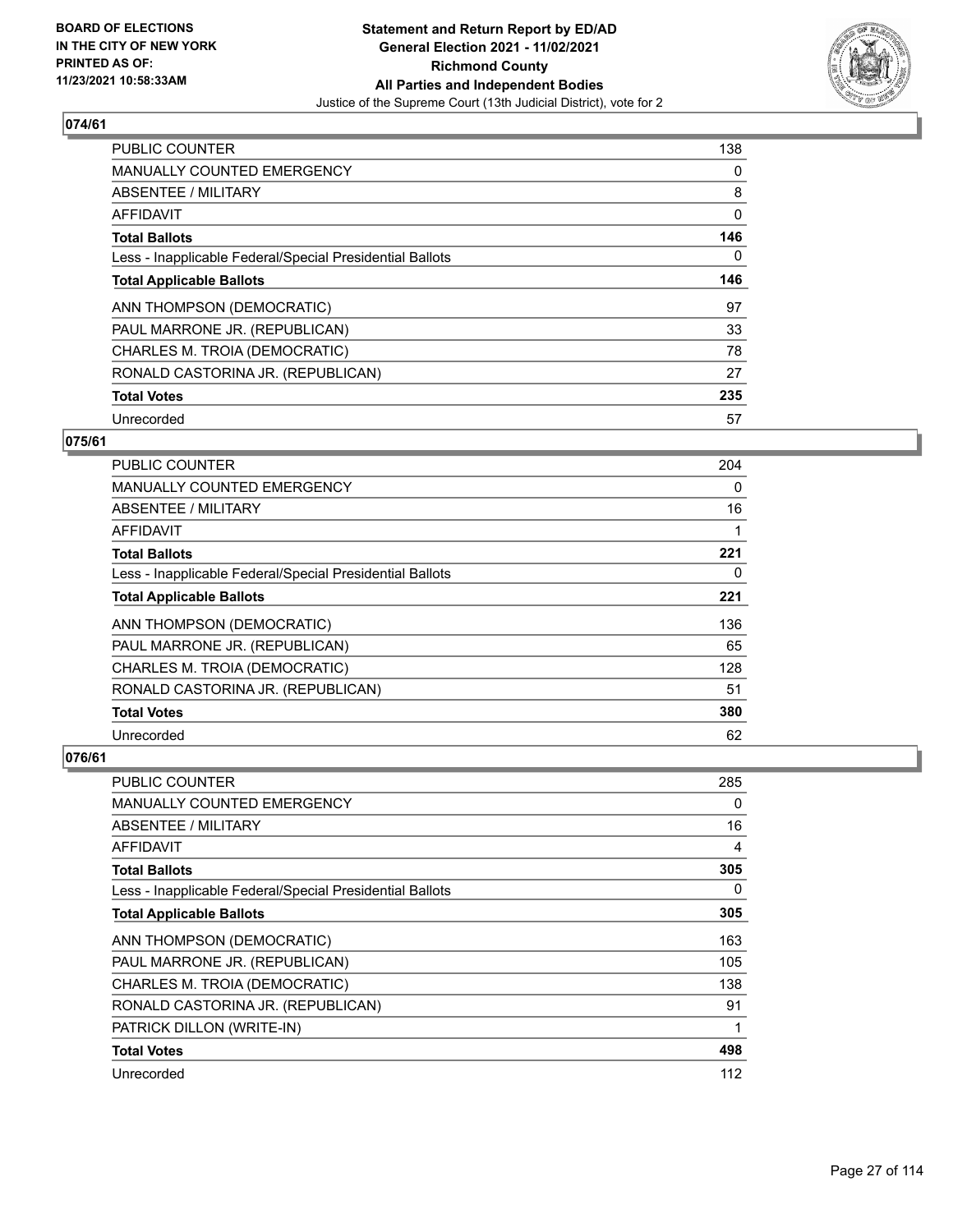

| <b>PUBLIC COUNTER</b>                                    | 154 |
|----------------------------------------------------------|-----|
| <b>MANUALLY COUNTED EMERGENCY</b>                        | 0   |
| ABSENTEE / MILITARY                                      | 8   |
| AFFIDAVIT                                                | 0   |
| <b>Total Ballots</b>                                     | 162 |
| Less - Inapplicable Federal/Special Presidential Ballots | 0   |
| <b>Total Applicable Ballots</b>                          | 162 |
| ANN THOMPSON (DEMOCRATIC)                                | 131 |
| PAUL MARRONE JR. (REPUBLICAN)                            | 21  |
| CHARLES M. TROIA (DEMOCRATIC)                            | 101 |
| RONALD CASTORINA JR. (REPUBLICAN)                        | 14  |
| <b>Total Votes</b>                                       | 267 |
| Unrecorded                                               | 57  |

# **078/61**

| PUBLIC COUNTER                                           | 93       |
|----------------------------------------------------------|----------|
| <b>MANUALLY COUNTED EMERGENCY</b>                        | 0        |
| ABSENTEE / MILITARY                                      | 12       |
| AFFIDAVIT                                                | 3        |
| <b>Total Ballots</b>                                     | 108      |
| Less - Inapplicable Federal/Special Presidential Ballots | $\Omega$ |
| <b>Total Applicable Ballots</b>                          | 108      |
| ANN THOMPSON (DEMOCRATIC)                                | 80       |
| PAUL MARRONE JR. (REPUBLICAN)                            | 18       |
| CHARLES M. TROIA (DEMOCRATIC)                            | 70       |
| RONALD CASTORINA JR. (REPUBLICAN)                        | 18       |
| <b>Total Votes</b>                                       | 186      |
| Unrecorded                                               | 30       |

| <b>PUBLIC COUNTER</b>                                    | 0 |
|----------------------------------------------------------|---|
| <b>MANUALLY COUNTED EMERGENCY</b>                        | 0 |
| ABSENTEE / MILITARY                                      | 0 |
| AFFIDAVIT                                                | 0 |
| <b>Total Ballots</b>                                     | 0 |
| Less - Inapplicable Federal/Special Presidential Ballots | 0 |
|                                                          |   |
| <b>Total Applicable Ballots</b>                          | 0 |
| ANN THOMPSON (DEMOCRATIC)                                | 0 |
| PAUL MARRONE JR. (REPUBLICAN)                            | 0 |
| CHARLES M. TROIA (DEMOCRATIC)                            | 0 |
| RONALD CASTORINA JR. (REPUBLICAN)                        | 0 |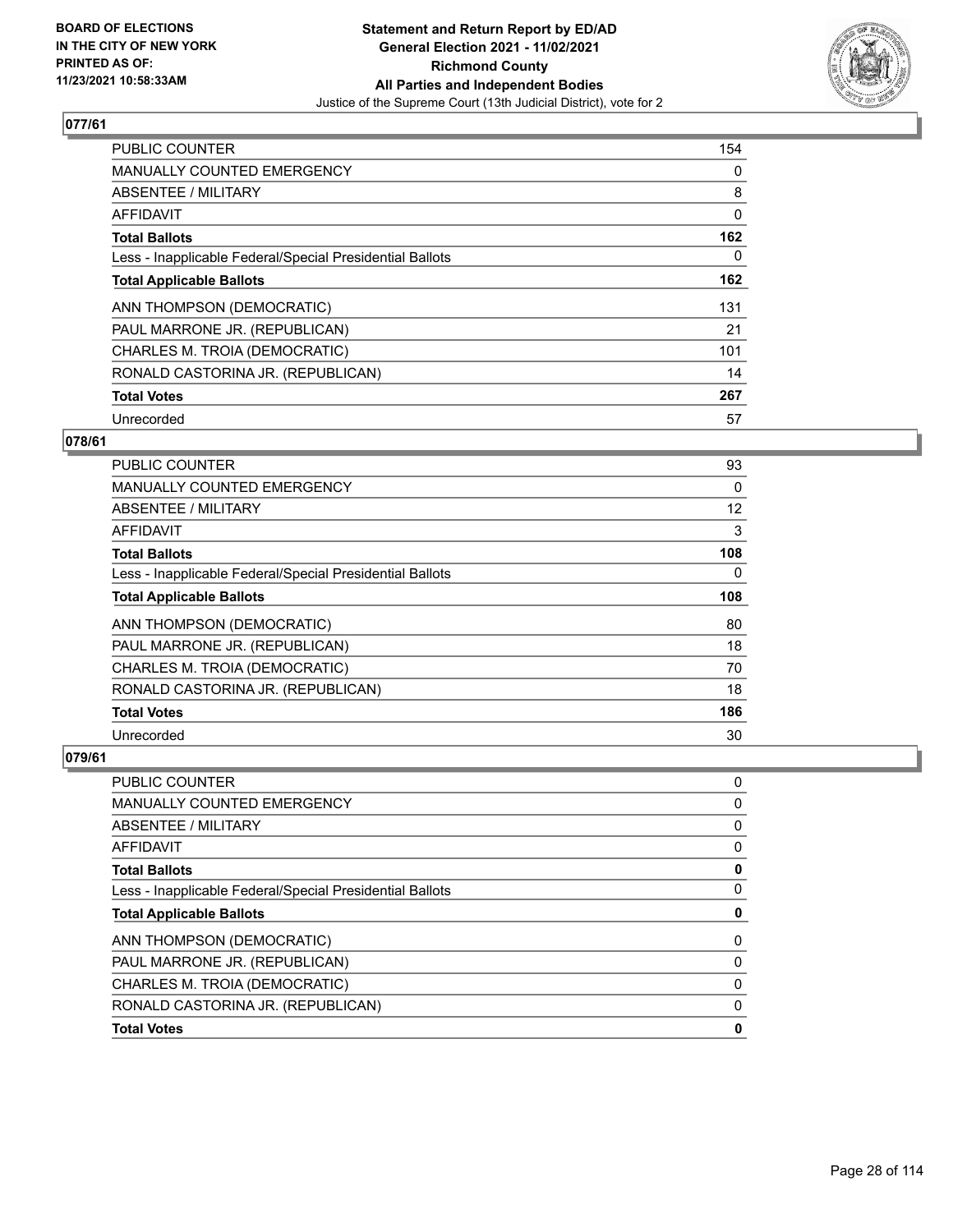

| <b>PUBLIC COUNTER</b>                                    | 473            |
|----------------------------------------------------------|----------------|
| <b>MANUALLY COUNTED EMERGENCY</b>                        | 0              |
| ABSENTEE / MILITARY                                      | 13             |
| <b>AFFIDAVIT</b>                                         | $\overline{2}$ |
| <b>Total Ballots</b>                                     | 488            |
| Less - Inapplicable Federal/Special Presidential Ballots | 0              |
| <b>Total Applicable Ballots</b>                          | 488            |
| ANN THOMPSON (DEMOCRATIC)                                | 60             |
| PAUL MARRONE JR. (REPUBLICAN)                            | 361            |
| CHARLES M. TROIA (DEMOCRATIC)                            | 54             |
| RONALD CASTORINA JR. (REPUBLICAN)                        | 366            |
| <b>Total Votes</b>                                       | 841            |
| Unrecorded                                               | 135            |

# **002/62**

| <b>PUBLIC COUNTER</b>                                    | 539 |
|----------------------------------------------------------|-----|
| MANUALLY COUNTED EMERGENCY                               | 0   |
| ABSENTEE / MILITARY                                      | 19  |
| AFFIDAVIT                                                | 1   |
| <b>Total Ballots</b>                                     | 559 |
| Less - Inapplicable Federal/Special Presidential Ballots | 0   |
| <b>Total Applicable Ballots</b>                          | 559 |
| ANN THOMPSON (DEMOCRATIC)                                | 81  |
| PAUL MARRONE JR. (REPUBLICAN)                            | 392 |
| CHARLES M. TROIA (DEMOCRATIC)                            | 59  |
| RONALD CASTORINA JR. (REPUBLICAN)                        | 412 |
| RONALD J. GUERCIO (WRITE-IN)                             |     |
| <b>Total Votes</b>                                       | 945 |
| Unrecorded                                               | 173 |

| <b>PUBLIC COUNTER</b>                                    | 411 |
|----------------------------------------------------------|-----|
| <b>MANUALLY COUNTED EMERGENCY</b>                        | 0   |
| ABSENTEE / MILITARY                                      | 13  |
| AFFIDAVIT                                                |     |
| <b>Total Ballots</b>                                     | 425 |
| Less - Inapplicable Federal/Special Presidential Ballots | 0   |
| <b>Total Applicable Ballots</b>                          | 425 |
| ANN THOMPSON (DEMOCRATIC)                                | 55  |
| PAUL MARRONE JR. (REPUBLICAN)                            | 304 |
| CHARLES M. TROIA (DEMOCRATIC)                            | 50  |
| RONALD CASTORINA JR. (REPUBLICAN)                        | 295 |
| <b>Total Votes</b>                                       | 704 |
| Unrecorded                                               | 146 |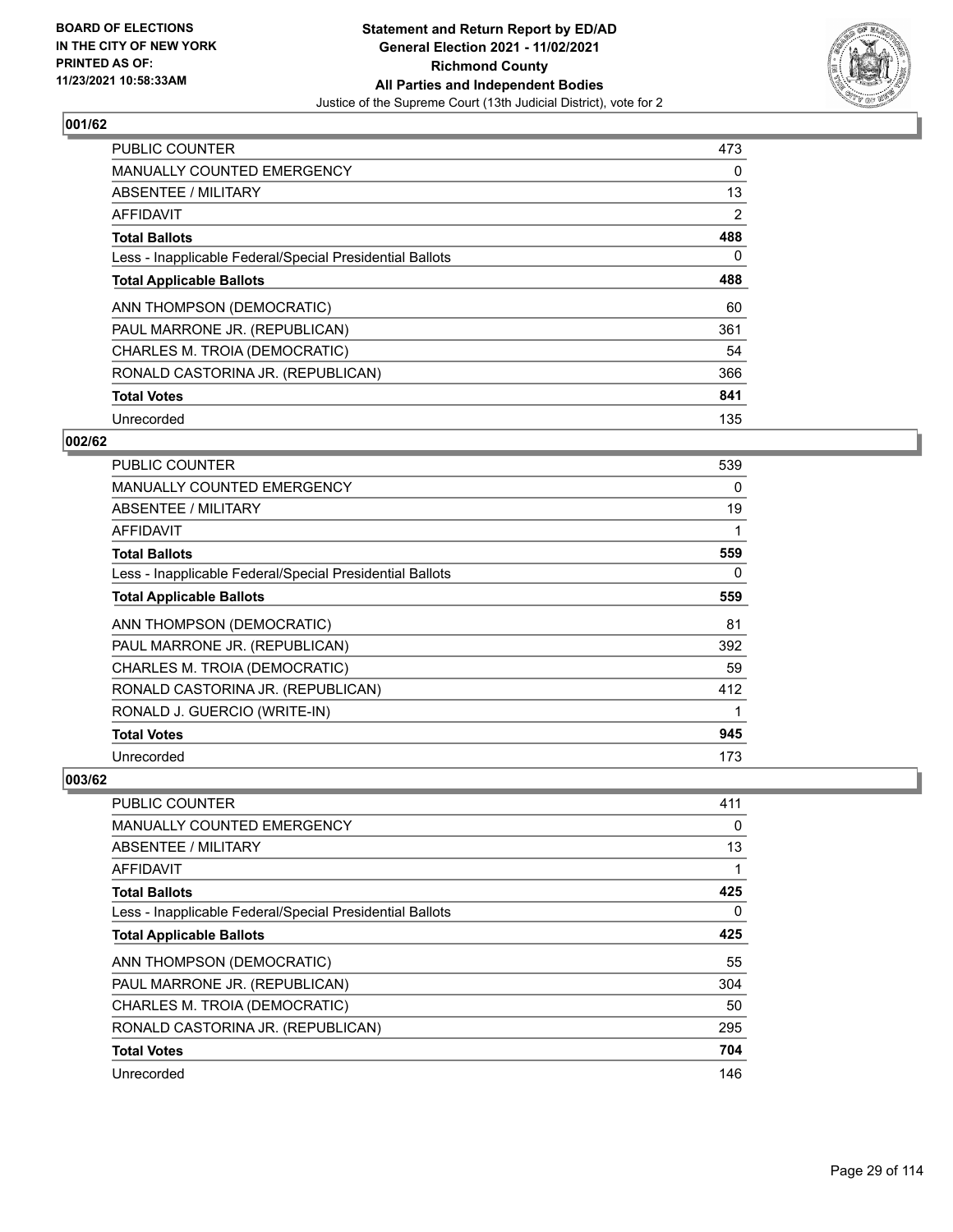

| <b>PUBLIC COUNTER</b>                                    | 458 |
|----------------------------------------------------------|-----|
| <b>MANUALLY COUNTED EMERGENCY</b>                        | 0   |
| <b>ABSENTEE / MILITARY</b>                               | 16  |
| AFFIDAVIT                                                | 9   |
| <b>Total Ballots</b>                                     | 483 |
| Less - Inapplicable Federal/Special Presidential Ballots | 0   |
| <b>Total Applicable Ballots</b>                          | 483 |
| ANN THOMPSON (DEMOCRATIC)                                | 73  |
| PAUL MARRONE JR. (REPUBLICAN)                            | 328 |
| CHARLES M. TROIA (DEMOCRATIC)                            | 69  |
| RONALD CASTORINA JR. (REPUBLICAN)                        | 333 |
| THOMAS A. KOCLAR (WRITE-IN)                              |     |
| <b>Total Votes</b>                                       | 804 |
| Unrecorded                                               | 162 |

# **005/62**

| <b>PUBLIC COUNTER</b>                                    | 505 |
|----------------------------------------------------------|-----|
| <b>MANUALLY COUNTED EMERGENCY</b>                        | 0   |
| ABSENTEE / MILITARY                                      | 9   |
| AFFIDAVIT                                                | 5   |
| <b>Total Ballots</b>                                     | 519 |
| Less - Inapplicable Federal/Special Presidential Ballots | 0   |
| <b>Total Applicable Ballots</b>                          | 519 |
| ANN THOMPSON (DEMOCRATIC)                                | 50  |
| PAUL MARRONE JR. (REPUBLICAN)                            | 397 |
| CHARLES M. TROIA (DEMOCRATIC)                            | 43  |
| RONALD CASTORINA JR. (REPUBLICAN)                        | 393 |
| <b>Total Votes</b>                                       | 883 |
| Unrecorded                                               | 155 |

| <b>PUBLIC COUNTER</b>                                    | 370 |
|----------------------------------------------------------|-----|
| <b>MANUALLY COUNTED EMERGENCY</b>                        | 0   |
| ABSENTEE / MILITARY                                      | 17  |
| AFFIDAVIT                                                | 5   |
| <b>Total Ballots</b>                                     | 392 |
| Less - Inapplicable Federal/Special Presidential Ballots | 0   |
| <b>Total Applicable Ballots</b>                          | 392 |
| ANN THOMPSON (DEMOCRATIC)                                | 81  |
| PAUL MARRONE JR. (REPUBLICAN)                            | 262 |
| CHARLES M. TROIA (DEMOCRATIC)                            | 65  |
| RONALD CASTORINA JR. (REPUBLICAN)                        | 275 |
| <b>Total Votes</b>                                       | 683 |
| Unrecorded                                               | 101 |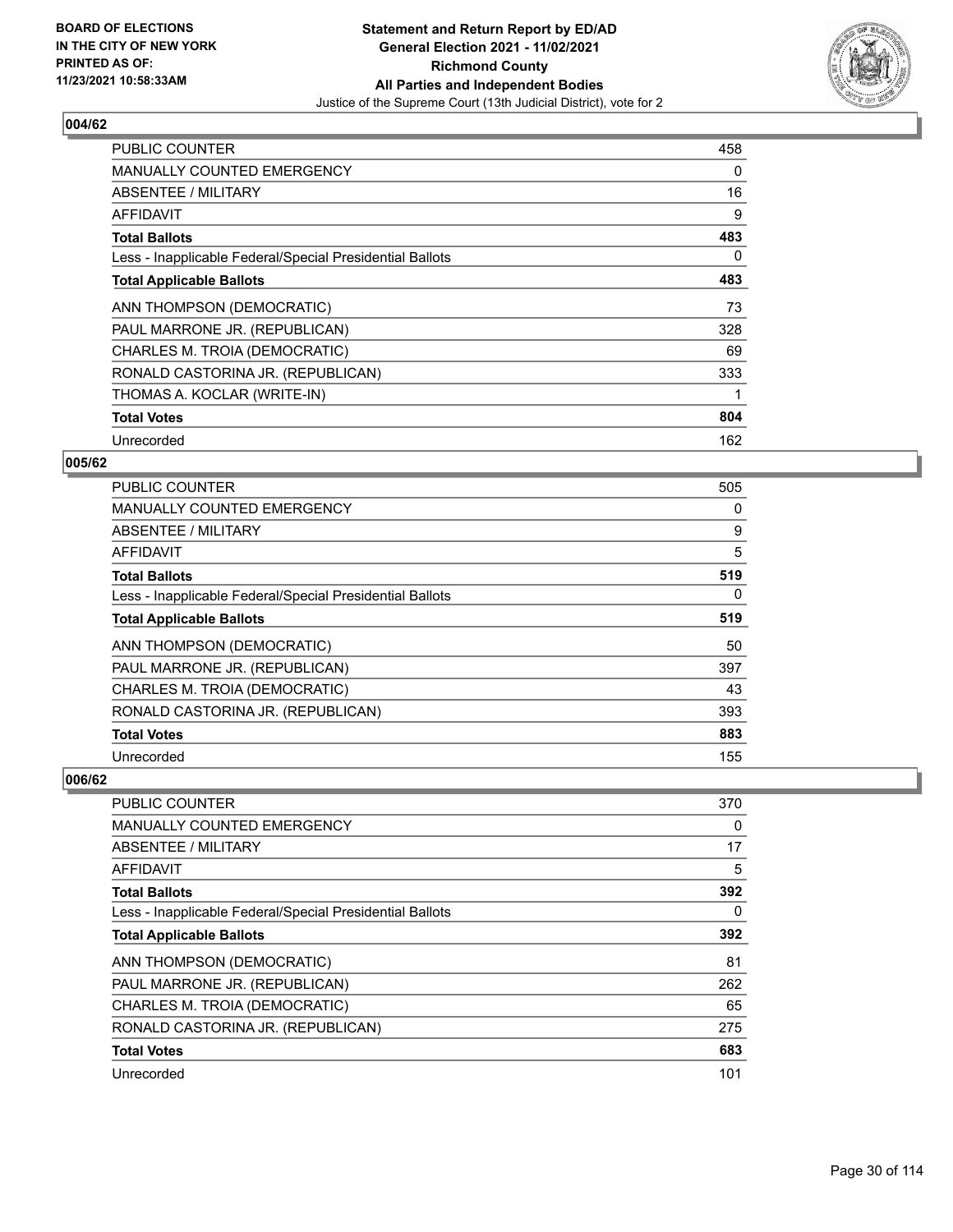

| <b>PUBLIC COUNTER</b>                                    | 454 |
|----------------------------------------------------------|-----|
| <b>MANUALLY COUNTED EMERGENCY</b>                        | 0   |
| ABSENTEE / MILITARY                                      | 12  |
| <b>AFFIDAVIT</b>                                         | 11  |
| <b>Total Ballots</b>                                     | 477 |
| Less - Inapplicable Federal/Special Presidential Ballots | 0   |
| <b>Total Applicable Ballots</b>                          | 477 |
| ANN THOMPSON (DEMOCRATIC)                                | 65  |
| PAUL MARRONE JR. (REPUBLICAN)                            | 343 |
| CHARLES M. TROIA (DEMOCRATIC)                            | 60  |
| RONALD CASTORINA JR. (REPUBLICAN)                        | 346 |
| <b>Total Votes</b>                                       | 814 |
| Unrecorded                                               | 140 |

#### **008/62**

| <b>PUBLIC COUNTER</b>                                    | 403 |
|----------------------------------------------------------|-----|
| <b>MANUALLY COUNTED EMERGENCY</b>                        | 0   |
| ABSENTEE / MILITARY                                      | 12  |
| <b>AFFIDAVIT</b>                                         | 3   |
| <b>Total Ballots</b>                                     | 418 |
| Less - Inapplicable Federal/Special Presidential Ballots | 0   |
| <b>Total Applicable Ballots</b>                          | 418 |
| ANN THOMPSON (DEMOCRATIC)                                | 71  |
| PAUL MARRONE JR. (REPUBLICAN)                            | 301 |
| CHARLES M. TROIA (DEMOCRATIC)                            | 56  |
| RONALD CASTORINA JR. (REPUBLICAN)                        | 312 |
| RAJ A. RAJESWARI (WRITE-IN)                              | 3   |
| <b>Total Votes</b>                                       | 743 |
| Unrecorded                                               | 93  |

| <b>PUBLIC COUNTER</b>                                    | 253 |
|----------------------------------------------------------|-----|
| <b>MANUALLY COUNTED EMERGENCY</b>                        | 0   |
| ABSENTEE / MILITARY                                      | 4   |
| AFFIDAVIT                                                | 0   |
| <b>Total Ballots</b>                                     | 257 |
| Less - Inapplicable Federal/Special Presidential Ballots | 0   |
| <b>Total Applicable Ballots</b>                          | 257 |
| ANN THOMPSON (DEMOCRATIC)                                | 43  |
| PAUL MARRONE JR. (REPUBLICAN)                            | 175 |
| CHARLES M. TROIA (DEMOCRATIC)                            | 47  |
| RONALD CASTORINA JR. (REPUBLICAN)                        | 167 |
| <b>Total Votes</b>                                       | 432 |
| Unrecorded                                               | 82  |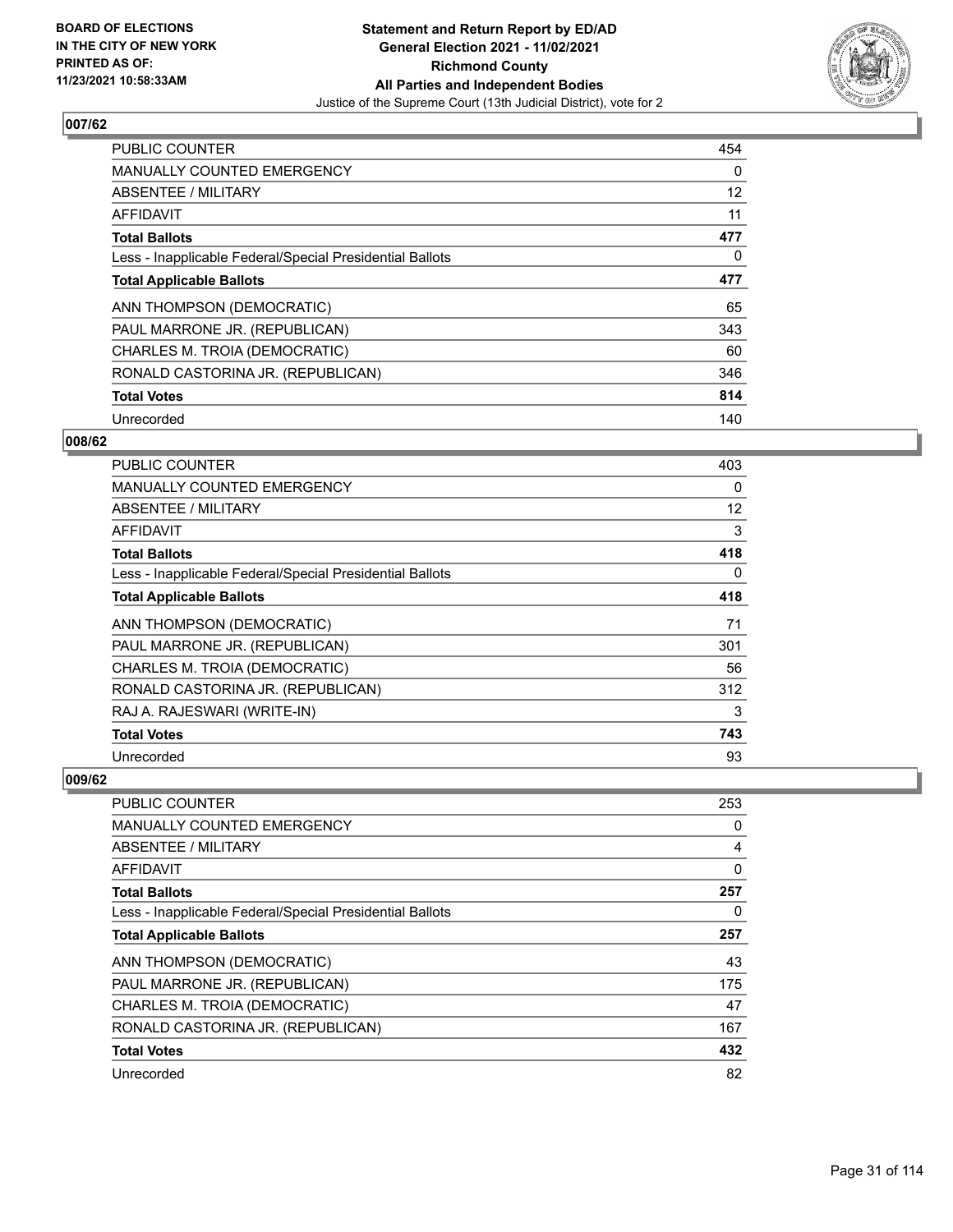

| <b>PUBLIC COUNTER</b>                                    | 310 |
|----------------------------------------------------------|-----|
| <b>MANUALLY COUNTED EMERGENCY</b>                        | 0   |
| ABSENTEE / MILITARY                                      | 8   |
| <b>AFFIDAVIT</b>                                         | 3   |
| <b>Total Ballots</b>                                     | 321 |
| Less - Inapplicable Federal/Special Presidential Ballots | 0   |
| <b>Total Applicable Ballots</b>                          | 321 |
| ANN THOMPSON (DEMOCRATIC)                                | 39  |
| PAUL MARRONE JR. (REPUBLICAN)                            | 246 |
| CHARLES M. TROIA (DEMOCRATIC)                            | 30  |
| RONALD CASTORINA JR. (REPUBLICAN)                        | 250 |
| <b>Total Votes</b>                                       | 565 |
| Unrecorded                                               | 77  |

# **011/62**

| <b>PUBLIC COUNTER</b>                                    | 444 |
|----------------------------------------------------------|-----|
| MANUALLY COUNTED EMERGENCY                               | 0   |
| ABSENTEE / MILITARY                                      | 16  |
| AFFIDAVIT                                                |     |
| <b>Total Ballots</b>                                     | 461 |
| Less - Inapplicable Federal/Special Presidential Ballots | 0   |
| <b>Total Applicable Ballots</b>                          | 461 |
| ANN THOMPSON (DEMOCRATIC)                                | 58  |
| PAUL MARRONE JR. (REPUBLICAN)                            | 347 |
| CHARLES M. TROIA (DEMOCRATIC)                            | 57  |
| RONALD CASTORINA JR. (REPUBLICAN)                        | 330 |
| <b>Total Votes</b>                                       | 792 |
| Unrecorded                                               | 130 |

| PUBLIC COUNTER                                           | 301      |
|----------------------------------------------------------|----------|
| MANUALLY COUNTED EMERGENCY                               | $\Omega$ |
| ABSENTEE / MILITARY                                      | 14       |
| AFFIDAVIT                                                |          |
| <b>Total Ballots</b>                                     | 316      |
| Less - Inapplicable Federal/Special Presidential Ballots | $\Omega$ |
| <b>Total Applicable Ballots</b>                          | 316      |
| ANN THOMPSON (DEMOCRATIC)                                | 56       |
| PAUL MARRONE JR. (REPUBLICAN)                            | 210      |
| CHARLES M. TROIA (DEMOCRATIC)                            | 44       |
| RONALD CASTORINA JR. (REPUBLICAN)                        | 199      |
| <b>Total Votes</b>                                       | 509      |
| Unrecorded                                               | 123      |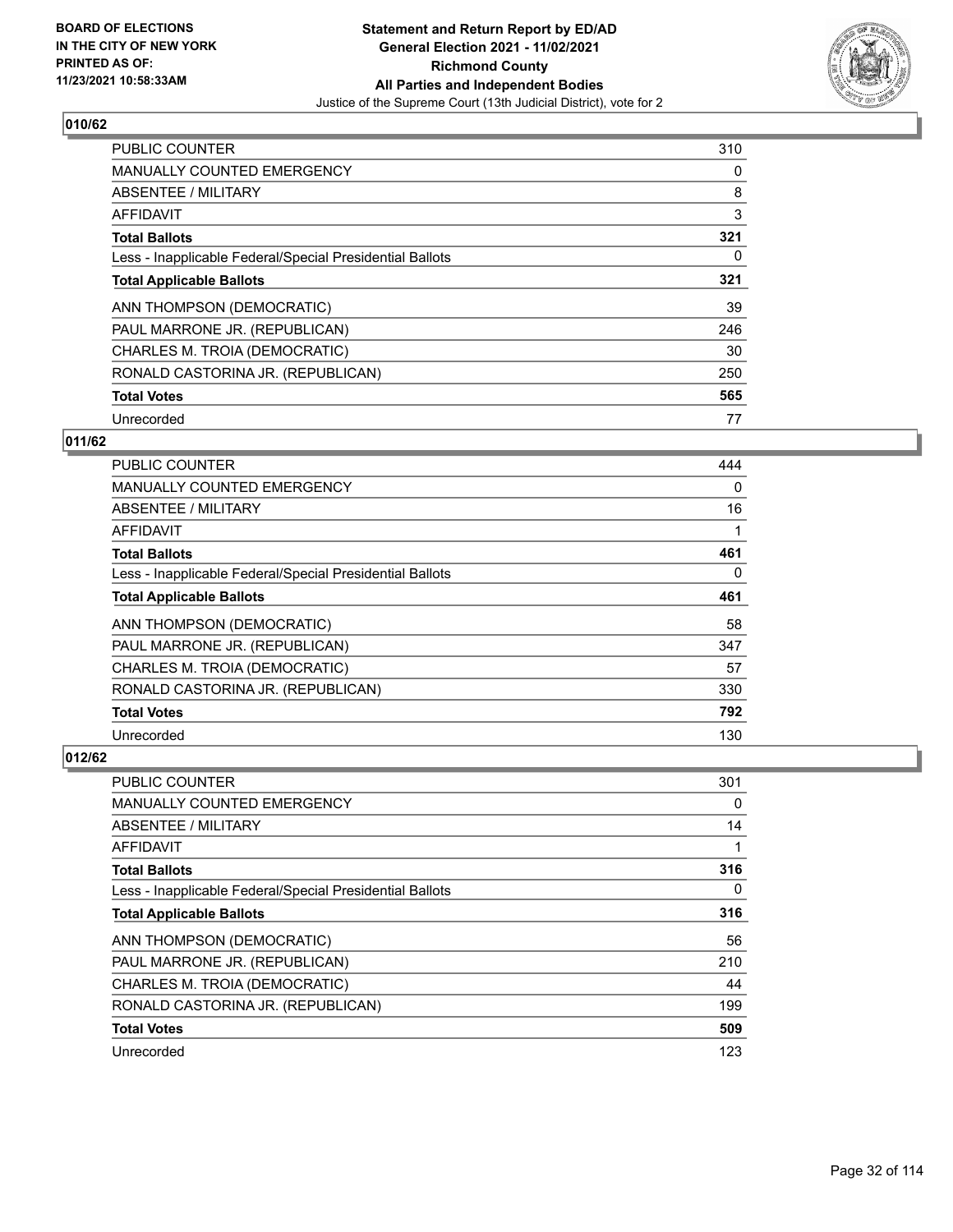

| <b>PUBLIC COUNTER</b>                                    | 429 |
|----------------------------------------------------------|-----|
| <b>MANUALLY COUNTED EMERGENCY</b>                        | 0   |
| ABSENTEE / MILITARY                                      | 18  |
| AFFIDAVIT                                                |     |
| <b>Total Ballots</b>                                     | 448 |
| Less - Inapplicable Federal/Special Presidential Ballots | 0   |
| <b>Total Applicable Ballots</b>                          | 448 |
| ANN THOMPSON (DEMOCRATIC)                                | 75  |
| PAUL MARRONE JR. (REPUBLICAN)                            | 317 |
| CHARLES M. TROIA (DEMOCRATIC)                            | 56  |
| RONALD CASTORINA JR. (REPUBLICAN)                        | 289 |
| UNCOUNTED WRITE-IN PER STATUTE (WRITE-IN)                |     |
| <b>Total Votes</b>                                       | 738 |
| Unrecorded                                               | 158 |

# **014/62**

| <b>PUBLIC COUNTER</b>                                    | 261 |
|----------------------------------------------------------|-----|
| <b>MANUALLY COUNTED EMERGENCY</b>                        | 0   |
| ABSENTEE / MILITARY                                      | 11  |
| AFFIDAVIT                                                |     |
| <b>Total Ballots</b>                                     | 273 |
| Less - Inapplicable Federal/Special Presidential Ballots | 0   |
| <b>Total Applicable Ballots</b>                          | 273 |
| ANN THOMPSON (DEMOCRATIC)                                | 40  |
| PAUL MARRONE JR. (REPUBLICAN)                            | 197 |
| CHARLES M. TROIA (DEMOCRATIC)                            | 37  |
| RONALD CASTORINA JR. (REPUBLICAN)                        | 182 |
| LENNY BURDEN (WRITE-IN)                                  |     |
| <b>Total Votes</b>                                       | 457 |
| Unrecorded                                               | 89  |

| PUBLIC COUNTER                                           | 391      |
|----------------------------------------------------------|----------|
| <b>MANUALLY COUNTED EMERGENCY</b>                        | 0        |
| ABSENTEE / MILITARY                                      | 14       |
| AFFIDAVIT                                                | 3        |
| <b>Total Ballots</b>                                     | 408      |
| Less - Inapplicable Federal/Special Presidential Ballots | $\Omega$ |
| <b>Total Applicable Ballots</b>                          | 408      |
| ANN THOMPSON (DEMOCRATIC)                                | 80       |
| PAUL MARRONE JR. (REPUBLICAN)                            | 290      |
| CHARLES M. TROIA (DEMOCRATIC)                            | 63       |
| RONALD CASTORINA JR. (REPUBLICAN)                        | 297      |
| <b>Total Votes</b>                                       | 730      |
| Unrecorded                                               | 86       |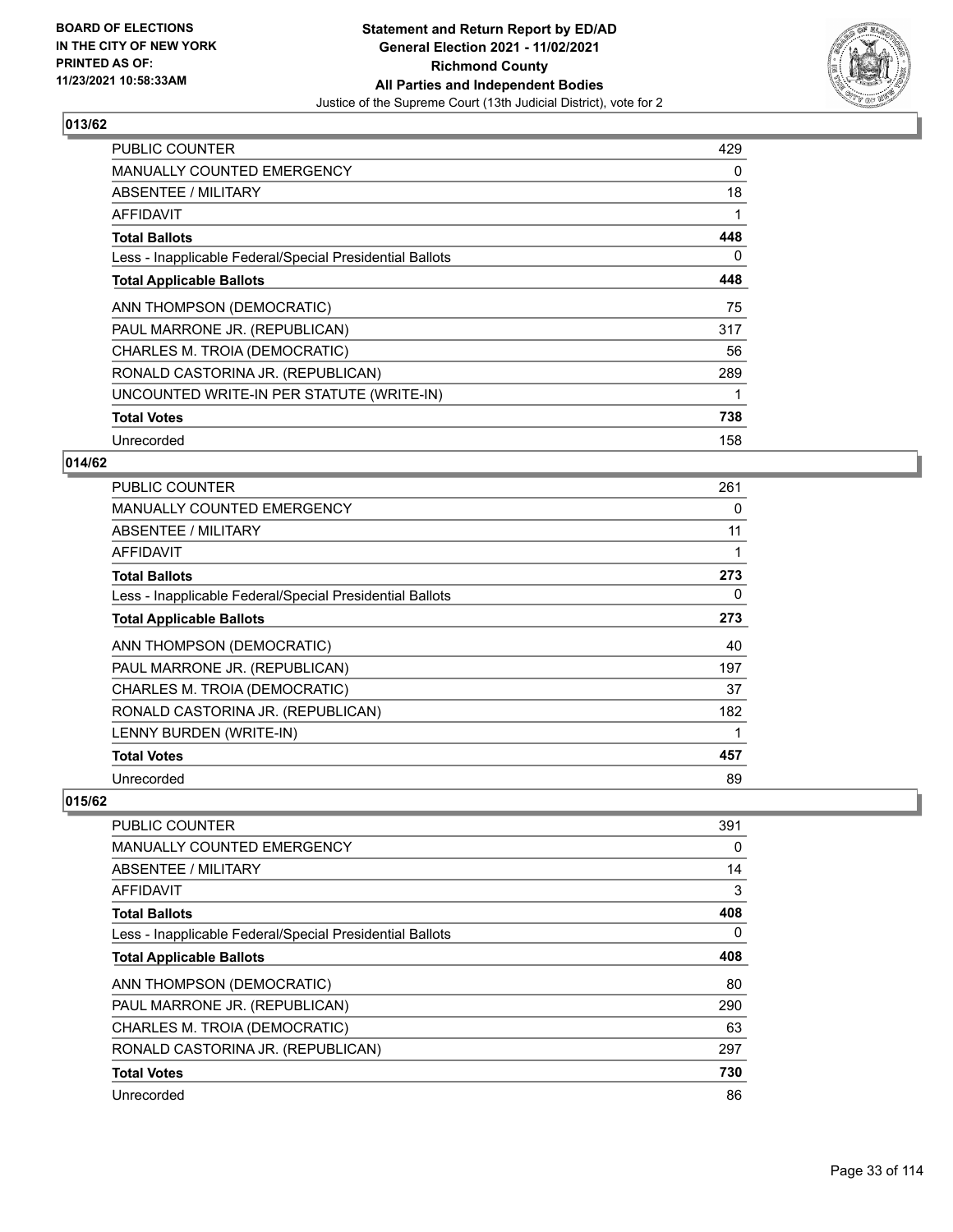

| <b>PUBLIC COUNTER</b>                                    | 391 |
|----------------------------------------------------------|-----|
| <b>MANUALLY COUNTED EMERGENCY</b>                        | 0   |
| ABSENTEE / MILITARY                                      | 15  |
| AFFIDAVIT                                                | 2   |
| <b>Total Ballots</b>                                     | 408 |
| Less - Inapplicable Federal/Special Presidential Ballots | 0   |
| <b>Total Applicable Ballots</b>                          | 408 |
| ANN THOMPSON (DEMOCRATIC)                                | 96  |
| PAUL MARRONE JR. (REPUBLICAN)                            | 271 |
| CHARLES M. TROIA (DEMOCRATIC)                            | 83  |
| RONALD CASTORINA JR. (REPUBLICAN)                        | 265 |
| UNATTRIBUTABLE WRITE-IN (WRITE-IN)                       | 2   |
| <b>Total Votes</b>                                       | 717 |
| Unrecorded                                               | 99  |

# **017/62**

| <b>PUBLIC COUNTER</b>                                    | 312 |
|----------------------------------------------------------|-----|
| MANUALLY COUNTED EMERGENCY                               | 0   |
| ABSENTEE / MILITARY                                      | 12  |
| AFFIDAVIT                                                | 0   |
| <b>Total Ballots</b>                                     | 324 |
| Less - Inapplicable Federal/Special Presidential Ballots | 0   |
| <b>Total Applicable Ballots</b>                          | 324 |
| ANN THOMPSON (DEMOCRATIC)                                | 40  |
| PAUL MARRONE JR. (REPUBLICAN)                            | 261 |
| CHARLES M. TROIA (DEMOCRATIC)                            | 40  |
| RONALD CASTORINA JR. (REPUBLICAN)                        | 246 |
| <b>Total Votes</b>                                       | 587 |
| Unrecorded                                               | 61  |

| PUBLIC COUNTER                                           | 369            |
|----------------------------------------------------------|----------------|
| <b>MANUALLY COUNTED EMERGENCY</b>                        | 0              |
| ABSENTEE / MILITARY                                      | $\overline{7}$ |
| AFFIDAVIT                                                | $\overline{2}$ |
| <b>Total Ballots</b>                                     | 378            |
| Less - Inapplicable Federal/Special Presidential Ballots | 0              |
| <b>Total Applicable Ballots</b>                          | 378            |
| ANN THOMPSON (DEMOCRATIC)                                | 34             |
| PAUL MARRONE JR. (REPUBLICAN)                            | 293            |
| CHARLES M. TROIA (DEMOCRATIC)                            | 33             |
| RONALD CASTORINA JR. (REPUBLICAN)                        | 260            |
| <b>Total Votes</b>                                       | 620            |
| Unrecorded                                               | 136            |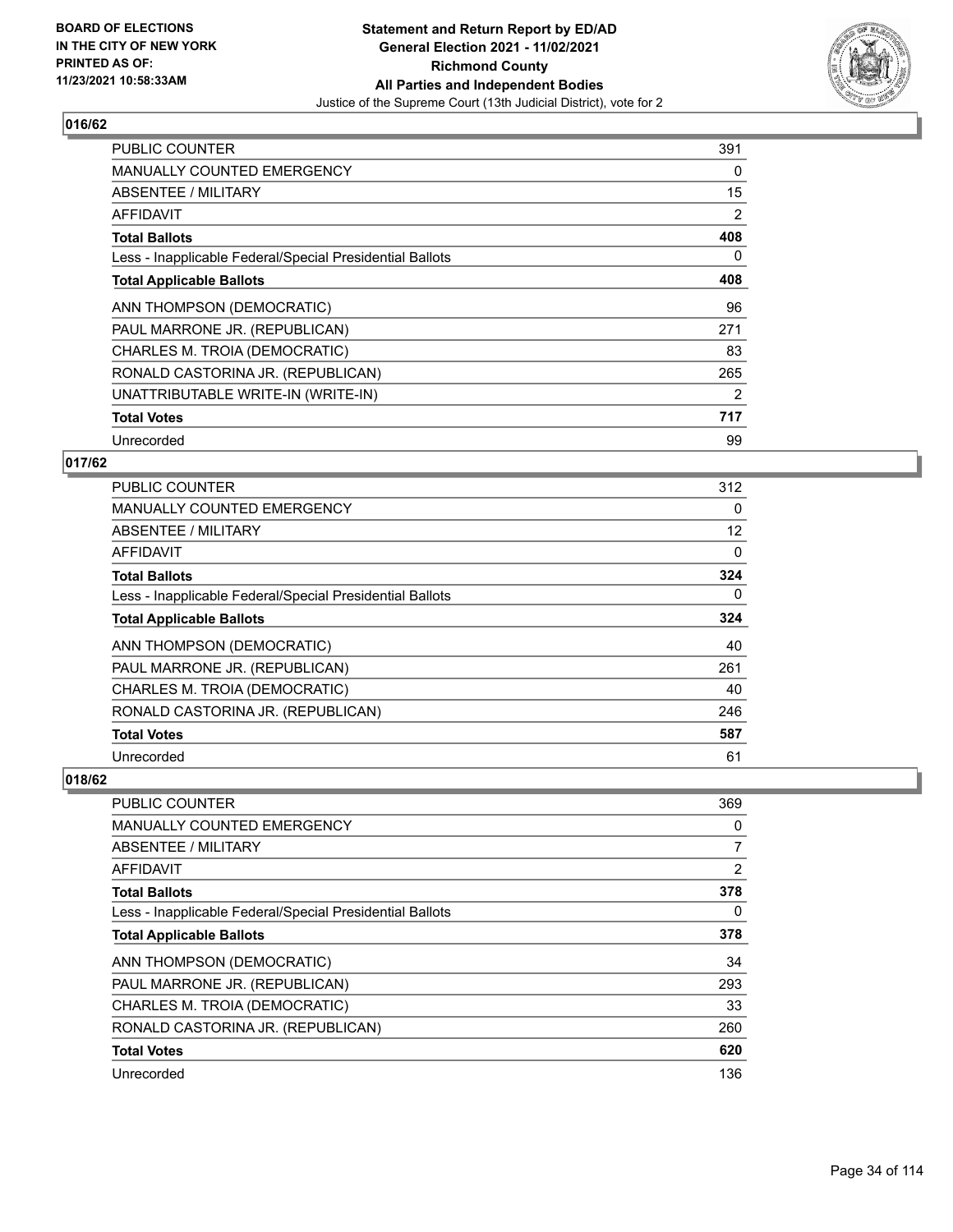

| <b>PUBLIC COUNTER</b>                                    | 351 |
|----------------------------------------------------------|-----|
| <b>MANUALLY COUNTED EMERGENCY</b>                        | 0   |
| ABSENTEE / MILITARY                                      | 18  |
| <b>AFFIDAVIT</b>                                         |     |
| <b>Total Ballots</b>                                     | 370 |
| Less - Inapplicable Federal/Special Presidential Ballots | 0   |
| <b>Total Applicable Ballots</b>                          | 370 |
| ANN THOMPSON (DEMOCRATIC)                                | 62  |
| PAUL MARRONE JR. (REPUBLICAN)                            | 261 |
| CHARLES M. TROIA (DEMOCRATIC)                            | 51  |
| RONALD CASTORINA JR. (REPUBLICAN)                        | 257 |
| <b>Total Votes</b>                                       | 631 |
| Unrecorded                                               | 109 |

# **020/62**

| PUBLIC COUNTER                                           | 412      |
|----------------------------------------------------------|----------|
| <b>MANUALLY COUNTED EMERGENCY</b>                        | $\Omega$ |
| ABSENTEE / MILITARY                                      | 10       |
| AFFIDAVIT                                                | 3        |
| <b>Total Ballots</b>                                     | 425      |
| Less - Inapplicable Federal/Special Presidential Ballots | 0        |
| <b>Total Applicable Ballots</b>                          | 425      |
| ANN THOMPSON (DEMOCRATIC)                                | 45       |
| PAUL MARRONE JR. (REPUBLICAN)                            | 323      |
| CHARLES M. TROIA (DEMOCRATIC)                            | 33       |
| RONALD CASTORINA JR. (REPUBLICAN)                        | 314      |
| <b>Total Votes</b>                                       | 715      |
| Unrecorded                                               | 135      |

| <b>PUBLIC COUNTER</b>                                    | 441 |
|----------------------------------------------------------|-----|
| <b>MANUALLY COUNTED EMERGENCY</b>                        | 0   |
| ABSENTEE / MILITARY                                      | 22  |
| AFFIDAVIT                                                | 3   |
| <b>Total Ballots</b>                                     | 466 |
| Less - Inapplicable Federal/Special Presidential Ballots | 0   |
| <b>Total Applicable Ballots</b>                          | 466 |
| ANN THOMPSON (DEMOCRATIC)                                | 60  |
| PAUL MARRONE JR. (REPUBLICAN)                            | 363 |
| CHARLES M. TROIA (DEMOCRATIC)                            | 54  |
| RONALD CASTORINA JR. (REPUBLICAN)                        | 371 |
| UNATTRIBUTABLE WRITE-IN (WRITE-IN)                       |     |
| <b>Total Votes</b>                                       | 849 |
| Unrecorded                                               | 83  |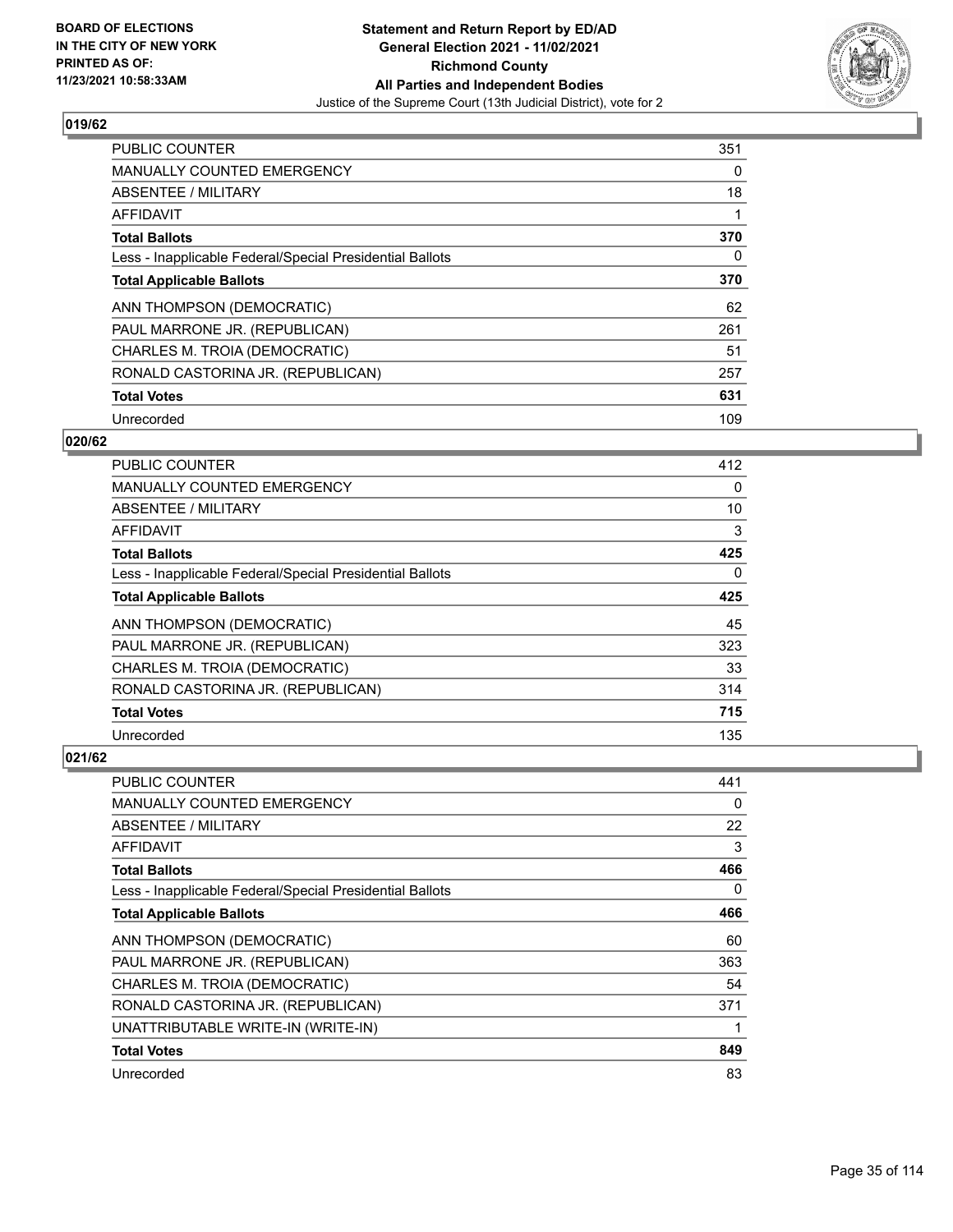

| <b>PUBLIC COUNTER</b>                                    | 395 |
|----------------------------------------------------------|-----|
| <b>MANUALLY COUNTED EMERGENCY</b>                        | 0   |
| ABSENTEE / MILITARY                                      | 17  |
| AFFIDAVIT                                                | 2   |
| <b>Total Ballots</b>                                     | 414 |
| Less - Inapplicable Federal/Special Presidential Ballots | 0   |
| <b>Total Applicable Ballots</b>                          | 414 |
| ANN THOMPSON (DEMOCRATIC)                                | 60  |
| PAUL MARRONE JR. (REPUBLICAN)                            | 306 |
| CHARLES M. TROIA (DEMOCRATIC)                            | 57  |
| RONALD CASTORINA JR. (REPUBLICAN)                        | 295 |
| UNATTRIBUTABLE WRITE-IN (WRITE-IN)                       | 2   |
| <b>Total Votes</b>                                       | 720 |
| Unrecorded                                               | 108 |

# **023/62**

| <b>PUBLIC COUNTER</b>                                    | 342      |
|----------------------------------------------------------|----------|
| <b>MANUALLY COUNTED EMERGENCY</b>                        | $\Omega$ |
| ABSENTEE / MILITARY                                      | 16       |
| AFFIDAVIT                                                | 3        |
| <b>Total Ballots</b>                                     | 361      |
| Less - Inapplicable Federal/Special Presidential Ballots | 0        |
| <b>Total Applicable Ballots</b>                          | 361      |
| ANN THOMPSON (DEMOCRATIC)                                | 56       |
| PAUL MARRONE JR. (REPUBLICAN)                            | 271      |
| CHARLES M. TROIA (DEMOCRATIC)                            | 43       |
| RONALD CASTORINA JR. (REPUBLICAN)                        | 267      |
| <b>Total Votes</b>                                       | 637      |
| Unrecorded                                               | 85       |

| PUBLIC COUNTER                                           | 283 |
|----------------------------------------------------------|-----|
| <b>MANUALLY COUNTED EMERGENCY</b>                        | 0   |
| ABSENTEE / MILITARY                                      | 28  |
| AFFIDAVIT                                                | 3   |
| <b>Total Ballots</b>                                     | 314 |
| Less - Inapplicable Federal/Special Presidential Ballots | 0   |
| <b>Total Applicable Ballots</b>                          | 314 |
| ANN THOMPSON (DEMOCRATIC)                                | 73  |
| PAUL MARRONE JR. (REPUBLICAN)                            | 210 |
| CHARLES M. TROIA (DEMOCRATIC)                            | 56  |
| RONALD CASTORINA JR. (REPUBLICAN)                        | 213 |
| <b>Total Votes</b>                                       | 552 |
| Unrecorded                                               | 76  |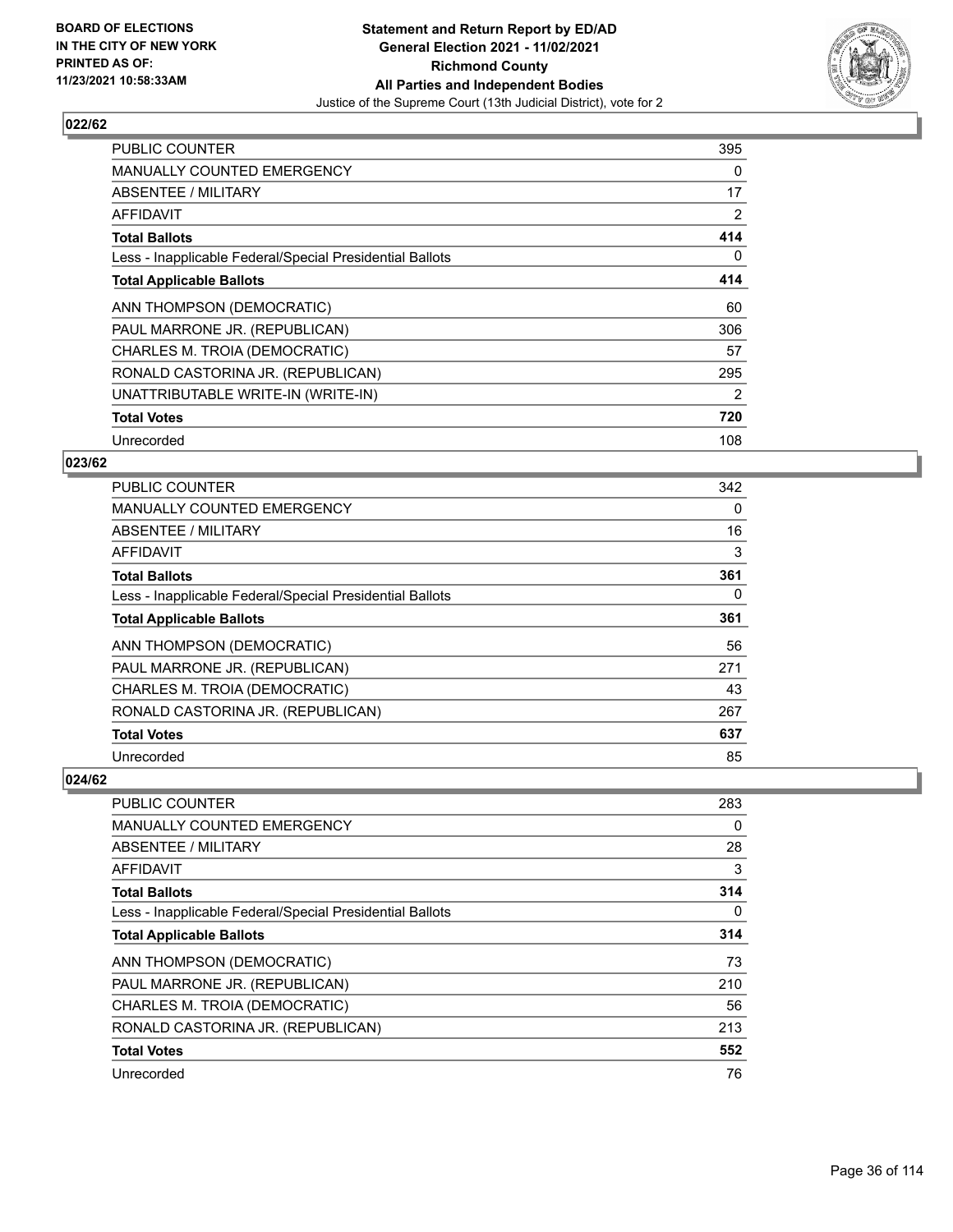

| <b>PUBLIC COUNTER</b>                                    | 408 |
|----------------------------------------------------------|-----|
| <b>MANUALLY COUNTED EMERGENCY</b>                        | 0   |
| ABSENTEE / MILITARY                                      | 19  |
| <b>AFFIDAVIT</b>                                         | 3   |
| <b>Total Ballots</b>                                     | 430 |
| Less - Inapplicable Federal/Special Presidential Ballots | 0   |
| <b>Total Applicable Ballots</b>                          | 430 |
| ANN THOMPSON (DEMOCRATIC)                                | 52  |
| PAUL MARRONE JR. (REPUBLICAN)                            | 305 |
| CHARLES M. TROIA (DEMOCRATIC)                            | 46  |
| RONALD CASTORINA JR. (REPUBLICAN)                        | 284 |
| <b>Total Votes</b>                                       | 687 |
| Unrecorded                                               | 173 |

### **026/62**

| <b>PUBLIC COUNTER</b>                                    | 360 |
|----------------------------------------------------------|-----|
| <b>MANUALLY COUNTED EMERGENCY</b>                        | 0   |
| ABSENTEE / MILITARY                                      | 26  |
| <b>AFFIDAVIT</b>                                         |     |
| <b>Total Ballots</b>                                     | 387 |
| Less - Inapplicable Federal/Special Presidential Ballots | 0   |
| <b>Total Applicable Ballots</b>                          | 387 |
| ANN THOMPSON (DEMOCRATIC)                                | 131 |
| PAUL MARRONE JR. (REPUBLICAN)                            | 214 |
| CHARLES M. TROIA (DEMOCRATIC)                            | 114 |
| RONALD CASTORINA JR. (REPUBLICAN)                        | 210 |
| <b>Total Votes</b>                                       | 669 |
| Unrecorded                                               | 105 |

| PUBLIC COUNTER                                           | 499 |
|----------------------------------------------------------|-----|
| <b>MANUALLY COUNTED EMERGENCY</b>                        | 0   |
| ABSENTEE / MILITARY                                      | 22  |
| AFFIDAVIT                                                | 1   |
| <b>Total Ballots</b>                                     | 522 |
| Less - Inapplicable Federal/Special Presidential Ballots | 0   |
| <b>Total Applicable Ballots</b>                          | 522 |
| ANN THOMPSON (DEMOCRATIC)                                | 97  |
| PAUL MARRONE JR. (REPUBLICAN)                            | 384 |
| CHARLES M. TROIA (DEMOCRATIC)                            | 87  |
| RONALD CASTORINA JR. (REPUBLICAN)                        | 365 |
| <b>Total Votes</b>                                       | 933 |
| Unrecorded                                               | 111 |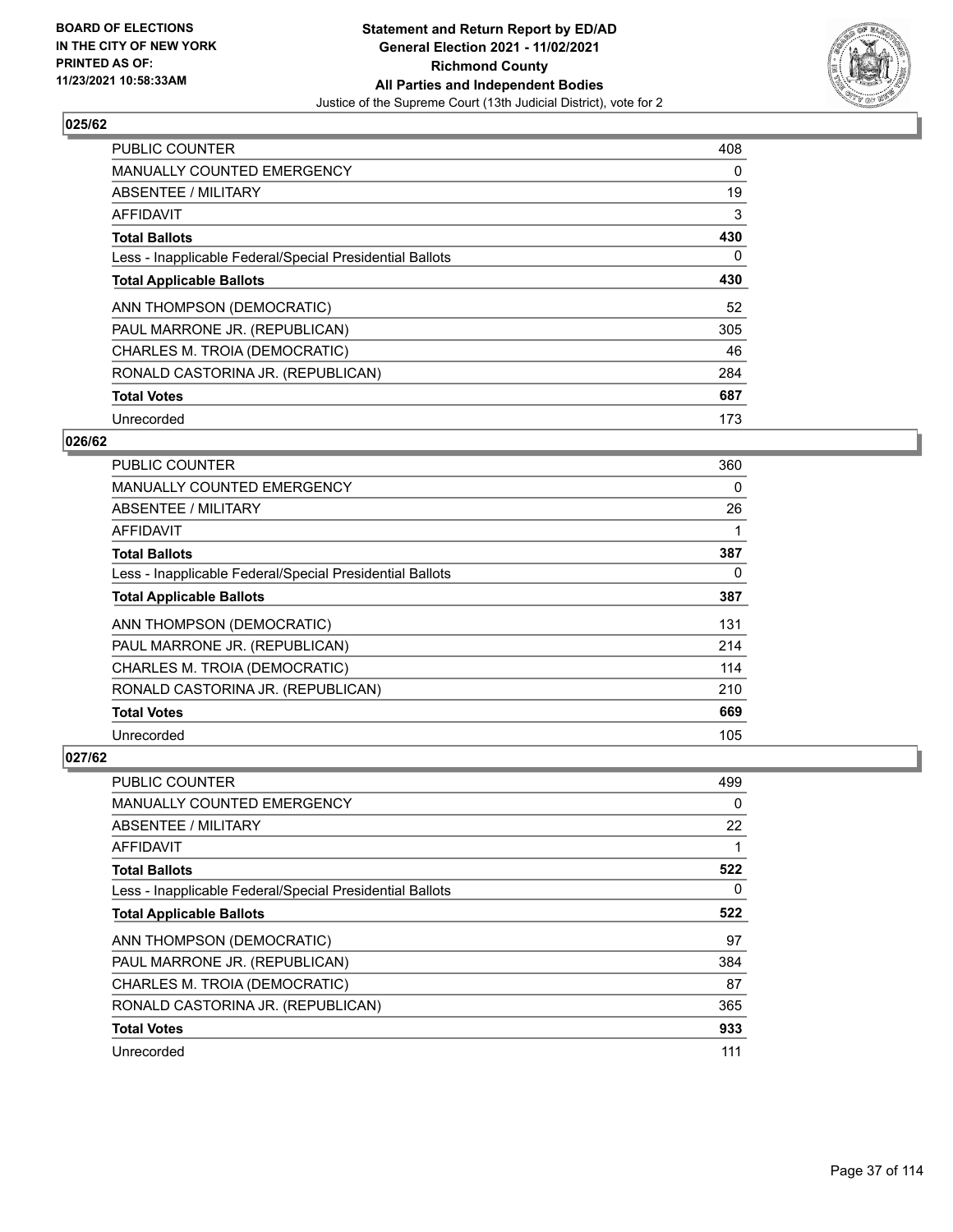

| <b>PUBLIC COUNTER</b>                                    | 421 |
|----------------------------------------------------------|-----|
| <b>MANUALLY COUNTED EMERGENCY</b>                        | 0   |
| ABSENTEE / MILITARY                                      | 17  |
| <b>AFFIDAVIT</b>                                         | 3   |
| <b>Total Ballots</b>                                     | 441 |
| Less - Inapplicable Federal/Special Presidential Ballots | 0   |
| <b>Total Applicable Ballots</b>                          | 441 |
| ANN THOMPSON (DEMOCRATIC)                                | 71  |
| PAUL MARRONE JR. (REPUBLICAN)                            | 330 |
| CHARLES M. TROIA (DEMOCRATIC)                            | 62  |
| RONALD CASTORINA JR. (REPUBLICAN)                        | 306 |
| DOMINICK MONFERRATO (WRITE-IN)                           | 1   |
| ERIC RICCIARDI (WRITE-IN)                                | 1   |
| UNATTRIBUTABLE WRITE-IN (WRITE-IN)                       | 1   |
| <b>Total Votes</b>                                       | 772 |
| Unrecorded                                               | 110 |

# **029/62**

| <b>PUBLIC COUNTER</b>                                    | 334      |
|----------------------------------------------------------|----------|
| MANUALLY COUNTED EMERGENCY                               | 0        |
| ABSENTEE / MILITARY                                      | 9        |
| AFFIDAVIT                                                | 3        |
| <b>Total Ballots</b>                                     | 346      |
| Less - Inapplicable Federal/Special Presidential Ballots | $\Omega$ |
| <b>Total Applicable Ballots</b>                          | 346      |
| ANN THOMPSON (DEMOCRATIC)                                | 51       |
| PAUL MARRONE JR. (REPUBLICAN)                            | 257      |
| CHARLES M. TROIA (DEMOCRATIC)                            | 45       |
| RONALD CASTORINA JR. (REPUBLICAN)                        | 241      |
| <b>Total Votes</b>                                       | 594      |
| Unrecorded                                               | 98       |

| <b>PUBLIC COUNTER</b>                                    | 445 |
|----------------------------------------------------------|-----|
| <b>MANUALLY COUNTED EMERGENCY</b>                        |     |
| ABSENTEE / MILITARY                                      | 14  |
| AFFIDAVIT                                                | 3   |
| <b>Total Ballots</b>                                     | 463 |
| Less - Inapplicable Federal/Special Presidential Ballots | 0   |
| <b>Total Applicable Ballots</b>                          | 463 |
| ANN THOMPSON (DEMOCRATIC)                                | 76  |
| PAUL MARRONE JR. (REPUBLICAN)                            | 344 |
| CHARLES M. TROIA (DEMOCRATIC)                            | 68  |
| RONALD CASTORINA JR. (REPUBLICAN)                        | 346 |
| <b>Total Votes</b>                                       | 834 |
| Unrecorded                                               | 92  |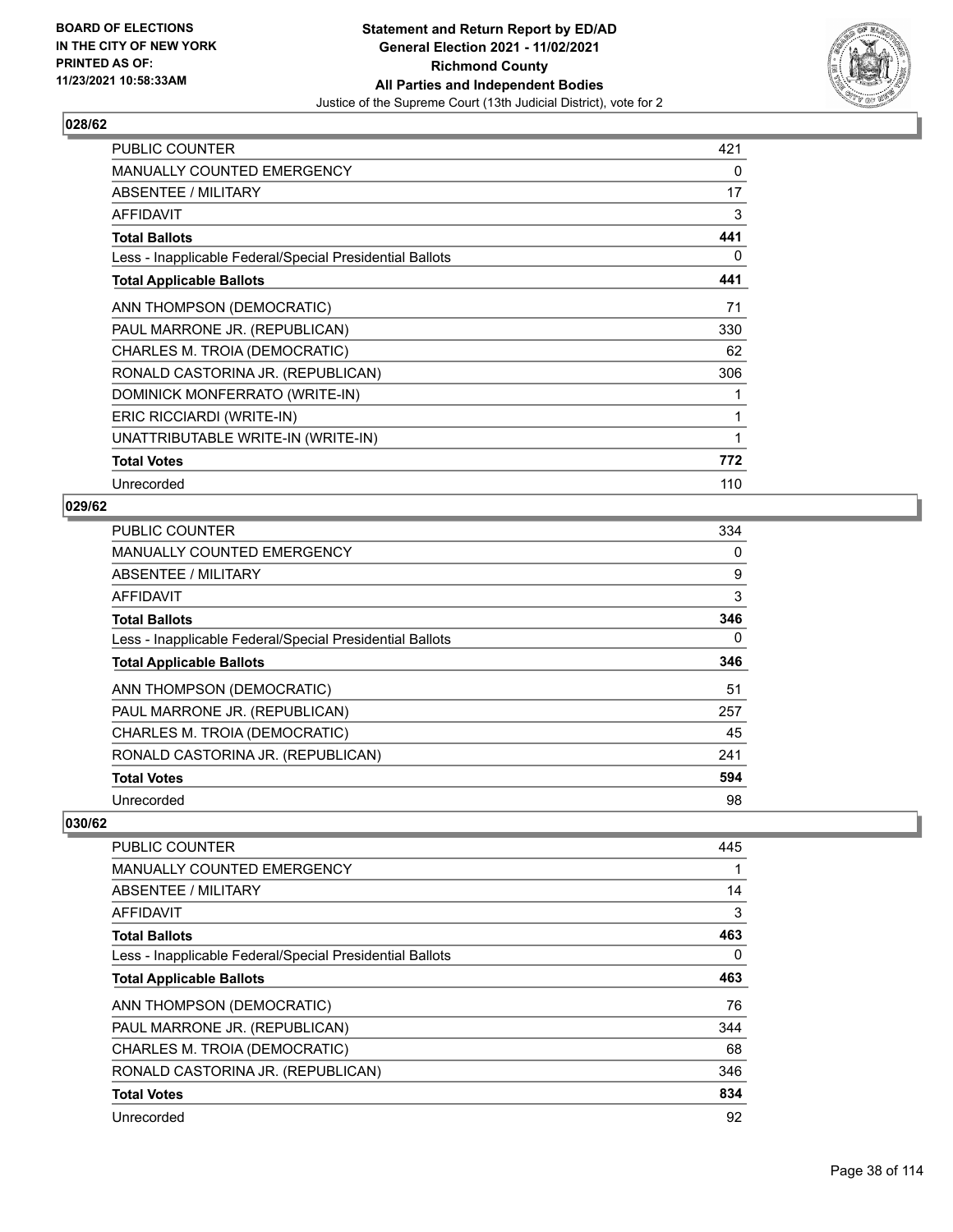

| <b>PUBLIC COUNTER</b>                                    | 438 |
|----------------------------------------------------------|-----|
| <b>MANUALLY COUNTED EMERGENCY</b>                        |     |
| ABSENTEE / MILITARY                                      | 26  |
| AFFIDAVIT                                                | 2   |
| <b>Total Ballots</b>                                     | 467 |
| Less - Inapplicable Federal/Special Presidential Ballots | 0   |
| <b>Total Applicable Ballots</b>                          | 467 |
| ANN THOMPSON (DEMOCRATIC)                                | 71  |
| PAUL MARRONE JR. (REPUBLICAN)                            | 356 |
| CHARLES M. TROIA (DEMOCRATIC)                            | 67  |
| RONALD CASTORINA JR. (REPUBLICAN)                        | 348 |
| <b>Total Votes</b>                                       | 842 |
| Unrecorded                                               | 92  |

# **032/62**

| <b>PUBLIC COUNTER</b>                                    | 386 |
|----------------------------------------------------------|-----|
| <b>MANUALLY COUNTED EMERGENCY</b>                        | 0   |
| ABSENTEE / MILITARY                                      | 15  |
| <b>AFFIDAVIT</b>                                         | 5   |
| <b>Total Ballots</b>                                     | 406 |
| Less - Inapplicable Federal/Special Presidential Ballots | 0   |
| <b>Total Applicable Ballots</b>                          | 406 |
| ANN THOMPSON (DEMOCRATIC)                                | 60  |
| PAUL MARRONE JR. (REPUBLICAN)                            | 298 |
| CHARLES M. TROIA (DEMOCRATIC)                            | 39  |
| RONALD CASTORINA JR. (REPUBLICAN)                        | 304 |
| <b>Total Votes</b>                                       | 701 |
| Unrecorded                                               | 111 |

| PUBLIC COUNTER                                           | 406               |
|----------------------------------------------------------|-------------------|
| MANUALLY COUNTED EMERGENCY                               | 0                 |
| ABSENTEE / MILITARY                                      | $12 \overline{ }$ |
| AFFIDAVIT                                                | 2                 |
| <b>Total Ballots</b>                                     | 420               |
| Less - Inapplicable Federal/Special Presidential Ballots | 0                 |
| <b>Total Applicable Ballots</b>                          | 420               |
| ANN THOMPSON (DEMOCRATIC)                                | 74                |
| PAUL MARRONE JR. (REPUBLICAN)                            | 294               |
| CHARLES M. TROIA (DEMOCRATIC)                            | 60                |
| RONALD CASTORINA JR. (REPUBLICAN)                        | 282               |
| SCOTT NICHOLS (WRITE-IN)                                 | 1                 |
| <b>Total Votes</b>                                       | 711               |
| Unrecorded                                               | 129               |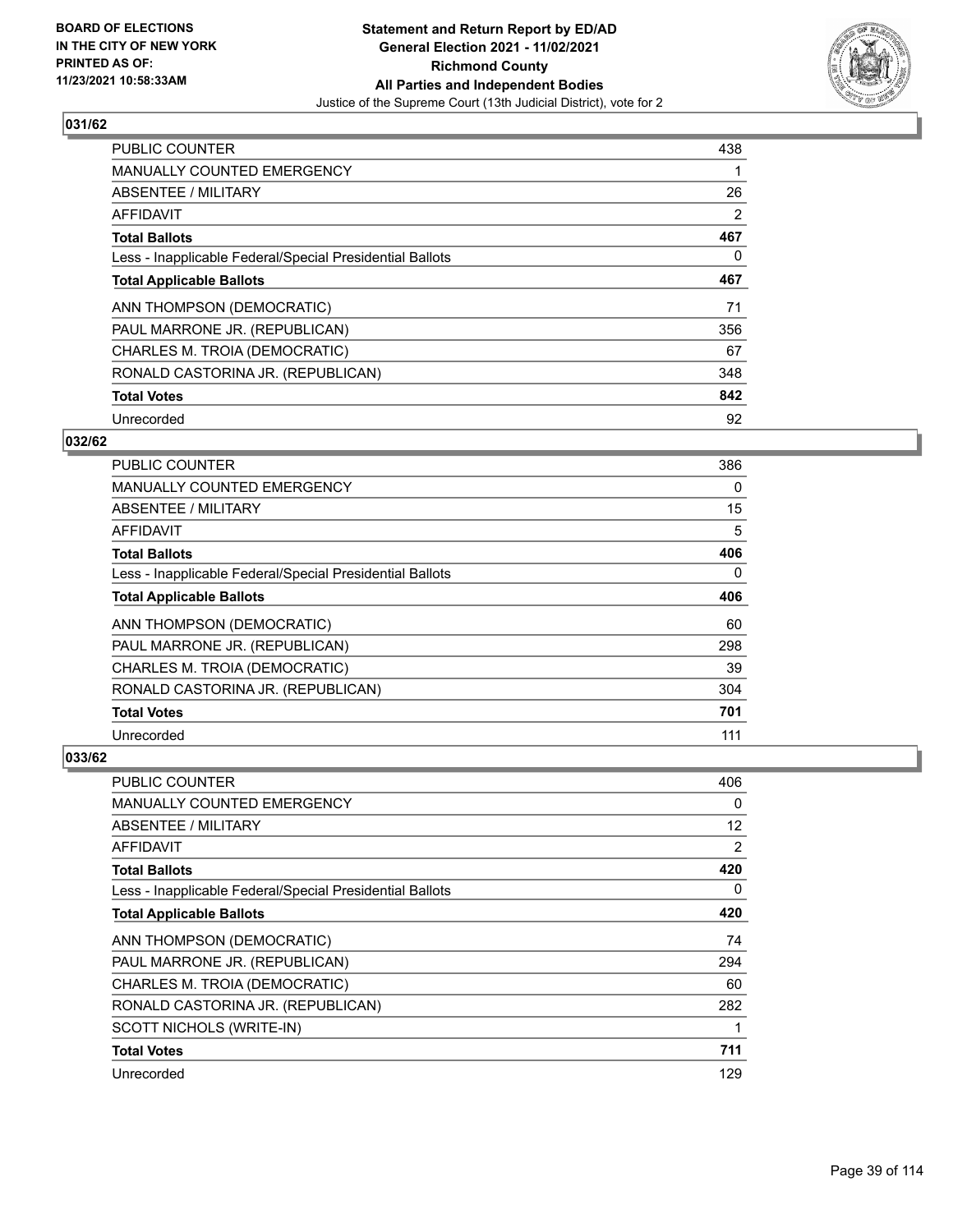

| <b>PUBLIC COUNTER</b>                                    | 458 |
|----------------------------------------------------------|-----|
| <b>MANUALLY COUNTED EMERGENCY</b>                        | 0   |
| <b>ABSENTEE / MILITARY</b>                               | 14  |
| <b>AFFIDAVIT</b>                                         | 0   |
| <b>Total Ballots</b>                                     | 472 |
| Less - Inapplicable Federal/Special Presidential Ballots | 0   |
| <b>Total Applicable Ballots</b>                          | 472 |
| ANN THOMPSON (DEMOCRATIC)                                | 75  |
| PAUL MARRONE JR. (REPUBLICAN)                            | 340 |
| CHARLES M. TROIA (DEMOCRATIC)                            | 63  |
| RONALD CASTORINA JR. (REPUBLICAN)                        | 337 |
| MELISSA LOUGHLIN (WRITE-IN)                              |     |
| <b>Total Votes</b>                                       | 816 |
| Unrecorded                                               | 128 |

# **035/62**

| <b>PUBLIC COUNTER</b>                                    | 412            |
|----------------------------------------------------------|----------------|
| <b>MANUALLY COUNTED EMERGENCY</b>                        | 0              |
| ABSENTEE / MILITARY                                      | $\overline{7}$ |
| AFFIDAVIT                                                | 2              |
| <b>Total Ballots</b>                                     | 421            |
| Less - Inapplicable Federal/Special Presidential Ballots | $\Omega$       |
| <b>Total Applicable Ballots</b>                          | 421            |
| ANN THOMPSON (DEMOCRATIC)                                | 49             |
| PAUL MARRONE JR. (REPUBLICAN)                            | 311            |
| CHARLES M. TROIA (DEMOCRATIC)                            | 46             |
| RONALD CASTORINA JR. (REPUBLICAN)                        | 300            |
| KATHLEEN K. DORMAN (WRITE-IN)                            | 2              |
| <b>Total Votes</b>                                       | 708            |
| Unrecorded                                               | 134            |

| <b>PUBLIC COUNTER</b>                                    | 377      |
|----------------------------------------------------------|----------|
| <b>MANUALLY COUNTED EMERGENCY</b>                        | 0        |
| ABSENTEE / MILITARY                                      | 23       |
| AFFIDAVIT                                                |          |
| <b>Total Ballots</b>                                     | 401      |
| Less - Inapplicable Federal/Special Presidential Ballots | $\Omega$ |
| <b>Total Applicable Ballots</b>                          | 401      |
| ANN THOMPSON (DEMOCRATIC)                                | 76       |
| PAUL MARRONE JR. (REPUBLICAN)                            | 282      |
| CHARLES M. TROIA (DEMOCRATIC)                            | 64       |
| RONALD CASTORINA JR. (REPUBLICAN)                        | 280      |
| <b>Total Votes</b>                                       | 702      |
| Unrecorded                                               | 100      |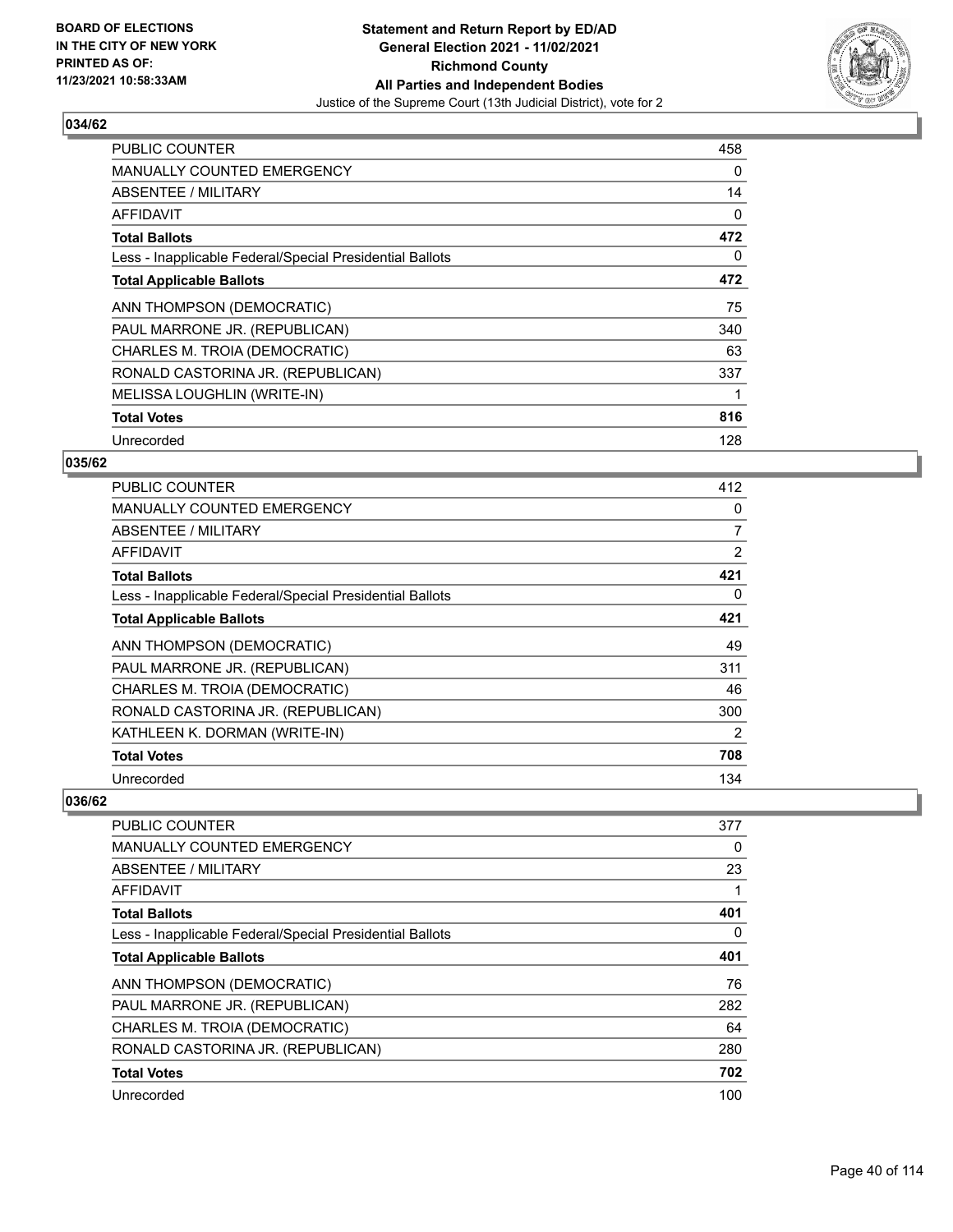

| <b>PUBLIC COUNTER</b>                                    | 445      |
|----------------------------------------------------------|----------|
| MANUALLY COUNTED EMERGENCY                               | $\Omega$ |
| ABSENTEE / MILITARY                                      | 23       |
| <b>AFFIDAVIT</b>                                         | 3        |
| <b>Total Ballots</b>                                     | 471      |
| Less - Inapplicable Federal/Special Presidential Ballots | $\Omega$ |
| <b>Total Applicable Ballots</b>                          | 471      |
| ANN THOMPSON (DEMOCRATIC)                                | 74       |
| PAUL MARRONE JR. (REPUBLICAN)                            | 361      |
| CHARLES M. TROIA (DEMOCRATIC)                            | 61       |
| RONALD CASTORINA JR. (REPUBLICAN)                        | 343      |
| <b>Total Votes</b>                                       | 839      |
| Unrecorded                                               | 103      |

### **038/62**

| <b>PUBLIC COUNTER</b>                                    | 446      |
|----------------------------------------------------------|----------|
| MANUALLY COUNTED EMERGENCY                               | 0        |
| ABSENTEE / MILITARY                                      | 9        |
| AFFIDAVIT                                                | 4        |
| <b>Total Ballots</b>                                     | 459      |
| Less - Inapplicable Federal/Special Presidential Ballots | $\Omega$ |
| <b>Total Applicable Ballots</b>                          | 459      |
| ANN THOMPSON (DEMOCRATIC)                                | 96       |
| PAUL MARRONE JR. (REPUBLICAN)                            | 326      |
| CHARLES M. TROIA (DEMOCRATIC)                            | 81       |
| RONALD CASTORINA JR. (REPUBLICAN)                        | 318      |
| <b>Total Votes</b>                                       | 821      |
| Unrecorded                                               | 97       |

| <b>PUBLIC COUNTER</b>                                    | 454      |
|----------------------------------------------------------|----------|
| <b>MANUALLY COUNTED EMERGENCY</b>                        | $\Omega$ |
| ABSENTEE / MILITARY                                      | 16       |
| AFFIDAVIT                                                | 7        |
| <b>Total Ballots</b>                                     | 477      |
| Less - Inapplicable Federal/Special Presidential Ballots | $\Omega$ |
| <b>Total Applicable Ballots</b>                          | 477      |
| ANN THOMPSON (DEMOCRATIC)                                | 66       |
| PAUL MARRONE JR. (REPUBLICAN)                            | 369      |
| CHARLES M. TROIA (DEMOCRATIC)                            | 56       |
| RONALD CASTORINA JR. (REPUBLICAN)                        | 360      |
| <b>Total Votes</b>                                       | 851      |
| Unrecorded                                               | 103      |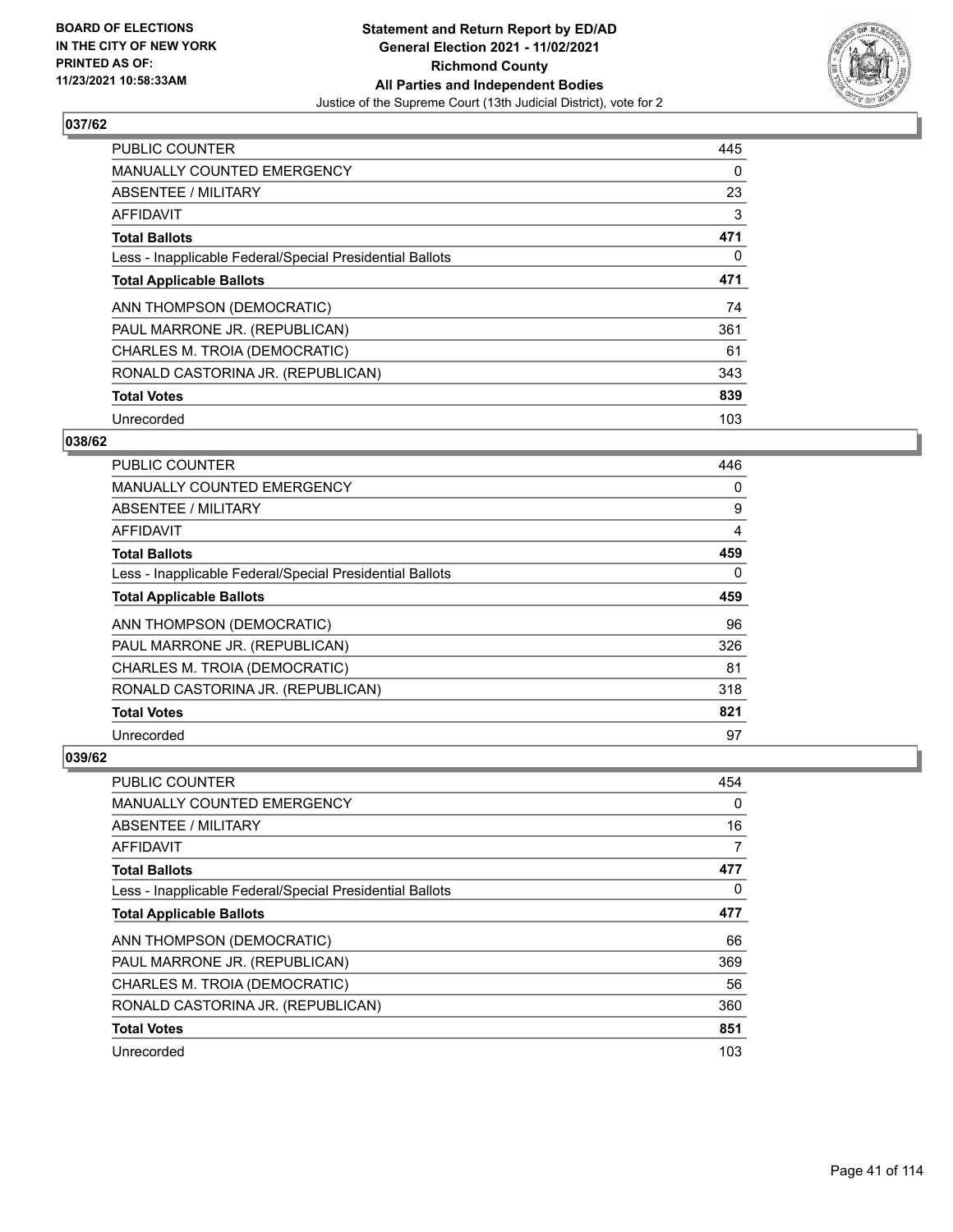

| <b>PUBLIC COUNTER</b>                                    | 449      |
|----------------------------------------------------------|----------|
| <b>MANUALLY COUNTED EMERGENCY</b>                        | $\Omega$ |
| ABSENTEE / MILITARY                                      | 32       |
| <b>AFFIDAVIT</b>                                         | 3        |
| <b>Total Ballots</b>                                     | 484      |
| Less - Inapplicable Federal/Special Presidential Ballots | 0        |
| <b>Total Applicable Ballots</b>                          | 484      |
| ANN THOMPSON (DEMOCRATIC)                                | 88       |
| PAUL MARRONE JR. (REPUBLICAN)                            | 358      |
| CHARLES M. TROIA (DEMOCRATIC)                            | 78       |
| RONALD CASTORINA JR. (REPUBLICAN)                        | 340      |
| <b>Total Votes</b>                                       | 864      |
| Unrecorded                                               | 104      |

# **041/62**

| PUBLIC COUNTER                                           | 473      |
|----------------------------------------------------------|----------|
| <b>MANUALLY COUNTED EMERGENCY</b>                        | 0        |
| ABSENTEE / MILITARY                                      | 16       |
| AFFIDAVIT                                                | 3        |
| <b>Total Ballots</b>                                     | 492      |
| Less - Inapplicable Federal/Special Presidential Ballots | $\Omega$ |
| <b>Total Applicable Ballots</b>                          | 492      |
| ANN THOMPSON (DEMOCRATIC)                                | 79       |
| PAUL MARRONE JR. (REPUBLICAN)                            | 376      |
| CHARLES M. TROIA (DEMOCRATIC)                            | 62       |
| RONALD CASTORINA JR. (REPUBLICAN)                        | 365      |
| DONALD J. TRUMP (WRITE-IN)                               | 1        |
| <b>Total Votes</b>                                       | 883      |
| Unrecorded                                               | 101      |

| PUBLIC COUNTER                                           | 414 |
|----------------------------------------------------------|-----|
| <b>MANUALLY COUNTED EMERGENCY</b>                        | 0   |
| ABSENTEE / MILITARY                                      | 26  |
| <b>AFFIDAVIT</b>                                         | 3   |
| <b>Total Ballots</b>                                     | 443 |
| Less - Inapplicable Federal/Special Presidential Ballots | 0   |
| <b>Total Applicable Ballots</b>                          | 443 |
| ANN THOMPSON (DEMOCRATIC)                                | 93  |
| PAUL MARRONE JR. (REPUBLICAN)                            | 320 |
| CHARLES M. TROIA (DEMOCRATIC)                            | 83  |
| RONALD CASTORINA JR. (REPUBLICAN)                        | 316 |
| UNATTRIBUTABLE WRITE-IN (WRITE-IN)                       | 2   |
| <b>Total Votes</b>                                       | 814 |
| Unrecorded                                               | 72  |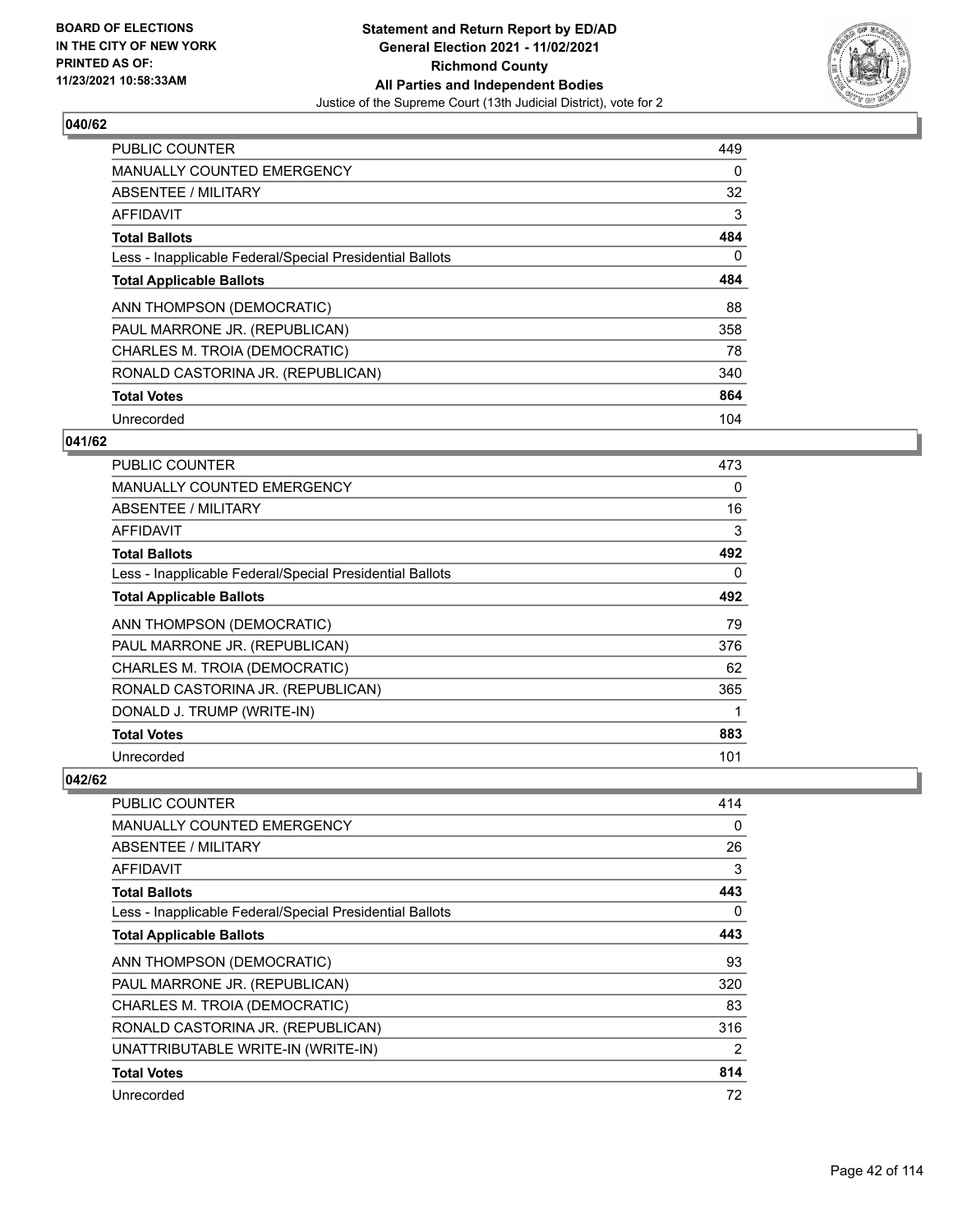

| <b>PUBLIC COUNTER</b>                                    | 469 |
|----------------------------------------------------------|-----|
| <b>MANUALLY COUNTED EMERGENCY</b>                        | 0   |
| <b>ABSENTEE / MILITARY</b>                               | 13  |
| AFFIDAVIT                                                | 2   |
| <b>Total Ballots</b>                                     | 484 |
| Less - Inapplicable Federal/Special Presidential Ballots | 0   |
| <b>Total Applicable Ballots</b>                          | 484 |
| ANN THOMPSON (DEMOCRATIC)                                | 82  |
| PAUL MARRONE JR. (REPUBLICAN)                            | 343 |
| CHARLES M. TROIA (DEMOCRATIC)                            | 65  |
| RONALD CASTORINA JR. (REPUBLICAN)                        | 310 |
| STEVEN KRAMER (WRITE-IN)                                 |     |
| <b>Total Votes</b>                                       | 801 |
| Unrecorded                                               | 167 |

# **044/62**

| PUBLIC COUNTER                                           | 439      |
|----------------------------------------------------------|----------|
| <b>MANUALLY COUNTED EMERGENCY</b>                        | $\Omega$ |
| ABSENTEE / MILITARY                                      | 15       |
| <b>AFFIDAVIT</b>                                         | 1        |
| <b>Total Ballots</b>                                     | 455      |
| Less - Inapplicable Federal/Special Presidential Ballots | $\Omega$ |
| <b>Total Applicable Ballots</b>                          | 455      |
| ANN THOMPSON (DEMOCRATIC)                                | 68       |
| PAUL MARRONE JR. (REPUBLICAN)                            | 339      |
| CHARLES M. TROIA (DEMOCRATIC)                            | 61       |
| RONALD CASTORINA JR. (REPUBLICAN)                        | 313      |
| <b>Total Votes</b>                                       | 781      |
| Unrecorded                                               | 129      |

| <b>PUBLIC COUNTER</b>                                    | 392 |
|----------------------------------------------------------|-----|
| <b>MANUALLY COUNTED EMERGENCY</b>                        | 0   |
| ABSENTEE / MILITARY                                      | 15  |
| AFFIDAVIT                                                | 0   |
| <b>Total Ballots</b>                                     | 407 |
| Less - Inapplicable Federal/Special Presidential Ballots | 0   |
| <b>Total Applicable Ballots</b>                          | 407 |
| ANN THOMPSON (DEMOCRATIC)                                | 52  |
| PAUL MARRONE JR. (REPUBLICAN)                            | 312 |
| CHARLES M. TROIA (DEMOCRATIC)                            | 46  |
| RONALD CASTORINA JR. (REPUBLICAN)                        | 304 |
| <b>Total Votes</b>                                       | 714 |
| Unrecorded                                               | 100 |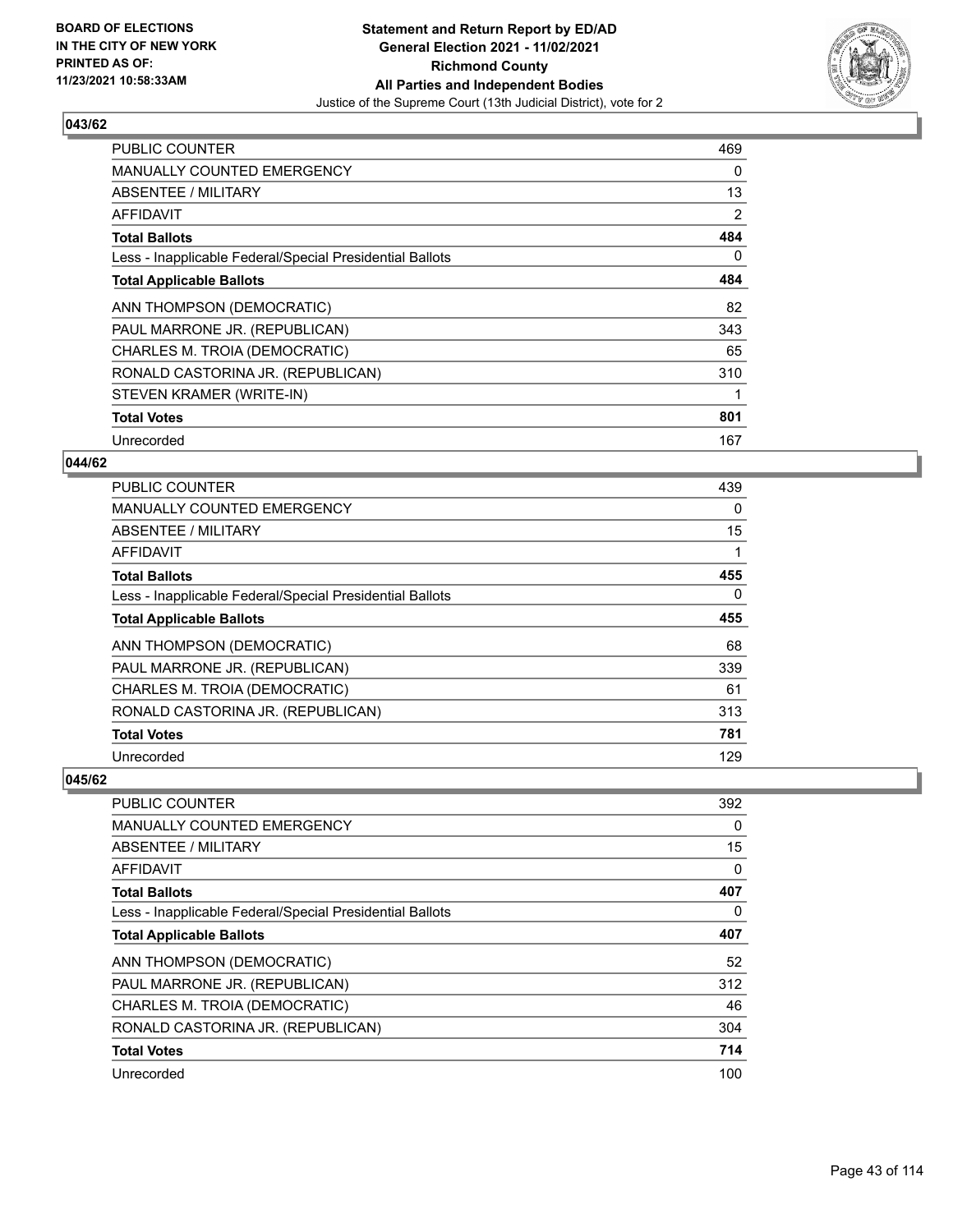

| <b>PUBLIC COUNTER</b>                                    | 450 |
|----------------------------------------------------------|-----|
| <b>MANUALLY COUNTED EMERGENCY</b>                        | 0   |
| ABSENTEE / MILITARY                                      | 18  |
| <b>AFFIDAVIT</b>                                         | 1   |
| <b>Total Ballots</b>                                     | 469 |
| Less - Inapplicable Federal/Special Presidential Ballots | 0   |
| <b>Total Applicable Ballots</b>                          | 469 |
| ANN THOMPSON (DEMOCRATIC)                                | 82  |
| PAUL MARRONE JR. (REPUBLICAN)                            | 341 |
| CHARLES M. TROIA (DEMOCRATIC)                            | 63  |
| RONALD CASTORINA JR. (REPUBLICAN)                        | 343 |
| DAVID DELISA (WRITE-IN)                                  |     |
| ERICA PISANO (WRITE-IN)                                  | 1   |
| <b>Total Votes</b>                                       | 831 |
| Unrecorded                                               | 107 |

### **047/62**

| <b>PUBLIC COUNTER</b>                                    | 415      |
|----------------------------------------------------------|----------|
| MANUALLY COUNTED EMERGENCY                               | $\Omega$ |
| ABSENTEE / MILITARY                                      | 16       |
| AFFIDAVIT                                                | 3        |
| <b>Total Ballots</b>                                     | 434      |
| Less - Inapplicable Federal/Special Presidential Ballots | 0        |
| <b>Total Applicable Ballots</b>                          | 434      |
| ANN THOMPSON (DEMOCRATIC)                                | 67       |
| PAUL MARRONE JR. (REPUBLICAN)                            | 323      |
| CHARLES M. TROIA (DEMOCRATIC)                            | 55       |
| RONALD CASTORINA JR. (REPUBLICAN)                        | 283      |
| <b>Total Votes</b>                                       | 728      |
| Unrecorded                                               | 140      |

| PUBLIC COUNTER                                           | 353 |
|----------------------------------------------------------|-----|
| <b>MANUALLY COUNTED EMERGENCY</b>                        | 0   |
| ABSENTEE / MILITARY                                      | 10  |
| AFFIDAVIT                                                | 0   |
| <b>Total Ballots</b>                                     | 363 |
| Less - Inapplicable Federal/Special Presidential Ballots | 0   |
| <b>Total Applicable Ballots</b>                          | 363 |
| ANN THOMPSON (DEMOCRATIC)                                | 71  |
| PAUL MARRONE JR. (REPUBLICAN)                            | 260 |
| CHARLES M. TROIA (DEMOCRATIC)                            | 51  |
| RONALD CASTORINA JR. (REPUBLICAN)                        | 237 |
| EDWARD VAN HALEN (WRITE-IN)                              |     |
| UNATTRIBUTABLE WRITE-IN (WRITE-IN)                       |     |
| <b>Total Votes</b>                                       | 621 |
| Unrecorded                                               | 105 |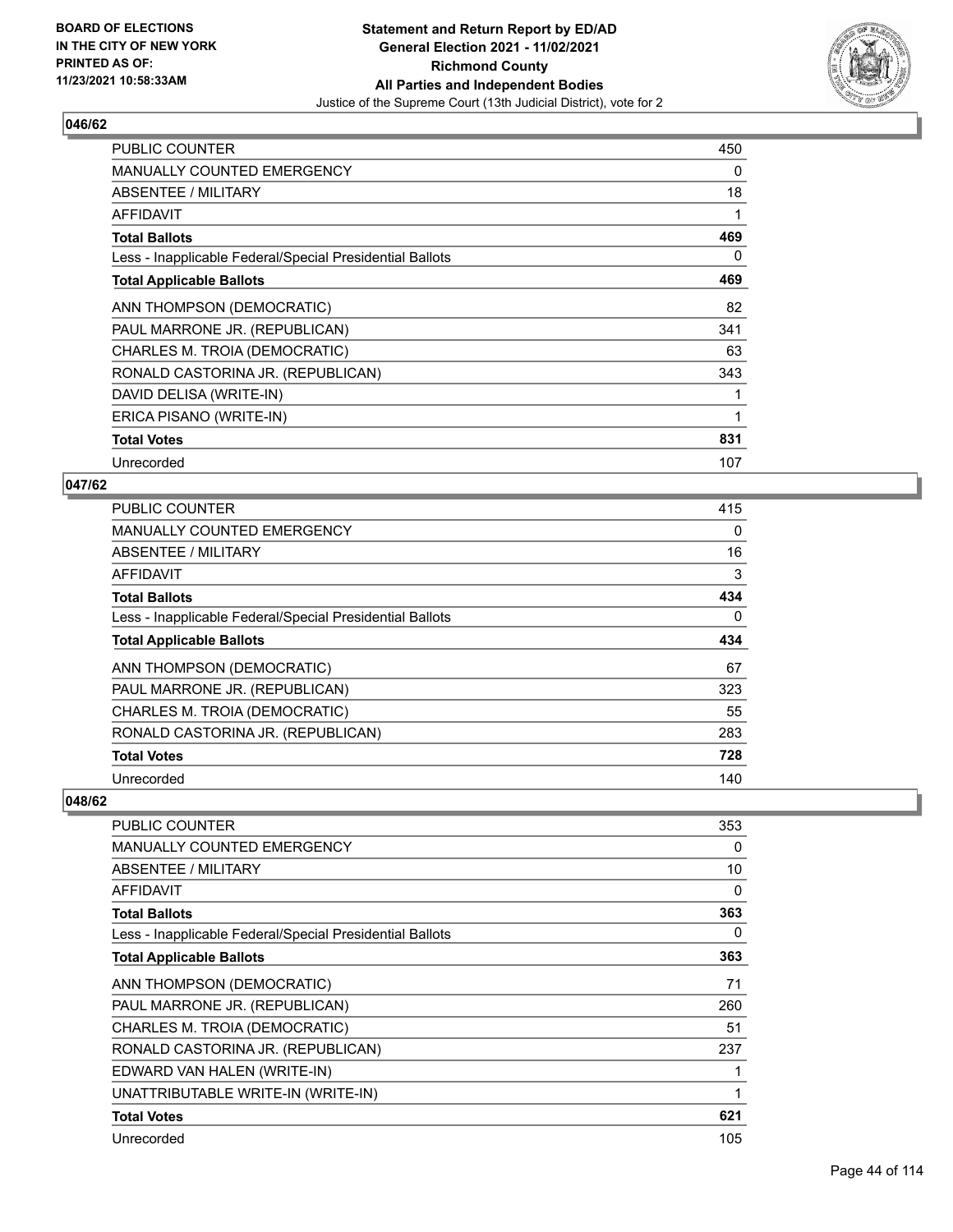

| <b>PUBLIC COUNTER</b>                                    | 418 |
|----------------------------------------------------------|-----|
| MANUALLY COUNTED EMERGENCY                               | 0   |
| ABSENTEE / MILITARY                                      | 17  |
| <b>AFFIDAVIT</b>                                         | 0   |
| <b>Total Ballots</b>                                     | 435 |
| Less - Inapplicable Federal/Special Presidential Ballots | 0   |
| <b>Total Applicable Ballots</b>                          | 435 |
| ANN THOMPSON (DEMOCRATIC)                                | 96  |
| PAUL MARRONE JR. (REPUBLICAN)                            | 316 |
| CHARLES M. TROIA (DEMOCRATIC)                            | 77  |
| RONALD CASTORINA JR. (REPUBLICAN)                        | 292 |
| <b>Total Votes</b>                                       | 781 |
| Unrecorded                                               | 89  |

### **050/62**

| <b>PUBLIC COUNTER</b>                                    | 473 |
|----------------------------------------------------------|-----|
| <b>MANUALLY COUNTED EMERGENCY</b>                        | 0   |
| ABSENTEE / MILITARY                                      | 28  |
| <b>AFFIDAVIT</b>                                         | 5   |
| <b>Total Ballots</b>                                     | 506 |
| Less - Inapplicable Federal/Special Presidential Ballots | 0   |
| <b>Total Applicable Ballots</b>                          | 506 |
| ANN THOMPSON (DEMOCRATIC)                                | 77  |
| PAUL MARRONE JR. (REPUBLICAN)                            | 375 |
| CHARLES M. TROIA (DEMOCRATIC)                            | 65  |
| RONALD CASTORINA JR. (REPUBLICAN)                        | 369 |
| <b>Total Votes</b>                                       | 886 |
| Unrecorded                                               | 126 |

| PUBLIC COUNTER                                           | 406 |
|----------------------------------------------------------|-----|
| <b>MANUALLY COUNTED EMERGENCY</b>                        | 0   |
| ABSENTEE / MILITARY                                      | 23  |
| AFFIDAVIT                                                | 2   |
| <b>Total Ballots</b>                                     | 431 |
| Less - Inapplicable Federal/Special Presidential Ballots | 0   |
| <b>Total Applicable Ballots</b>                          | 431 |
| ANN THOMPSON (DEMOCRATIC)                                | 100 |
| PAUL MARRONE JR. (REPUBLICAN)                            | 287 |
| CHARLES M. TROIA (DEMOCRATIC)                            | 85  |
| RONALD CASTORINA JR. (REPUBLICAN)                        | 271 |
| <b>Total Votes</b>                                       | 743 |
| Unrecorded                                               | 119 |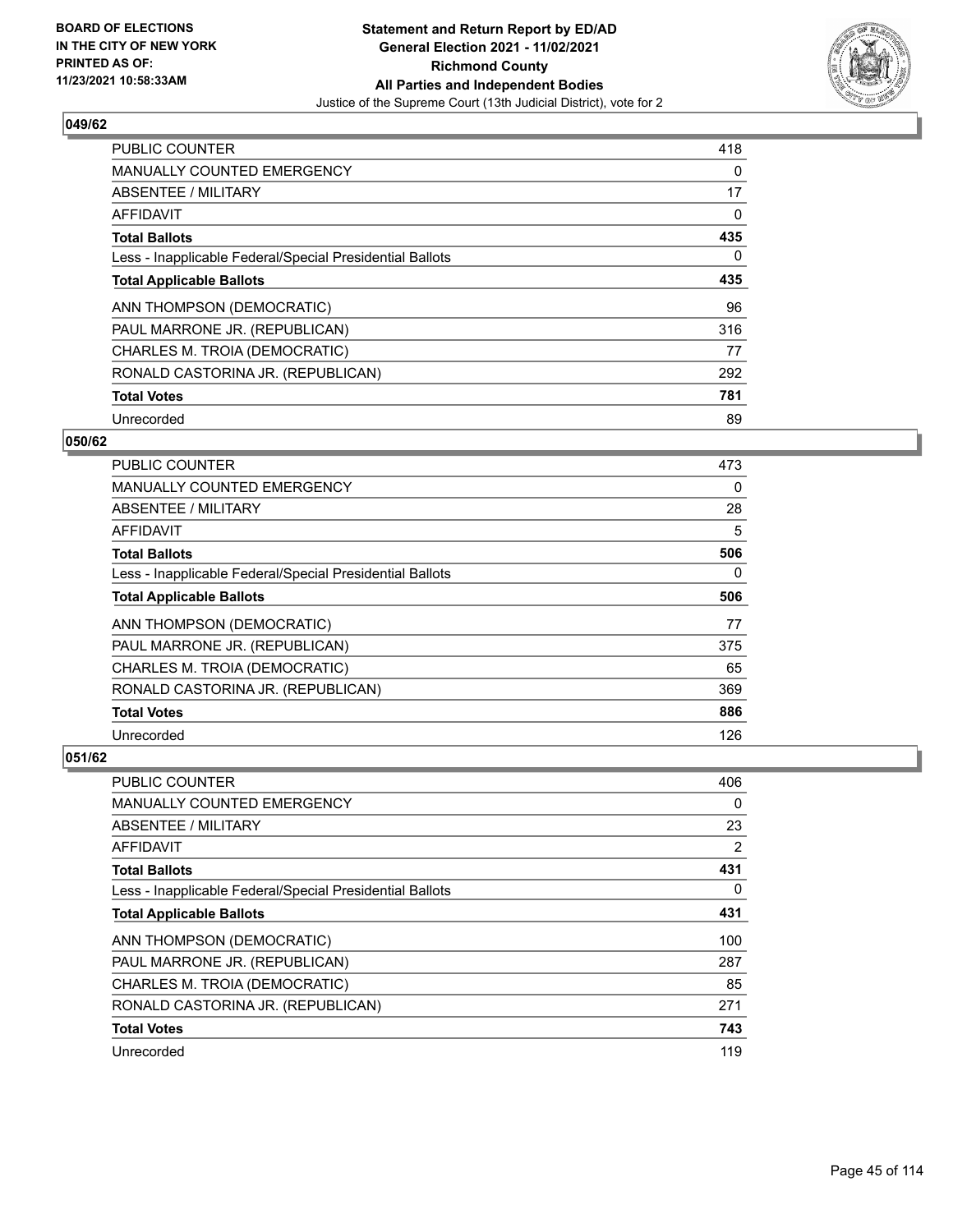

| <b>PUBLIC COUNTER</b>                                    | 463 |
|----------------------------------------------------------|-----|
| <b>MANUALLY COUNTED EMERGENCY</b>                        | 0   |
| ABSENTEE / MILITARY                                      | 16  |
| AFFIDAVIT                                                | 4   |
| <b>Total Ballots</b>                                     | 483 |
| Less - Inapplicable Federal/Special Presidential Ballots | 0   |
| <b>Total Applicable Ballots</b>                          | 483 |
| ANN THOMPSON (DEMOCRATIC)                                | 88  |
| PAUL MARRONE JR. (REPUBLICAN)                            | 341 |
| CHARLES M. TROIA (DEMOCRATIC)                            | 85  |
| RONALD CASTORINA JR. (REPUBLICAN)                        | 309 |
| <b>Total Votes</b>                                       | 823 |
| Unrecorded                                               | 143 |

# **053/62**

| PUBLIC COUNTER                                           | 449 |
|----------------------------------------------------------|-----|
| MANUALLY COUNTED EMERGENCY                               | 0   |
| ABSENTEE / MILITARY                                      | 20  |
| AFFIDAVIT                                                | 2   |
| <b>Total Ballots</b>                                     | 471 |
| Less - Inapplicable Federal/Special Presidential Ballots | 0   |
| <b>Total Applicable Ballots</b>                          | 471 |
| ANN THOMPSON (DEMOCRATIC)                                | 99  |
| PAUL MARRONE JR. (REPUBLICAN)                            | 352 |
| CHARLES M. TROIA (DEMOCRATIC)                            | 82  |
| RONALD CASTORINA JR. (REPUBLICAN)                        | 342 |
| <b>Total Votes</b>                                       | 875 |
| Unrecorded                                               | 67  |

| PUBLIC COUNTER                                           | 387 |
|----------------------------------------------------------|-----|
| MANUALLY COUNTED EMERGENCY                               | 0   |
| ABSENTEE / MILITARY                                      | 22  |
| AFFIDAVIT                                                | 4   |
| <b>Total Ballots</b>                                     | 413 |
| Less - Inapplicable Federal/Special Presidential Ballots | 0   |
| <b>Total Applicable Ballots</b>                          | 413 |
| ANN THOMPSON (DEMOCRATIC)                                | 76  |
| PAUL MARRONE JR. (REPUBLICAN)                            | 285 |
| CHARLES M. TROIA (DEMOCRATIC)                            | 67  |
| RONALD CASTORINA JR. (REPUBLICAN)                        | 288 |
| <b>Total Votes</b>                                       | 716 |
| Unrecorded                                               | 110 |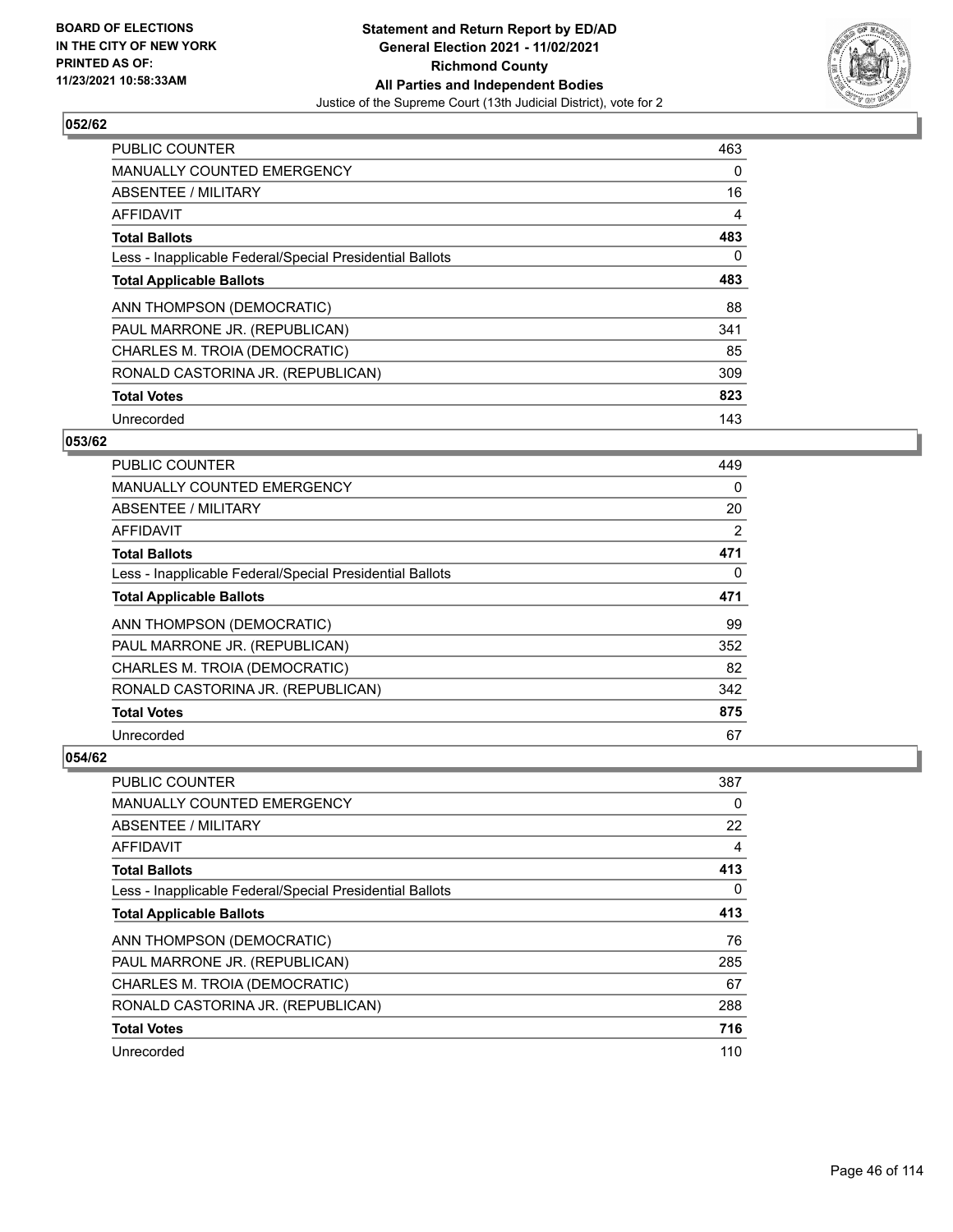

| <b>PUBLIC COUNTER</b>                                    | 475 |
|----------------------------------------------------------|-----|
| <b>MANUALLY COUNTED EMERGENCY</b>                        | 0   |
| <b>ABSENTEE / MILITARY</b>                               | 21  |
| AFFIDAVIT                                                |     |
| <b>Total Ballots</b>                                     | 497 |
| Less - Inapplicable Federal/Special Presidential Ballots | 0   |
| <b>Total Applicable Ballots</b>                          | 497 |
| ANN THOMPSON (DEMOCRATIC)                                | 104 |
| PAUL MARRONE JR. (REPUBLICAN)                            | 350 |
| CHARLES M. TROIA (DEMOCRATIC)                            | 82  |
| RONALD CASTORINA JR. (REPUBLICAN)                        | 335 |
| UNATTRIBUTABLE WRITE-IN (WRITE-IN)                       | 3   |
| <b>Total Votes</b>                                       | 874 |
| Unrecorded                                               | 120 |

# **056/62**

| PUBLIC COUNTER                                           | 372 |
|----------------------------------------------------------|-----|
| <b>MANUALLY COUNTED EMERGENCY</b>                        | 0   |
| <b>ABSENTEE / MILITARY</b>                               | 18  |
| AFFIDAVIT                                                | 2   |
| <b>Total Ballots</b>                                     | 392 |
| Less - Inapplicable Federal/Special Presidential Ballots | 0   |
| <b>Total Applicable Ballots</b>                          | 392 |
| ANN THOMPSON (DEMOCRATIC)                                | 85  |
| PAUL MARRONE JR. (REPUBLICAN)                            | 267 |
| CHARLES M. TROIA (DEMOCRATIC)                            | 73  |
| RONALD CASTORINA JR. (REPUBLICAN)                        | 250 |
| CABRINNA DESALVO (WRITE-IN)                              |     |
| <b>Total Votes</b>                                       | 676 |
| Unrecorded                                               | 108 |

| <b>PUBLIC COUNTER</b>                                    | 407 |
|----------------------------------------------------------|-----|
| <b>MANUALLY COUNTED EMERGENCY</b>                        | 0   |
| ABSENTEE / MILITARY                                      | 14  |
| <b>AFFIDAVIT</b>                                         |     |
| <b>Total Ballots</b>                                     | 422 |
| Less - Inapplicable Federal/Special Presidential Ballots | 0   |
| <b>Total Applicable Ballots</b>                          | 422 |
| ANN THOMPSON (DEMOCRATIC)                                | 67  |
| PAUL MARRONE JR. (REPUBLICAN)                            | 320 |
| CHARLES M. TROIA (DEMOCRATIC)                            | 60  |
| RONALD CASTORINA JR. (REPUBLICAN)                        | 297 |
| ALEX PESOCHIN (WRITE-IN)                                 |     |
| <b>Total Votes</b>                                       | 745 |
| Unrecorded                                               | 99  |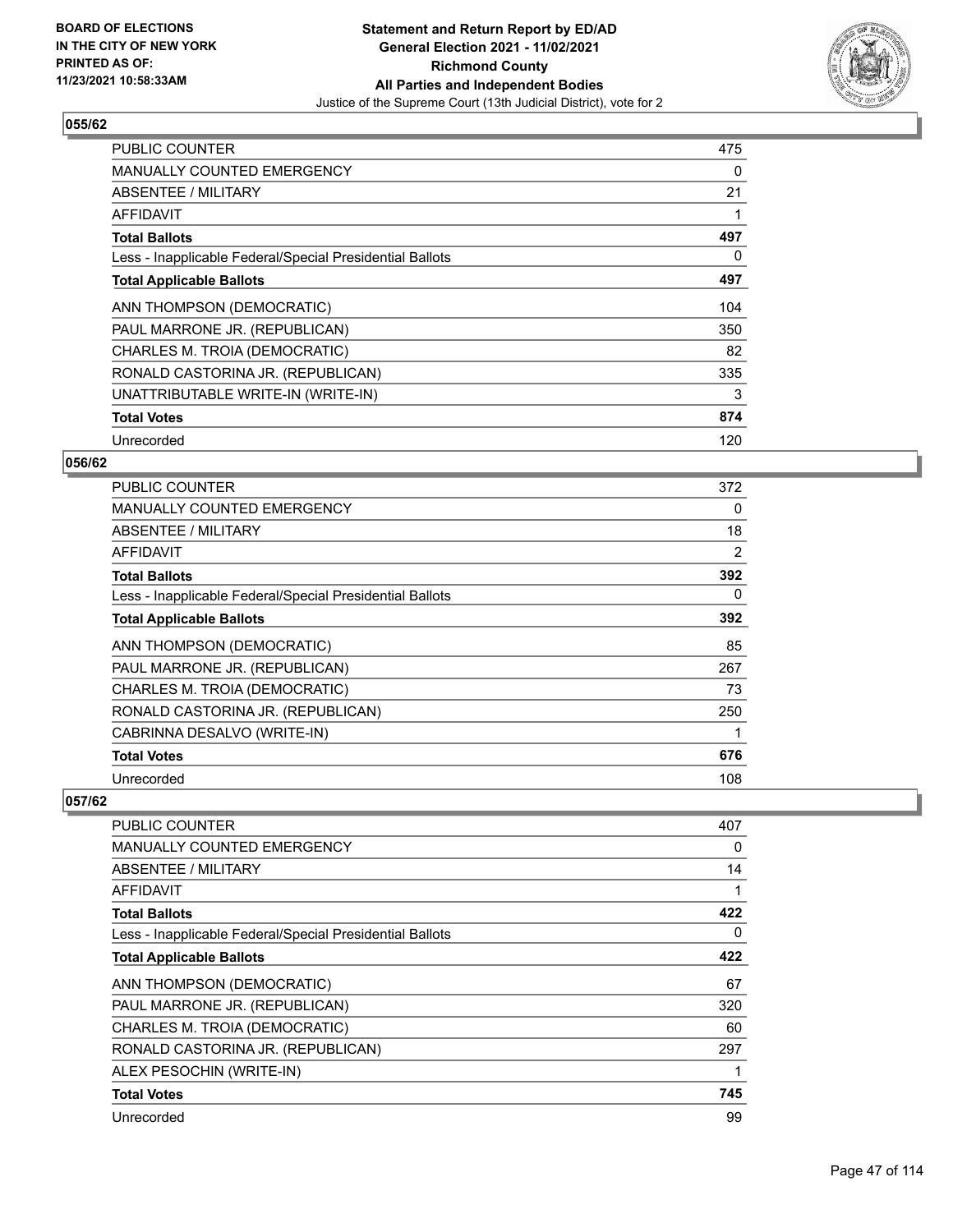

| <b>PUBLIC COUNTER</b>                                    | 479 |
|----------------------------------------------------------|-----|
| <b>MANUALLY COUNTED EMERGENCY</b>                        | 0   |
| ABSENTEE / MILITARY                                      | 8   |
| AFFIDAVIT                                                |     |
| <b>Total Ballots</b>                                     | 488 |
| Less - Inapplicable Federal/Special Presidential Ballots | 0   |
| <b>Total Applicable Ballots</b>                          | 488 |
| ANN THOMPSON (DEMOCRATIC)                                | 91  |
| PAUL MARRONE JR. (REPUBLICAN)                            | 348 |
| CHARLES M. TROIA (DEMOCRATIC)                            | 74  |
| RONALD CASTORINA JR. (REPUBLICAN)                        | 361 |
| <b>Total Votes</b>                                       | 874 |
| Unrecorded                                               | 102 |

### **059/62**

| <b>PUBLIC COUNTER</b>                                    | 371 |
|----------------------------------------------------------|-----|
| <b>MANUALLY COUNTED EMERGENCY</b>                        | 0   |
| ABSENTEE / MILITARY                                      | 35  |
| <b>AFFIDAVIT</b>                                         | 4   |
| <b>Total Ballots</b>                                     | 410 |
| Less - Inapplicable Federal/Special Presidential Ballots | 0   |
| <b>Total Applicable Ballots</b>                          | 410 |
| ANN THOMPSON (DEMOCRATIC)                                | 81  |
| PAUL MARRONE JR. (REPUBLICAN)                            | 287 |
| CHARLES M. TROIA (DEMOCRATIC)                            | 73  |
| RONALD CASTORINA JR. (REPUBLICAN)                        | 283 |
| UNATTRIBUTABLE WRITE-IN (WRITE-IN)                       | 1   |
| <b>Total Votes</b>                                       | 725 |
| Unrecorded                                               | 95  |

| <b>PUBLIC COUNTER</b>                                    | 460 |
|----------------------------------------------------------|-----|
| MANUALLY COUNTED EMERGENCY                               | 0   |
| ABSENTEE / MILITARY                                      | 13  |
| AFFIDAVIT                                                | 2   |
| <b>Total Ballots</b>                                     | 475 |
| Less - Inapplicable Federal/Special Presidential Ballots | 0   |
| <b>Total Applicable Ballots</b>                          | 475 |
| ANN THOMPSON (DEMOCRATIC)                                | 96  |
| PAUL MARRONE JR. (REPUBLICAN)                            | 321 |
| CHARLES M. TROIA (DEMOCRATIC)                            | 82  |
| RONALD CASTORINA JR. (REPUBLICAN)                        | 307 |
| <b>Total Votes</b>                                       | 806 |
| Unrecorded                                               | 144 |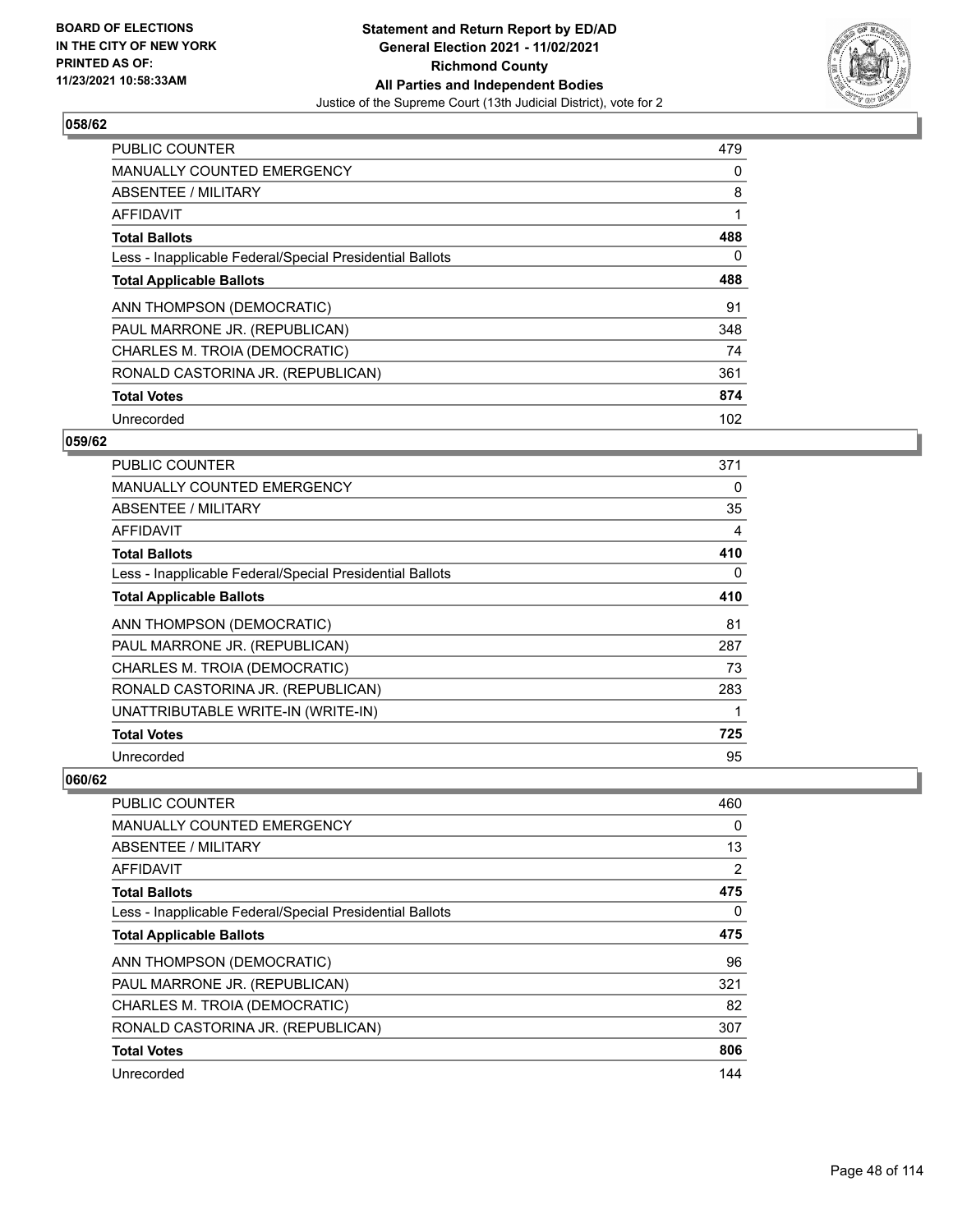

| <b>PUBLIC COUNTER</b>                                    | 450 |
|----------------------------------------------------------|-----|
| <b>MANUALLY COUNTED EMERGENCY</b>                        | 0   |
| ABSENTEE / MILITARY                                      | 13  |
| <b>AFFIDAVIT</b>                                         | 0   |
| <b>Total Ballots</b>                                     | 463 |
| Less - Inapplicable Federal/Special Presidential Ballots | 0   |
| <b>Total Applicable Ballots</b>                          | 463 |
| ANN THOMPSON (DEMOCRATIC)                                | 80  |
| PAUL MARRONE JR. (REPUBLICAN)                            | 330 |
| CHARLES M. TROIA (DEMOCRATIC)                            | 71  |
| RONALD CASTORINA JR. (REPUBLICAN)                        | 296 |
| <b>Total Votes</b>                                       | 777 |
| Unrecorded                                               | 149 |

### **062/62**

| PUBLIC COUNTER                                           | 391 |
|----------------------------------------------------------|-----|
| <b>MANUALLY COUNTED EMERGENCY</b>                        | 0   |
| ABSENTEE / MILITARY                                      | 21  |
| AFFIDAVIT                                                | 2   |
| <b>Total Ballots</b>                                     | 414 |
| Less - Inapplicable Federal/Special Presidential Ballots | 0   |
| <b>Total Applicable Ballots</b>                          | 414 |
| ANN THOMPSON (DEMOCRATIC)                                | 88  |
| PAUL MARRONE JR. (REPUBLICAN)                            | 282 |
| CHARLES M. TROIA (DEMOCRATIC)                            | 79  |
| RONALD CASTORINA JR. (REPUBLICAN)                        | 273 |
| UNATTRIBUTABLE WRITE-IN (WRITE-IN)                       | 6   |
| <b>Total Votes</b>                                       | 728 |
| Unrecorded                                               | 100 |

| PUBLIC COUNTER                                           | 282 |
|----------------------------------------------------------|-----|
| <b>MANUALLY COUNTED EMERGENCY</b>                        | 0   |
| ABSENTEE / MILITARY                                      | 11  |
| AFFIDAVIT                                                |     |
| <b>Total Ballots</b>                                     | 294 |
| Less - Inapplicable Federal/Special Presidential Ballots | 0   |
| <b>Total Applicable Ballots</b>                          | 294 |
| ANN THOMPSON (DEMOCRATIC)                                | 60  |
| PAUL MARRONE JR. (REPUBLICAN)                            | 196 |
| CHARLES M. TROIA (DEMOCRATIC)                            | 51  |
| RONALD CASTORINA JR. (REPUBLICAN)                        | 178 |
| <b>Total Votes</b>                                       | 485 |
| Unrecorded                                               | 103 |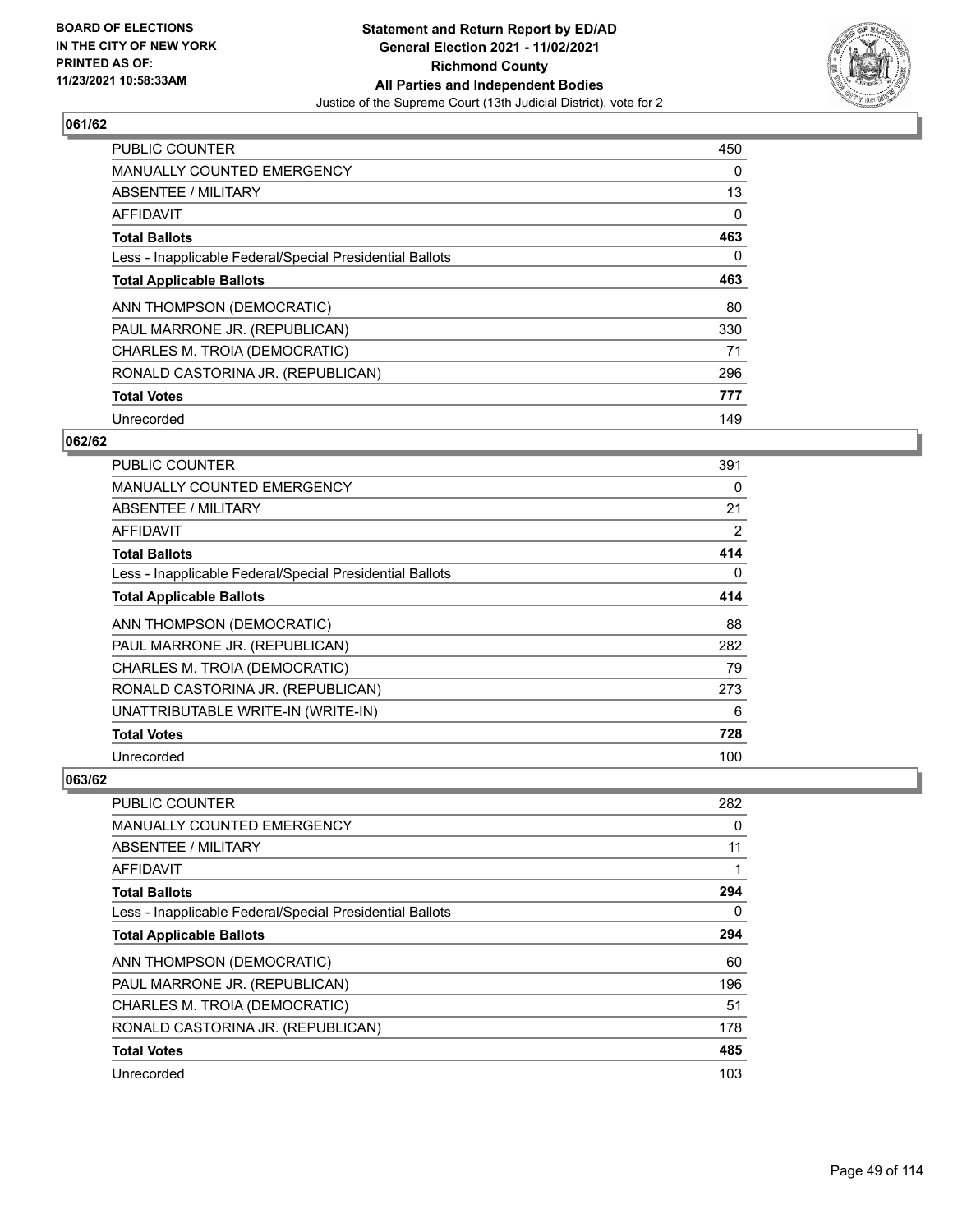

| PUBLIC COUNTER                                           | 267 |
|----------------------------------------------------------|-----|
| <b>MANUALLY COUNTED EMERGENCY</b>                        | 0   |
| ABSENTEE / MILITARY                                      | 19  |
| <b>AFFIDAVIT</b>                                         | 0   |
| <b>Total Ballots</b>                                     | 286 |
| Less - Inapplicable Federal/Special Presidential Ballots | 0   |
| <b>Total Applicable Ballots</b>                          | 286 |
| ANN THOMPSON (DEMOCRATIC)                                | 65  |
| PAUL MARRONE JR. (REPUBLICAN)                            | 203 |
| CHARLES M. TROIA (DEMOCRATIC)                            | 61  |
| RONALD CASTORINA JR. (REPUBLICAN)                        | 200 |
| <b>Total Votes</b>                                       | 529 |
| Unrecorded                                               | 43  |

### **065/62**

| <b>PUBLIC COUNTER</b>                                    | 541 |
|----------------------------------------------------------|-----|
| <b>MANUALLY COUNTED EMERGENCY</b>                        | 0   |
| ABSENTEE / MILITARY                                      | 15  |
| AFFIDAVIT                                                | 2   |
| <b>Total Ballots</b>                                     | 558 |
| Less - Inapplicable Federal/Special Presidential Ballots | 0   |
| <b>Total Applicable Ballots</b>                          | 558 |
| ANN THOMPSON (DEMOCRATIC)                                | 112 |
| PAUL MARRONE JR. (REPUBLICAN)                            | 399 |
| CHARLES M. TROIA (DEMOCRATIC)                            | 91  |
| RONALD CASTORINA JR. (REPUBLICAN)                        | 370 |
| <b>Total Votes</b>                                       | 972 |
| Unrecorded                                               | 144 |

| <b>PUBLIC COUNTER</b>                                    | 468 |
|----------------------------------------------------------|-----|
| <b>MANUALLY COUNTED EMERGENCY</b>                        | 0   |
| ABSENTEE / MILITARY                                      | 21  |
| AFFIDAVIT                                                | 1   |
| <b>Total Ballots</b>                                     | 490 |
| Less - Inapplicable Federal/Special Presidential Ballots | 0   |
| <b>Total Applicable Ballots</b>                          | 490 |
| ANN THOMPSON (DEMOCRATIC)                                | 71  |
| PAUL MARRONE JR. (REPUBLICAN)                            | 356 |
| CHARLES M. TROIA (DEMOCRATIC)                            | 69  |
| RONALD CASTORINA JR. (REPUBLICAN)                        | 334 |
| JOYCE TORRES (WRITE-IN)                                  | 1   |
| UNATTRIBUTABLE WRITE-IN (WRITE-IN)                       | 1   |
| <b>Total Votes</b>                                       | 832 |
| Unrecorded                                               | 148 |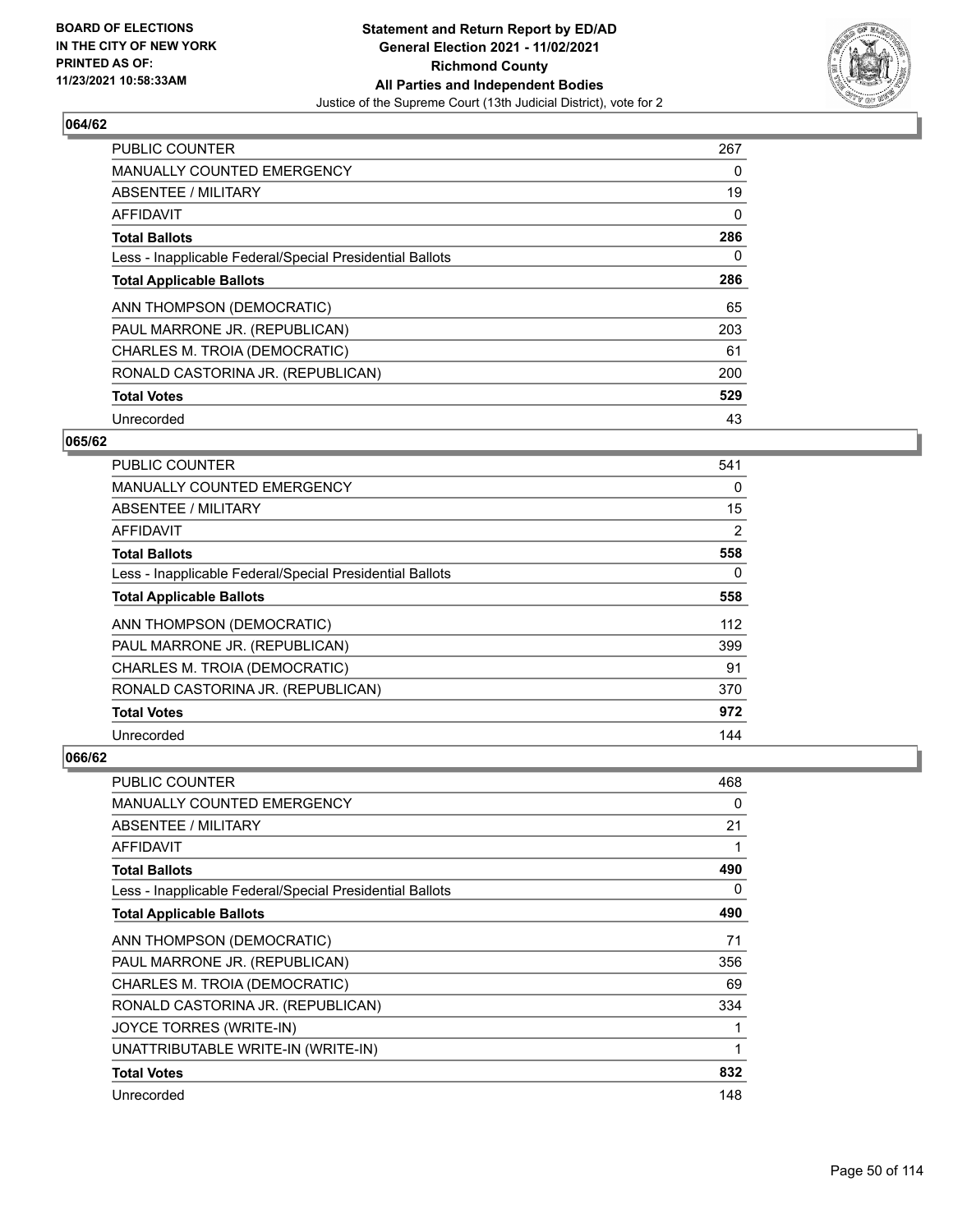

| PUBLIC COUNTER                                           | 417 |
|----------------------------------------------------------|-----|
| <b>MANUALLY COUNTED EMERGENCY</b>                        | 0   |
| ABSENTEE / MILITARY                                      | 19  |
| <b>AFFIDAVIT</b>                                         | 0   |
| <b>Total Ballots</b>                                     | 436 |
| Less - Inapplicable Federal/Special Presidential Ballots | 0   |
| <b>Total Applicable Ballots</b>                          | 436 |
| ANN THOMPSON (DEMOCRATIC)                                | 103 |
| PAUL MARRONE JR. (REPUBLICAN)                            | 284 |
| CHARLES M. TROIA (DEMOCRATIC)                            | 81  |
| RONALD CASTORINA JR. (REPUBLICAN)                        | 264 |
| FRANK HERBERT (WRITE-IN)                                 | 1   |
| MICHAEL LISA (WRITE-IN)                                  | 1   |
| UNATTRIBUTABLE WRITE-IN (WRITE-IN)                       | 1   |
| <b>Total Votes</b>                                       | 735 |
| Unrecorded                                               | 137 |

### **068/62**

| PUBLIC COUNTER                                           | 399      |
|----------------------------------------------------------|----------|
| MANUALLY COUNTED EMERGENCY                               | $\Omega$ |
| ABSENTEE / MILITARY                                      | 19       |
| AFFIDAVIT                                                | 2        |
| <b>Total Ballots</b>                                     | 420      |
| Less - Inapplicable Federal/Special Presidential Ballots | $\Omega$ |
| <b>Total Applicable Ballots</b>                          | 420      |
| ANN THOMPSON (DEMOCRATIC)                                | 115      |
| PAUL MARRONE JR. (REPUBLICAN)                            | 262      |
| CHARLES M. TROIA (DEMOCRATIC)                            | 95       |
| RONALD CASTORINA JR. (REPUBLICAN)                        | 262      |
| <b>Total Votes</b>                                       | 734      |
| Unrecorded                                               | 106      |

| PUBLIC COUNTER                                           | 363      |
|----------------------------------------------------------|----------|
| MANUALLY COUNTED EMERGENCY                               | 0        |
| ABSENTEE / MILITARY                                      | 25       |
| AFFIDAVIT                                                | 8        |
| <b>Total Ballots</b>                                     | 396      |
| Less - Inapplicable Federal/Special Presidential Ballots | $\Omega$ |
| <b>Total Applicable Ballots</b>                          | 396      |
| ANN THOMPSON (DEMOCRATIC)                                | 89       |
| PAUL MARRONE JR. (REPUBLICAN)                            | 261      |
| CHARLES M. TROIA (DEMOCRATIC)                            | 79       |
| RONALD CASTORINA JR. (REPUBLICAN)                        | 263      |
| <b>Total Votes</b>                                       | 692      |
| Unrecorded                                               | 100      |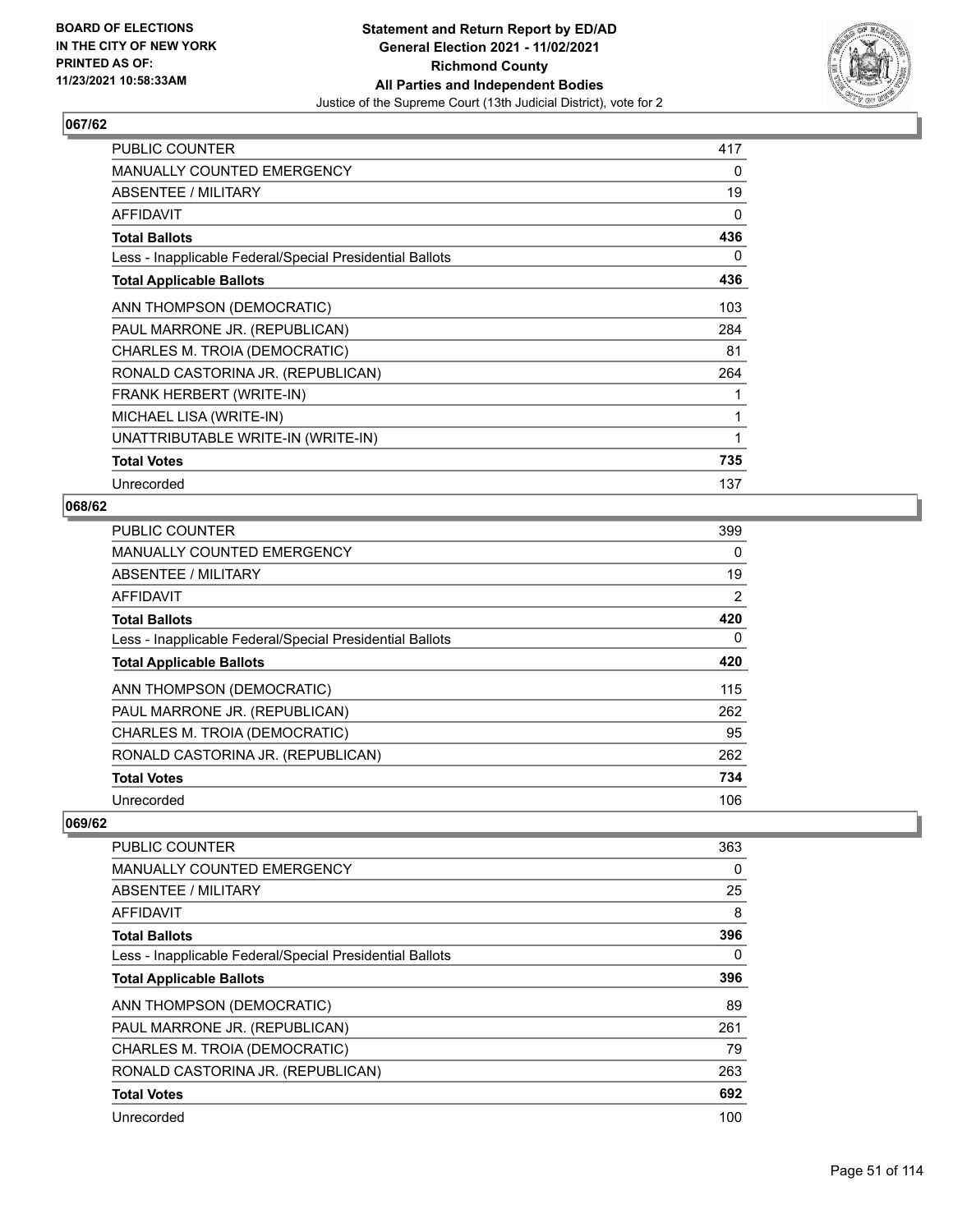

| <b>PUBLIC COUNTER</b>                                    | 179 |
|----------------------------------------------------------|-----|
| <b>MANUALLY COUNTED EMERGENCY</b>                        | 0   |
| ABSENTEE / MILITARY                                      | 13  |
| <b>AFFIDAVIT</b>                                         | 0   |
| <b>Total Ballots</b>                                     | 192 |
| Less - Inapplicable Federal/Special Presidential Ballots | 0   |
| <b>Total Applicable Ballots</b>                          | 192 |
| ANN THOMPSON (DEMOCRATIC)                                | 56  |
| PAUL MARRONE JR. (REPUBLICAN)                            | 114 |
| CHARLES M. TROIA (DEMOCRATIC)                            | 48  |
| RONALD CASTORINA JR. (REPUBLICAN)                        | 112 |
| <b>Total Votes</b>                                       | 330 |
| Unrecorded                                               | 54  |

# **071/62**

| <b>PUBLIC COUNTER</b>                                    | 420 |
|----------------------------------------------------------|-----|
| <b>MANUALLY COUNTED EMERGENCY</b>                        | 0   |
| ABSENTEE / MILITARY                                      | 16  |
| AFFIDAVIT                                                | 3   |
| <b>Total Ballots</b>                                     | 439 |
| Less - Inapplicable Federal/Special Presidential Ballots | 0   |
| <b>Total Applicable Ballots</b>                          | 439 |
| ANN THOMPSON (DEMOCRATIC)                                | 90  |
| PAUL MARRONE JR. (REPUBLICAN)                            | 286 |
| CHARLES M. TROIA (DEMOCRATIC)                            | 74  |
| RONALD CASTORINA JR. (REPUBLICAN)                        | 276 |
| <b>Total Votes</b>                                       | 726 |
| Unrecorded                                               | 152 |

| <b>PUBLIC COUNTER</b>                                    | 369          |
|----------------------------------------------------------|--------------|
| <b>MANUALLY COUNTED EMERGENCY</b>                        | 0            |
| ABSENTEE / MILITARY                                      | 8            |
| AFFIDAVIT                                                | $\mathbf{0}$ |
| <b>Total Ballots</b>                                     | 377          |
| Less - Inapplicable Federal/Special Presidential Ballots | 0            |
| <b>Total Applicable Ballots</b>                          | 377          |
| ANN THOMPSON (DEMOCRATIC)                                | 87           |
| PAUL MARRONE JR. (REPUBLICAN)                            | 246          |
| CHARLES M. TROIA (DEMOCRATIC)                            | 71           |
| RONALD CASTORINA JR. (REPUBLICAN)                        | 242          |
| MARTA ZAWISKY (WRITE-IN)                                 | 1            |
| <b>Total Votes</b>                                       | 647          |
| Unrecorded                                               | 107          |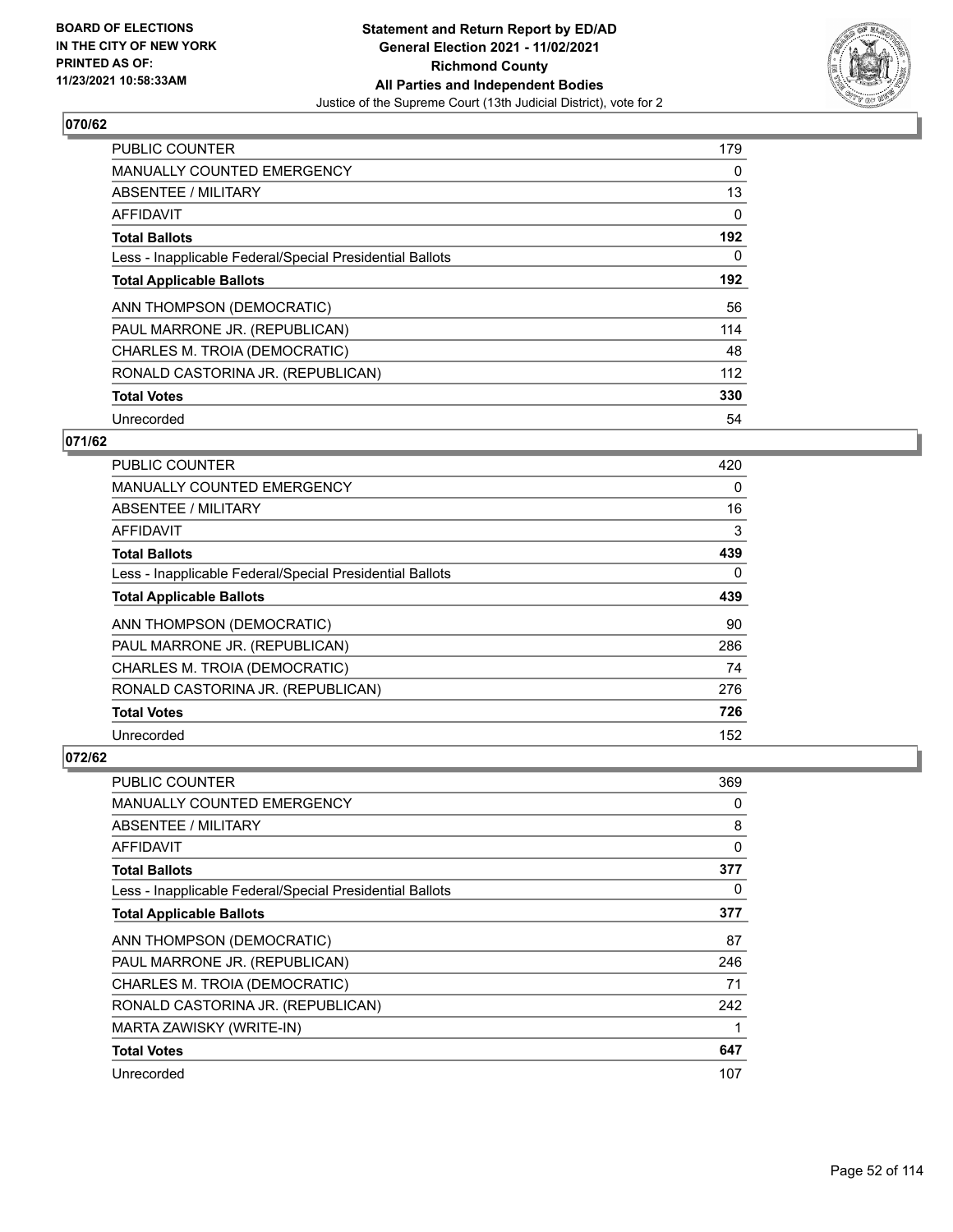

| <b>PUBLIC COUNTER</b>                                    | 398 |
|----------------------------------------------------------|-----|
| <b>MANUALLY COUNTED EMERGENCY</b>                        | 0   |
| <b>ABSENTEE / MILITARY</b>                               | 31  |
| AFFIDAVIT                                                |     |
| <b>Total Ballots</b>                                     | 430 |
| Less - Inapplicable Federal/Special Presidential Ballots | 0   |
| <b>Total Applicable Ballots</b>                          | 430 |
| ANN THOMPSON (DEMOCRATIC)                                | 106 |
| PAUL MARRONE JR. (REPUBLICAN)                            | 276 |
| CHARLES M. TROIA (DEMOCRATIC)                            | 83  |
| RONALD CASTORINA JR. (REPUBLICAN)                        | 261 |
| UNATTRIBUTABLE WRITE-IN (WRITE-IN)                       |     |
| <b>Total Votes</b>                                       | 727 |
| Unrecorded                                               | 133 |

# **074/62**

| PUBLIC COUNTER                                           | 502 |
|----------------------------------------------------------|-----|
| <b>MANUALLY COUNTED EMERGENCY</b>                        | 0   |
| ABSENTEE / MILITARY                                      | 17  |
| AFFIDAVIT                                                | 0   |
| <b>Total Ballots</b>                                     | 519 |
| Less - Inapplicable Federal/Special Presidential Ballots | 0   |
| <b>Total Applicable Ballots</b>                          | 519 |
| ANN THOMPSON (DEMOCRATIC)                                | 59  |
| PAUL MARRONE JR. (REPUBLICAN)                            | 397 |
| CHARLES M. TROIA (DEMOCRATIC)                            | 50  |
| RONALD CASTORINA JR. (REPUBLICAN)                        | 373 |
| UNATTRIBUTABLE WRITE-IN (WRITE-IN)                       |     |
| <b>Total Votes</b>                                       | 880 |
| Unrecorded                                               | 158 |

| PUBLIC COUNTER                                           | 411      |
|----------------------------------------------------------|----------|
| <b>MANUALLY COUNTED EMERGENCY</b>                        | 0        |
| ABSENTEE / MILITARY                                      | 19       |
| AFFIDAVIT                                                | 6        |
| <b>Total Ballots</b>                                     | 436      |
| Less - Inapplicable Federal/Special Presidential Ballots | $\Omega$ |
| <b>Total Applicable Ballots</b>                          | 436      |
| ANN THOMPSON (DEMOCRATIC)                                | 65       |
| PAUL MARRONE JR. (REPUBLICAN)                            | 327      |
| CHARLES M. TROIA (DEMOCRATIC)                            | 51       |
| RONALD CASTORINA JR. (REPUBLICAN)                        | 323      |
| <b>Total Votes</b>                                       | 766      |
| Unrecorded                                               | 106      |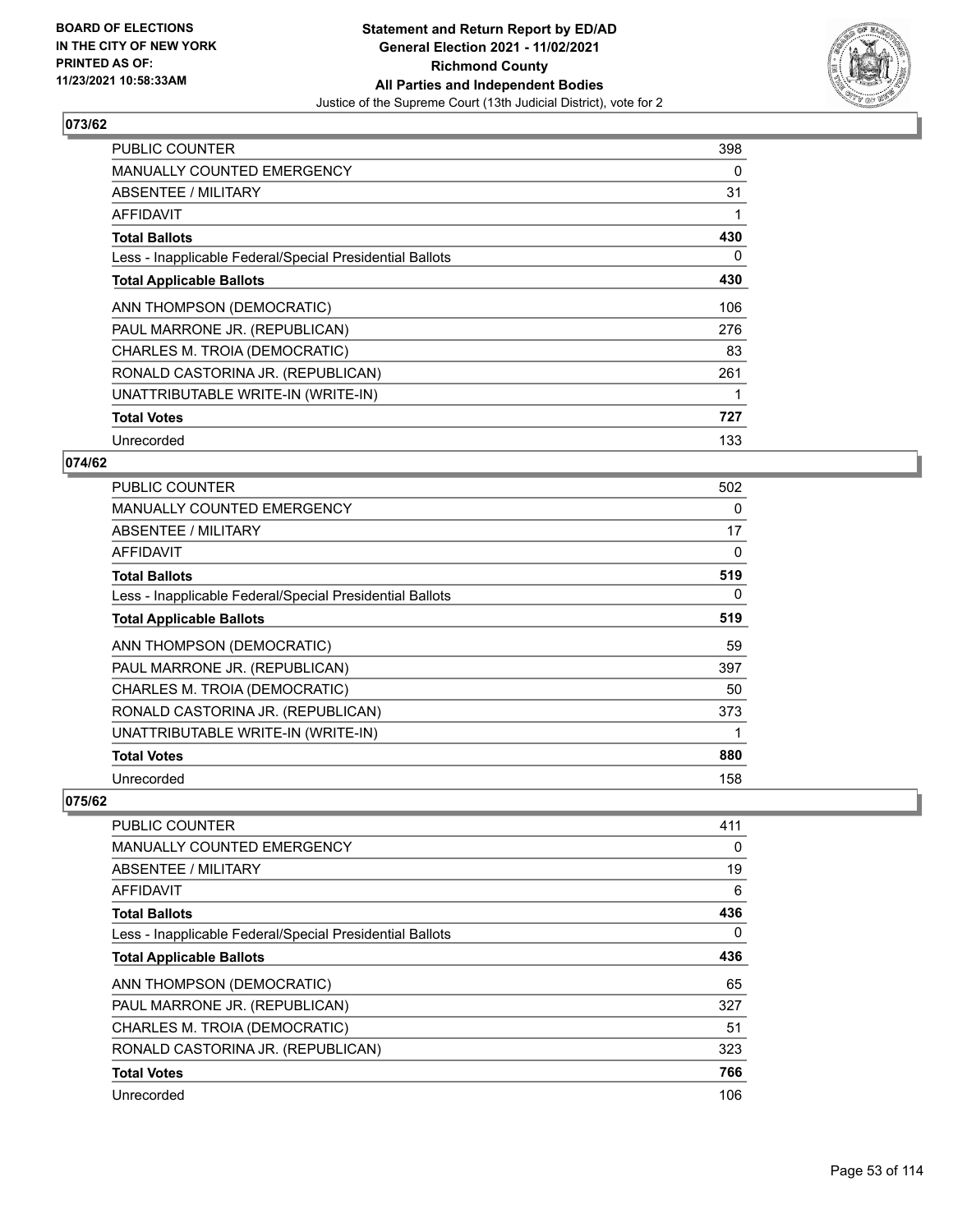

| <b>PUBLIC COUNTER</b>                                    | 445 |
|----------------------------------------------------------|-----|
| <b>MANUALLY COUNTED EMERGENCY</b>                        | 0   |
| ABSENTEE / MILITARY                                      | 6   |
| AFFIDAVIT                                                | 9   |
| <b>Total Ballots</b>                                     | 460 |
| Less - Inapplicable Federal/Special Presidential Ballots | 0   |
| <b>Total Applicable Ballots</b>                          | 460 |
| ANN THOMPSON (DEMOCRATIC)                                | 56  |
| PAUL MARRONE JR. (REPUBLICAN)                            | 351 |
| CHARLES M. TROIA (DEMOCRATIC)                            | 51  |
| RONALD CASTORINA JR. (REPUBLICAN)                        | 330 |
| <b>Total Votes</b>                                       | 788 |
| Unrecorded                                               | 132 |

### **077/62**

| <b>PUBLIC COUNTER</b>                                    | 474      |
|----------------------------------------------------------|----------|
| <b>MANUALLY COUNTED EMERGENCY</b>                        | $\Omega$ |
| ABSENTEE / MILITARY                                      | 23       |
| <b>AFFIDAVIT</b>                                         | 2        |
| <b>Total Ballots</b>                                     | 499      |
| Less - Inapplicable Federal/Special Presidential Ballots | 0        |
| <b>Total Applicable Ballots</b>                          | 499      |
| ANN THOMPSON (DEMOCRATIC)                                | 49       |
| PAUL MARRONE JR. (REPUBLICAN)                            | 377      |
| CHARLES M. TROIA (DEMOCRATIC)                            | 53       |
| RONALD CASTORINA JR. (REPUBLICAN)                        | 381      |
| <b>Total Votes</b>                                       | 860      |
| Unrecorded                                               | 138      |

| PUBLIC COUNTER                                           | 447 |
|----------------------------------------------------------|-----|
| <b>MANUALLY COUNTED EMERGENCY</b>                        | 0   |
| ABSENTEE / MILITARY                                      | 14  |
| AFFIDAVIT                                                | 2   |
| <b>Total Ballots</b>                                     | 463 |
| Less - Inapplicable Federal/Special Presidential Ballots | 0   |
| <b>Total Applicable Ballots</b>                          | 463 |
| ANN THOMPSON (DEMOCRATIC)                                | 74  |
| PAUL MARRONE JR. (REPUBLICAN)                            | 331 |
| CHARLES M. TROIA (DEMOCRATIC)                            | 58  |
| RONALD CASTORINA JR. (REPUBLICAN)                        | 333 |
| <b>Total Votes</b>                                       | 796 |
| Unrecorded                                               | 130 |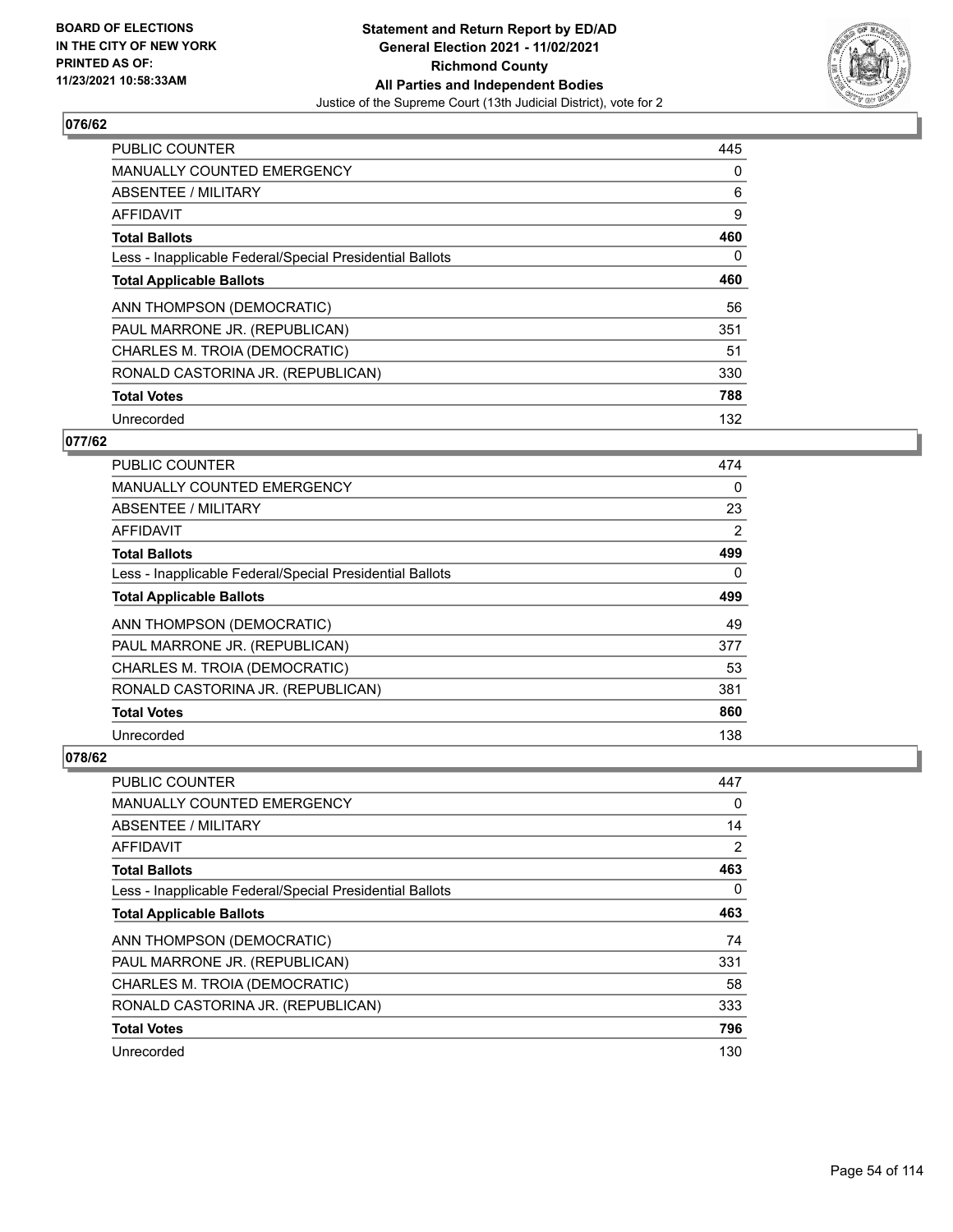

| <b>PUBLIC COUNTER</b>                                    | 263 |
|----------------------------------------------------------|-----|
| <b>MANUALLY COUNTED EMERGENCY</b>                        | 0   |
| <b>ABSENTEE / MILITARY</b>                               | 14  |
| <b>AFFIDAVIT</b>                                         | 0   |
| <b>Total Ballots</b>                                     | 277 |
| Less - Inapplicable Federal/Special Presidential Ballots | 0   |
| <b>Total Applicable Ballots</b>                          | 277 |
| ANN THOMPSON (DEMOCRATIC)                                | 44  |
| PAUL MARRONE JR. (REPUBLICAN)                            | 210 |
| CHARLES M. TROIA (DEMOCRATIC)                            | 30  |
| RONALD CASTORINA JR. (REPUBLICAN)                        | 208 |
| ANTHONY CATALANO (WRITE-IN)                              |     |
| <b>Total Votes</b>                                       | 493 |
| Unrecorded                                               | 61  |

# **080/62**

| PUBLIC COUNTER                                           | 461      |
|----------------------------------------------------------|----------|
| <b>MANUALLY COUNTED EMERGENCY</b>                        | 0        |
| ABSENTEE / MILITARY                                      | 13       |
| AFFIDAVIT                                                | 4        |
| <b>Total Ballots</b>                                     | 478      |
| Less - Inapplicable Federal/Special Presidential Ballots | $\Omega$ |
| <b>Total Applicable Ballots</b>                          | 478      |
| ANN THOMPSON (DEMOCRATIC)                                | 93       |
| PAUL MARRONE JR. (REPUBLICAN)                            | 338      |
| CHARLES M. TROIA (DEMOCRATIC)                            | 90       |
| RONALD CASTORINA JR. (REPUBLICAN)                        | 332      |
| <b>Total Votes</b>                                       | 853      |
| Unrecorded                                               | 103      |

| <b>PUBLIC COUNTER</b>                                    | 479      |
|----------------------------------------------------------|----------|
| MANUALLY COUNTED EMERGENCY                               | 0        |
| ABSENTEE / MILITARY                                      | 28       |
| AFFIDAVIT                                                | $\Omega$ |
| <b>Total Ballots</b>                                     | 507      |
| Less - Inapplicable Federal/Special Presidential Ballots | 0        |
| <b>Total Applicable Ballots</b>                          | 507      |
| ANN THOMPSON (DEMOCRATIC)                                | 79       |
| PAUL MARRONE JR. (REPUBLICAN)                            | 384      |
| CHARLES M. TROIA (DEMOCRATIC)                            | 64       |
| RONALD CASTORINA JR. (REPUBLICAN)                        | 388      |
| <b>Total Votes</b>                                       | 915      |
| Unrecorded                                               | 99       |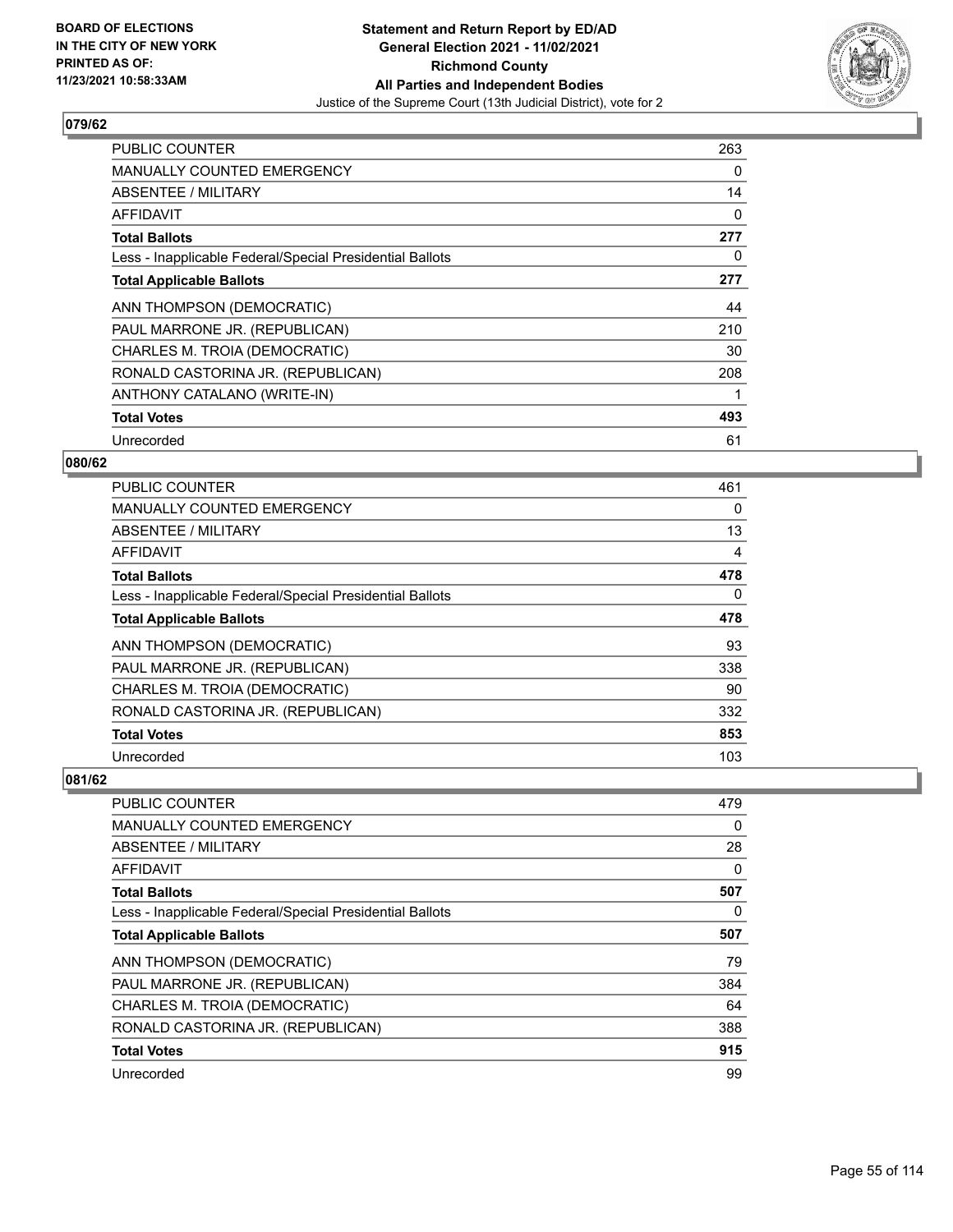

| <b>PUBLIC COUNTER</b>                                    | 418      |
|----------------------------------------------------------|----------|
| MANUALLY COUNTED EMERGENCY                               | 0        |
| ABSENTEE / MILITARY                                      | 23       |
| AFFIDAVIT                                                | 3        |
| <b>Total Ballots</b>                                     | 444      |
| Less - Inapplicable Federal/Special Presidential Ballots | $\Omega$ |
| <b>Total Applicable Ballots</b>                          | 444      |
| ANN THOMPSON (DEMOCRATIC)                                | 63       |
| PAUL MARRONE JR. (REPUBLICAN)                            | 312      |
| CHARLES M. TROIA (DEMOCRATIC)                            | 50       |
| RONALD CASTORINA JR. (REPUBLICAN)                        | 307      |
| <b>Total Votes</b>                                       | 732      |
| Unrecorded                                               | 156      |

### **083/62**

| PUBLIC COUNTER                                           | 419 |
|----------------------------------------------------------|-----|
| MANUALLY COUNTED EMERGENCY                               | 0   |
| ABSENTEE / MILITARY                                      | 7   |
| AFFIDAVIT                                                |     |
| <b>Total Ballots</b>                                     | 427 |
| Less - Inapplicable Federal/Special Presidential Ballots | 0   |
| <b>Total Applicable Ballots</b>                          | 427 |
| ANN THOMPSON (DEMOCRATIC)                                | 57  |
| PAUL MARRONE JR. (REPUBLICAN)                            | 338 |
| CHARLES M. TROIA (DEMOCRATIC)                            | 39  |
| RONALD CASTORINA JR. (REPUBLICAN)                        | 318 |
| <b>Total Votes</b>                                       | 752 |
| Unrecorded                                               | 102 |

| <b>PUBLIC COUNTER</b>                                    | 477          |
|----------------------------------------------------------|--------------|
| <b>MANUALLY COUNTED EMERGENCY</b>                        | 0            |
| ABSENTEE / MILITARY                                      | 21           |
| <b>AFFIDAVIT</b>                                         | $\mathbf{0}$ |
| <b>Total Ballots</b>                                     | 498          |
| Less - Inapplicable Federal/Special Presidential Ballots | 0            |
| <b>Total Applicable Ballots</b>                          | 498          |
| ANN THOMPSON (DEMOCRATIC)                                | 59           |
| PAUL MARRONE JR. (REPUBLICAN)                            | 382          |
| CHARLES M. TROIA (DEMOCRATIC)                            | 48           |
| RONALD CASTORINA JR. (REPUBLICAN)                        | 379          |
| MICHAEL LOPRATE (WRITE-IN)                               | 1            |
| NATALIE BARKLEY (WRITE-IN)                               | 1            |
| TEIESA NUCCIO (WRITE-IN)                                 | 1            |
| <b>Total Votes</b>                                       | 871          |
| Unrecorded                                               | 125          |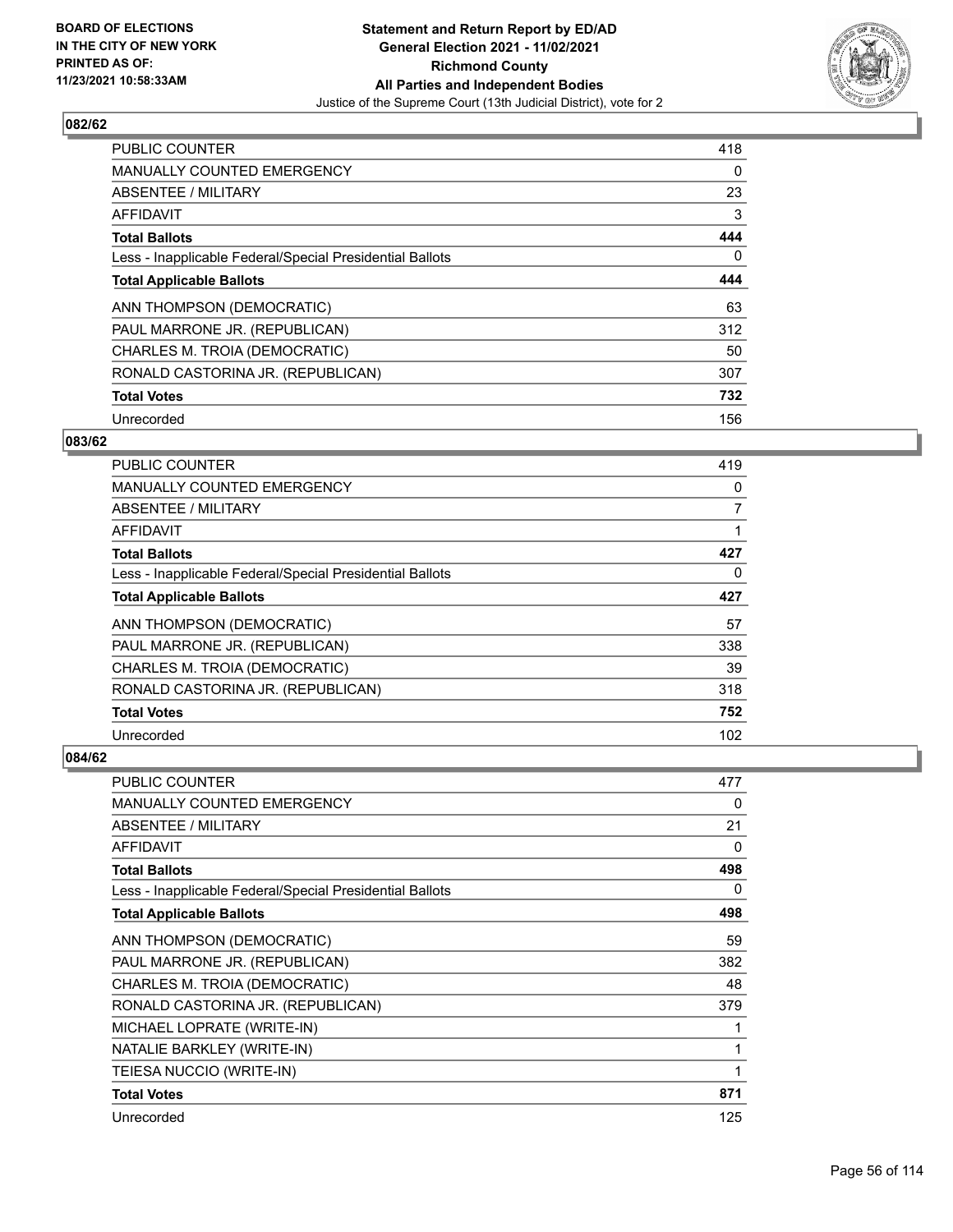

| <b>PUBLIC COUNTER</b>                                    | 342 |
|----------------------------------------------------------|-----|
| <b>MANUALLY COUNTED EMERGENCY</b>                        | 0   |
| ABSENTEE / MILITARY                                      | 18  |
| <b>AFFIDAVIT</b>                                         |     |
| <b>Total Ballots</b>                                     | 361 |
| Less - Inapplicable Federal/Special Presidential Ballots | 0   |
| <b>Total Applicable Ballots</b>                          | 361 |
| ANN THOMPSON (DEMOCRATIC)                                | 80  |
| PAUL MARRONE JR. (REPUBLICAN)                            | 243 |
| CHARLES M. TROIA (DEMOCRATIC)                            | 64  |
| RONALD CASTORINA JR. (REPUBLICAN)                        | 215 |
| <b>Total Votes</b>                                       | 602 |
| Unrecorded                                               | 120 |

### **086/62**

| PUBLIC COUNTER                                           | 389      |
|----------------------------------------------------------|----------|
| MANUALLY COUNTED EMERGENCY                               | $\Omega$ |
| ABSENTEE / MILITARY                                      | 12       |
| AFFIDAVIT                                                | 0        |
| <b>Total Ballots</b>                                     | 401      |
| Less - Inapplicable Federal/Special Presidential Ballots | 0        |
| <b>Total Applicable Ballots</b>                          | 401      |
| ANN THOMPSON (DEMOCRATIC)                                | 76       |
| PAUL MARRONE JR. (REPUBLICAN)                            | 292      |
| CHARLES M. TROIA (DEMOCRATIC)                            | 78       |
| RONALD CASTORINA JR. (REPUBLICAN)                        | 268      |
| <b>Total Votes</b>                                       | 714      |
| Unrecorded                                               | 88       |

| <b>PUBLIC COUNTER</b>                                    | 0 |
|----------------------------------------------------------|---|
| <b>MANUALLY COUNTED EMERGENCY</b>                        | 0 |
| ABSENTEE / MILITARY                                      | 0 |
| AFFIDAVIT                                                | 0 |
| <b>Total Ballots</b>                                     | 0 |
| Less - Inapplicable Federal/Special Presidential Ballots | 0 |
|                                                          |   |
| <b>Total Applicable Ballots</b>                          | 0 |
| ANN THOMPSON (DEMOCRATIC)                                | 0 |
| PAUL MARRONE JR. (REPUBLICAN)                            | 0 |
| CHARLES M. TROIA (DEMOCRATIC)                            | 0 |
| RONALD CASTORINA JR. (REPUBLICAN)                        | 0 |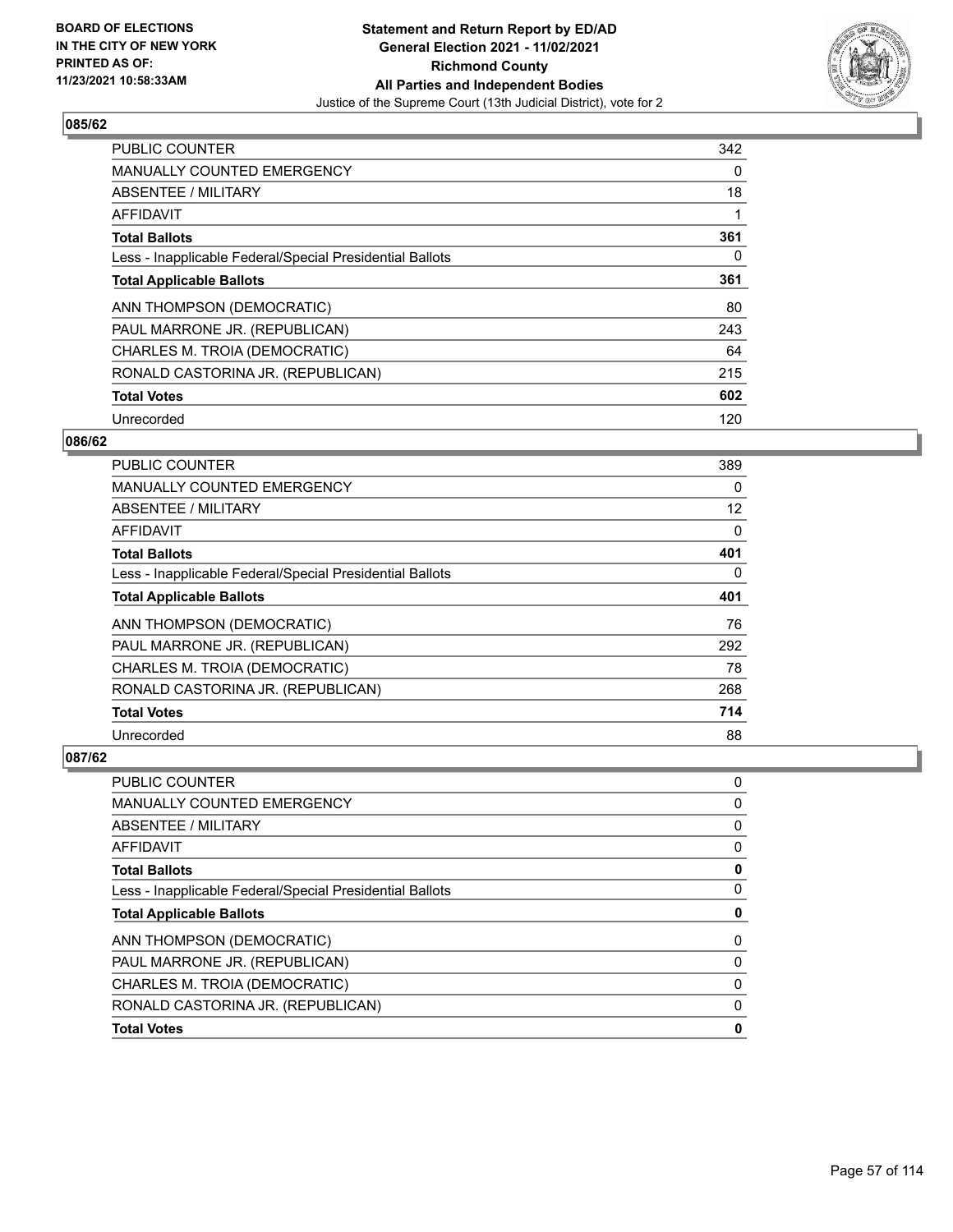

| <b>PUBLIC COUNTER</b>                                    | 0 |
|----------------------------------------------------------|---|
| <b>MANUALLY COUNTED EMERGENCY</b>                        | 0 |
| ABSENTEE / MILITARY                                      | 0 |
| AFFIDAVIT                                                | 0 |
| <b>Total Ballots</b>                                     | 0 |
| Less - Inapplicable Federal/Special Presidential Ballots | 0 |
| <b>Total Applicable Ballots</b>                          | 0 |
| ANN THOMPSON (DEMOCRATIC)                                | 0 |
| PAUL MARRONE JR. (REPUBLICAN)                            | 0 |
| CHARLES M. TROIA (DEMOCRATIC)                            | 0 |
| RONALD CASTORINA JR. (REPUBLICAN)                        | 0 |
| <b>Total Votes</b>                                       | 0 |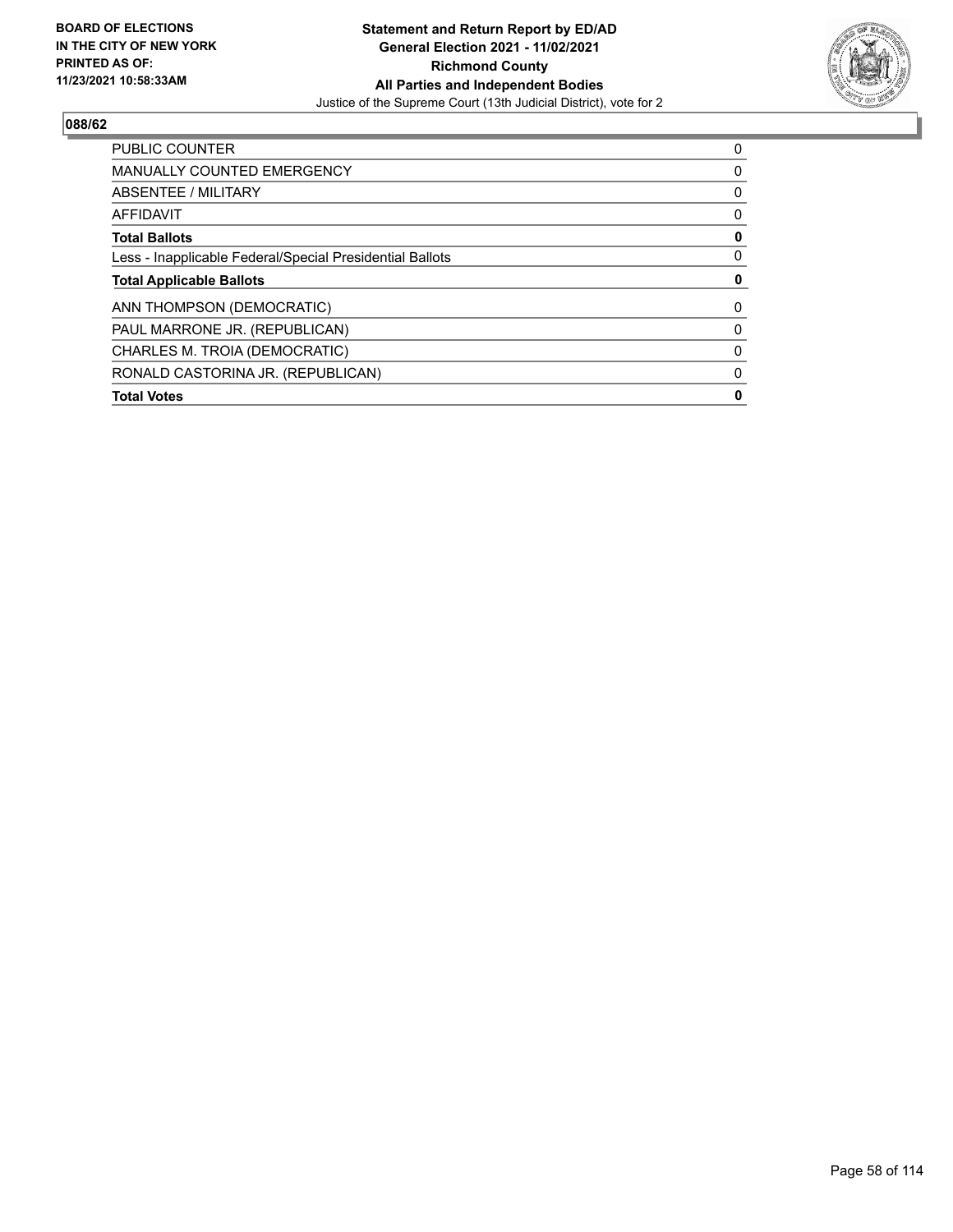

| <b>PUBLIC COUNTER</b>                                    | 409      |
|----------------------------------------------------------|----------|
| <b>MANUALLY COUNTED EMERGENCY</b>                        | $\Omega$ |
| ABSENTEE / MILITARY                                      | 20       |
| <b>AFFIDAVIT</b>                                         |          |
| <b>Total Ballots</b>                                     | 430      |
| Less - Inapplicable Federal/Special Presidential Ballots | $\Omega$ |
| <b>Total Applicable Ballots</b>                          | 430      |
| ANN THOMPSON (DEMOCRATIC)                                | 98       |
| PAUL MARRONE JR. (REPUBLICAN)                            | 276      |
| CHARLES M. TROIA (DEMOCRATIC)                            | 98       |
| RONALD CASTORINA JR. (REPUBLICAN)                        | 267      |
| <b>Total Votes</b>                                       | 739      |
| Unrecorded                                               | 121      |

### **002/63**

| <b>PUBLIC COUNTER</b>                                    | 359 |
|----------------------------------------------------------|-----|
| <b>MANUALLY COUNTED EMERGENCY</b>                        | 0   |
| <b>ABSENTEE / MILITARY</b>                               | 23  |
| AFFIDAVIT                                                | 0   |
| <b>Total Ballots</b>                                     | 382 |
| Less - Inapplicable Federal/Special Presidential Ballots | 0   |
| <b>Total Applicable Ballots</b>                          | 382 |
| ANN THOMPSON (DEMOCRATIC)                                | 120 |
| PAUL MARRONE JR. (REPUBLICAN)                            | 227 |
| CHARLES M. TROIA (DEMOCRATIC)                            | 100 |
| RONALD CASTORINA JR. (REPUBLICAN)                        | 228 |
| <b>Total Votes</b>                                       | 675 |
| Unrecorded                                               | 89  |

| PUBLIC COUNTER                                           | 234 |
|----------------------------------------------------------|-----|
| MANUALLY COUNTED EMERGENCY                               | 0   |
| ABSENTEE / MILITARY                                      | 15  |
| AFFIDAVIT                                                | 2   |
| <b>Total Ballots</b>                                     | 251 |
| Less - Inapplicable Federal/Special Presidential Ballots | 0   |
| <b>Total Applicable Ballots</b>                          | 251 |
| ANN THOMPSON (DEMOCRATIC)                                | 87  |
| PAUL MARRONE JR. (REPUBLICAN)                            | 143 |
| CHARLES M. TROIA (DEMOCRATIC)                            | 74  |
| RONALD CASTORINA JR. (REPUBLICAN)                        | 131 |
| <b>Total Votes</b>                                       | 435 |
| Unrecorded                                               | 67  |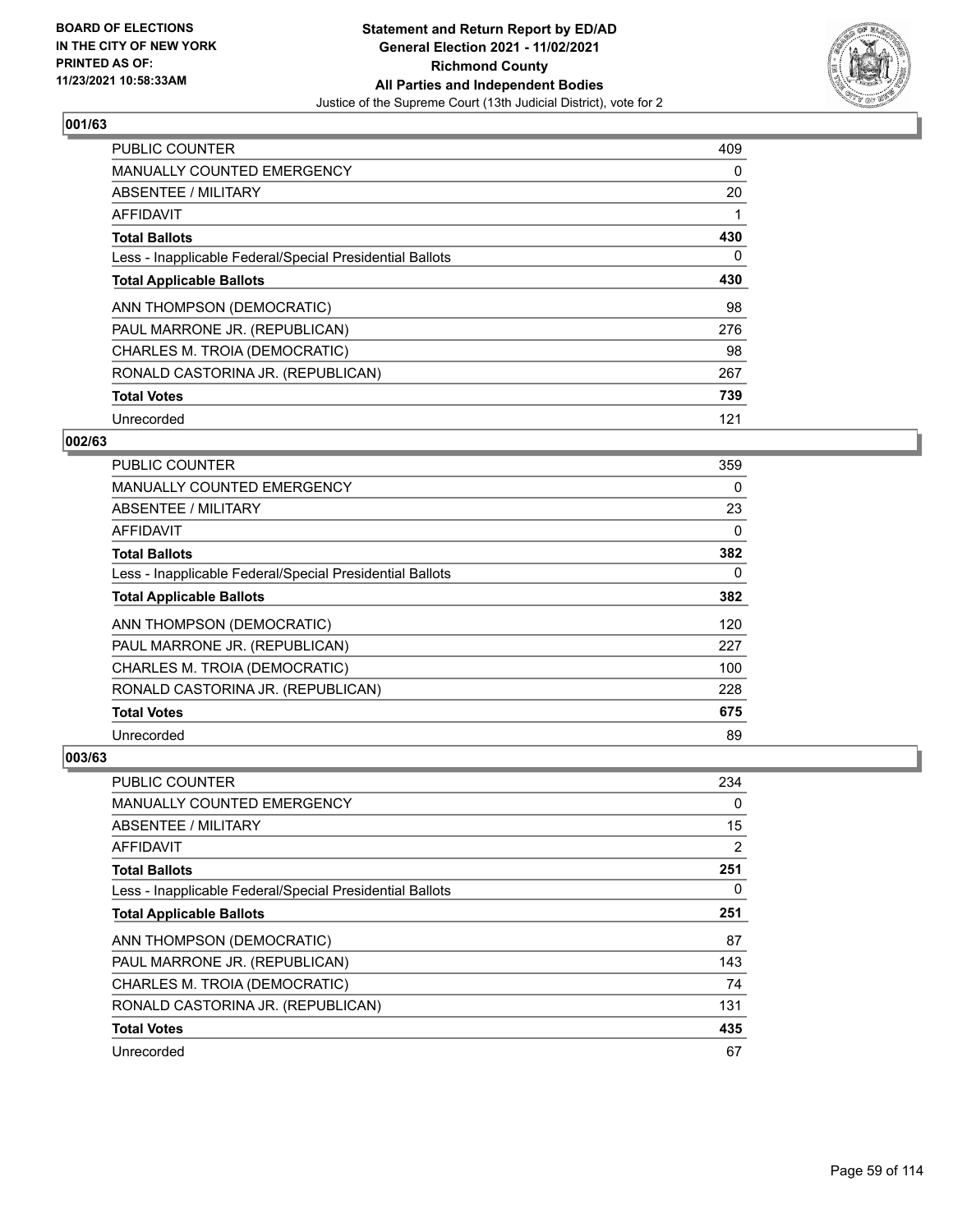

| PUBLIC COUNTER                                           | 399 |
|----------------------------------------------------------|-----|
| <b>MANUALLY COUNTED EMERGENCY</b>                        | 0   |
| ABSENTEE / MILITARY                                      | 42  |
| <b>AFFIDAVIT</b>                                         | 2   |
| <b>Total Ballots</b>                                     | 443 |
| Less - Inapplicable Federal/Special Presidential Ballots | 0   |
| <b>Total Applicable Ballots</b>                          | 443 |
| ANN THOMPSON (DEMOCRATIC)                                | 92  |
| PAUL MARRONE JR. (REPUBLICAN)                            | 301 |
| CHARLES M. TROIA (DEMOCRATIC)                            | 87  |
| RONALD CASTORINA JR. (REPUBLICAN)                        | 290 |
| <b>Total Votes</b>                                       | 770 |
| Unrecorded                                               | 116 |

### **005/63**

| PUBLIC COUNTER                                           | 362      |
|----------------------------------------------------------|----------|
| <b>MANUALLY COUNTED EMERGENCY</b>                        | $\Omega$ |
| ABSENTEE / MILITARY                                      | 17       |
| AFFIDAVIT                                                |          |
| <b>Total Ballots</b>                                     | 380      |
| Less - Inapplicable Federal/Special Presidential Ballots | 0        |
| <b>Total Applicable Ballots</b>                          | 380      |
| ANN THOMPSON (DEMOCRATIC)                                | 77       |
| PAUL MARRONE JR. (REPUBLICAN)                            | 255      |
| CHARLES M. TROIA (DEMOCRATIC)                            | 60       |
| RONALD CASTORINA JR. (REPUBLICAN)                        | 242      |
| <b>Total Votes</b>                                       | 634      |
| Unrecorded                                               | 126      |

| <b>PUBLIC COUNTER</b>                                    | 338 |
|----------------------------------------------------------|-----|
| <b>MANUALLY COUNTED EMERGENCY</b>                        | 0   |
| ABSENTEE / MILITARY                                      | 20  |
| AFFIDAVIT                                                | 0   |
| <b>Total Ballots</b>                                     | 358 |
| Less - Inapplicable Federal/Special Presidential Ballots | 0   |
| <b>Total Applicable Ballots</b>                          | 358 |
| ANN THOMPSON (DEMOCRATIC)                                | 83  |
| PAUL MARRONE JR. (REPUBLICAN)                            | 234 |
| CHARLES M. TROIA (DEMOCRATIC)                            | 60  |
| RONALD CASTORINA JR. (REPUBLICAN)                        | 203 |
| CESAR A. VARGAS (WRITE-IN)                               | 2   |
| UNATTRIBUTABLE WRITE-IN (WRITE-IN)                       | 2   |
| <b>Total Votes</b>                                       | 584 |
| Unrecorded                                               | 132 |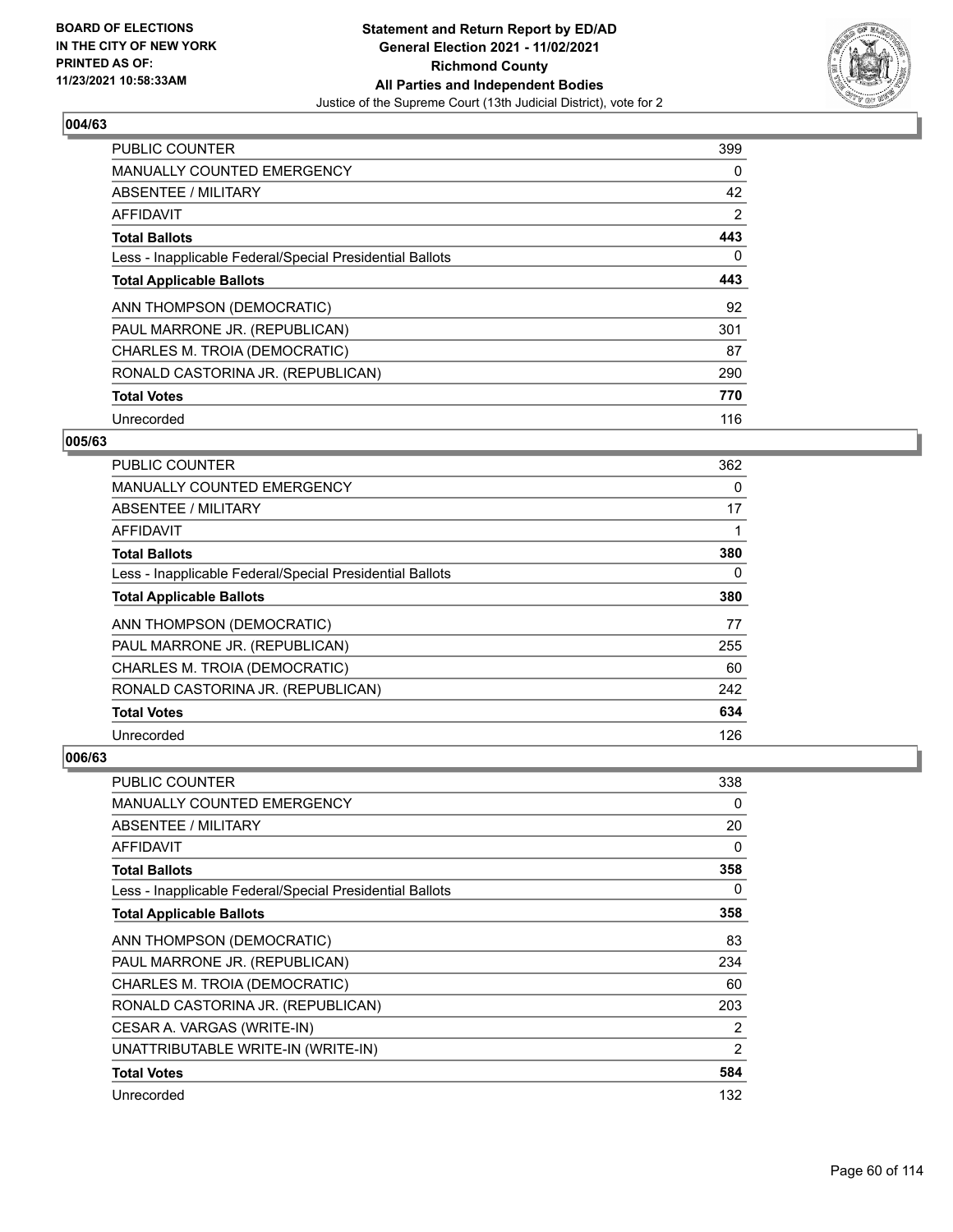

| <b>PUBLIC COUNTER</b>                                    | 270 |
|----------------------------------------------------------|-----|
| <b>MANUALLY COUNTED EMERGENCY</b>                        | 0   |
| ABSENTEE / MILITARY                                      | 11  |
| <b>AFFIDAVIT</b>                                         |     |
| <b>Total Ballots</b>                                     | 282 |
| Less - Inapplicable Federal/Special Presidential Ballots | 0   |
| <b>Total Applicable Ballots</b>                          | 282 |
| ANN THOMPSON (DEMOCRATIC)                                | 109 |
| PAUL MARRONE JR. (REPUBLICAN)                            | 154 |
| CHARLES M. TROIA (DEMOCRATIC)                            | 95  |
| RONALD CASTORINA JR. (REPUBLICAN)                        | 150 |
| <b>Total Votes</b>                                       | 508 |
| Unrecorded                                               | 56  |

# **008/63**

| <b>PUBLIC COUNTER</b>                                    | 350 |
|----------------------------------------------------------|-----|
| MANUALLY COUNTED EMERGENCY                               | 0   |
| ABSENTEE / MILITARY                                      | 17  |
| AFFIDAVIT                                                |     |
| <b>Total Ballots</b>                                     | 368 |
| Less - Inapplicable Federal/Special Presidential Ballots | 0   |
| <b>Total Applicable Ballots</b>                          | 368 |
| ANN THOMPSON (DEMOCRATIC)                                | 111 |
| PAUL MARRONE JR. (REPUBLICAN)                            | 224 |
| CHARLES M. TROIA (DEMOCRATIC)                            | 81  |
| RONALD CASTORINA JR. (REPUBLICAN)                        | 220 |
| <b>Total Votes</b>                                       | 636 |
| Unrecorded                                               | 100 |

| PUBLIC COUNTER                                           | 30       |
|----------------------------------------------------------|----------|
| MANUALLY COUNTED EMERGENCY                               | 0        |
| ABSENTEE / MILITARY                                      | 4        |
| AFFIDAVIT                                                | 0        |
| <b>Total Ballots</b>                                     | 34       |
| Less - Inapplicable Federal/Special Presidential Ballots | $\Omega$ |
| <b>Total Applicable Ballots</b>                          | 34       |
| ANN THOMPSON (DEMOCRATIC)                                | 8        |
| PAUL MARRONE JR. (REPUBLICAN)                            | 22       |
| CHARLES M. TROIA (DEMOCRATIC)                            | 8        |
| RONALD CASTORINA JR. (REPUBLICAN)                        | 23       |
| <b>Total Votes</b>                                       | 61       |
| Unrecorded                                               | 7        |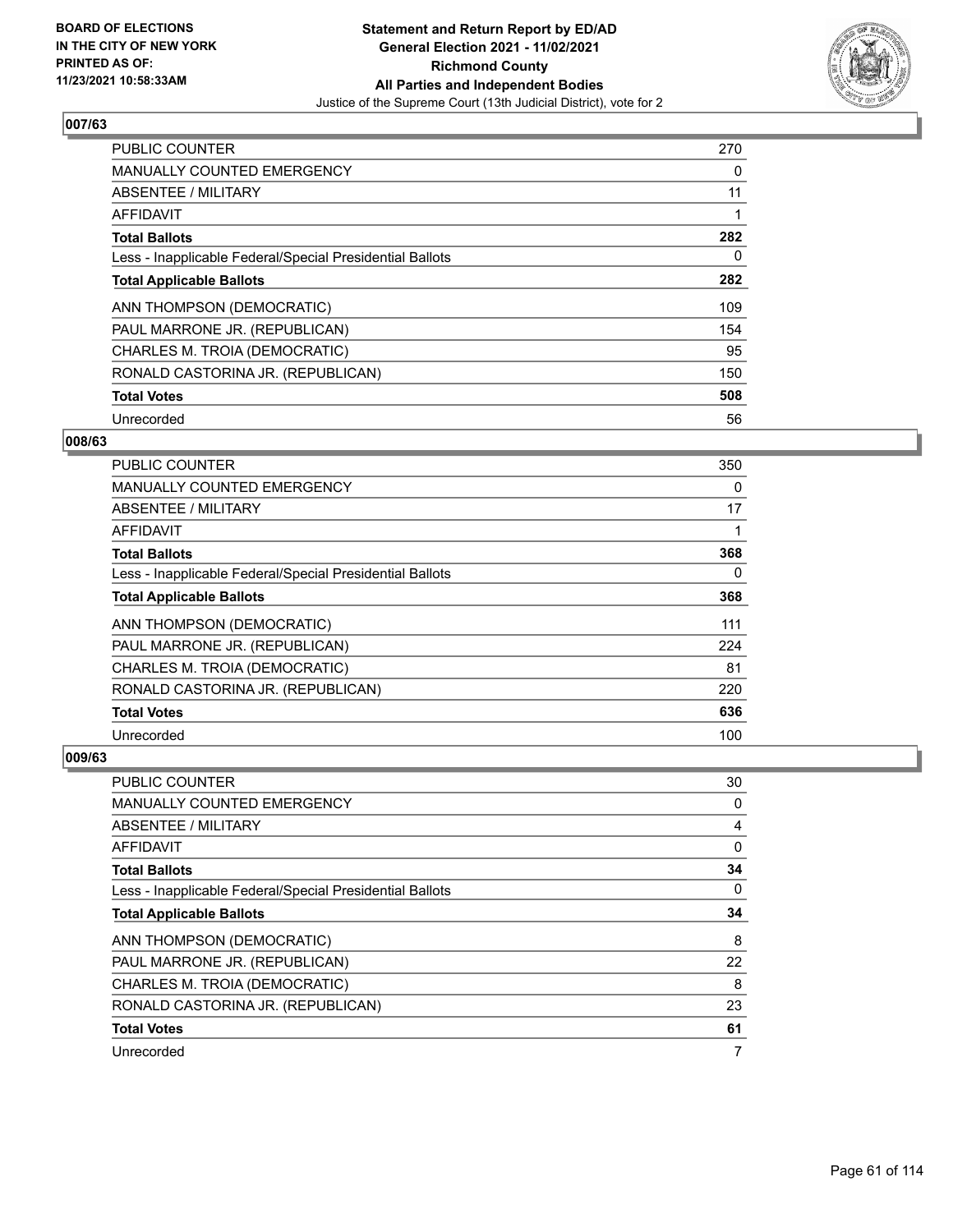

| <b>PUBLIC COUNTER</b>                                    | 167 |
|----------------------------------------------------------|-----|
| <b>MANUALLY COUNTED EMERGENCY</b>                        | 0   |
| ABSENTEE / MILITARY                                      | 19  |
| <b>AFFIDAVIT</b>                                         | 0   |
| <b>Total Ballots</b>                                     | 186 |
| Less - Inapplicable Federal/Special Presidential Ballots | 0   |
| <b>Total Applicable Ballots</b>                          | 186 |
| ANN THOMPSON (DEMOCRATIC)                                | 106 |
| PAUL MARRONE JR. (REPUBLICAN)                            | 70  |
| CHARLES M. TROIA (DEMOCRATIC)                            | 89  |
| RONALD CASTORINA JR. (REPUBLICAN)                        | 64  |
| <b>Total Votes</b>                                       | 329 |
| Unrecorded                                               | 43  |

### **011/63**

| PUBLIC COUNTER                                           | 269      |
|----------------------------------------------------------|----------|
| <b>MANUALLY COUNTED EMERGENCY</b>                        | 0        |
| ABSENTEE / MILITARY                                      | 27       |
| AFFIDAVIT                                                | $\Omega$ |
| <b>Total Ballots</b>                                     | 296      |
| Less - Inapplicable Federal/Special Presidential Ballots | $\Omega$ |
| <b>Total Applicable Ballots</b>                          | 296      |
| ANN THOMPSON (DEMOCRATIC)                                | 108      |
| PAUL MARRONE JR. (REPUBLICAN)                            | 154      |
| CHARLES M. TROIA (DEMOCRATIC)                            | 96       |
| RONALD CASTORINA JR. (REPUBLICAN)                        | 163      |
| <b>Total Votes</b>                                       | 521      |
| Unrecorded                                               | 71       |

| <b>PUBLIC COUNTER</b>                                    | 258 |
|----------------------------------------------------------|-----|
| <b>MANUALLY COUNTED EMERGENCY</b>                        | 0   |
| ABSENTEE / MILITARY                                      | 20  |
| AFFIDAVIT                                                | 0   |
| <b>Total Ballots</b>                                     | 278 |
| Less - Inapplicable Federal/Special Presidential Ballots | 0   |
| <b>Total Applicable Ballots</b>                          | 278 |
| ANN THOMPSON (DEMOCRATIC)                                | 99  |
| PAUL MARRONE JR. (REPUBLICAN)                            | 146 |
| CHARLES M. TROIA (DEMOCRATIC)                            | 92  |
| RONALD CASTORINA JR. (REPUBLICAN)                        | 138 |
| MICHAEL R. TUNUTU (WRITE-IN)                             | 1   |
| ROBERT J. SULLIVAN (WRITE-IN)                            | 1   |
| <b>Total Votes</b>                                       | 477 |
| Unrecorded                                               | 79  |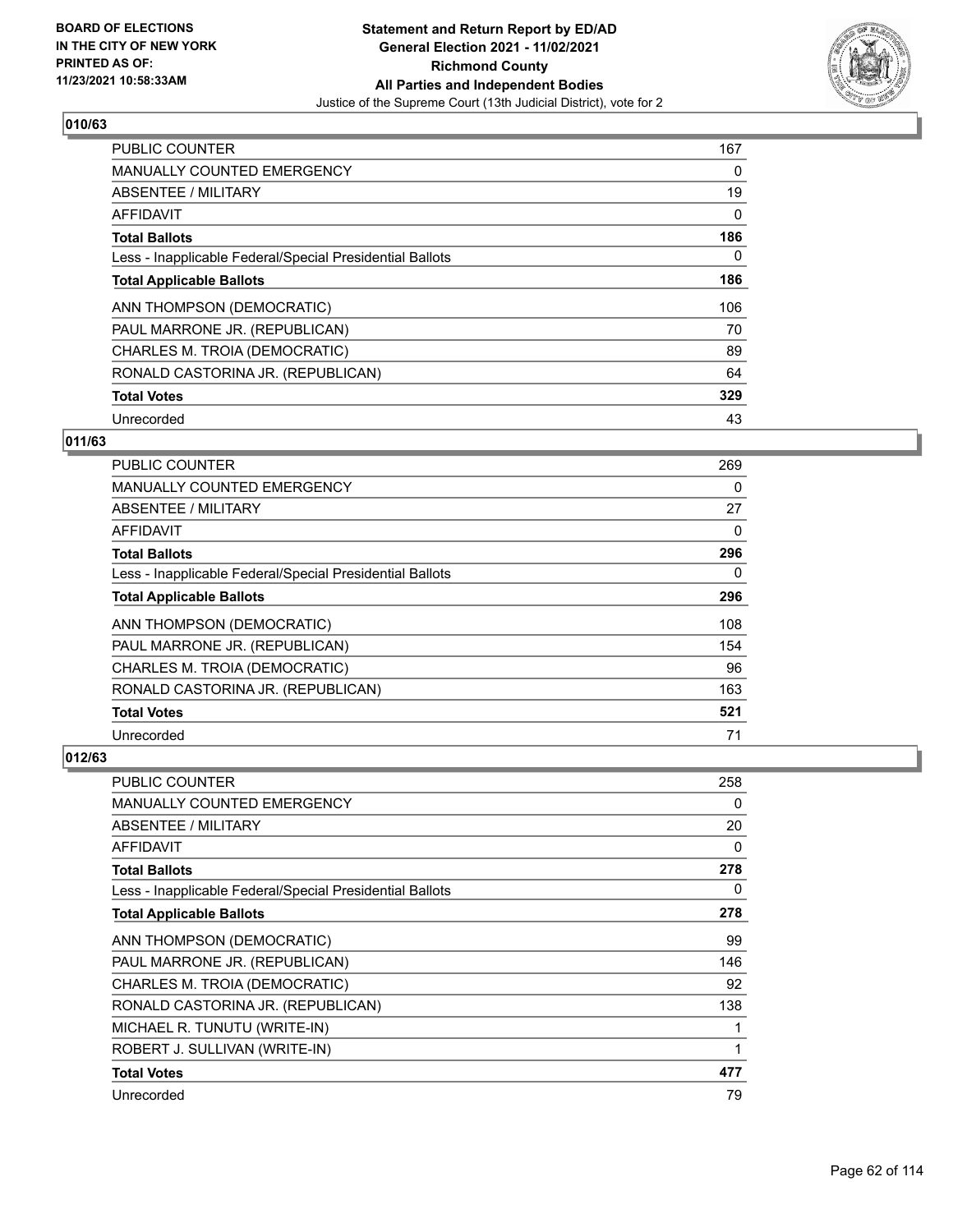

| <b>PUBLIC COUNTER</b>                                    | 284      |
|----------------------------------------------------------|----------|
| <b>MANUALLY COUNTED EMERGENCY</b>                        | $\Omega$ |
| ABSENTEE / MILITARY                                      | 30       |
| AFFIDAVIT                                                | 3        |
| <b>Total Ballots</b>                                     | 317      |
| Less - Inapplicable Federal/Special Presidential Ballots | $\Omega$ |
| <b>Total Applicable Ballots</b>                          | 317      |
| ANN THOMPSON (DEMOCRATIC)                                | 138      |
| PAUL MARRONE JR. (REPUBLICAN)                            | 146      |
| CHARLES M. TROIA (DEMOCRATIC)                            | 127      |
| RONALD CASTORINA JR. (REPUBLICAN)                        | 131      |
| <b>Total Votes</b>                                       | 542      |
| Unrecorded                                               | 92       |

### **014/63**

| <b>PUBLIC COUNTER</b>                                    | 290      |
|----------------------------------------------------------|----------|
| MANUALLY COUNTED EMERGENCY                               | $\Omega$ |
| ABSENTEE / MILITARY                                      | 13       |
| AFFIDAVIT                                                |          |
| <b>Total Ballots</b>                                     | 304      |
| Less - Inapplicable Federal/Special Presidential Ballots | $\Omega$ |
| <b>Total Applicable Ballots</b>                          | 304      |
| ANN THOMPSON (DEMOCRATIC)                                | 113      |
| PAUL MARRONE JR. (REPUBLICAN)                            | 171      |
| CHARLES M. TROIA (DEMOCRATIC)                            | 94       |
| RONALD CASTORINA JR. (REPUBLICAN)                        | 152      |
| <b>Total Votes</b>                                       | 530      |
| Unrecorded                                               | 78       |

| PUBLIC COUNTER                                           | 303 |
|----------------------------------------------------------|-----|
| MANUALLY COUNTED EMERGENCY                               | 0   |
| ABSENTEE / MILITARY                                      | 20  |
| AFFIDAVIT                                                | 0   |
| <b>Total Ballots</b>                                     | 323 |
| Less - Inapplicable Federal/Special Presidential Ballots | 0   |
| <b>Total Applicable Ballots</b>                          | 323 |
| ANN THOMPSON (DEMOCRATIC)                                | 116 |
| PAUL MARRONE JR. (REPUBLICAN)                            | 178 |
| CHARLES M. TROIA (DEMOCRATIC)                            | 102 |
| RONALD CASTORINA JR. (REPUBLICAN)                        | 163 |
| UNCOUNTED WRITE-IN PER STATUTE (WRITE-IN)                | 2   |
| <b>Total Votes</b>                                       | 561 |
| Unrecorded                                               | 85  |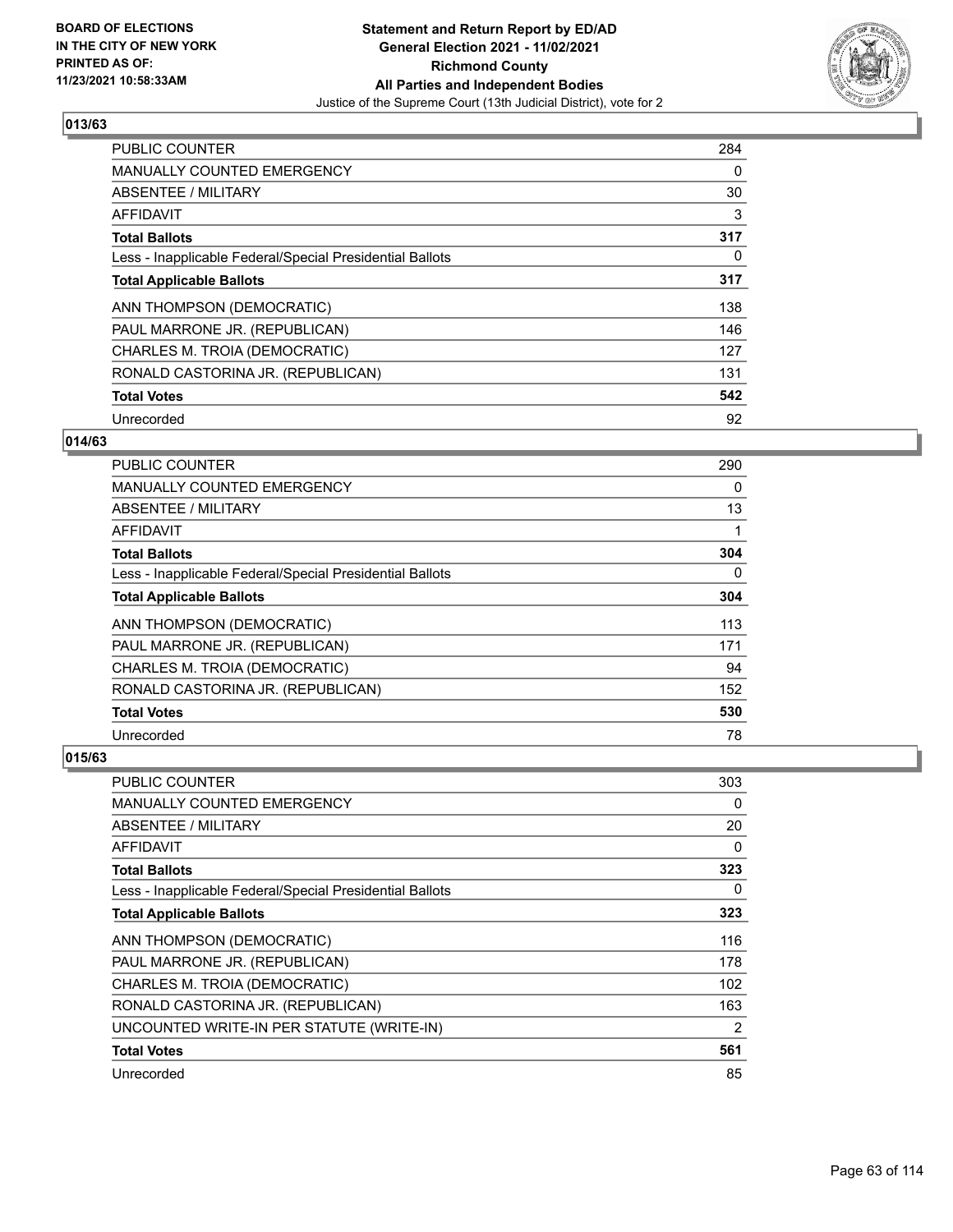

| <b>PUBLIC COUNTER</b>                                    | 221 |
|----------------------------------------------------------|-----|
| <b>MANUALLY COUNTED EMERGENCY</b>                        | 0   |
| ABSENTEE / MILITARY                                      | 6   |
| <b>AFFIDAVIT</b>                                         |     |
| <b>Total Ballots</b>                                     | 228 |
| Less - Inapplicable Federal/Special Presidential Ballots | 0   |
| <b>Total Applicable Ballots</b>                          | 228 |
| ANN THOMPSON (DEMOCRATIC)                                | 74  |
| PAUL MARRONE JR. (REPUBLICAN)                            | 131 |
| CHARLES M. TROIA (DEMOCRATIC)                            | 73  |
| RONALD CASTORINA JR. (REPUBLICAN)                        | 129 |
| <b>Total Votes</b>                                       | 407 |
| Unrecorded                                               | 49  |

### **017/63**

| <b>PUBLIC COUNTER</b>                                    | 122 |
|----------------------------------------------------------|-----|
| MANUALLY COUNTED EMERGENCY                               | 0   |
| ABSENTEE / MILITARY                                      | 10  |
| AFFIDAVIT                                                | 0   |
| <b>Total Ballots</b>                                     | 132 |
| Less - Inapplicable Federal/Special Presidential Ballots | 0   |
| <b>Total Applicable Ballots</b>                          | 132 |
| ANN THOMPSON (DEMOCRATIC)                                | 58  |
| PAUL MARRONE JR. (REPUBLICAN)                            | 63  |
| CHARLES M. TROIA (DEMOCRATIC)                            | 55  |
| RONALD CASTORINA JR. (REPUBLICAN)                        | 62  |
| <b>Total Votes</b>                                       | 238 |
| Unrecorded                                               | 26  |

| <b>PUBLIC COUNTER</b>                                    | 448 |
|----------------------------------------------------------|-----|
| <b>MANUALLY COUNTED EMERGENCY</b>                        | 0   |
| <b>ABSENTEE / MILITARY</b>                               | 15  |
| AFFIDAVIT                                                | 2   |
| <b>Total Ballots</b>                                     | 465 |
| Less - Inapplicable Federal/Special Presidential Ballots | 0   |
| <b>Total Applicable Ballots</b>                          | 465 |
| ANN THOMPSON (DEMOCRATIC)                                | 104 |
| PAUL MARRONE JR. (REPUBLICAN)                            | 314 |
| CHARLES M. TROIA (DEMOCRATIC)                            | 88  |
| RONALD CASTORINA JR. (REPUBLICAN)                        | 309 |
| UNATTRIBUTABLE WRITE-IN (WRITE-IN)                       | 2   |
| <b>Total Votes</b>                                       | 817 |
| Unrecorded                                               | 113 |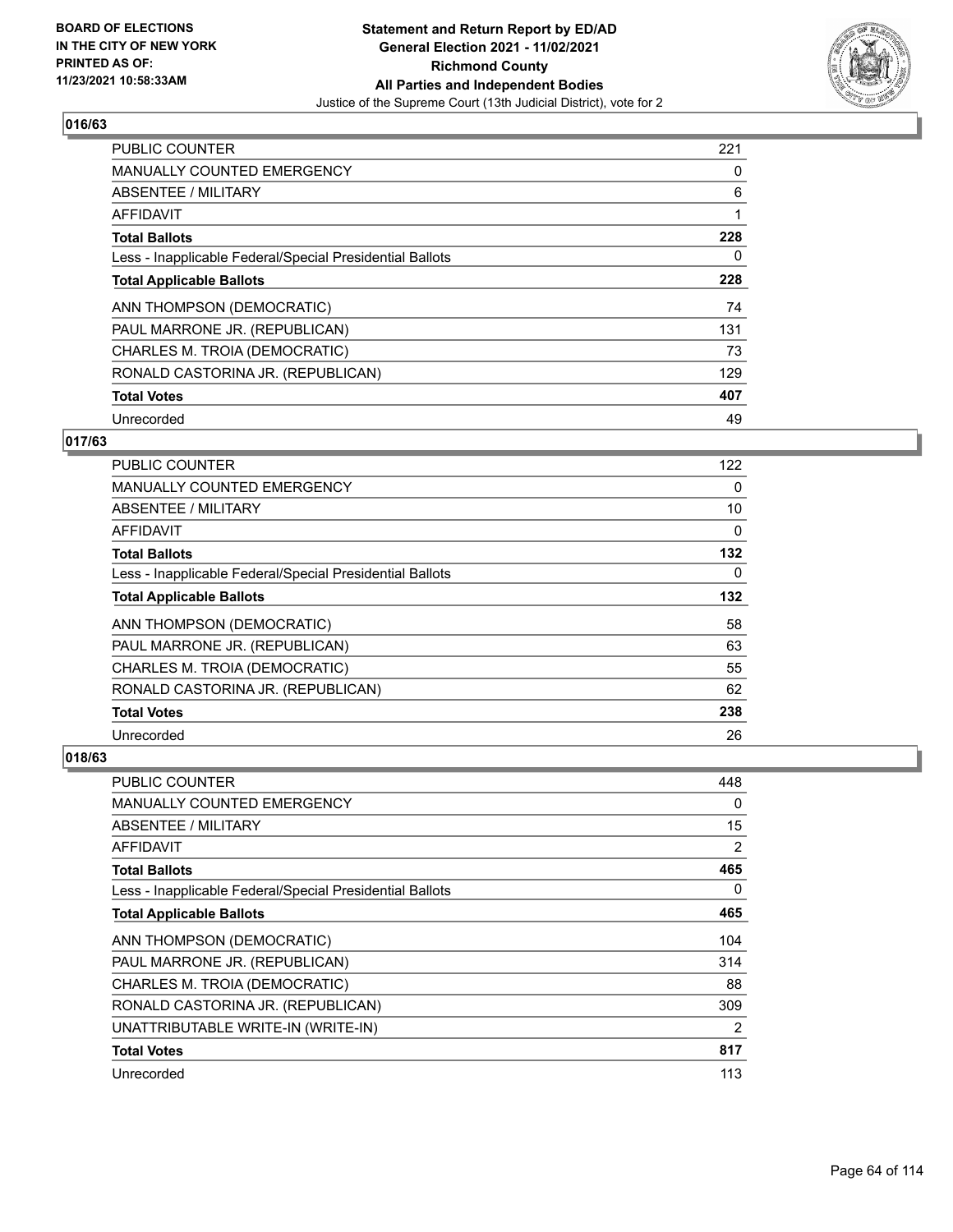

| <b>PUBLIC COUNTER</b>                                    | 252      |
|----------------------------------------------------------|----------|
| <b>MANUALLY COUNTED EMERGENCY</b>                        | 0        |
| ABSENTEE / MILITARY                                      | 5        |
| <b>AFFIDAVIT</b>                                         | 2        |
| <b>Total Ballots</b>                                     | 259      |
| Less - Inapplicable Federal/Special Presidential Ballots | $\Omega$ |
| <b>Total Applicable Ballots</b>                          | 259      |
| ANN THOMPSON (DEMOCRATIC)                                | 59       |
| PAUL MARRONE JR. (REPUBLICAN)                            | 168      |
| CHARLES M. TROIA (DEMOCRATIC)                            | 52       |
| RONALD CASTORINA JR. (REPUBLICAN)                        | 144      |
| <b>Total Votes</b>                                       | 423      |
| Unrecorded                                               | 95       |

### **020/63**

| PUBLIC COUNTER                                           | 241 |
|----------------------------------------------------------|-----|
| <b>MANUALLY COUNTED EMERGENCY</b>                        | 0   |
| ABSENTEE / MILITARY                                      | 39  |
| AFFIDAVIT                                                | 0   |
| <b>Total Ballots</b>                                     | 280 |
| Less - Inapplicable Federal/Special Presidential Ballots | 0   |
| <b>Total Applicable Ballots</b>                          | 280 |
| ANN THOMPSON (DEMOCRATIC)                                | 86  |
| PAUL MARRONE JR. (REPUBLICAN)                            | 167 |
| CHARLES M. TROIA (DEMOCRATIC)                            | 82  |
| RONALD CASTORINA JR. (REPUBLICAN)                        | 158 |
| <b>Total Votes</b>                                       | 493 |
| Unrecorded                                               | 67  |

| PUBLIC COUNTER                                           | 294 |
|----------------------------------------------------------|-----|
| MANUALLY COUNTED EMERGENCY                               | 0   |
| ABSENTEE / MILITARY                                      | 24  |
| AFFIDAVIT                                                |     |
| <b>Total Ballots</b>                                     | 319 |
| Less - Inapplicable Federal/Special Presidential Ballots | 0   |
| <b>Total Applicable Ballots</b>                          | 319 |
| ANN THOMPSON (DEMOCRATIC)                                | 91  |
| PAUL MARRONE JR. (REPUBLICAN)                            | 197 |
| CHARLES M. TROIA (DEMOCRATIC)                            | 76  |
| RONALD CASTORINA JR. (REPUBLICAN)                        | 175 |
| <b>Total Votes</b>                                       | 539 |
| Unrecorded                                               | 99  |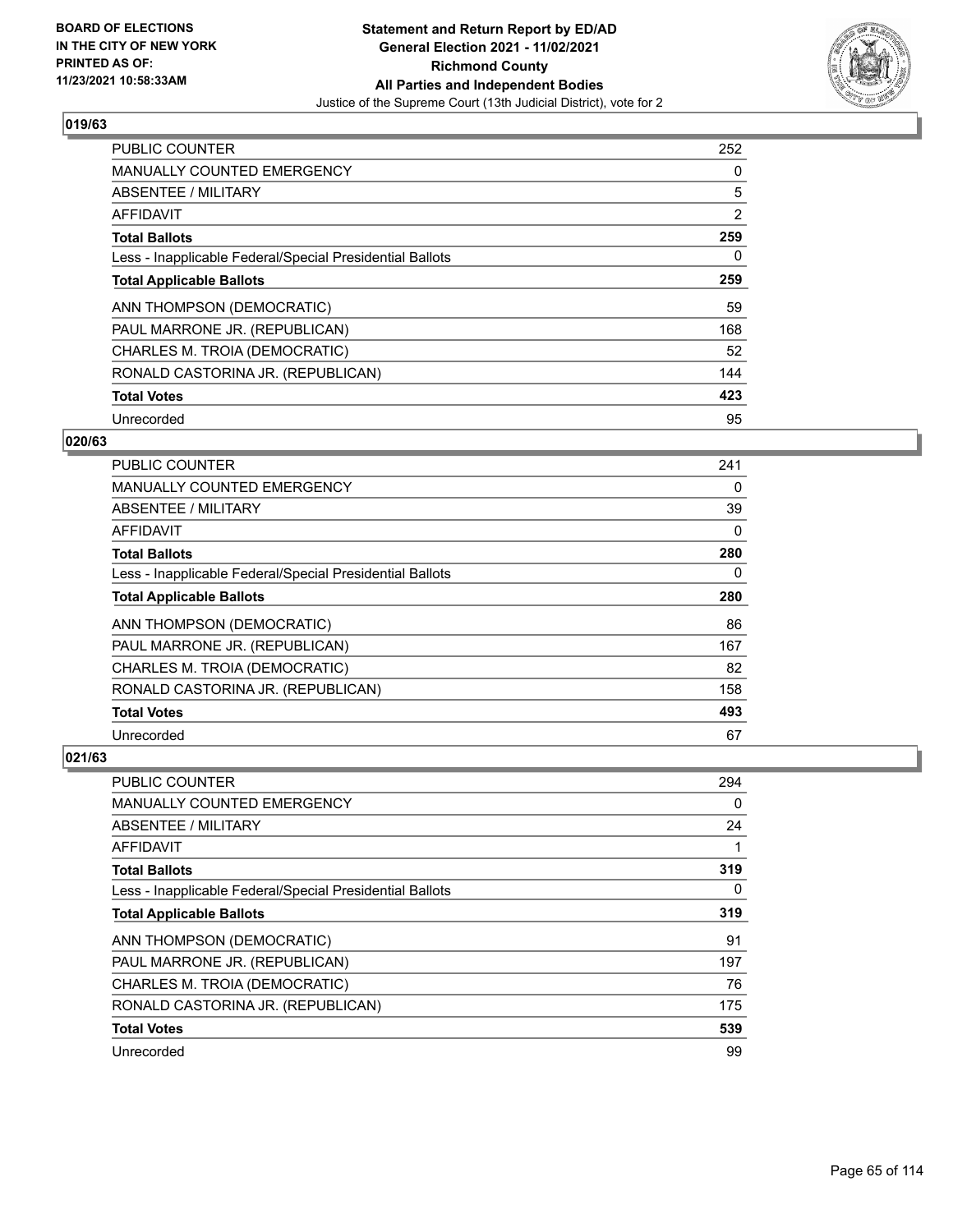

| <b>PUBLIC COUNTER</b>                                    | 321 |
|----------------------------------------------------------|-----|
| <b>MANUALLY COUNTED EMERGENCY</b>                        | 0   |
| ABSENTEE / MILITARY                                      | 10  |
| <b>AFFIDAVIT</b>                                         | 2   |
| <b>Total Ballots</b>                                     | 333 |
| Less - Inapplicable Federal/Special Presidential Ballots | 0   |
| <b>Total Applicable Ballots</b>                          | 333 |
| ANN THOMPSON (DEMOCRATIC)                                | 93  |
| PAUL MARRONE JR. (REPUBLICAN)                            | 218 |
| CHARLES M. TROIA (DEMOCRATIC)                            | 72  |
| RONALD CASTORINA JR. (REPUBLICAN)                        | 215 |
| <b>Total Votes</b>                                       | 598 |
| Unrecorded                                               | 68  |

### **023/63**

| PUBLIC COUNTER                                           | 282 |
|----------------------------------------------------------|-----|
| <b>MANUALLY COUNTED EMERGENCY</b>                        | 0   |
| ABSENTEE / MILITARY                                      | 7   |
| <b>AFFIDAVIT</b>                                         | 1   |
| <b>Total Ballots</b>                                     | 290 |
| Less - Inapplicable Federal/Special Presidential Ballots | 0   |
| <b>Total Applicable Ballots</b>                          | 290 |
| ANN THOMPSON (DEMOCRATIC)                                | 91  |
| PAUL MARRONE JR. (REPUBLICAN)                            | 167 |
| CHARLES M. TROIA (DEMOCRATIC)                            | 82  |
| RONALD CASTORINA JR. (REPUBLICAN)                        | 161 |
| JOHN AUOLIO (WRITE-IN)                                   | 1   |
| <b>Total Votes</b>                                       | 502 |
| Unrecorded                                               | 78  |

| PUBLIC COUNTER                                           | 337 |
|----------------------------------------------------------|-----|
| <b>MANUALLY COUNTED EMERGENCY</b>                        | 0   |
| ABSENTEE / MILITARY                                      | 16  |
| AFFIDAVIT                                                |     |
| <b>Total Ballots</b>                                     | 354 |
| Less - Inapplicable Federal/Special Presidential Ballots | 0   |
| <b>Total Applicable Ballots</b>                          | 354 |
| ANN THOMPSON (DEMOCRATIC)                                | 140 |
| PAUL MARRONE JR. (REPUBLICAN)                            | 182 |
| CHARLES M. TROIA (DEMOCRATIC)                            | 119 |
| RONALD CASTORINA JR. (REPUBLICAN)                        | 174 |
| <b>Total Votes</b>                                       | 615 |
| Unrecorded                                               | 93  |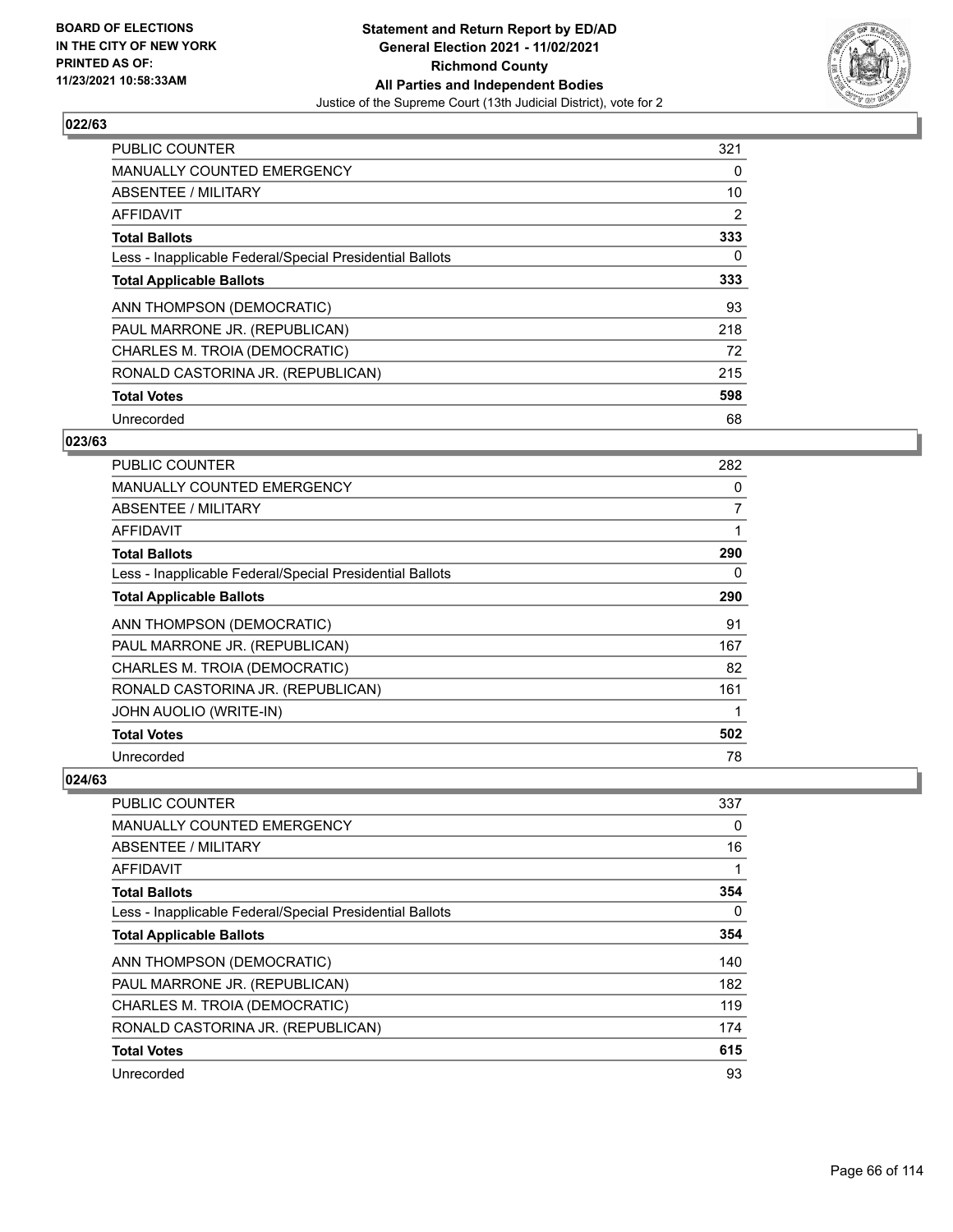

| <b>PUBLIC COUNTER</b>                                    | 267 |
|----------------------------------------------------------|-----|
| MANUALLY COUNTED EMERGENCY                               | 0   |
| ABSENTEE / MILITARY                                      | 6   |
| AFFIDAVIT                                                |     |
| <b>Total Ballots</b>                                     | 274 |
| Less - Inapplicable Federal/Special Presidential Ballots | 0   |
| <b>Total Applicable Ballots</b>                          | 274 |
| ANN THOMPSON (DEMOCRATIC)                                | 98  |
| PAUL MARRONE JR. (REPUBLICAN)                            | 165 |
| CHARLES M. TROIA (DEMOCRATIC)                            | 73  |
| RONALD CASTORINA JR. (REPUBLICAN)                        | 139 |
| <b>Total Votes</b>                                       | 475 |
| Unrecorded                                               | 73  |

### **026/63**

| PUBLIC COUNTER                                           | 334 |
|----------------------------------------------------------|-----|
| <b>MANUALLY COUNTED EMERGENCY</b>                        | 0   |
| ABSENTEE / MILITARY                                      | 15  |
| <b>AFFIDAVIT</b>                                         | 1   |
| <b>Total Ballots</b>                                     | 350 |
| Less - Inapplicable Federal/Special Presidential Ballots | 0   |
| <b>Total Applicable Ballots</b>                          | 350 |
| ANN THOMPSON (DEMOCRATIC)                                | 115 |
| PAUL MARRONE JR. (REPUBLICAN)                            | 216 |
| CHARLES M. TROIA (DEMOCRATIC)                            | 109 |
| RONALD CASTORINA JR. (REPUBLICAN)                        | 192 |
| YEHUDA FARKAS (WRITE-IN)                                 | 1   |
| <b>Total Votes</b>                                       | 633 |
| Unrecorded                                               | 67  |

| PUBLIC COUNTER                                           | 318 |
|----------------------------------------------------------|-----|
| <b>MANUALLY COUNTED EMERGENCY</b>                        | 0   |
| ABSENTEE / MILITARY                                      | 26  |
| AFFIDAVIT                                                |     |
| <b>Total Ballots</b>                                     | 345 |
| Less - Inapplicable Federal/Special Presidential Ballots | 0   |
| <b>Total Applicable Ballots</b>                          | 345 |
| ANN THOMPSON (DEMOCRATIC)                                | 103 |
| PAUL MARRONE JR. (REPUBLICAN)                            | 213 |
| CHARLES M. TROIA (DEMOCRATIC)                            | 76  |
| RONALD CASTORINA JR. (REPUBLICAN)                        | 185 |
| <b>Total Votes</b>                                       | 577 |
| Unrecorded                                               | 113 |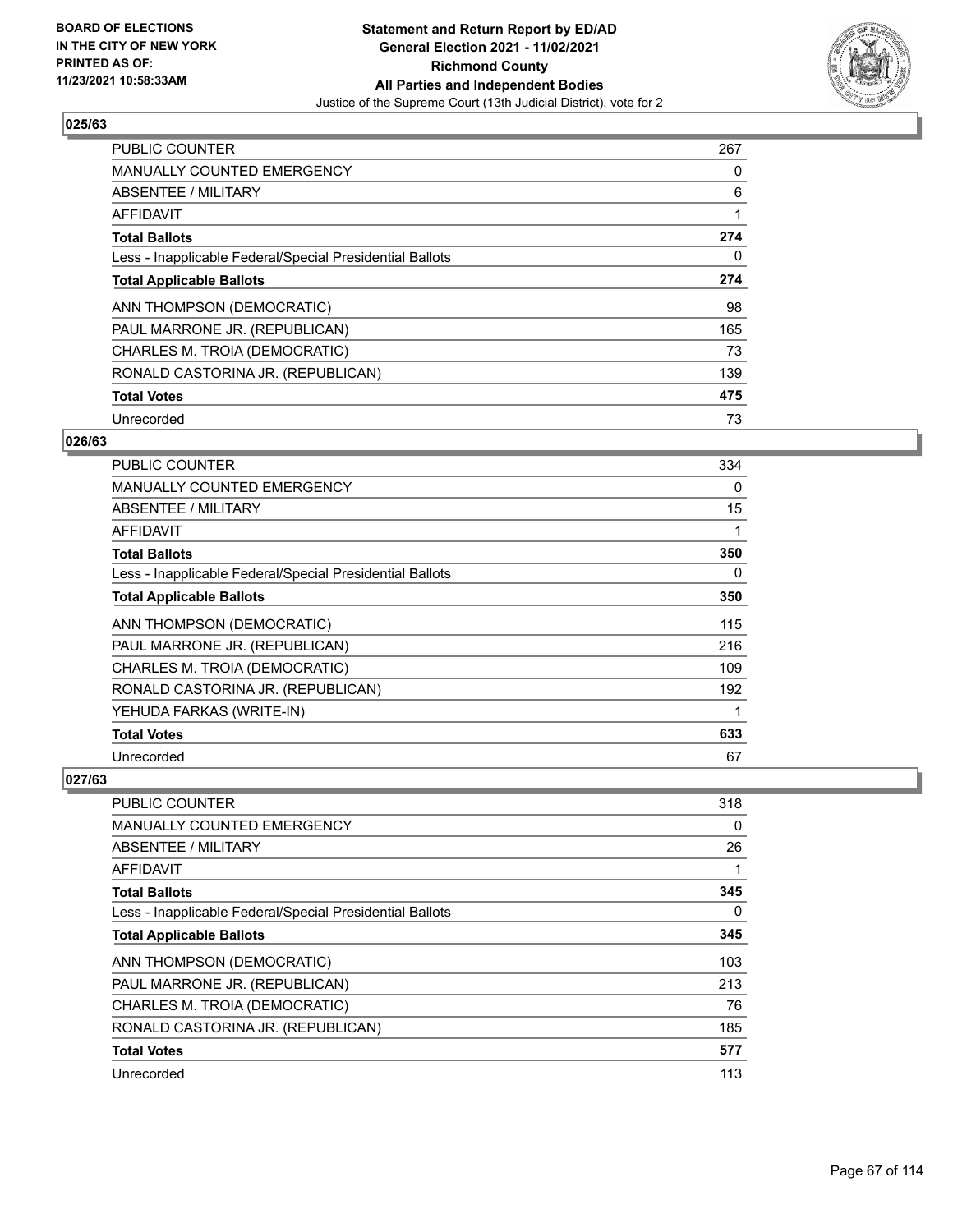

| <b>PUBLIC COUNTER</b>                                    | 281 |
|----------------------------------------------------------|-----|
| MANUALLY COUNTED EMERGENCY                               | 0   |
| ABSENTEE / MILITARY                                      | 9   |
| AFFIDAVIT                                                |     |
| <b>Total Ballots</b>                                     | 291 |
| Less - Inapplicable Federal/Special Presidential Ballots | 0   |
| <b>Total Applicable Ballots</b>                          | 291 |
| ANN THOMPSON (DEMOCRATIC)                                | 66  |
| PAUL MARRONE JR. (REPUBLICAN)                            | 190 |
| CHARLES M. TROIA (DEMOCRATIC)                            | 57  |
| RONALD CASTORINA JR. (REPUBLICAN)                        | 176 |
| <b>Total Votes</b>                                       | 489 |
| Unrecorded                                               | 93  |

### **029/63**

| <b>PUBLIC COUNTER</b>                                    | 347 |
|----------------------------------------------------------|-----|
| <b>MANUALLY COUNTED EMERGENCY</b>                        | 0   |
| ABSENTEE / MILITARY                                      | 11  |
| <b>AFFIDAVIT</b>                                         | 2   |
| <b>Total Ballots</b>                                     | 360 |
| Less - Inapplicable Federal/Special Presidential Ballots | 0   |
| <b>Total Applicable Ballots</b>                          | 360 |
| ANN THOMPSON (DEMOCRATIC)                                | 96  |
| PAUL MARRONE JR. (REPUBLICAN)                            | 238 |
| CHARLES M. TROIA (DEMOCRATIC)                            | 95  |
| RONALD CASTORINA JR. (REPUBLICAN)                        | 227 |
| <b>Total Votes</b>                                       | 656 |
| Unrecorded                                               | 64  |

| PUBLIC COUNTER                                           | 307 |
|----------------------------------------------------------|-----|
| MANUALLY COUNTED EMERGENCY                               | 0   |
| ABSENTEE / MILITARY                                      | 11  |
| AFFIDAVIT                                                | 1   |
| <b>Total Ballots</b>                                     | 319 |
| Less - Inapplicable Federal/Special Presidential Ballots | 0   |
| <b>Total Applicable Ballots</b>                          | 319 |
| ANN THOMPSON (DEMOCRATIC)                                | 113 |
| PAUL MARRONE JR. (REPUBLICAN)                            | 188 |
| CHARLES M. TROIA (DEMOCRATIC)                            | 94  |
| RONALD CASTORINA JR. (REPUBLICAN)                        | 183 |
| UNATTRIBUTABLE WRITE-IN (WRITE-IN)                       | 2   |
| <b>Total Votes</b>                                       | 580 |
| Unrecorded                                               | 58  |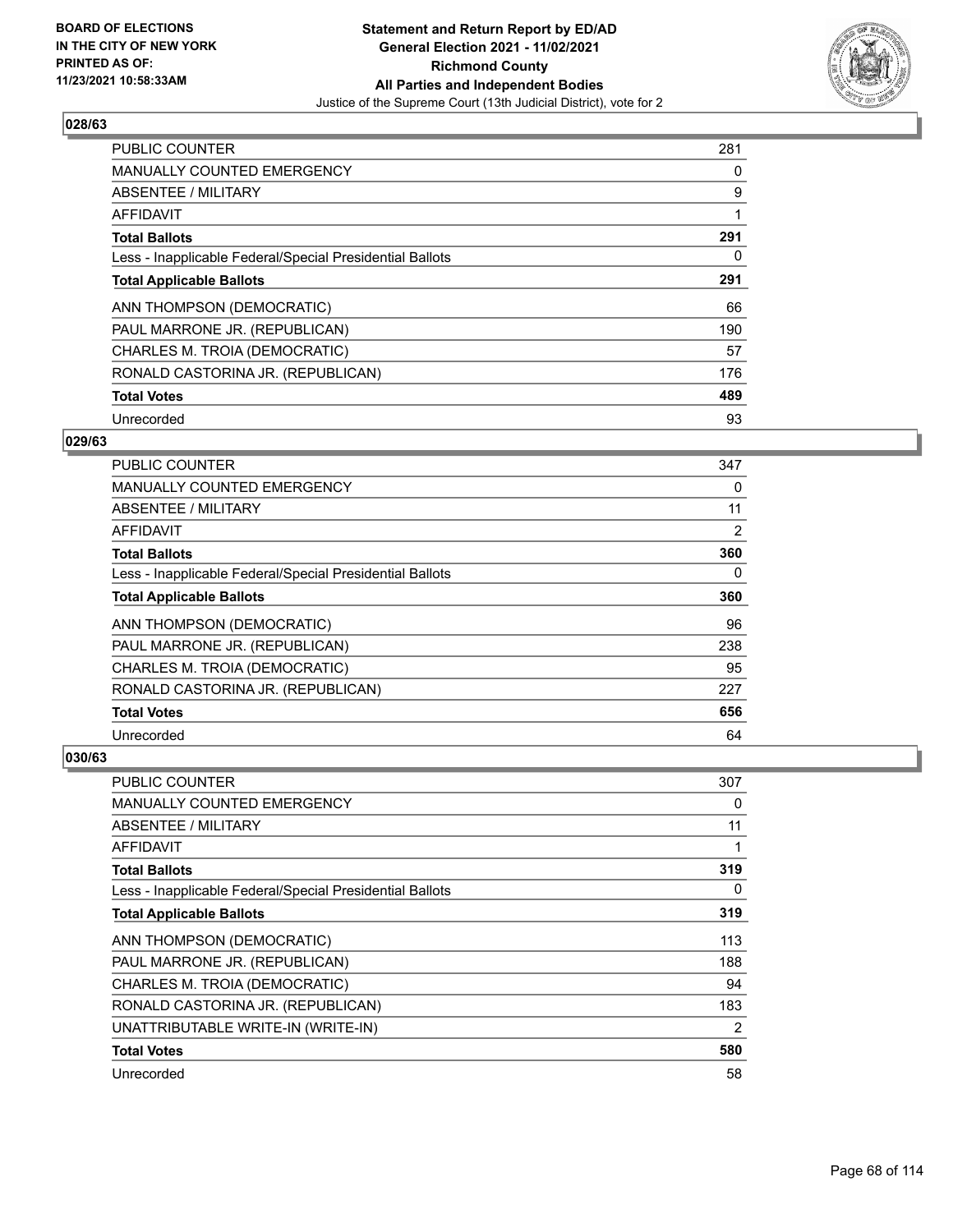

| <b>PUBLIC COUNTER</b>                                    | 320 |
|----------------------------------------------------------|-----|
| MANUALLY COUNTED EMERGENCY                               | 0   |
| <b>ABSENTEE / MILITARY</b>                               | 25  |
| <b>AFFIDAVIT</b>                                         | 1   |
| <b>Total Ballots</b>                                     | 346 |
| Less - Inapplicable Federal/Special Presidential Ballots | 0   |
| <b>Total Applicable Ballots</b>                          | 346 |
| ANN THOMPSON (DEMOCRATIC)                                | 124 |
| PAUL MARRONE JR. (REPUBLICAN)                            | 180 |
| CHARLES M. TROIA (DEMOCRATIC)                            | 89  |
| RONALD CASTORINA JR. (REPUBLICAN)                        | 160 |
| CESAR A. VARGAS (WRITE-IN)                               | 1   |
| ROBERT GERARD (WRITE-IN)                                 | 1   |
| SCOTT RIENAN (WRITE-IN)                                  | 1   |
| UNATTRIBUTABLE WRITE-IN (WRITE-IN)                       | 3   |
| <b>Total Votes</b>                                       | 559 |
| Unrecorded                                               | 133 |

| <b>PUBLIC COUNTER</b>                                    | 368 |
|----------------------------------------------------------|-----|
| <b>MANUALLY COUNTED EMERGENCY</b>                        | 0   |
| ABSENTEE / MILITARY                                      | 18  |
| <b>AFFIDAVIT</b>                                         | 0   |
| <b>Total Ballots</b>                                     | 386 |
| Less - Inapplicable Federal/Special Presidential Ballots | 0   |
| <b>Total Applicable Ballots</b>                          | 386 |
| ANN THOMPSON (DEMOCRATIC)                                | 129 |
| PAUL MARRONE JR. (REPUBLICAN)                            | 216 |
| CHARLES M. TROIA (DEMOCRATIC)                            | 111 |
| RONALD CASTORINA JR. (REPUBLICAN)                        | 196 |
| JACOB LLOYD (WRITE-IN)                                   |     |
| VINCENT JAMES (WRITE-IN)                                 | 1   |
| <b>Total Votes</b>                                       | 654 |
| Unrecorded                                               | 118 |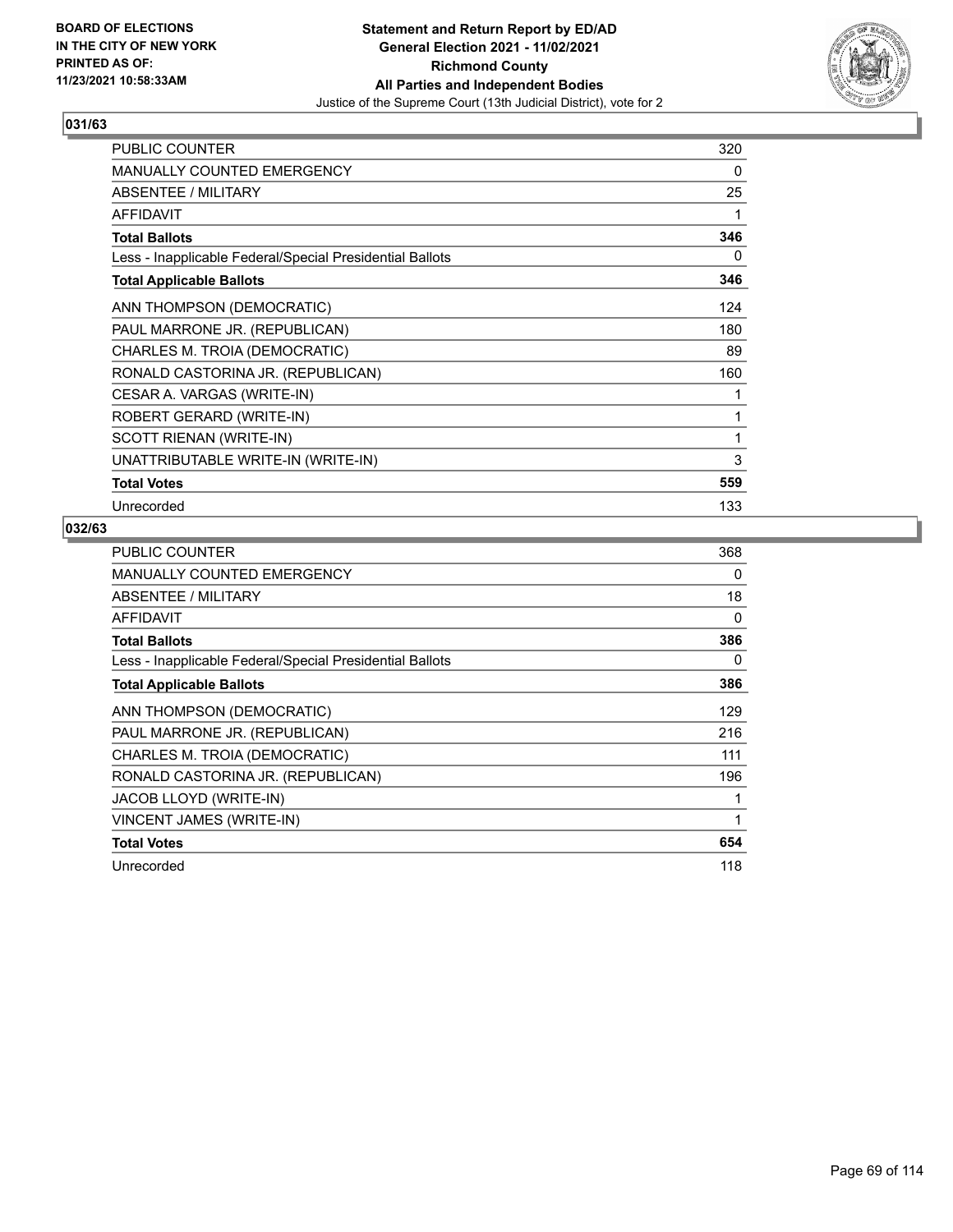

| <b>PUBLIC COUNTER</b>                                    | 454 |
|----------------------------------------------------------|-----|
| <b>MANUALLY COUNTED EMERGENCY</b>                        | 0   |
| ABSENTEE / MILITARY                                      | 14  |
| <b>AFFIDAVIT</b>                                         | 2   |
| <b>Total Ballots</b>                                     | 470 |
| Less - Inapplicable Federal/Special Presidential Ballots | 0   |
| <b>Total Applicable Ballots</b>                          | 470 |
| ANN THOMPSON (DEMOCRATIC)                                | 128 |
| PAUL MARRONE JR. (REPUBLICAN)                            | 294 |
| CHARLES M. TROIA (DEMOCRATIC)                            | 113 |
| RONALD CASTORINA JR. (REPUBLICAN)                        | 286 |
| <b>JAMES CARREY (WRITE-IN)</b>                           |     |
| JOHN SCOTT BURHANAN (WRITE-IN)                           | 1   |
| <b>Total Votes</b>                                       | 823 |
| Unrecorded                                               | 117 |

# **034/63**

| <b>PUBLIC COUNTER</b>                                    | 397      |
|----------------------------------------------------------|----------|
| <b>MANUALLY COUNTED EMERGENCY</b>                        | $\Omega$ |
| ABSENTEE / MILITARY                                      | 16       |
| AFFIDAVIT                                                | 0        |
| <b>Total Ballots</b>                                     | 413      |
| Less - Inapplicable Federal/Special Presidential Ballots | 0        |
| <b>Total Applicable Ballots</b>                          | 413      |
| ANN THOMPSON (DEMOCRATIC)                                | 99       |
| PAUL MARRONE JR. (REPUBLICAN)                            | 299      |
| CHARLES M. TROIA (DEMOCRATIC)                            | 92       |
| RONALD CASTORINA JR. (REPUBLICAN)                        | 279      |
| <b>Total Votes</b>                                       | 769      |
| Unrecorded                                               | 57       |

| <b>PUBLIC COUNTER</b>                                    | 461 |
|----------------------------------------------------------|-----|
| MANUALLY COUNTED EMERGENCY                               | 0   |
| ABSENTEE / MILITARY                                      | 17  |
| AFFIDAVIT                                                | 2   |
| <b>Total Ballots</b>                                     | 480 |
| Less - Inapplicable Federal/Special Presidential Ballots | 0   |
| <b>Total Applicable Ballots</b>                          | 480 |
| ANN THOMPSON (DEMOCRATIC)                                | 137 |
| PAUL MARRONE JR. (REPUBLICAN)                            | 276 |
| CHARLES M. TROIA (DEMOCRATIC)                            | 114 |
| RONALD CASTORINA JR. (REPUBLICAN)                        | 259 |
| UNATTRIBUTABLE WRITE-IN (WRITE-IN)                       | 2   |
| <b>Total Votes</b>                                       | 788 |
| Unrecorded                                               | 172 |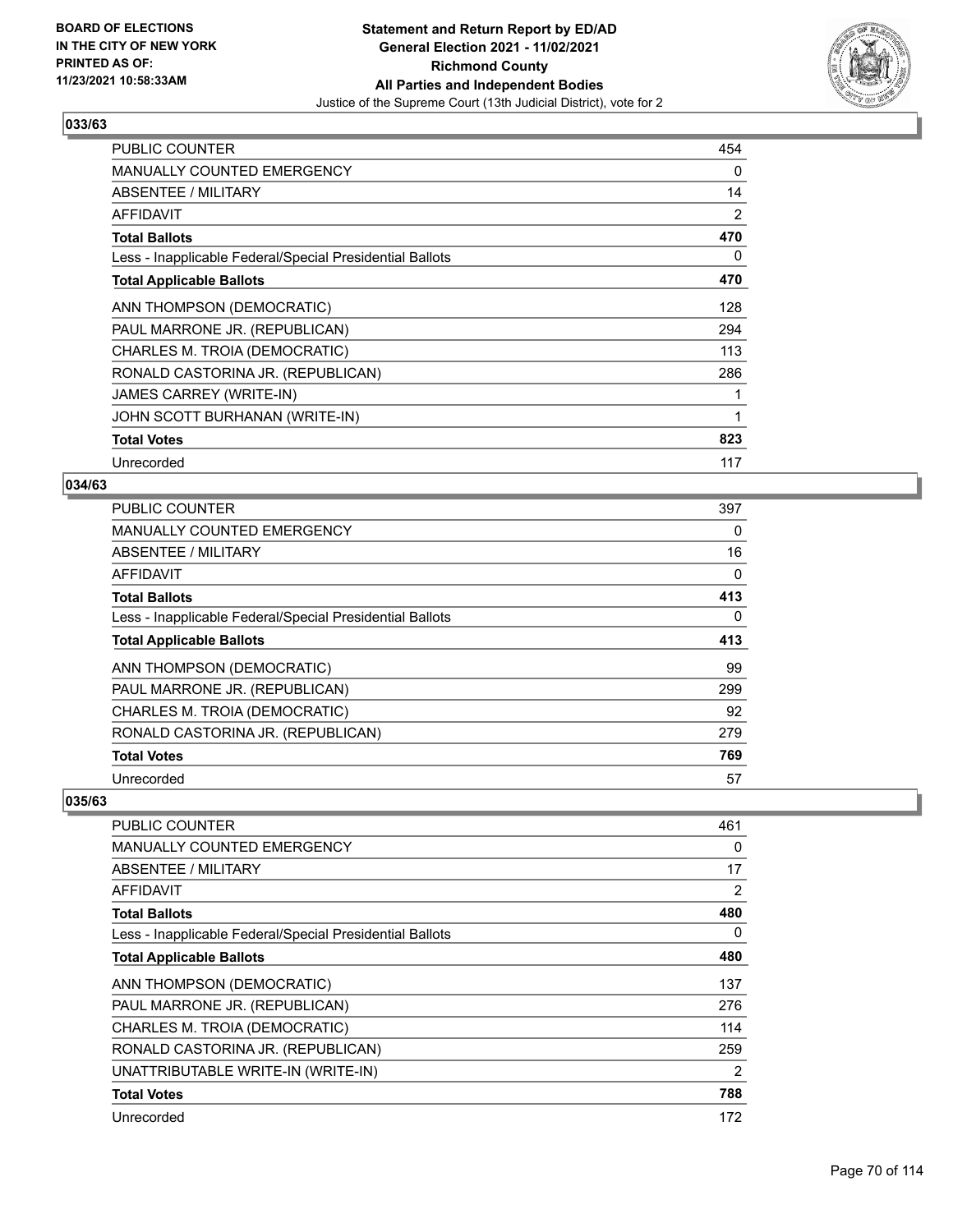

| <b>PUBLIC COUNTER</b>                                    | 415 |
|----------------------------------------------------------|-----|
| <b>MANUALLY COUNTED EMERGENCY</b>                        | 0   |
| <b>ABSENTEE / MILITARY</b>                               | 17  |
| <b>AFFIDAVIT</b>                                         | 2   |
| <b>Total Ballots</b>                                     | 434 |
| Less - Inapplicable Federal/Special Presidential Ballots | 0   |
| <b>Total Applicable Ballots</b>                          | 434 |
| ANN THOMPSON (DEMOCRATIC)                                | 155 |
| PAUL MARRONE JR. (REPUBLICAN)                            | 239 |
| CHARLES M. TROIA (DEMOCRATIC)                            | 164 |
| RONALD CASTORINA JR. (REPUBLICAN)                        | 203 |
| UNATTRIBUTABLE WRITE-IN (WRITE-IN)                       |     |
| <b>Total Votes</b>                                       | 762 |
| Unrecorded                                               | 106 |

# **037/63**

| <b>PUBLIC COUNTER</b>                                    | 287 |
|----------------------------------------------------------|-----|
| <b>MANUALLY COUNTED EMERGENCY</b>                        | 0   |
| ABSENTEE / MILITARY                                      | 16  |
| AFFIDAVIT                                                |     |
| <b>Total Ballots</b>                                     | 304 |
| Less - Inapplicable Federal/Special Presidential Ballots | 0   |
| <b>Total Applicable Ballots</b>                          | 304 |
| ANN THOMPSON (DEMOCRATIC)                                | 158 |
| PAUL MARRONE JR. (REPUBLICAN)                            | 129 |
| CHARLES M. TROIA (DEMOCRATIC)                            | 138 |
| RONALD CASTORINA JR. (REPUBLICAN)                        | 130 |
| <b>Total Votes</b>                                       | 555 |
| Unrecorded                                               | 53  |

| PUBLIC COUNTER                                           | 279 |
|----------------------------------------------------------|-----|
| <b>MANUALLY COUNTED EMERGENCY</b>                        | 0   |
| ABSENTEE / MILITARY                                      | 19  |
| AFFIDAVIT                                                |     |
| <b>Total Ballots</b>                                     | 299 |
| Less - Inapplicable Federal/Special Presidential Ballots | 0   |
| <b>Total Applicable Ballots</b>                          | 299 |
| ANN THOMPSON (DEMOCRATIC)                                | 190 |
| PAUL MARRONE JR. (REPUBLICAN)                            | 88  |
| CHARLES M. TROIA (DEMOCRATIC)                            | 161 |
| RONALD CASTORINA JR. (REPUBLICAN)                        | 76  |
| <b>Total Votes</b>                                       | 515 |
| Unrecorded                                               | 83  |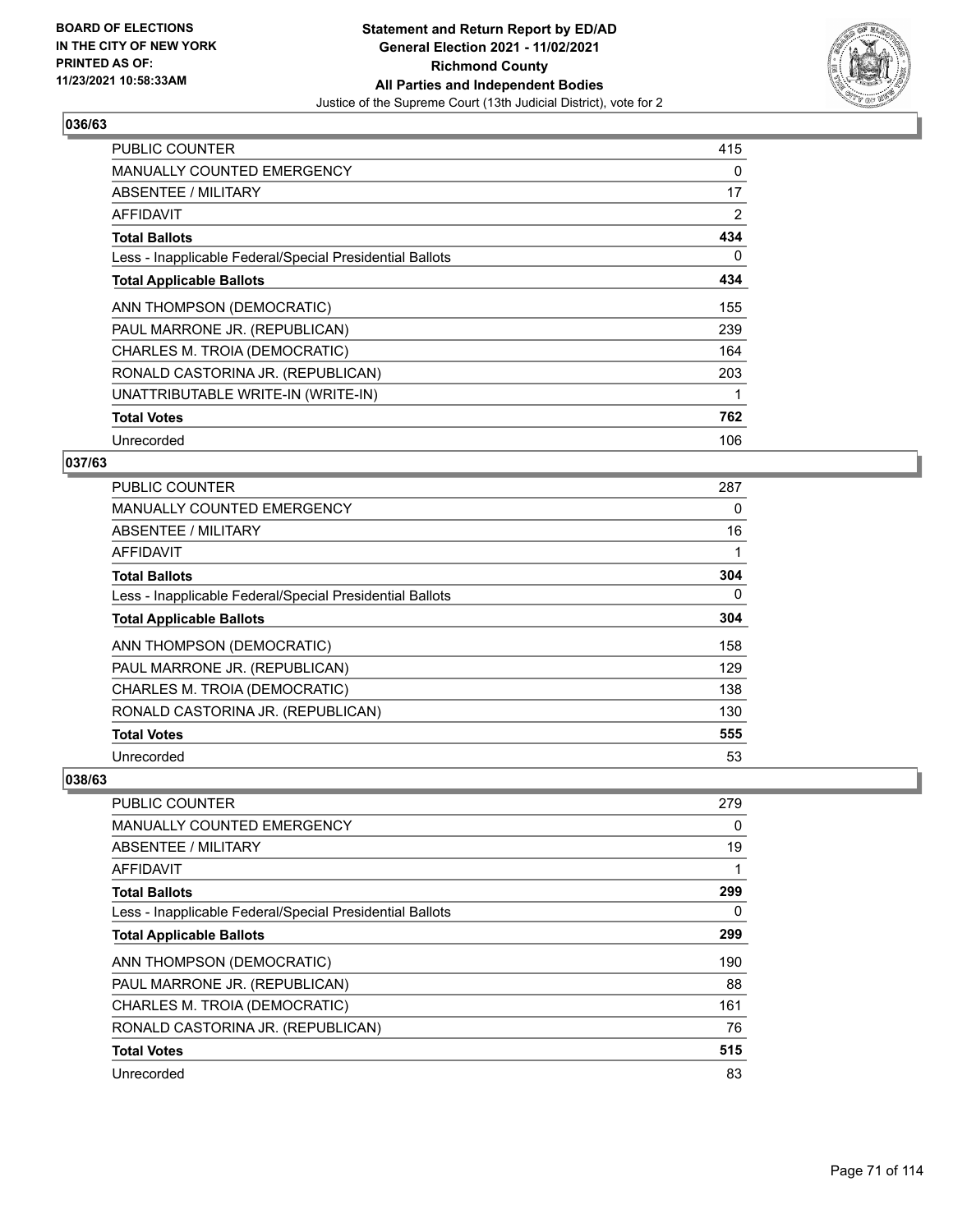

| <b>PUBLIC COUNTER</b>                                    | 189         |
|----------------------------------------------------------|-------------|
| <b>MANUALLY COUNTED EMERGENCY</b>                        | 0           |
| ABSENTEE / MILITARY                                      | 7           |
| AFFIDAVIT                                                | $\mathbf 1$ |
| <b>Total Ballots</b>                                     | 197         |
| Less - Inapplicable Federal/Special Presidential Ballots | 0           |
| <b>Total Applicable Ballots</b>                          | 197         |
| ANN THOMPSON (DEMOCRATIC)                                | 128         |
| PAUL MARRONE JR. (REPUBLICAN)                            | 55          |
| CHARLES M. TROIA (DEMOCRATIC)                            | 102         |
| RONALD CASTORINA JR. (REPUBLICAN)                        | 50          |
| KANYE WEST (WRITE-IN)                                    |             |
| UNATTRIBUTABLE WRITE-IN (WRITE-IN)                       | 1           |
| <b>Total Votes</b>                                       | 337         |
| Unrecorded                                               | 57          |

# **040/63**

| <b>PUBLIC COUNTER</b>                                    | 158 |
|----------------------------------------------------------|-----|
| <b>MANUALLY COUNTED EMERGENCY</b>                        | 0   |
| ABSENTEE / MILITARY                                      | 7   |
| AFFIDAVIT                                                | 0   |
| <b>Total Ballots</b>                                     | 165 |
| Less - Inapplicable Federal/Special Presidential Ballots | 0   |
| <b>Total Applicable Ballots</b>                          | 165 |
| ANN THOMPSON (DEMOCRATIC)                                | 102 |
| PAUL MARRONE JR. (REPUBLICAN)                            | 41  |
| CHARLES M. TROIA (DEMOCRATIC)                            | 79  |
| RONALD CASTORINA JR. (REPUBLICAN)                        | 40  |
| UNATTRIBUTABLE WRITE-IN (WRITE-IN)                       | 2   |
| <b>Total Votes</b>                                       | 264 |
| Unrecorded                                               | 66  |

| PUBLIC COUNTER                                           | 109 |
|----------------------------------------------------------|-----|
| <b>MANUALLY COUNTED EMERGENCY</b>                        | 0   |
| ABSENTEE / MILITARY                                      | 11  |
| AFFIDAVIT                                                |     |
| <b>Total Ballots</b>                                     | 121 |
| Less - Inapplicable Federal/Special Presidential Ballots | 0   |
| <b>Total Applicable Ballots</b>                          | 121 |
| ANN THOMPSON (DEMOCRATIC)                                | 97  |
| PAUL MARRONE JR. (REPUBLICAN)                            | 14  |
| CHARLES M. TROIA (DEMOCRATIC)                            | 86  |
| RONALD CASTORINA JR. (REPUBLICAN)                        | 9   |
| <b>Total Votes</b>                                       | 206 |
| Unrecorded                                               | 36  |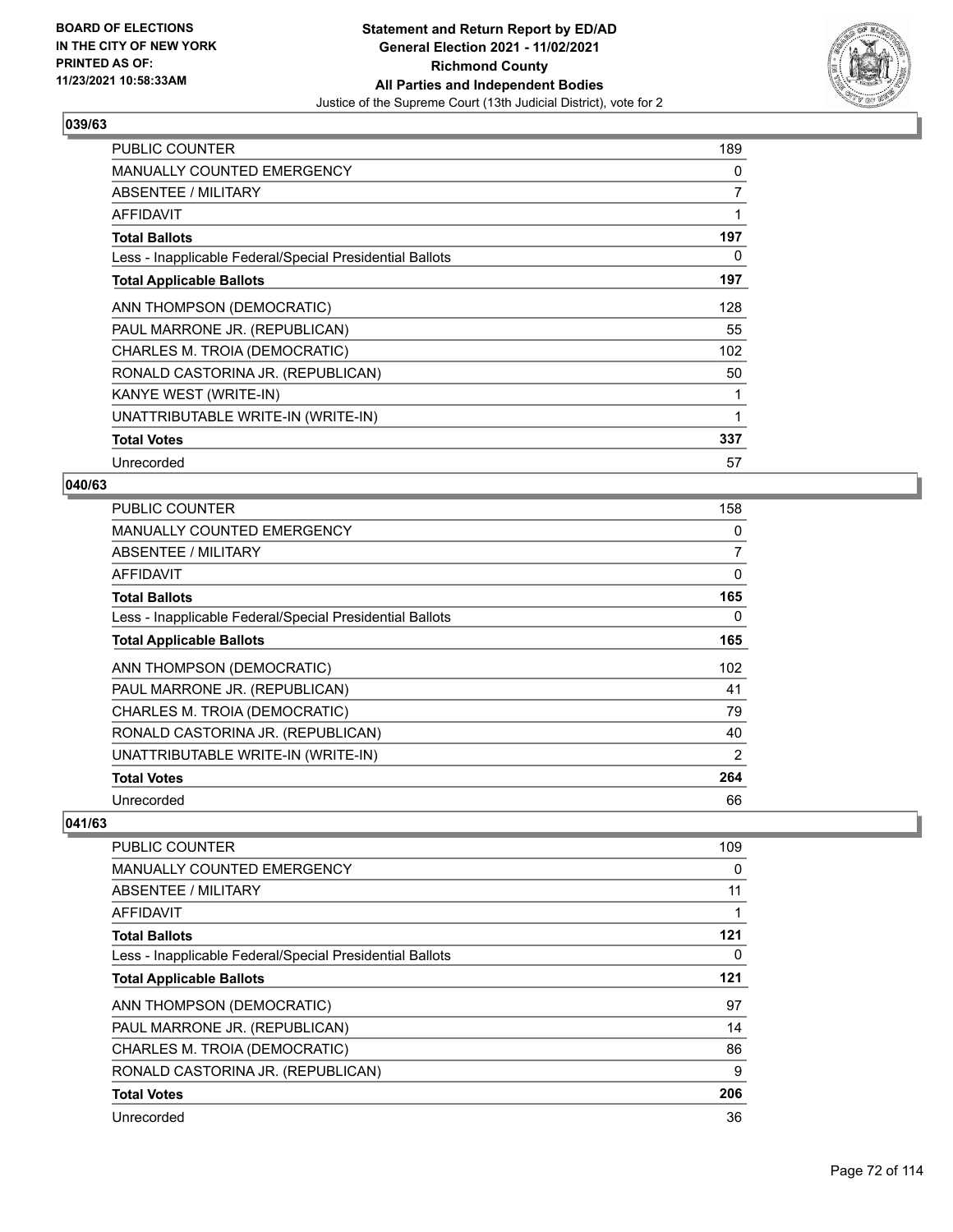

| <b>PUBLIC COUNTER</b>                                    | 131 |
|----------------------------------------------------------|-----|
| <b>MANUALLY COUNTED EMERGENCY</b>                        | 0   |
| ABSENTEE / MILITARY                                      | 9   |
| <b>AFFIDAVIT</b>                                         |     |
| <b>Total Ballots</b>                                     | 141 |
| Less - Inapplicable Federal/Special Presidential Ballots | 0   |
| <b>Total Applicable Ballots</b>                          | 141 |
| ANN THOMPSON (DEMOCRATIC)                                | 110 |
| PAUL MARRONE JR. (REPUBLICAN)                            | 10  |
| CHARLES M. TROIA (DEMOCRATIC)                            | 91  |
| RONALD CASTORINA JR. (REPUBLICAN)                        | 9   |
| <b>Total Votes</b>                                       | 220 |
| Unrecorded                                               | 62  |

### **043/63**

| PUBLIC COUNTER                                           | 240 |
|----------------------------------------------------------|-----|
| MANUALLY COUNTED EMERGENCY                               | 0   |
| ABSENTEE / MILITARY                                      | 16  |
| AFFIDAVIT                                                | 1   |
| <b>Total Ballots</b>                                     | 257 |
| Less - Inapplicable Federal/Special Presidential Ballots | 0   |
| <b>Total Applicable Ballots</b>                          | 257 |
| ANN THOMPSON (DEMOCRATIC)                                | 203 |
| PAUL MARRONE JR. (REPUBLICAN)                            | 36  |
| CHARLES M. TROIA (DEMOCRATIC)                            | 164 |
| RONALD CASTORINA JR. (REPUBLICAN)                        | 27  |
| GARY ROMEO JR. (WRITE-IN)                                | 1   |
| <b>Total Votes</b>                                       | 431 |
| Unrecorded                                               | 83  |

| <b>PUBLIC COUNTER</b>                                    | 256      |
|----------------------------------------------------------|----------|
| <b>MANUALLY COUNTED EMERGENCY</b>                        | $\Omega$ |
| ABSENTEE / MILITARY                                      | 12       |
| AFFIDAVIT                                                | 2        |
| <b>Total Ballots</b>                                     | 270      |
| Less - Inapplicable Federal/Special Presidential Ballots | 0        |
| <b>Total Applicable Ballots</b>                          | 270      |
| ANN THOMPSON (DEMOCRATIC)                                | 210      |
| PAUL MARRONE JR. (REPUBLICAN)                            | 30       |
| CHARLES M. TROIA (DEMOCRATIC)                            | 160      |
| RONALD CASTORINA JR. (REPUBLICAN)                        | 33       |
| <b>Total Votes</b>                                       | 433      |
| Unrecorded                                               | 107      |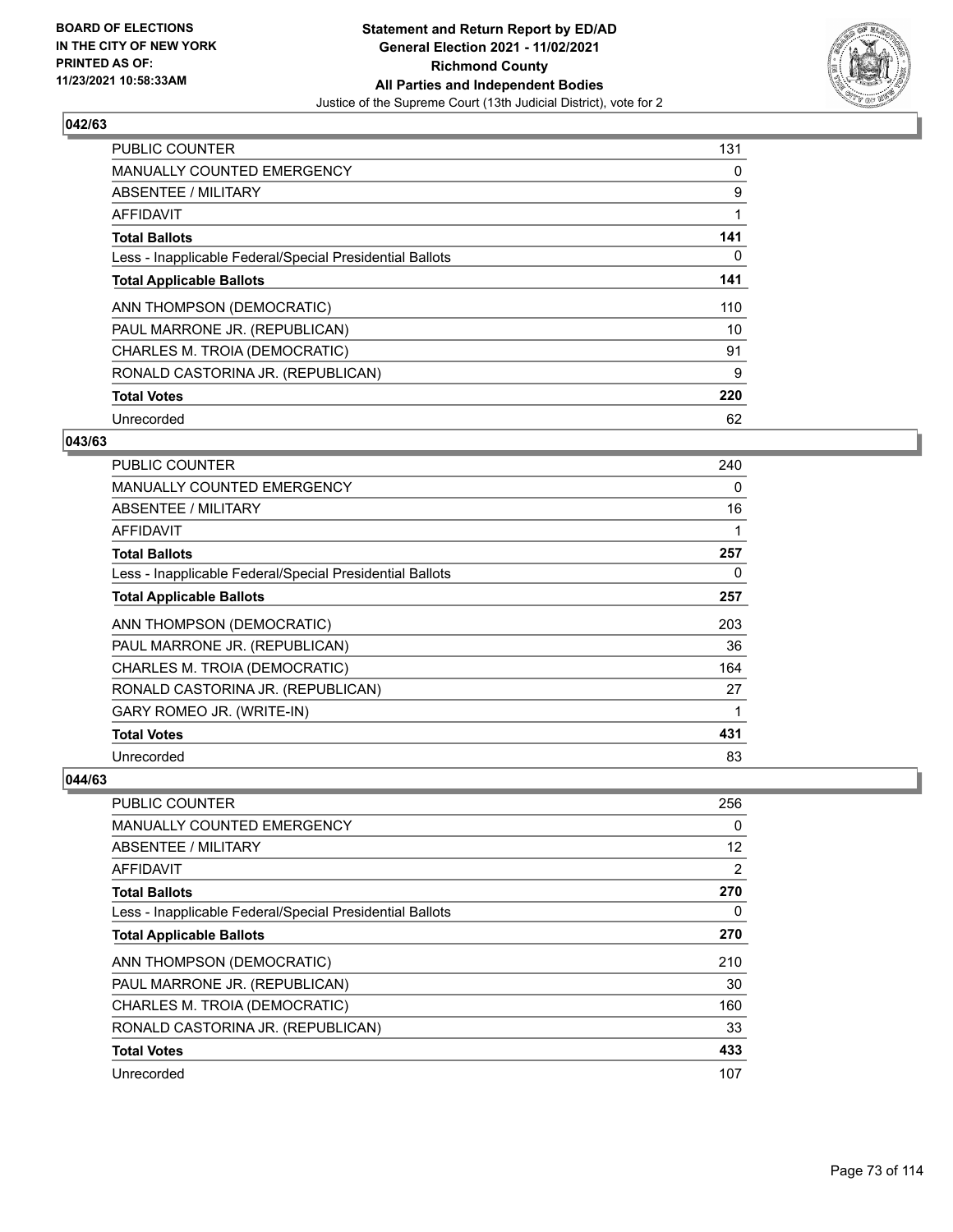

| <b>PUBLIC COUNTER</b>                                    | 136 |
|----------------------------------------------------------|-----|
| <b>MANUALLY COUNTED EMERGENCY</b>                        | 0   |
| <b>ABSENTEE / MILITARY</b>                               | 18  |
| <b>AFFIDAVIT</b>                                         | 0   |
| <b>Total Ballots</b>                                     | 154 |
| Less - Inapplicable Federal/Special Presidential Ballots | 0   |
| <b>Total Applicable Ballots</b>                          | 154 |
| ANN THOMPSON (DEMOCRATIC)                                | 117 |
| PAUL MARRONE JR. (REPUBLICAN)                            | 16  |
| CHARLES M. TROIA (DEMOCRATIC)                            | 90  |
| RONALD CASTORINA JR. (REPUBLICAN)                        | 12  |
| BRENDAN T. LANTRY (WRITE-IN)                             | 2   |
| <b>Total Votes</b>                                       | 237 |
| Unrecorded                                               | 71  |

#### **046/63**

| <b>PUBLIC COUNTER</b>                                    | 429 |
|----------------------------------------------------------|-----|
| <b>MANUALLY COUNTED EMERGENCY</b>                        | 0   |
| ABSENTEE / MILITARY                                      | 14  |
| <b>AFFIDAVIT</b>                                         | 2   |
| <b>Total Ballots</b>                                     | 445 |
| Less - Inapplicable Federal/Special Presidential Ballots | 0   |
| <b>Total Applicable Ballots</b>                          | 445 |
| ANN THOMPSON (DEMOCRATIC)                                | 110 |
| PAUL MARRONE JR. (REPUBLICAN)                            | 287 |
| CHARLES M. TROIA (DEMOCRATIC)                            | 102 |
| RONALD CASTORINA JR. (REPUBLICAN)                        | 248 |
| ANTHONY CATALANO (WRITE-IN)                              |     |
| <b>Total Votes</b>                                       | 748 |
| Unrecorded                                               | 142 |

| 345 |
|-----|
| 0   |
| 20  |
| 2   |
| 367 |
| 0   |
| 367 |
| 89  |
| 241 |
| 84  |
| 208 |
| 622 |
| 112 |
|     |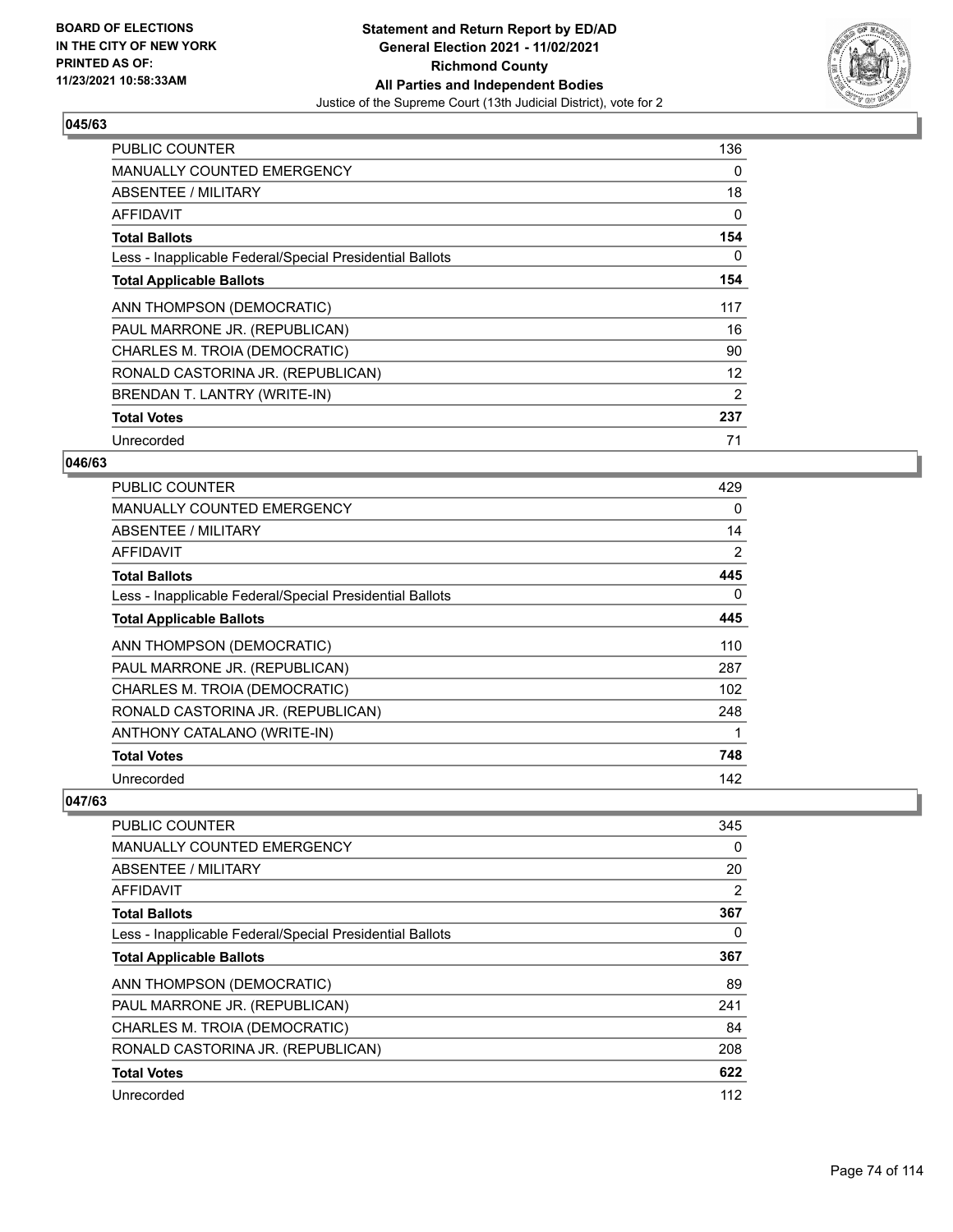

| <b>PUBLIC COUNTER</b>                                    | 416 |
|----------------------------------------------------------|-----|
| <b>MANUALLY COUNTED EMERGENCY</b>                        | 0   |
| ABSENTEE / MILITARY                                      | 25  |
| <b>AFFIDAVIT</b>                                         |     |
| <b>Total Ballots</b>                                     | 442 |
| Less - Inapplicable Federal/Special Presidential Ballots | 0   |
| <b>Total Applicable Ballots</b>                          | 442 |
| ANN THOMPSON (DEMOCRATIC)                                | 117 |
| PAUL MARRONE JR. (REPUBLICAN)                            | 291 |
| CHARLES M. TROIA (DEMOCRATIC)                            | 105 |
| RONALD CASTORINA JR. (REPUBLICAN)                        | 260 |
| <b>Total Votes</b>                                       | 773 |
| Unrecorded                                               | 111 |

## **049/63**

| <b>PUBLIC COUNTER</b>                                    | 467 |
|----------------------------------------------------------|-----|
| <b>MANUALLY COUNTED EMERGENCY</b>                        | 0   |
| ABSENTEE / MILITARY                                      | 21  |
| AFFIDAVIT                                                | 0   |
| <b>Total Ballots</b>                                     | 488 |
| Less - Inapplicable Federal/Special Presidential Ballots | 0   |
| <b>Total Applicable Ballots</b>                          | 488 |
| ANN THOMPSON (DEMOCRATIC)                                | 100 |
| PAUL MARRONE JR. (REPUBLICAN)                            | 313 |
| CHARLES M. TROIA (DEMOCRATIC)                            | 89  |
| RONALD CASTORINA JR. (REPUBLICAN)                        | 277 |
| CHERYL S. GONZALES (WRITE-IN)                            |     |
| PETER GASTALDI (WRITE-IN)                                | 1   |
| <b>Total Votes</b>                                       | 781 |
| Unrecorded                                               | 195 |

| PUBLIC COUNTER                                           | 486 |
|----------------------------------------------------------|-----|
| <b>MANUALLY COUNTED EMERGENCY</b>                        | 0   |
| ABSENTEE / MILITARY                                      | 17  |
| <b>AFFIDAVIT</b>                                         |     |
| <b>Total Ballots</b>                                     | 504 |
| Less - Inapplicable Federal/Special Presidential Ballots | 0   |
| <b>Total Applicable Ballots</b>                          | 504 |
| ANN THOMPSON (DEMOCRATIC)                                | 151 |
| PAUL MARRONE JR. (REPUBLICAN)                            | 298 |
| CHARLES M. TROIA (DEMOCRATIC)                            | 133 |
| RONALD CASTORINA JR. (REPUBLICAN)                        | 275 |
| ALEXIA CAPOTE-DUDD (WRITE-IN)                            |     |
| UNATTRIBUTABLE WRITE-IN (WRITE-IN)                       | 1   |
| <b>Total Votes</b>                                       | 859 |
| Unrecorded                                               | 149 |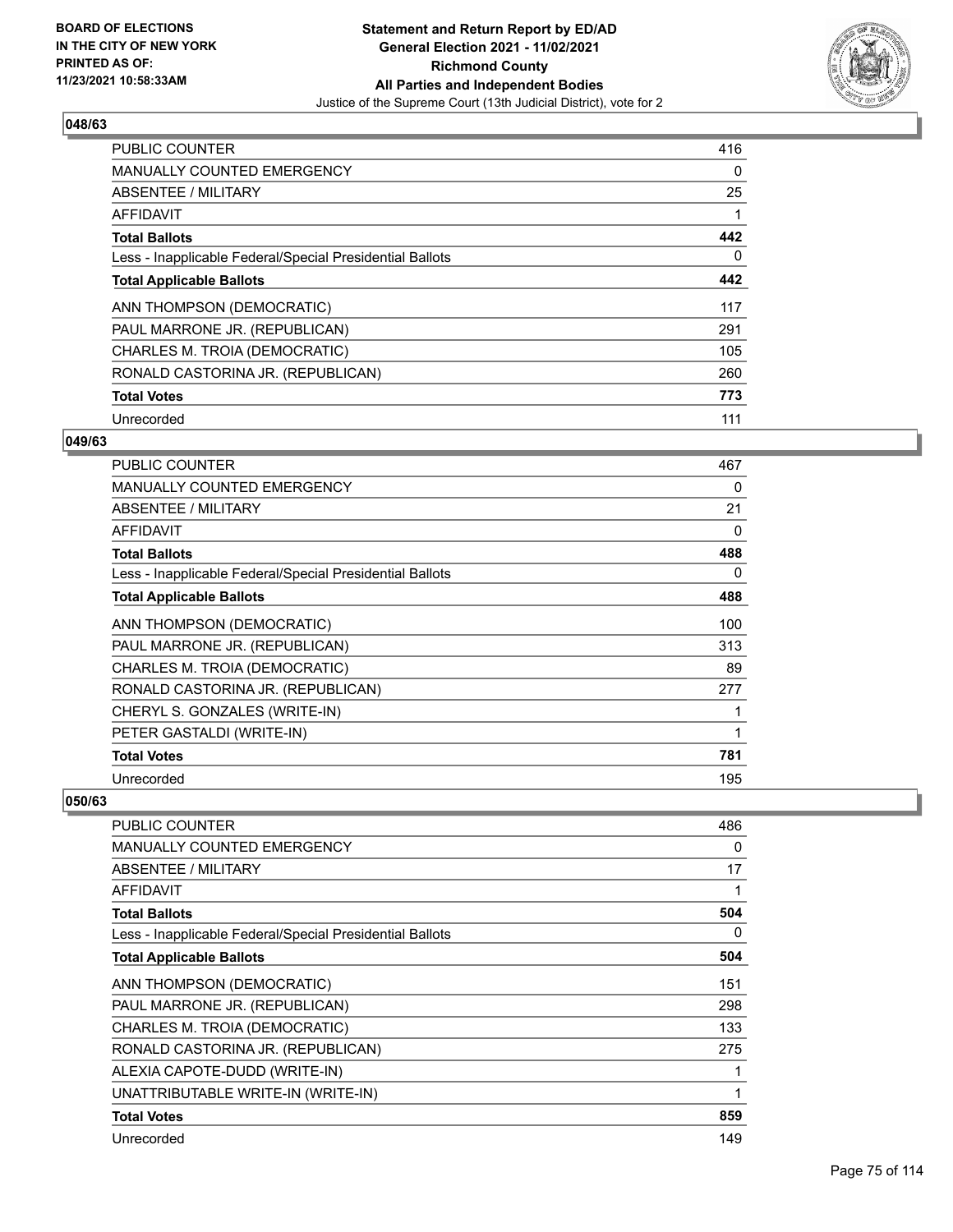

| <b>PUBLIC COUNTER</b>                                    | 418      |
|----------------------------------------------------------|----------|
| MANUALLY COUNTED EMERGENCY                               | $\Omega$ |
| ABSENTEE / MILITARY                                      | 19       |
| <b>AFFIDAVIT</b>                                         | 2        |
| <b>Total Ballots</b>                                     | 439      |
| Less - Inapplicable Federal/Special Presidential Ballots | $\Omega$ |
| <b>Total Applicable Ballots</b>                          | 439      |
| ANN THOMPSON (DEMOCRATIC)                                | 128      |
| PAUL MARRONE JR. (REPUBLICAN)                            | 251      |
| CHARLES M. TROIA (DEMOCRATIC)                            | 112      |
| RONALD CASTORINA JR. (REPUBLICAN)                        | 220      |
| <b>Total Votes</b>                                       | 711      |
| Unrecorded                                               | 167      |

### **052/63**

| <b>PUBLIC COUNTER</b>                                    | 261            |
|----------------------------------------------------------|----------------|
| MANUALLY COUNTED EMERGENCY                               | 0              |
| ABSENTEE / MILITARY                                      | $\overline{7}$ |
| AFFIDAVIT                                                |                |
| <b>Total Ballots</b>                                     | 269            |
| Less - Inapplicable Federal/Special Presidential Ballots | 0              |
| <b>Total Applicable Ballots</b>                          | 269            |
| ANN THOMPSON (DEMOCRATIC)                                | 58             |
| PAUL MARRONE JR. (REPUBLICAN)                            | 170            |
| CHARLES M. TROIA (DEMOCRATIC)                            | 61             |
| RONALD CASTORINA JR. (REPUBLICAN)                        | 142            |
| <b>Total Votes</b>                                       | 431            |
| Unrecorded                                               | 107            |

| PUBLIC COUNTER                                           | 262 |
|----------------------------------------------------------|-----|
| <b>MANUALLY COUNTED EMERGENCY</b>                        | 0   |
| ABSENTEE / MILITARY                                      | 21  |
| AFFIDAVIT                                                | 5   |
| <b>Total Ballots</b>                                     | 288 |
| Less - Inapplicable Federal/Special Presidential Ballots | 0   |
| <b>Total Applicable Ballots</b>                          | 288 |
| ANN THOMPSON (DEMOCRATIC)                                | 112 |
| PAUL MARRONE JR. (REPUBLICAN)                            | 145 |
| CHARLES M. TROIA (DEMOCRATIC)                            | 105 |
| RONALD CASTORINA JR. (REPUBLICAN)                        | 140 |
| <b>Total Votes</b>                                       | 502 |
| Unrecorded                                               | 74  |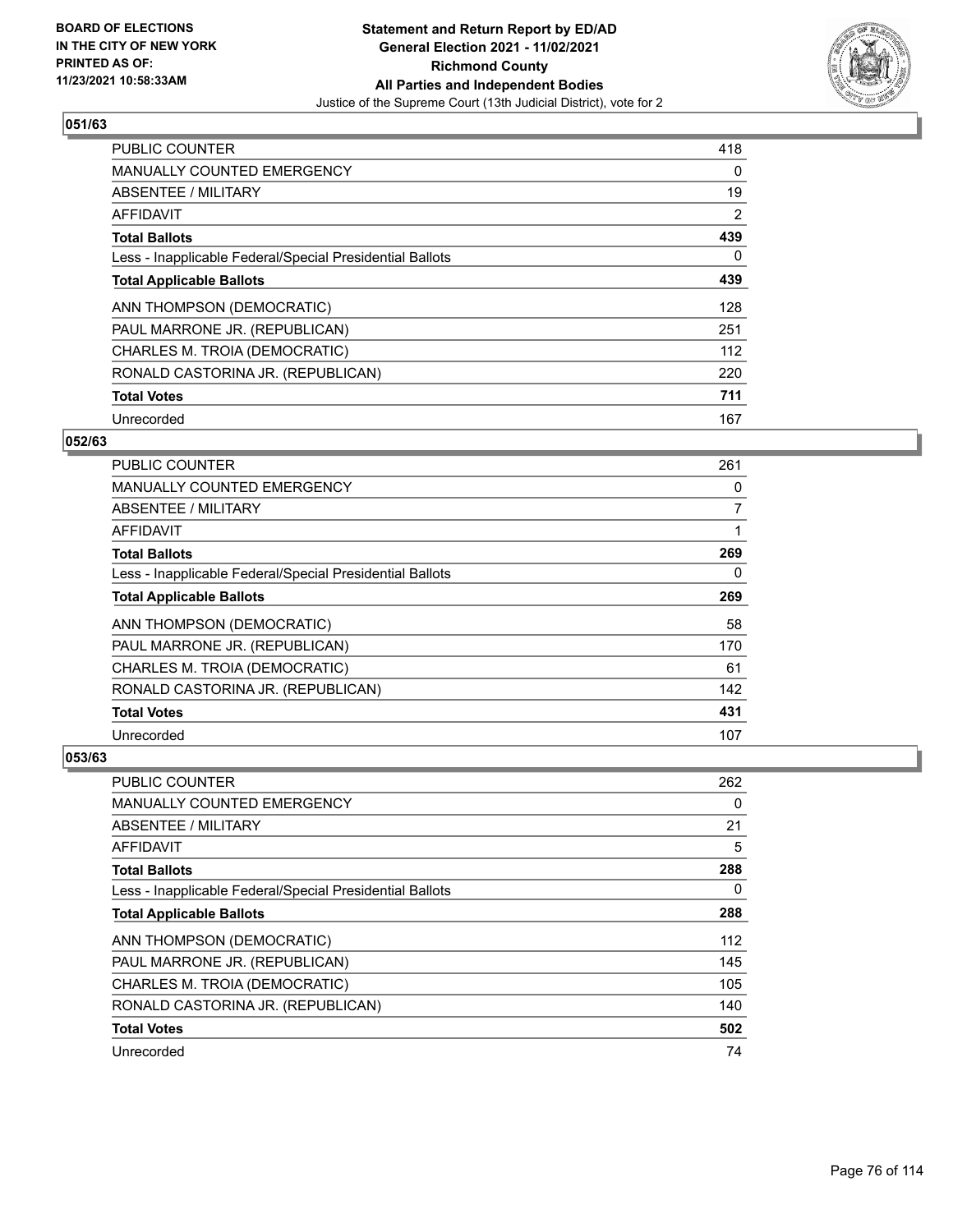

| <b>PUBLIC COUNTER</b>                                    | 222 |
|----------------------------------------------------------|-----|
| <b>MANUALLY COUNTED EMERGENCY</b>                        | 0   |
| <b>ABSENTEE / MILITARY</b>                               | 51  |
| AFFIDAVIT                                                | 3   |
| <b>Total Ballots</b>                                     | 276 |
| Less - Inapplicable Federal/Special Presidential Ballots | 0   |
| <b>Total Applicable Ballots</b>                          | 276 |
| ANN THOMPSON (DEMOCRATIC)                                | 129 |
| PAUL MARRONE JR. (REPUBLICAN)                            | 127 |
| CHARLES M. TROIA (DEMOCRATIC)                            | 112 |
| RONALD CASTORINA JR. (REPUBLICAN)                        | 118 |
| ALEXIA DODD (WRITE-IN)                                   |     |
| <b>Total Votes</b>                                       | 487 |
| Unrecorded                                               | 65  |

## **055/63**

| <b>PUBLIC COUNTER</b>                                    | 250 |
|----------------------------------------------------------|-----|
| <b>MANUALLY COUNTED EMERGENCY</b>                        | 0   |
| ABSENTEE / MILITARY                                      | 30  |
| <b>AFFIDAVIT</b>                                         | 3   |
| <b>Total Ballots</b>                                     | 283 |
| Less - Inapplicable Federal/Special Presidential Ballots | 0   |
| <b>Total Applicable Ballots</b>                          | 283 |
| ANN THOMPSON (DEMOCRATIC)                                | 112 |
| PAUL MARRONE JR. (REPUBLICAN)                            | 141 |
| CHARLES M. TROIA (DEMOCRATIC)                            | 93  |
| RONALD CASTORINA JR. (REPUBLICAN)                        | 121 |
| ORLANDO MARRAZZO (WRITE-IN)                              |     |
| UNATTRIBUTABLE WRITE-IN (WRITE-IN)                       | 2   |
| <b>Total Votes</b>                                       | 470 |
| Unrecorded                                               | 96  |

| <b>PUBLIC COUNTER</b>                                    | 230 |
|----------------------------------------------------------|-----|
| <b>MANUALLY COUNTED EMERGENCY</b>                        | 0   |
| ABSENTEE / MILITARY                                      | 7   |
| <b>AFFIDAVIT</b>                                         | 3   |
| <b>Total Ballots</b>                                     | 240 |
| Less - Inapplicable Federal/Special Presidential Ballots | 0   |
| <b>Total Applicable Ballots</b>                          | 240 |
| ANN THOMPSON (DEMOCRATIC)                                | 83  |
| PAUL MARRONE JR. (REPUBLICAN)                            | 135 |
| CHARLES M. TROIA (DEMOCRATIC)                            | 72  |
| RONALD CASTORINA JR. (REPUBLICAN)                        | 124 |
| <b>Total Votes</b>                                       | 414 |
| Unrecorded                                               | 66  |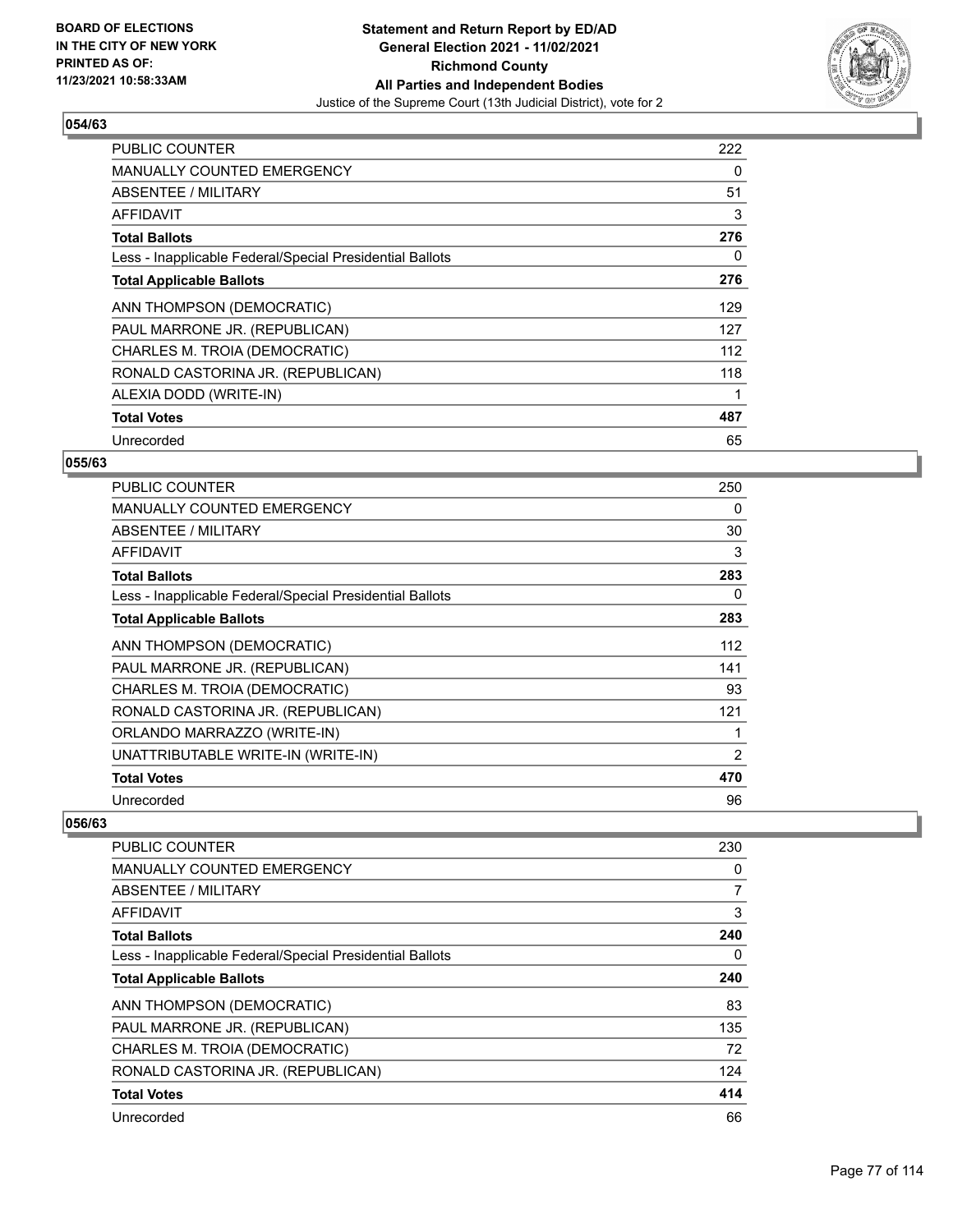

| <b>PUBLIC COUNTER</b>                                    | 409 |
|----------------------------------------------------------|-----|
| <b>MANUALLY COUNTED EMERGENCY</b>                        | 0   |
| ABSENTEE / MILITARY                                      | 20  |
| <b>AFFIDAVIT</b>                                         |     |
| <b>Total Ballots</b>                                     | 430 |
| Less - Inapplicable Federal/Special Presidential Ballots | 0   |
| <b>Total Applicable Ballots</b>                          | 430 |
| ANN THOMPSON (DEMOCRATIC)                                | 152 |
| PAUL MARRONE JR. (REPUBLICAN)                            | 245 |
| CHARLES M. TROIA (DEMOCRATIC)                            | 126 |
| RONALD CASTORINA JR. (REPUBLICAN)                        | 209 |
| <b>Total Votes</b>                                       | 732 |
| Unrecorded                                               | 128 |

### **058/63**

| <b>PUBLIC COUNTER</b>                                    | 332 |
|----------------------------------------------------------|-----|
| <b>MANUALLY COUNTED EMERGENCY</b>                        | 0   |
| ABSENTEE / MILITARY                                      | 17  |
| AFFIDAVIT                                                | 4   |
| <b>Total Ballots</b>                                     | 353 |
| Less - Inapplicable Federal/Special Presidential Ballots | 0   |
| <b>Total Applicable Ballots</b>                          | 353 |
| ANN THOMPSON (DEMOCRATIC)                                | 121 |
| PAUL MARRONE JR. (REPUBLICAN)                            | 203 |
| CHARLES M. TROIA (DEMOCRATIC)                            | 100 |
| RONALD CASTORINA JR. (REPUBLICAN)                        | 168 |
| <b>Total Votes</b>                                       | 592 |
| Unrecorded                                               | 114 |

| PUBLIC COUNTER                                           | 377 |
|----------------------------------------------------------|-----|
| MANUALLY COUNTED EMERGENCY                               | 0   |
| ABSENTEE / MILITARY                                      | 18  |
| AFFIDAVIT                                                |     |
| <b>Total Ballots</b>                                     | 396 |
| Less - Inapplicable Federal/Special Presidential Ballots | 0   |
| <b>Total Applicable Ballots</b>                          | 396 |
| ANN THOMPSON (DEMOCRATIC)                                | 108 |
| PAUL MARRONE JR. (REPUBLICAN)                            | 264 |
| CHARLES M. TROIA (DEMOCRATIC)                            | 91  |
| RONALD CASTORINA JR. (REPUBLICAN)                        | 238 |
| <b>Total Votes</b>                                       | 701 |
| Unrecorded                                               | 91  |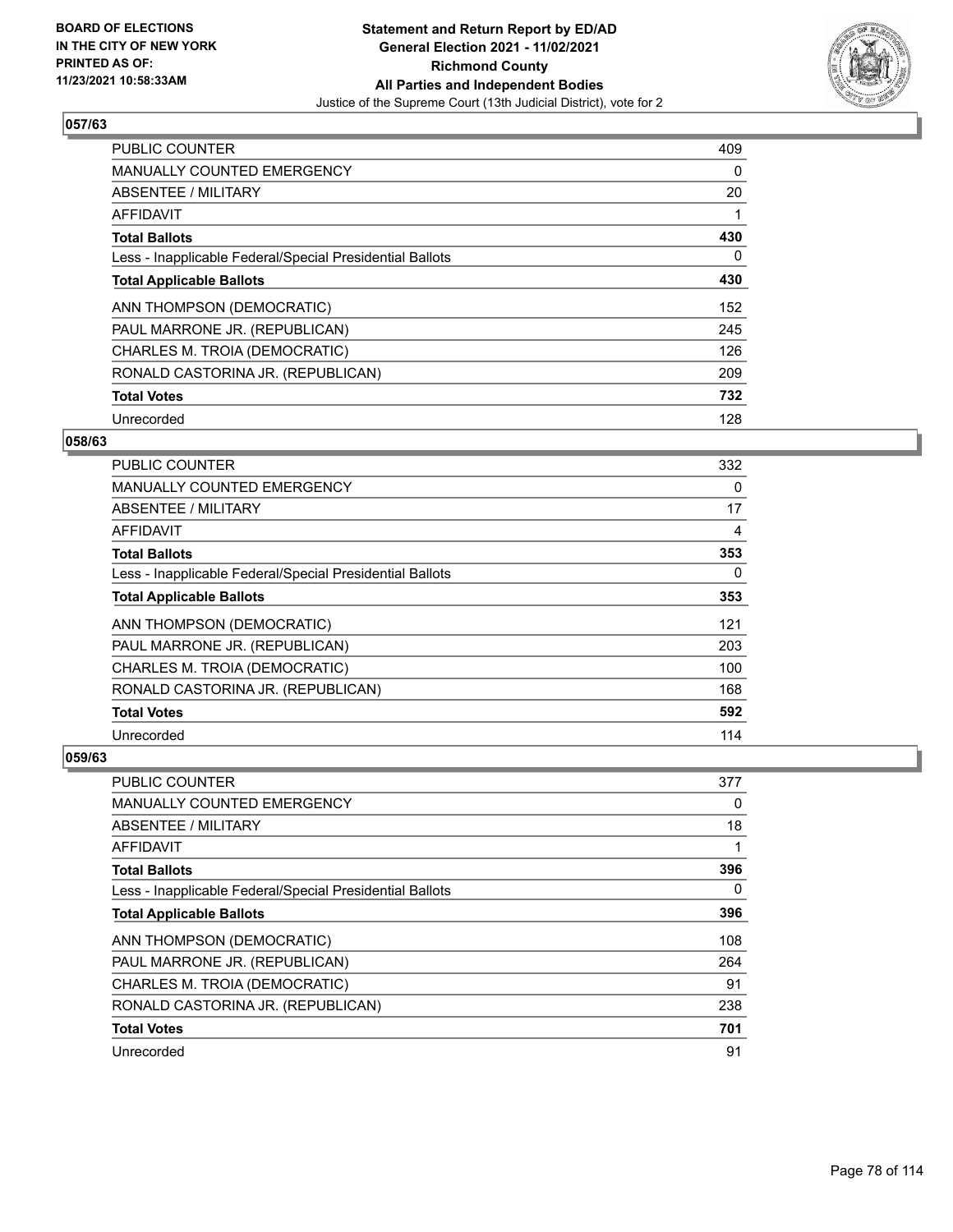

| PUBLIC COUNTER                                           | 205            |
|----------------------------------------------------------|----------------|
| <b>MANUALLY COUNTED EMERGENCY</b>                        | 0              |
| ABSENTEE / MILITARY                                      | $\overline{7}$ |
| AFFIDAVIT                                                | 0              |
| <b>Total Ballots</b>                                     | 212            |
| Less - Inapplicable Federal/Special Presidential Ballots | 0              |
| <b>Total Applicable Ballots</b>                          | 212            |
| ANN THOMPSON (DEMOCRATIC)                                | 64             |
| PAUL MARRONE JR. (REPUBLICAN)                            | 127            |
| CHARLES M. TROIA (DEMOCRATIC)                            | 55             |
| RONALD CASTORINA JR. (REPUBLICAN)                        | 113            |
| <b>Total Votes</b>                                       | 359            |
| Unrecorded                                               | 65             |

## **061/63**

| PUBLIC COUNTER                                           | 320            |
|----------------------------------------------------------|----------------|
| MANUALLY COUNTED EMERGENCY                               | 0              |
| <b>ABSENTEE / MILITARY</b>                               | 35             |
| <b>AFFIDAVIT</b>                                         | $\overline{2}$ |
| <b>Total Ballots</b>                                     | 357            |
| Less - Inapplicable Federal/Special Presidential Ballots | 0              |
| <b>Total Applicable Ballots</b>                          | 357            |
| ANN THOMPSON (DEMOCRATIC)                                | 147            |
| PAUL MARRONE JR. (REPUBLICAN)                            | 171            |
| CHARLES M. TROIA (DEMOCRATIC)                            | 148            |
| RONALD CASTORINA JR. (REPUBLICAN)                        | 153            |
| ANDREW GALLIETTA (WRITE-IN)                              |                |
| BRENDAN T. LANTRY (WRITE-IN)                             | 1              |
| TIMOTHY GALLIETTA (WRITE-IN)                             |                |
| <b>Total Votes</b>                                       | 622            |
| Unrecorded                                               | 92             |

| <b>PUBLIC COUNTER</b>                                    | 280      |
|----------------------------------------------------------|----------|
| <b>MANUALLY COUNTED EMERGENCY</b>                        | 0        |
| ABSENTEE / MILITARY                                      | 13       |
| <b>AFFIDAVIT</b>                                         | 0        |
| <b>Total Ballots</b>                                     | 293      |
| Less - Inapplicable Federal/Special Presidential Ballots | $\Omega$ |
| <b>Total Applicable Ballots</b>                          | 293      |
| ANN THOMPSON (DEMOCRATIC)                                | 93       |
| PAUL MARRONE JR. (REPUBLICAN)                            | 173      |
| CHARLES M. TROIA (DEMOCRATIC)                            | 83       |
| RONALD CASTORINA JR. (REPUBLICAN)                        | 154      |
| <b>Total Votes</b>                                       | 503      |
| Unrecorded                                               | 83       |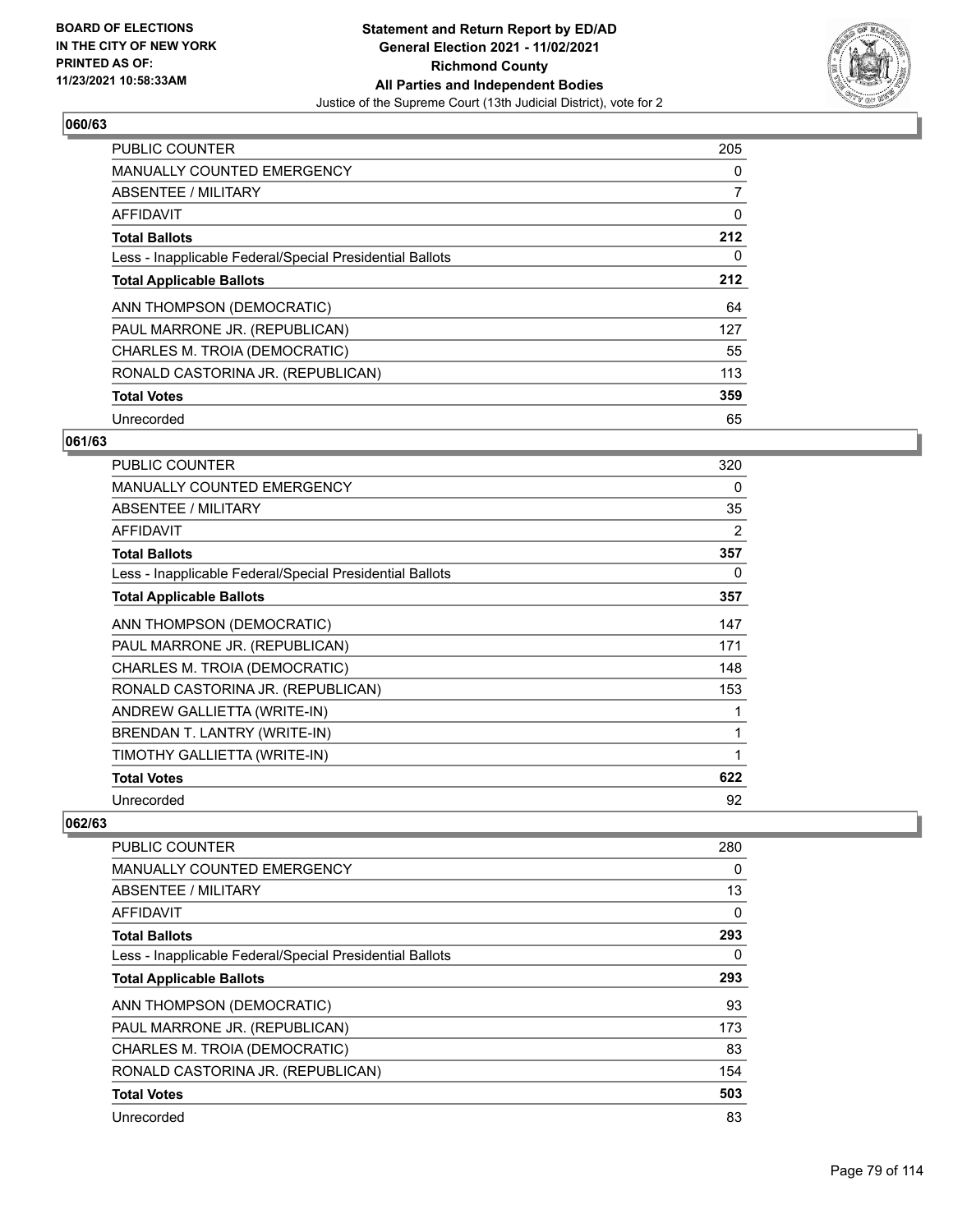

| <b>PUBLIC COUNTER</b>                                    | 450 |
|----------------------------------------------------------|-----|
| <b>MANUALLY COUNTED EMERGENCY</b>                        | 0   |
| <b>ABSENTEE / MILITARY</b>                               | 16  |
| AFFIDAVIT                                                | 0   |
| <b>Total Ballots</b>                                     | 466 |
| Less - Inapplicable Federal/Special Presidential Ballots | 0   |
| <b>Total Applicable Ballots</b>                          | 466 |
| ANN THOMPSON (DEMOCRATIC)                                | 154 |
| PAUL MARRONE JR. (REPUBLICAN)                            | 253 |
| CHARLES M. TROIA (DEMOCRATIC)                            | 140 |
| RONALD CASTORINA JR. (REPUBLICAN)                        | 229 |
| UNATTRIBUTABLE WRITE-IN (WRITE-IN)                       | 7   |
| <b>Total Votes</b>                                       | 783 |
| Unrecorded                                               | 149 |

## **064/63**

| PUBLIC COUNTER                                           | 451 |
|----------------------------------------------------------|-----|
| <b>MANUALLY COUNTED EMERGENCY</b>                        | 0   |
| ABSENTEE / MILITARY                                      | 12  |
| AFFIDAVIT                                                | 0   |
| <b>Total Ballots</b>                                     | 463 |
| Less - Inapplicable Federal/Special Presidential Ballots | 0   |
| <b>Total Applicable Ballots</b>                          | 463 |
| ANN THOMPSON (DEMOCRATIC)                                | 152 |
| PAUL MARRONE JR. (REPUBLICAN)                            | 268 |
| CHARLES M. TROIA (DEMOCRATIC)                            | 147 |
| RONALD CASTORINA JR. (REPUBLICAN)                        | 264 |
| UNCOUNTED WRITE-IN PER STATUTE (WRITE-IN)                | 2   |
| <b>Total Votes</b>                                       | 833 |
| Unrecorded                                               | 93  |

| <b>PUBLIC COUNTER</b>                                    | 385 |
|----------------------------------------------------------|-----|
| <b>MANUALLY COUNTED EMERGENCY</b>                        | 0   |
| ABSENTEE / MILITARY                                      | 17  |
| AFFIDAVIT                                                | 2   |
| <b>Total Ballots</b>                                     | 404 |
| Less - Inapplicable Federal/Special Presidential Ballots | 0   |
| <b>Total Applicable Ballots</b>                          | 404 |
| ANN THOMPSON (DEMOCRATIC)                                | 128 |
| PAUL MARRONE JR. (REPUBLICAN)                            | 220 |
| CHARLES M. TROIA (DEMOCRATIC)                            | 106 |
| RONALD CASTORINA JR. (REPUBLICAN)                        | 216 |
| <b>Total Votes</b>                                       | 670 |
| Unrecorded                                               | 138 |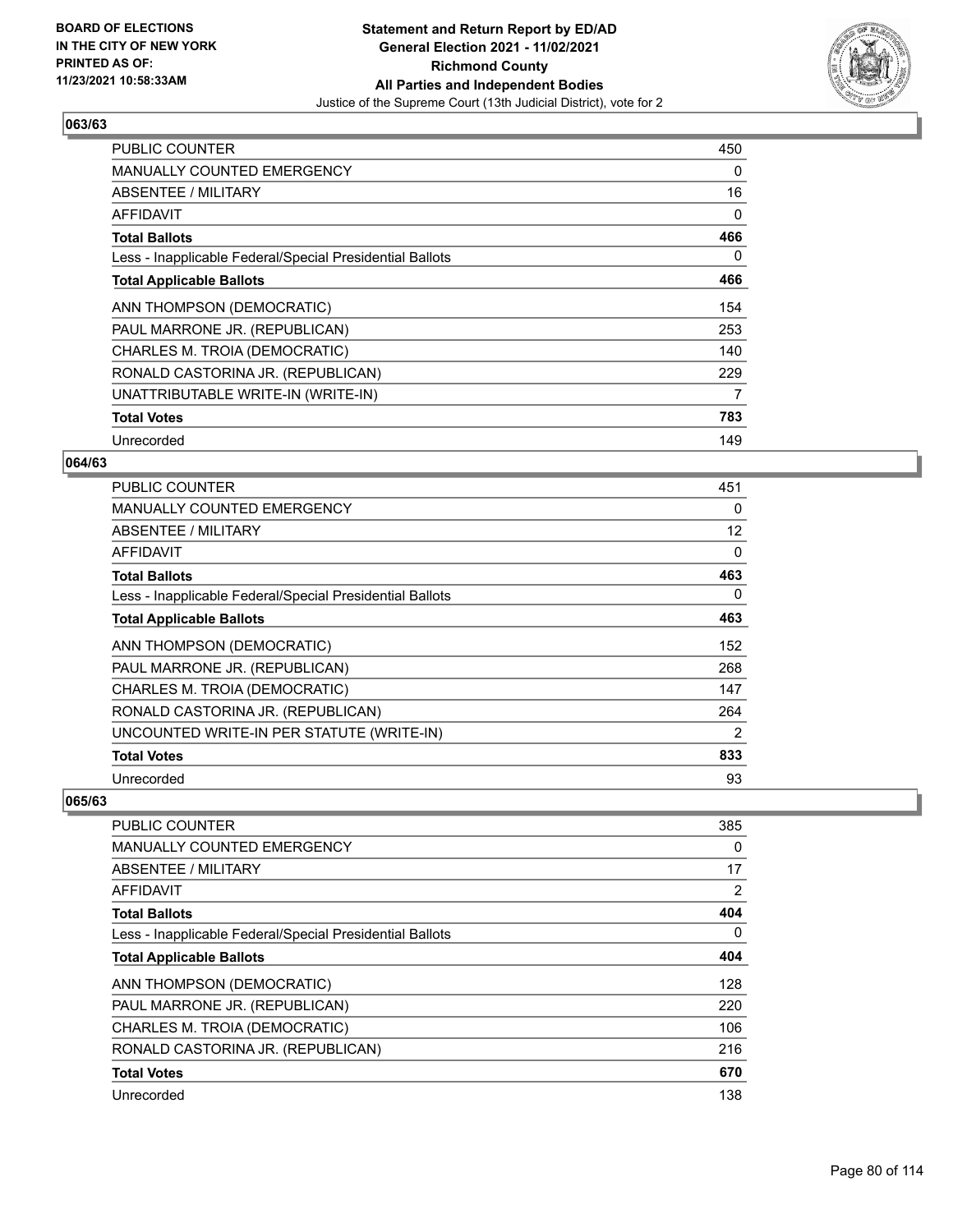

| <b>PUBLIC COUNTER</b>                                    | 418 |
|----------------------------------------------------------|-----|
| <b>MANUALLY COUNTED EMERGENCY</b>                        | 0   |
| <b>ABSENTEE / MILITARY</b>                               | 9   |
| <b>AFFIDAVIT</b>                                         | 2   |
| <b>Total Ballots</b>                                     | 429 |
| Less - Inapplicable Federal/Special Presidential Ballots | 0   |
| <b>Total Applicable Ballots</b>                          | 429 |
| ANN THOMPSON (DEMOCRATIC)                                | 144 |
| PAUL MARRONE JR. (REPUBLICAN)                            | 263 |
| CHARLES M. TROIA (DEMOCRATIC)                            | 106 |
| RONALD CASTORINA JR. (REPUBLICAN)                        | 238 |
| JEFFREY RIBAKOFF (WRITE-IN)                              |     |
| <b>Total Votes</b>                                       | 752 |
| Unrecorded                                               | 106 |

## **067/63**

| <b>PUBLIC COUNTER</b>                                    | 468 |
|----------------------------------------------------------|-----|
| <b>MANUALLY COUNTED EMERGENCY</b>                        | 0   |
| ABSENTEE / MILITARY                                      | 13  |
| AFFIDAVIT                                                |     |
| <b>Total Ballots</b>                                     | 482 |
| Less - Inapplicable Federal/Special Presidential Ballots | 0   |
| <b>Total Applicable Ballots</b>                          | 482 |
| ANN THOMPSON (DEMOCRATIC)                                | 140 |
| PAUL MARRONE JR. (REPUBLICAN)                            | 303 |
| CHARLES M. TROIA (DEMOCRATIC)                            | 123 |
| RONALD CASTORINA JR. (REPUBLICAN)                        | 284 |
| UNATTRIBUTABLE WRITE-IN (WRITE-IN)                       |     |
| <b>Total Votes</b>                                       | 851 |
| Unrecorded                                               | 113 |

| <b>PUBLIC COUNTER</b>                                    | 60  |
|----------------------------------------------------------|-----|
| <b>MANUALLY COUNTED EMERGENCY</b>                        | 0   |
| ABSENTEE / MILITARY                                      | 18  |
| AFFIDAVIT                                                | 0   |
| <b>Total Ballots</b>                                     | 78  |
| Less - Inapplicable Federal/Special Presidential Ballots | 0   |
| <b>Total Applicable Ballots</b>                          | 78  |
| ANN THOMPSON (DEMOCRATIC)                                | 44  |
| PAUL MARRONE JR. (REPUBLICAN)                            | 24  |
| CHARLES M. TROIA (DEMOCRATIC)                            | 35  |
| RONALD CASTORINA JR. (REPUBLICAN)                        | 24  |
| <b>Total Votes</b>                                       | 127 |
| Unrecorded                                               | 29  |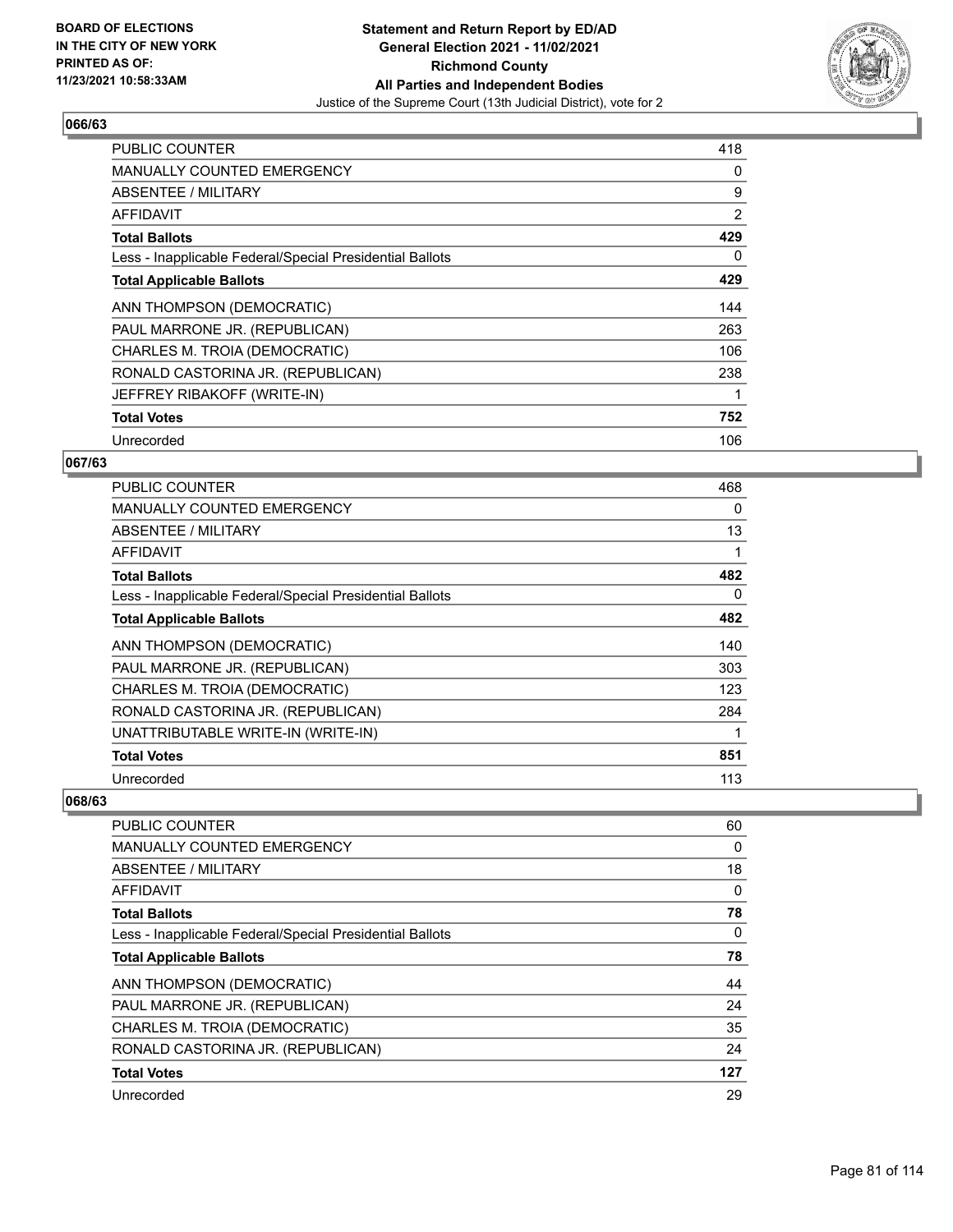

| PUBLIC COUNTER                                           | 203 |
|----------------------------------------------------------|-----|
| <b>MANUALLY COUNTED EMERGENCY</b>                        | 0   |
| ABSENTEE / MILITARY                                      | 63  |
| <b>AFFIDAVIT</b>                                         | 4   |
| <b>Total Ballots</b>                                     | 270 |
| Less - Inapplicable Federal/Special Presidential Ballots | 0   |
| <b>Total Applicable Ballots</b>                          | 270 |
| ANN THOMPSON (DEMOCRATIC)                                | 90  |
| PAUL MARRONE JR. (REPUBLICAN)                            | 148 |
| CHARLES M. TROIA (DEMOCRATIC)                            | 68  |
| RONALD CASTORINA JR. (REPUBLICAN)                        | 130 |
| <b>Total Votes</b>                                       | 436 |
| Unrecorded                                               | 104 |

## **070/63**

| <b>PUBLIC COUNTER</b>                                    | 206         |
|----------------------------------------------------------|-------------|
| <b>MANUALLY COUNTED EMERGENCY</b>                        | 0           |
| ABSENTEE / MILITARY                                      | 16          |
| <b>AFFIDAVIT</b>                                         |             |
| <b>Total Ballots</b>                                     | 223         |
| Less - Inapplicable Federal/Special Presidential Ballots | 0           |
| <b>Total Applicable Ballots</b>                          | 223         |
| ANN THOMPSON (DEMOCRATIC)                                | 81          |
| PAUL MARRONE JR. (REPUBLICAN)                            | 128         |
| CHARLES M. TROIA (DEMOCRATIC)                            | 62          |
| RONALD CASTORINA JR. (REPUBLICAN)                        | 113         |
| KIM DOLLARD (WRITE-IN)                                   |             |
| UNATTRIBUTABLE WRITE-IN (WRITE-IN)                       | $\mathbf 1$ |
| <b>Total Votes</b>                                       | 386         |
| Unrecorded                                               | 60          |

| <b>PUBLIC COUNTER</b>                                    | 170 |
|----------------------------------------------------------|-----|
| <b>MANUALLY COUNTED EMERGENCY</b>                        | 0   |
| ABSENTEE / MILITARY                                      | 6   |
| <b>AFFIDAVIT</b>                                         | 0   |
| <b>Total Ballots</b>                                     | 176 |
| Less - Inapplicable Federal/Special Presidential Ballots | 0   |
| <b>Total Applicable Ballots</b>                          | 176 |
| ANN THOMPSON (DEMOCRATIC)                                | 118 |
| PAUL MARRONE JR. (REPUBLICAN)                            | 43  |
| CHARLES M. TROIA (DEMOCRATIC)                            | 87  |
| RONALD CASTORINA JR. (REPUBLICAN)                        | 37  |
| <b>Total Votes</b>                                       | 285 |
| Unrecorded                                               | 67  |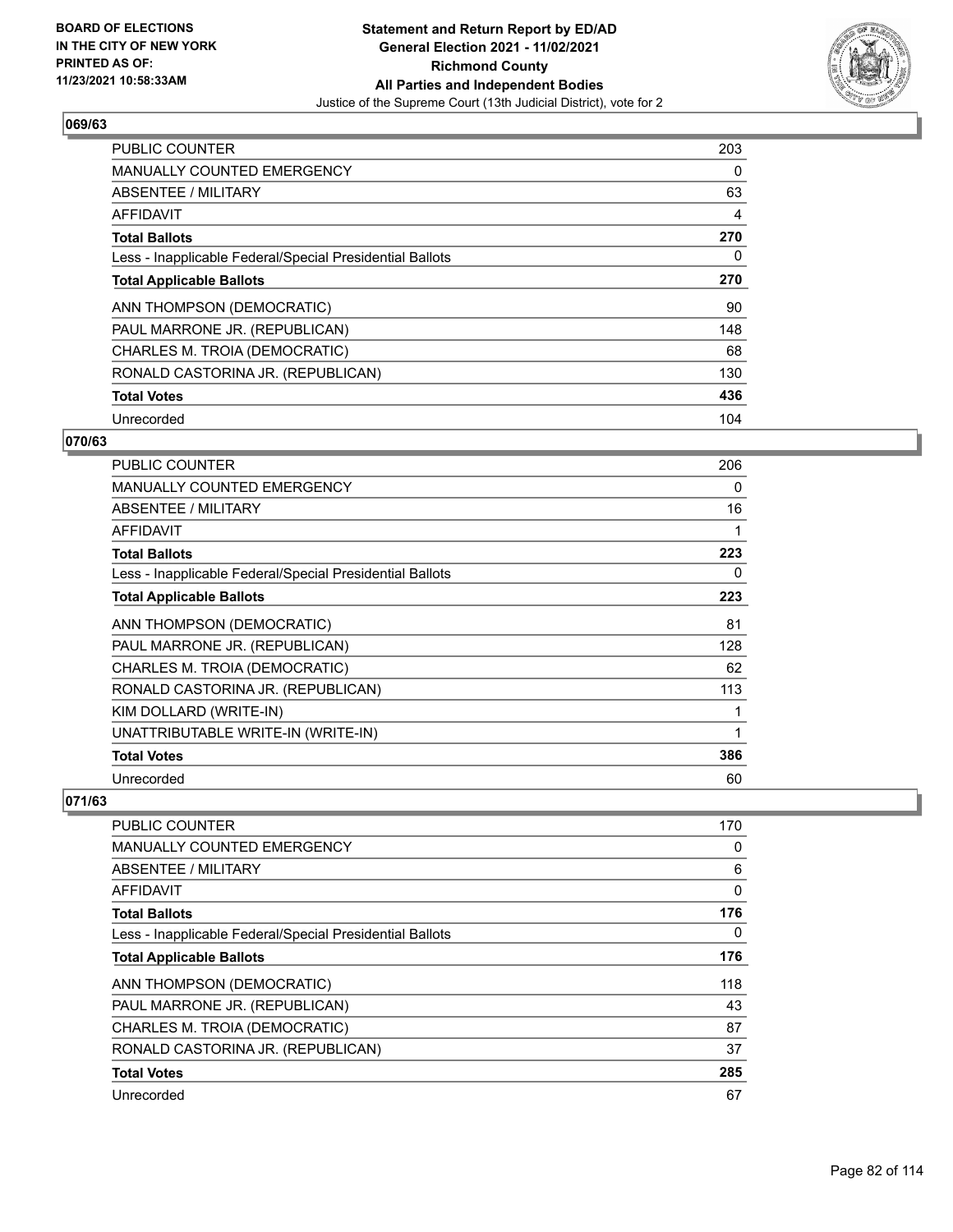

| <b>PUBLIC COUNTER</b>                                    | 336      |
|----------------------------------------------------------|----------|
| MANUALLY COUNTED EMERGENCY                               | $\Omega$ |
| ABSENTEE / MILITARY                                      | 23       |
| <b>AFFIDAVIT</b>                                         | 3        |
| <b>Total Ballots</b>                                     | 362      |
| Less - Inapplicable Federal/Special Presidential Ballots | 0        |
| <b>Total Applicable Ballots</b>                          | 362      |
| ANN THOMPSON (DEMOCRATIC)                                | 114      |
| PAUL MARRONE JR. (REPUBLICAN)                            | 210      |
| CHARLES M. TROIA (DEMOCRATIC)                            | 94       |
| RONALD CASTORINA JR. (REPUBLICAN)                        | 189      |
| <b>Total Votes</b>                                       | 607      |
| Unrecorded                                               | 117      |

## **073/63**

| <b>PUBLIC COUNTER</b>                                    | 307 |
|----------------------------------------------------------|-----|
| <b>MANUALLY COUNTED EMERGENCY</b>                        | 0   |
| ABSENTEE / MILITARY                                      | 21  |
| AFFIDAVIT                                                | 0   |
| <b>Total Ballots</b>                                     | 328 |
| Less - Inapplicable Federal/Special Presidential Ballots | 0   |
| <b>Total Applicable Ballots</b>                          | 328 |
| ANN THOMPSON (DEMOCRATIC)                                | 86  |
| PAUL MARRONE JR. (REPUBLICAN)                            | 213 |
| CHARLES M. TROIA (DEMOCRATIC)                            | 79  |
| RONALD CASTORINA JR. (REPUBLICAN)                        | 189 |
| <b>Total Votes</b>                                       | 567 |
| Unrecorded                                               | 89  |

| PUBLIC COUNTER                                           | 191      |
|----------------------------------------------------------|----------|
| MANUALLY COUNTED EMERGENCY                               | $\Omega$ |
| ABSENTEE / MILITARY                                      | 12       |
| AFFIDAVIT                                                | 0        |
| <b>Total Ballots</b>                                     | 203      |
| Less - Inapplicable Federal/Special Presidential Ballots | 0        |
| <b>Total Applicable Ballots</b>                          | 203      |
| ANN THOMPSON (DEMOCRATIC)                                | 78       |
| PAUL MARRONE JR. (REPUBLICAN)                            | 87       |
| CHARLES M. TROIA (DEMOCRATIC)                            | 81       |
| RONALD CASTORINA JR. (REPUBLICAN)                        | 88       |
| <b>Total Votes</b>                                       | 334      |
| Unrecorded                                               | 72       |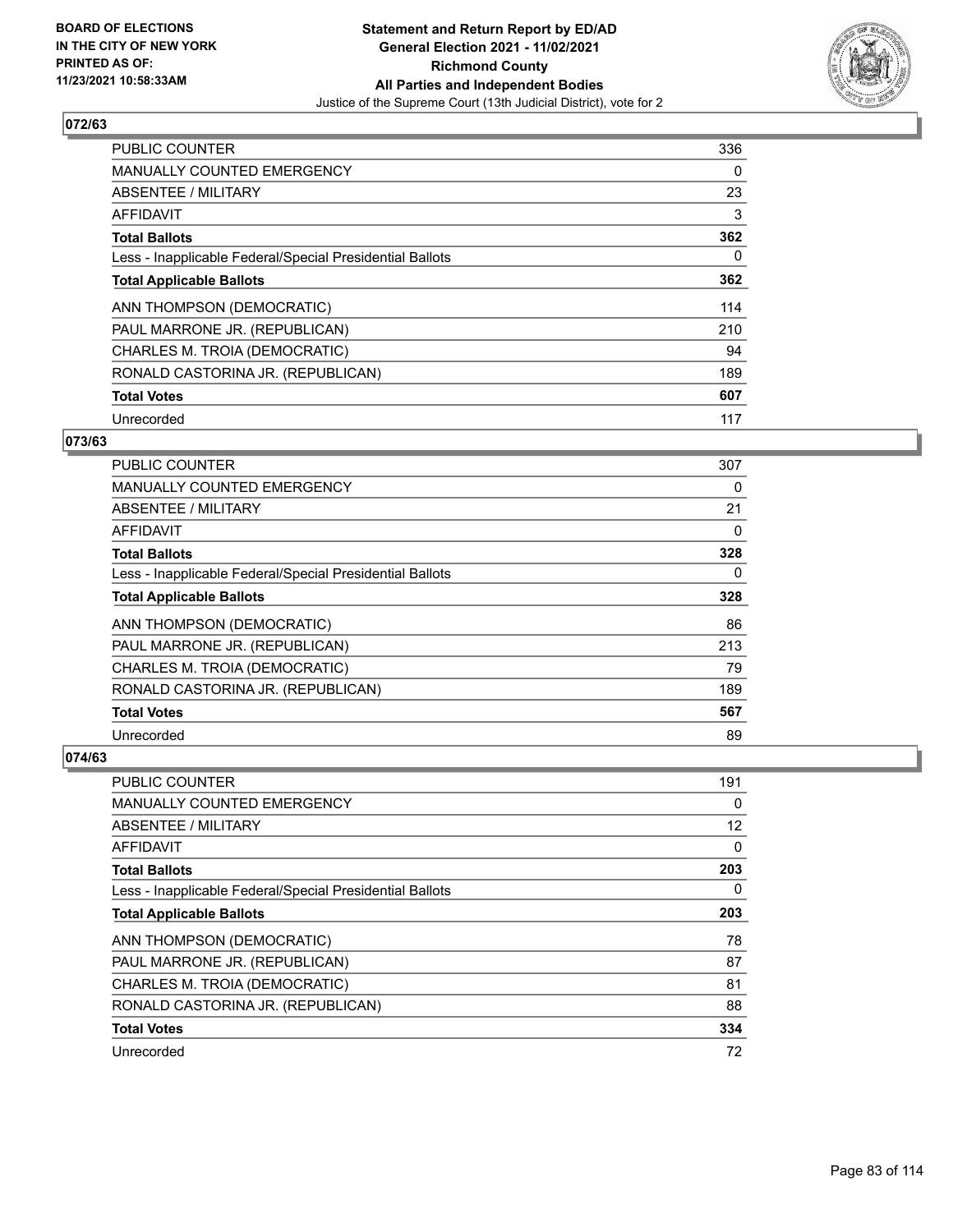

| <b>PUBLIC COUNTER</b>                                    | 129 |
|----------------------------------------------------------|-----|
| <b>MANUALLY COUNTED EMERGENCY</b>                        | 0   |
| <b>ABSENTEE / MILITARY</b>                               | 15  |
| <b>AFFIDAVIT</b>                                         | 0   |
| <b>Total Ballots</b>                                     | 144 |
| Less - Inapplicable Federal/Special Presidential Ballots | 0   |
| <b>Total Applicable Ballots</b>                          | 144 |
| ANN THOMPSON (DEMOCRATIC)                                | 82  |
| PAUL MARRONE JR. (REPUBLICAN)                            | 34  |
| CHARLES M. TROIA (DEMOCRATIC)                            | 58  |
| RONALD CASTORINA JR. (REPUBLICAN)                        | 28  |
| UNATTRIBUTABLE WRITE-IN (WRITE-IN)                       | 2   |
| <b>Total Votes</b>                                       | 204 |
| Unrecorded                                               | 84  |

## **076/63**

| PUBLIC COUNTER                                           | 397      |
|----------------------------------------------------------|----------|
| MANUALLY COUNTED EMERGENCY                               | 0        |
| ABSENTEE / MILITARY                                      | 25       |
| AFFIDAVIT                                                |          |
| <b>Total Ballots</b>                                     | 423      |
| Less - Inapplicable Federal/Special Presidential Ballots | $\Omega$ |
| <b>Total Applicable Ballots</b>                          | 423      |
| ANN THOMPSON (DEMOCRATIC)                                | 135      |
| PAUL MARRONE JR. (REPUBLICAN)                            | 244      |
| CHARLES M. TROIA (DEMOCRATIC)                            | 117      |
| RONALD CASTORINA JR. (REPUBLICAN)                        | 214      |
| <b>Total Votes</b>                                       | 710      |
| Unrecorded                                               | 136      |

| PUBLIC COUNTER                                           | 246 |
|----------------------------------------------------------|-----|
| <b>MANUALLY COUNTED EMERGENCY</b>                        | 0   |
| ABSENTEE / MILITARY                                      | 31  |
| AFFIDAVIT                                                |     |
| <b>Total Ballots</b>                                     | 278 |
| Less - Inapplicable Federal/Special Presidential Ballots | 0   |
| <b>Total Applicable Ballots</b>                          | 278 |
| ANN THOMPSON (DEMOCRATIC)                                | 96  |
| PAUL MARRONE JR. (REPUBLICAN)                            | 155 |
| CHARLES M. TROIA (DEMOCRATIC)                            | 82  |
| RONALD CASTORINA JR. (REPUBLICAN)                        | 145 |
| <b>Total Votes</b>                                       | 478 |
| Unrecorded                                               | 78  |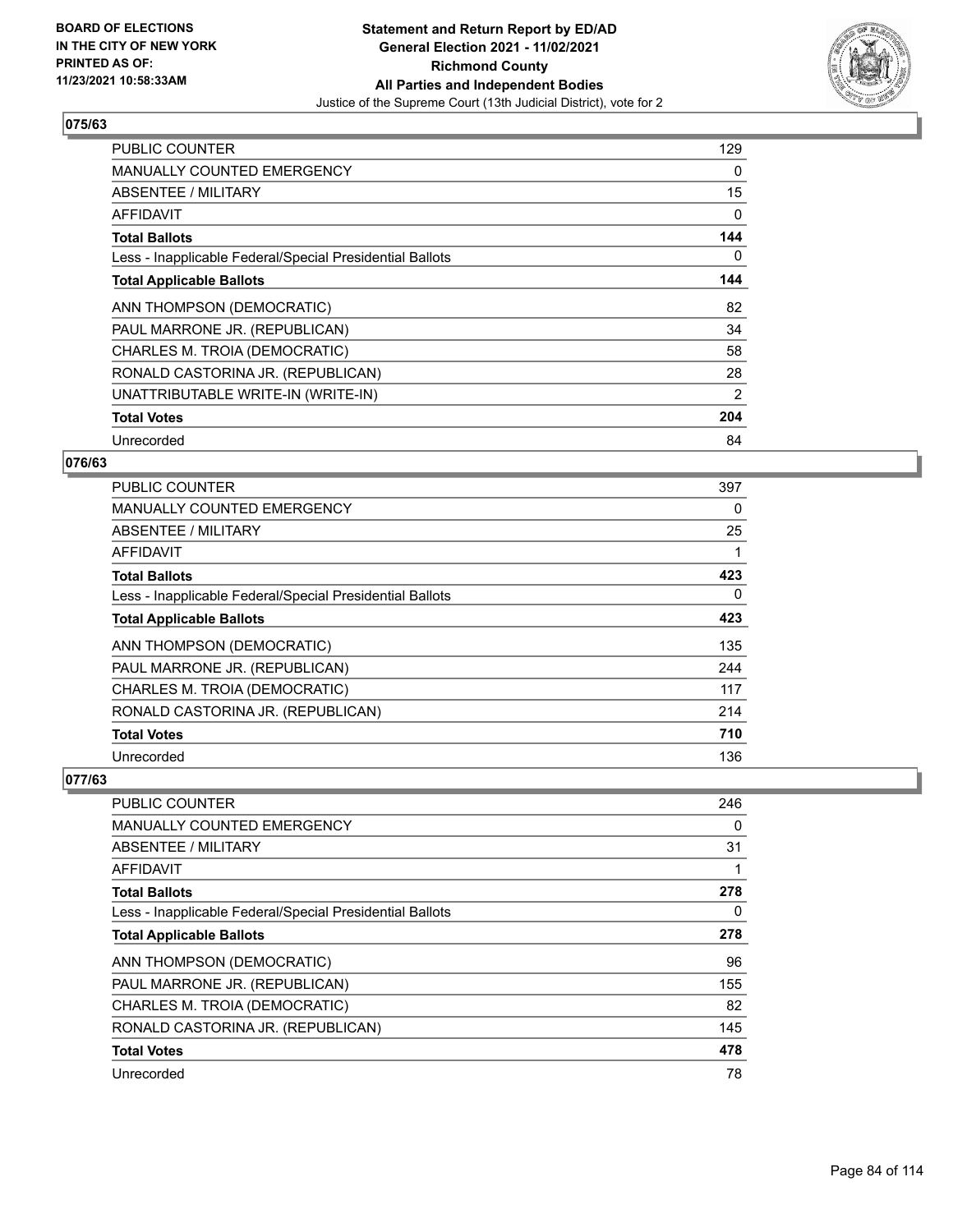

| <b>PUBLIC COUNTER</b>                                    | 192      |
|----------------------------------------------------------|----------|
| <b>MANUALLY COUNTED EMERGENCY</b>                        | $\Omega$ |
| ABSENTEE / MILITARY                                      | 12       |
| <b>AFFIDAVIT</b>                                         | 0        |
| <b>Total Ballots</b>                                     | 204      |
| Less - Inapplicable Federal/Special Presidential Ballots | 0        |
| <b>Total Applicable Ballots</b>                          | 204      |
| ANN THOMPSON (DEMOCRATIC)                                | 57       |
| PAUL MARRONE JR. (REPUBLICAN)                            | 130      |
| CHARLES M. TROIA (DEMOCRATIC)                            | 47       |
| RONALD CASTORINA JR. (REPUBLICAN)                        | 119      |
| <b>Total Votes</b>                                       | 353      |
| Unrecorded                                               | 55       |

## **079/63**

| <b>PUBLIC COUNTER</b>                                    | 287 |
|----------------------------------------------------------|-----|
| MANUALLY COUNTED EMERGENCY                               | 0   |
| ABSENTEE / MILITARY                                      | 20  |
| AFFIDAVIT                                                | 0   |
| <b>Total Ballots</b>                                     | 307 |
| Less - Inapplicable Federal/Special Presidential Ballots | 0   |
| <b>Total Applicable Ballots</b>                          | 307 |
| ANN THOMPSON (DEMOCRATIC)                                | 99  |
| PAUL MARRONE JR. (REPUBLICAN)                            | 182 |
| CHARLES M. TROIA (DEMOCRATIC)                            | 92  |
| RONALD CASTORINA JR. (REPUBLICAN)                        | 182 |
| <b>Total Votes</b>                                       | 555 |
| Unrecorded                                               | 59  |

| PUBLIC COUNTER                                           | 257 |
|----------------------------------------------------------|-----|
| MANUALLY COUNTED EMERGENCY                               | 0   |
| ABSENTEE / MILITARY                                      | 9   |
| AFFIDAVIT                                                | 1   |
| <b>Total Ballots</b>                                     | 267 |
| Less - Inapplicable Federal/Special Presidential Ballots | 0   |
| <b>Total Applicable Ballots</b>                          | 267 |
| ANN THOMPSON (DEMOCRATIC)                                | 143 |
| PAUL MARRONE JR. (REPUBLICAN)                            | 100 |
| CHARLES M. TROIA (DEMOCRATIC)                            | 121 |
| RONALD CASTORINA JR. (REPUBLICAN)                        | 88  |
| UNATTRIBUTABLE WRITE-IN (WRITE-IN)                       | 2   |
| <b>Total Votes</b>                                       | 454 |
| Unrecorded                                               | 80  |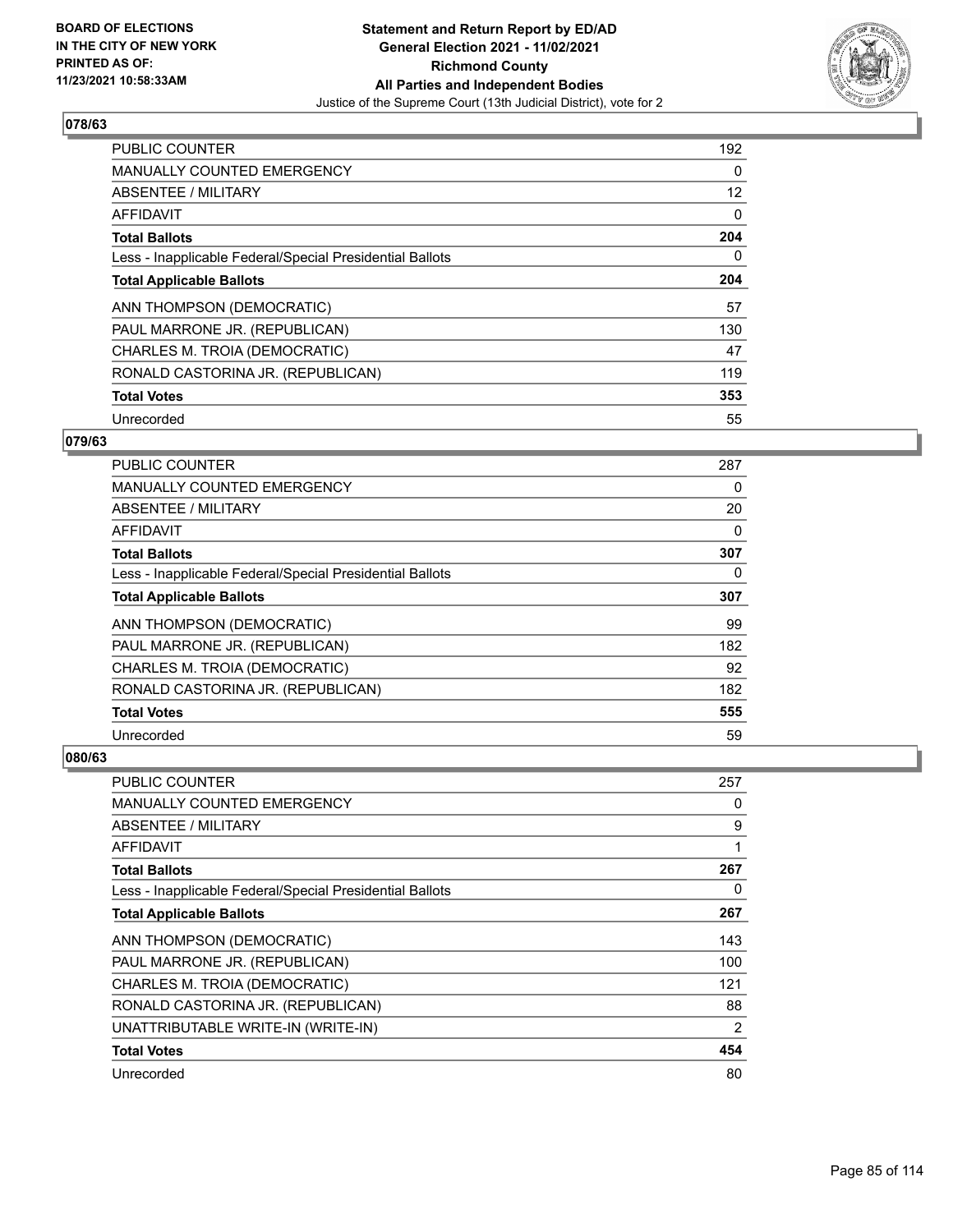

| <b>PUBLIC COUNTER</b>                                    | 229            |
|----------------------------------------------------------|----------------|
| <b>MANUALLY COUNTED EMERGENCY</b>                        | 0              |
| ABSENTEE / MILITARY                                      | $\overline{7}$ |
| <b>AFFIDAVIT</b>                                         |                |
| <b>Total Ballots</b>                                     | 237            |
| Less - Inapplicable Federal/Special Presidential Ballots | 0              |
| <b>Total Applicable Ballots</b>                          | 237            |
| ANN THOMPSON (DEMOCRATIC)                                | 69             |
| PAUL MARRONE JR. (REPUBLICAN)                            | 147            |
| CHARLES M. TROIA (DEMOCRATIC)                            | 68             |
| RONALD CASTORINA JR. (REPUBLICAN)                        | 149            |
| <b>Total Votes</b>                                       | 433            |
| Unrecorded                                               | 41             |

### **082/63**

| <b>PUBLIC COUNTER</b>                                    | 201 |
|----------------------------------------------------------|-----|
| <b>MANUALLY COUNTED EMERGENCY</b>                        | 0   |
| ABSENTEE / MILITARY                                      | 13  |
| AFFIDAVIT                                                | 0   |
| <b>Total Ballots</b>                                     | 214 |
| Less - Inapplicable Federal/Special Presidential Ballots | 0   |
| <b>Total Applicable Ballots</b>                          | 214 |
| ANN THOMPSON (DEMOCRATIC)                                | 78  |
| PAUL MARRONE JR. (REPUBLICAN)                            | 112 |
| CHARLES M. TROIA (DEMOCRATIC)                            | 64  |
| RONALD CASTORINA JR. (REPUBLICAN)                        | 98  |
| <b>Total Votes</b>                                       | 352 |
| Unrecorded                                               | 76  |

| PUBLIC COUNTER                                           | 194      |
|----------------------------------------------------------|----------|
| MANUALLY COUNTED EMERGENCY                               | 0        |
| ABSENTEE / MILITARY                                      | 27       |
| AFFIDAVIT                                                | 1        |
| <b>Total Ballots</b>                                     | 222      |
| Less - Inapplicable Federal/Special Presidential Ballots | $\Omega$ |
| <b>Total Applicable Ballots</b>                          | 222      |
| ANN THOMPSON (DEMOCRATIC)                                | 118      |
| PAUL MARRONE JR. (REPUBLICAN)                            | 91       |
| CHARLES M. TROIA (DEMOCRATIC)                            | 92       |
| RONALD CASTORINA JR. (REPUBLICAN)                        | 72       |
| UNATTRIBUTABLE WRITE-IN (WRITE-IN)                       | 1        |
| <b>Total Votes</b>                                       | 374      |
| Unrecorded                                               | 70       |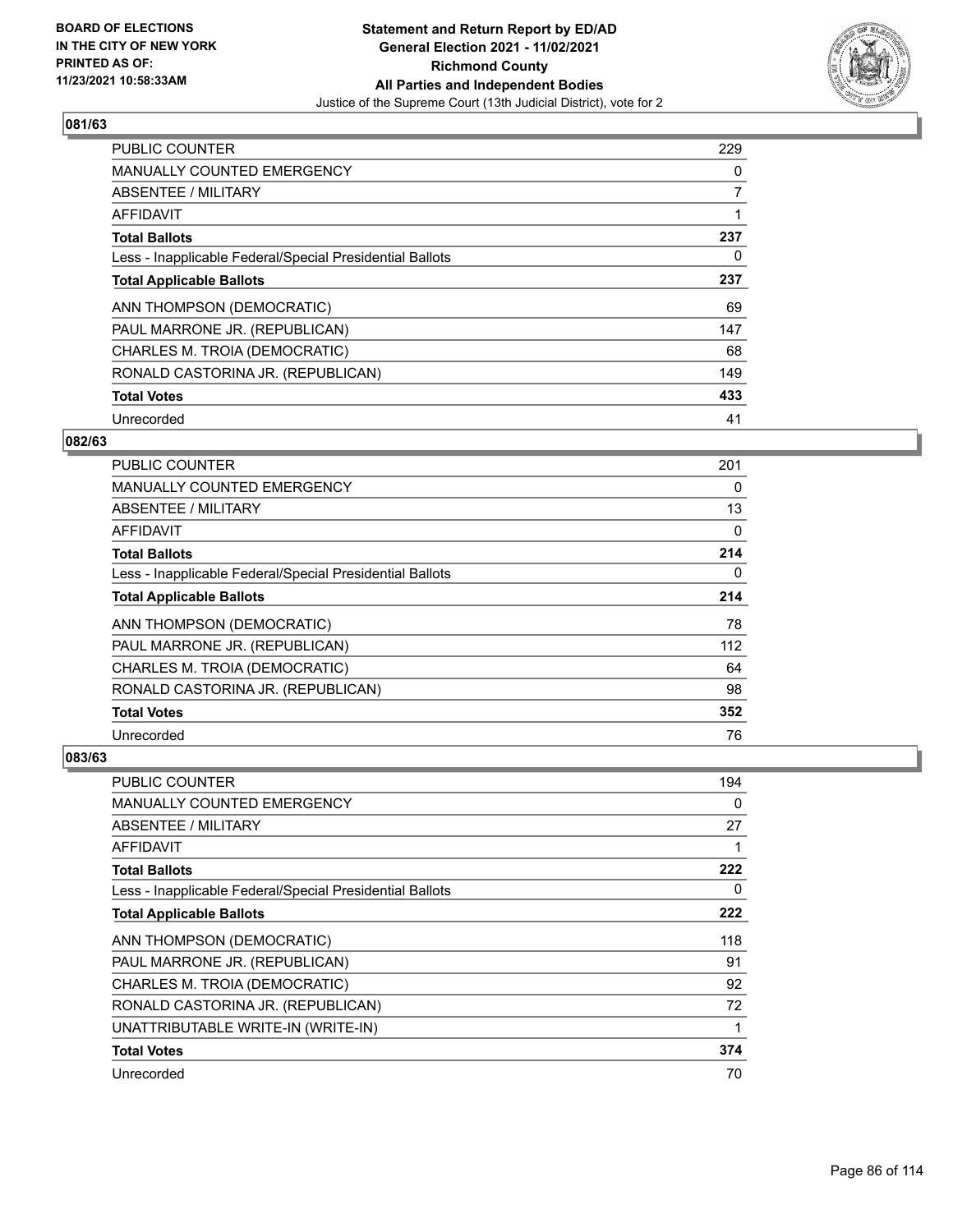

| PUBLIC COUNTER                                           | 280      |
|----------------------------------------------------------|----------|
| <b>MANUALLY COUNTED EMERGENCY</b>                        | $\Omega$ |
| ABSENTEE / MILITARY                                      | 24       |
| <b>AFFIDAVIT</b>                                         |          |
| <b>Total Ballots</b>                                     | 305      |
| Less - Inapplicable Federal/Special Presidential Ballots | 0        |
| <b>Total Applicable Ballots</b>                          | 305      |
| ANN THOMPSON (DEMOCRATIC)                                | 112      |
| PAUL MARRONE JR. (REPUBLICAN)                            | 170      |
| CHARLES M. TROIA (DEMOCRATIC)                            | 90       |
| RONALD CASTORINA JR. (REPUBLICAN)                        | 164      |
| <b>Total Votes</b>                                       | 536      |
| Unrecorded                                               | 74       |

## **085/63**

| <b>PUBLIC COUNTER</b>                                    | 307 |
|----------------------------------------------------------|-----|
| MANUALLY COUNTED EMERGENCY                               | 0   |
| ABSENTEE / MILITARY                                      | 3   |
| AFFIDAVIT                                                | 0   |
| <b>Total Ballots</b>                                     | 310 |
| Less - Inapplicable Federal/Special Presidential Ballots | 0   |
| <b>Total Applicable Ballots</b>                          | 310 |
| ANN THOMPSON (DEMOCRATIC)                                | 60  |
| PAUL MARRONE JR. (REPUBLICAN)                            | 223 |
| CHARLES M. TROIA (DEMOCRATIC)                            | 56  |
| RONALD CASTORINA JR. (REPUBLICAN)                        | 223 |
| <b>Total Votes</b>                                       | 562 |
| Unrecorded                                               | 58  |

| <b>PUBLIC COUNTER</b>                                    | 0 |
|----------------------------------------------------------|---|
| <b>MANUALLY COUNTED EMERGENCY</b>                        | 0 |
| ABSENTEE / MILITARY                                      | 0 |
| AFFIDAVIT                                                | 0 |
| <b>Total Ballots</b>                                     | 0 |
| Less - Inapplicable Federal/Special Presidential Ballots | 0 |
|                                                          |   |
| <b>Total Applicable Ballots</b>                          | 0 |
| ANN THOMPSON (DEMOCRATIC)                                | 0 |
| PAUL MARRONE JR. (REPUBLICAN)                            | 0 |
| CHARLES M. TROIA (DEMOCRATIC)                            | 0 |
| RONALD CASTORINA JR. (REPUBLICAN)                        | 0 |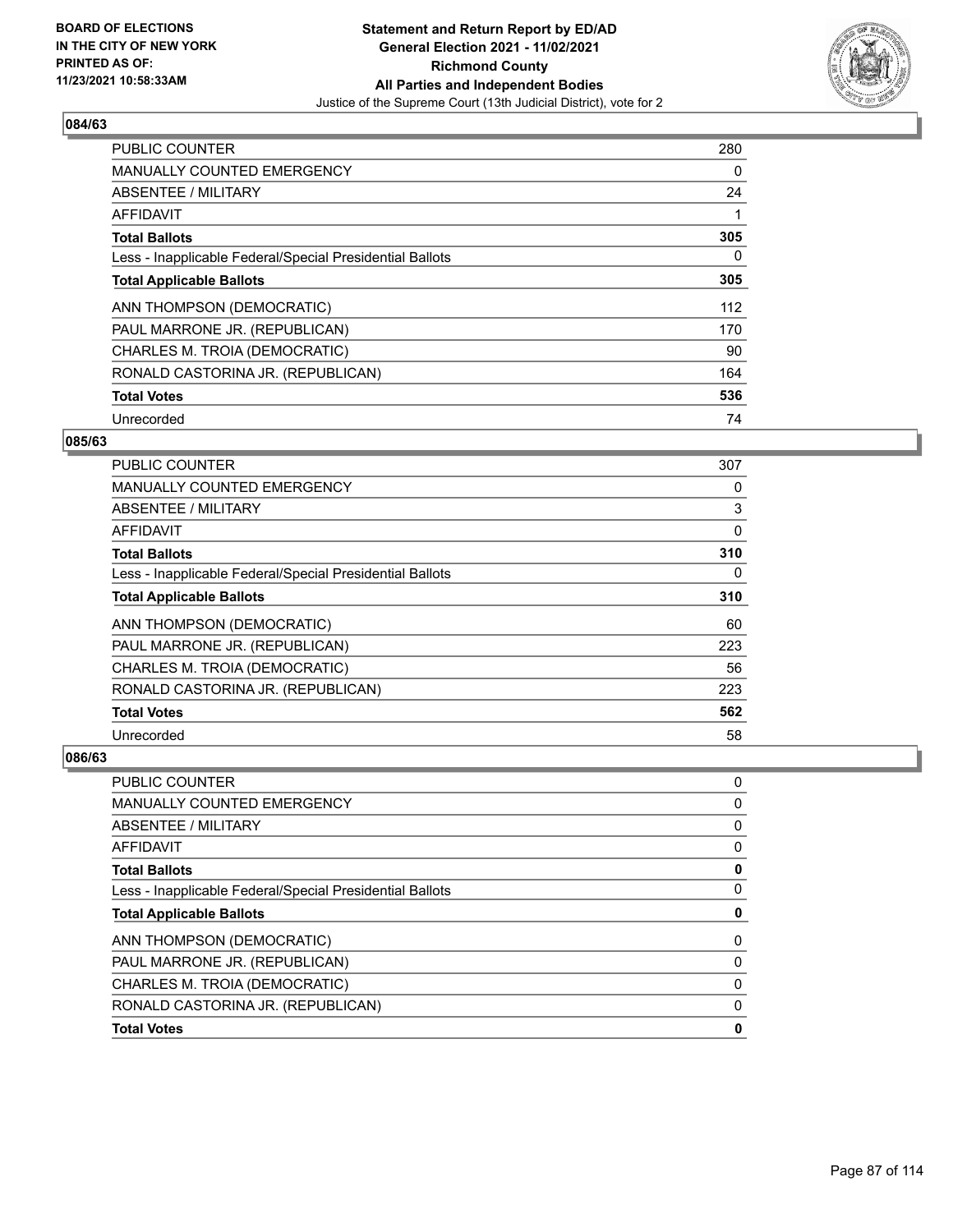

| <b>PUBLIC COUNTER</b>                                    | 0 |
|----------------------------------------------------------|---|
| <b>MANUALLY COUNTED EMERGENCY</b>                        | 0 |
| ABSENTEE / MILITARY                                      | 0 |
| AFFIDAVIT                                                | 0 |
| <b>Total Ballots</b>                                     | 0 |
| Less - Inapplicable Federal/Special Presidential Ballots | 0 |
| <b>Total Applicable Ballots</b>                          | 0 |
| ANN THOMPSON (DEMOCRATIC)                                | 0 |
| PAUL MARRONE JR. (REPUBLICAN)                            | 0 |
| CHARLES M. TROIA (DEMOCRATIC)                            | 0 |
| RONALD CASTORINA JR. (REPUBLICAN)                        | 0 |
| <b>Total Votes</b>                                       | 0 |

## **088/63**

| <b>PUBLIC COUNTER</b>                                    | 0        |
|----------------------------------------------------------|----------|
| <b>MANUALLY COUNTED EMERGENCY</b>                        | 0        |
| ABSENTEE / MILITARY                                      | 0        |
| AFFIDAVIT                                                | 0        |
| <b>Total Ballots</b>                                     | 0        |
| Less - Inapplicable Federal/Special Presidential Ballots | 0        |
| <b>Total Applicable Ballots</b>                          | 0        |
| ANN THOMPSON (DEMOCRATIC)                                | $\Omega$ |
| PAUL MARRONE JR. (REPUBLICAN)                            | 0        |
| CHARLES M. TROIA (DEMOCRATIC)                            | 0        |
| RONALD CASTORINA JR. (REPUBLICAN)                        | 0        |
| <b>Total Votes</b>                                       | 0        |
|                                                          |          |

| <b>PUBLIC COUNTER</b>                                    | 0 |
|----------------------------------------------------------|---|
| <b>MANUALLY COUNTED EMERGENCY</b>                        | 0 |
| <b>ABSENTEE / MILITARY</b>                               | 0 |
| <b>AFFIDAVIT</b>                                         | 0 |
| <b>Total Ballots</b>                                     | 0 |
| Less - Inapplicable Federal/Special Presidential Ballots | 0 |
| <b>Total Applicable Ballots</b>                          | 0 |
| ANN THOMPSON (DEMOCRATIC)                                | 0 |
| PAUL MARRONE JR. (REPUBLICAN)                            | 0 |
| CHARLES M. TROIA (DEMOCRATIC)                            | 0 |
| RONALD CASTORINA JR. (REPUBLICAN)                        | 0 |
| <b>Total Votes</b>                                       | 0 |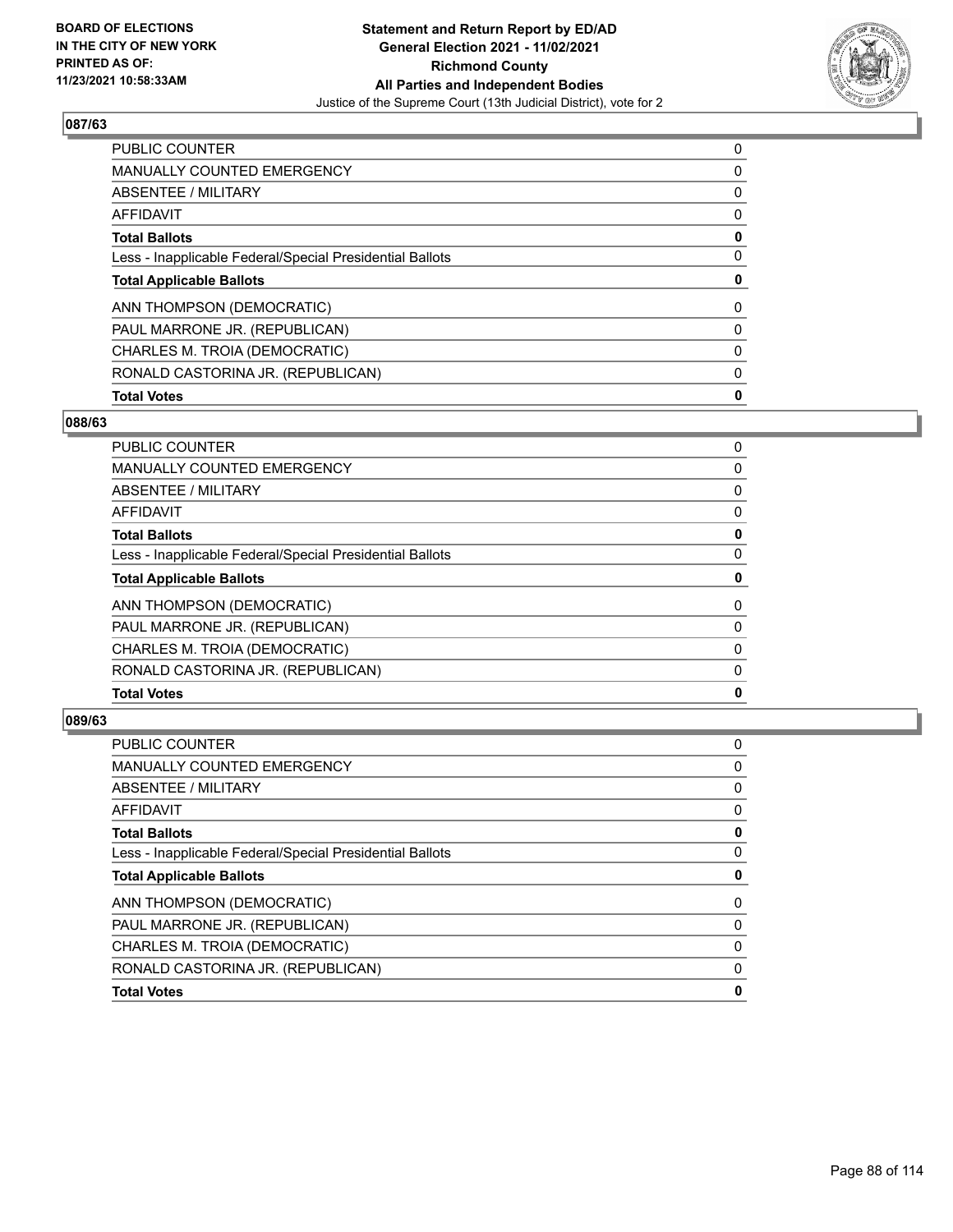

| <b>PUBLIC COUNTER</b>                                    | 0 |
|----------------------------------------------------------|---|
| <b>MANUALLY COUNTED EMERGENCY</b>                        | 0 |
| ABSENTEE / MILITARY                                      | 0 |
| <b>AFFIDAVIT</b>                                         | 0 |
| <b>Total Ballots</b>                                     | 0 |
| Less - Inapplicable Federal/Special Presidential Ballots | 0 |
| <b>Total Applicable Ballots</b>                          | 0 |
| ANN THOMPSON (DEMOCRATIC)                                | 0 |
| PAUL MARRONE JR. (REPUBLICAN)                            | 0 |
| CHARLES M. TROIA (DEMOCRATIC)                            | 0 |
| RONALD CASTORINA JR. (REPUBLICAN)                        | 0 |
|                                                          |   |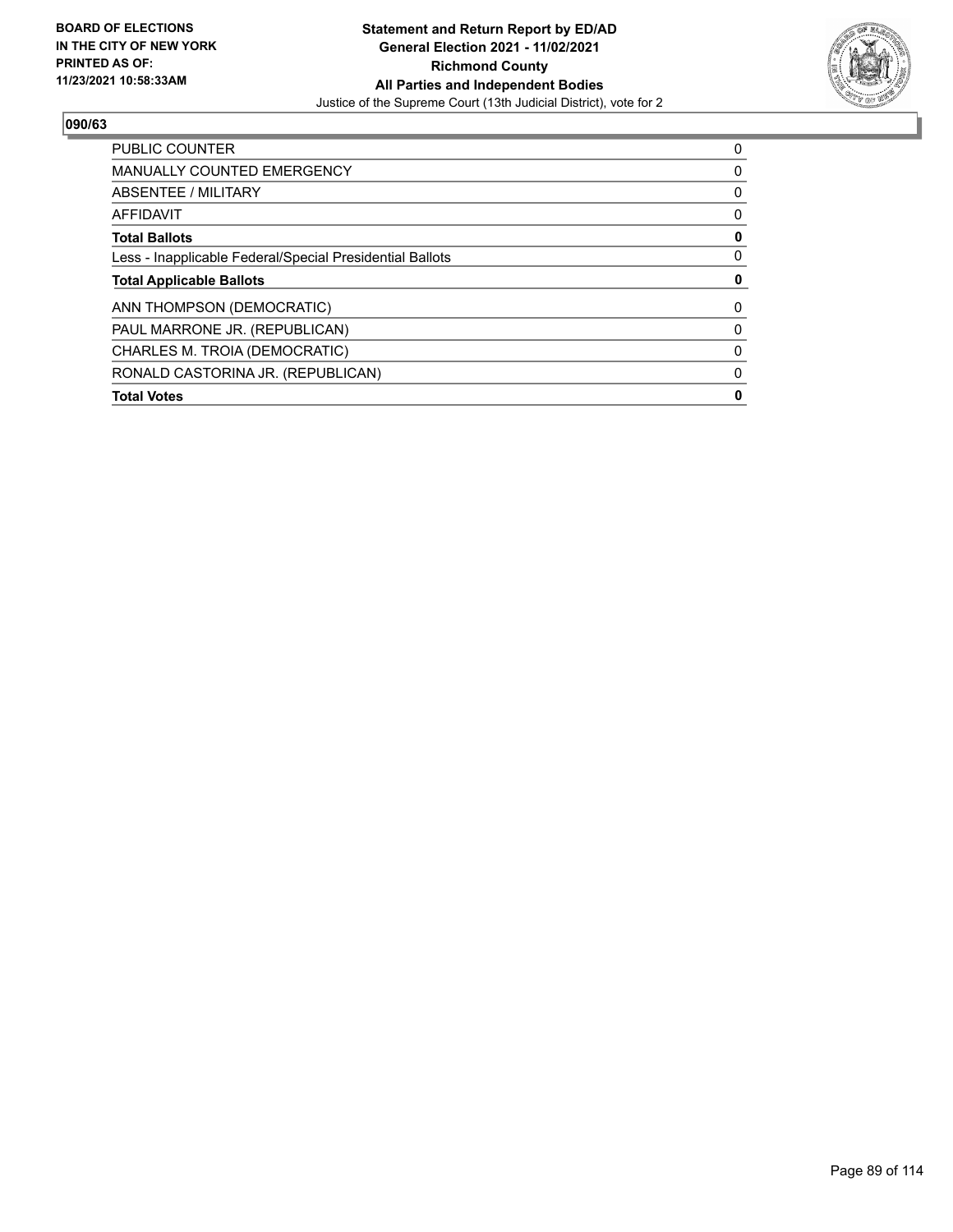

| <b>PUBLIC COUNTER</b>                                    | 348 |
|----------------------------------------------------------|-----|
| MANUALLY COUNTED EMERGENCY                               | 0   |
| ABSENTEE / MILITARY                                      | 9   |
| AFFIDAVIT                                                |     |
| <b>Total Ballots</b>                                     | 358 |
| Less - Inapplicable Federal/Special Presidential Ballots | 0   |
| <b>Total Applicable Ballots</b>                          | 358 |
| ANN THOMPSON (DEMOCRATIC)                                | 52  |
| PAUL MARRONE JR. (REPUBLICAN)                            | 279 |
| CHARLES M. TROIA (DEMOCRATIC)                            | 43  |
| RONALD CASTORINA JR. (REPUBLICAN)                        | 247 |
| <b>Total Votes</b>                                       | 621 |
| Unrecorded                                               | 95  |

### **002/64**

| <b>PUBLIC COUNTER</b>                                    | 430 |
|----------------------------------------------------------|-----|
| <b>MANUALLY COUNTED EMERGENCY</b>                        | 0   |
| ABSENTEE / MILITARY                                      | 18  |
| <b>AFFIDAVIT</b>                                         | 7   |
| <b>Total Ballots</b>                                     | 455 |
| Less - Inapplicable Federal/Special Presidential Ballots | 0   |
| <b>Total Applicable Ballots</b>                          | 455 |
| ANN THOMPSON (DEMOCRATIC)                                | 89  |
| PAUL MARRONE JR. (REPUBLICAN)                            | 320 |
| CHARLES M. TROIA (DEMOCRATIC)                            | 67  |
| RONALD CASTORINA JR. (REPUBLICAN)                        | 321 |
| <b>Total Votes</b>                                       | 797 |
| Unrecorded                                               | 113 |

| PUBLIC COUNTER                                           | 417 |
|----------------------------------------------------------|-----|
| <b>MANUALLY COUNTED EMERGENCY</b>                        | 0   |
| ABSENTEE / MILITARY                                      | 17  |
| AFFIDAVIT                                                | 4   |
| <b>Total Ballots</b>                                     | 438 |
| Less - Inapplicable Federal/Special Presidential Ballots | 0   |
| <b>Total Applicable Ballots</b>                          | 438 |
| ANN THOMPSON (DEMOCRATIC)                                | 60  |
| PAUL MARRONE JR. (REPUBLICAN)                            | 344 |
| CHARLES M. TROIA (DEMOCRATIC)                            | 52  |
| RONALD CASTORINA JR. (REPUBLICAN)                        | 291 |
| <b>Total Votes</b>                                       | 747 |
| Unrecorded                                               | 129 |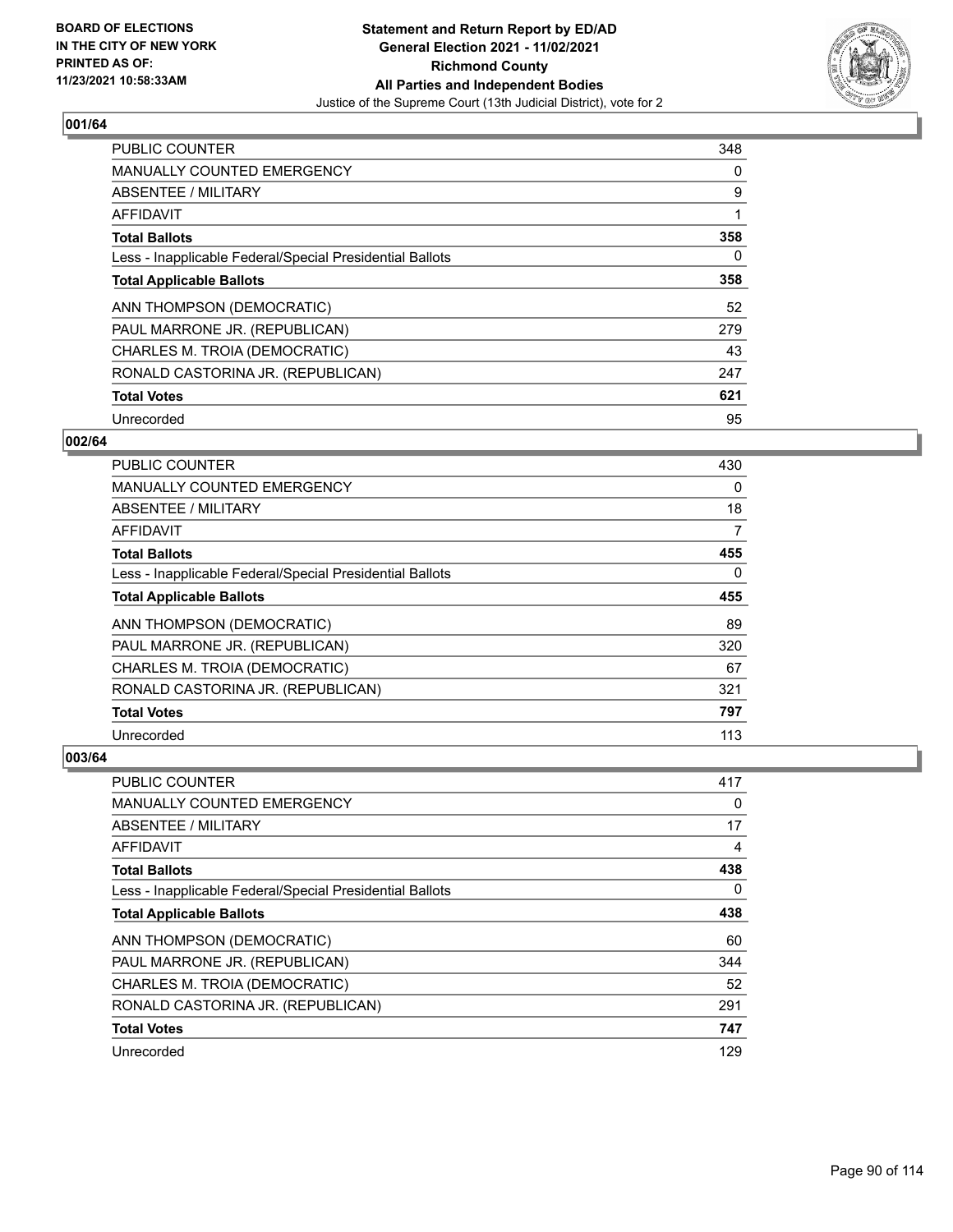

| <b>PUBLIC COUNTER</b>                                    | 363 |
|----------------------------------------------------------|-----|
| <b>MANUALLY COUNTED EMERGENCY</b>                        | 0   |
| ABSENTEE / MILITARY                                      | 18  |
| <b>AFFIDAVIT</b>                                         |     |
| <b>Total Ballots</b>                                     | 382 |
| Less - Inapplicable Federal/Special Presidential Ballots | 0   |
| <b>Total Applicable Ballots</b>                          | 382 |
| ANN THOMPSON (DEMOCRATIC)                                | 56  |
| PAUL MARRONE JR. (REPUBLICAN)                            | 300 |
| CHARLES M. TROIA (DEMOCRATIC)                            | 49  |
| RONALD CASTORINA JR. (REPUBLICAN)                        | 279 |
| <b>Total Votes</b>                                       | 684 |
| Unrecorded                                               | 80  |

## **005/64**

| PUBLIC COUNTER                                           | 443 |
|----------------------------------------------------------|-----|
| MANUALLY COUNTED EMERGENCY                               | 0   |
| ABSENTEE / MILITARY                                      | 17  |
| AFFIDAVIT                                                | 2   |
| <b>Total Ballots</b>                                     | 462 |
| Less - Inapplicable Federal/Special Presidential Ballots | 0   |
| <b>Total Applicable Ballots</b>                          | 462 |
| ANN THOMPSON (DEMOCRATIC)                                | 83  |
| PAUL MARRONE JR. (REPUBLICAN)                            | 347 |
| CHARLES M. TROIA (DEMOCRATIC)                            | 63  |
| RONALD CASTORINA JR. (REPUBLICAN)                        | 308 |
| UNATTRIBUTABLE WRITE-IN (WRITE-IN)                       | 2   |
| <b>Total Votes</b>                                       | 803 |
| Unrecorded                                               | 121 |

| <b>PUBLIC COUNTER</b>                                    | 482      |
|----------------------------------------------------------|----------|
| <b>MANUALLY COUNTED EMERGENCY</b>                        | $\Omega$ |
| ABSENTEE / MILITARY                                      | 15       |
| AFFIDAVIT                                                | 4        |
| <b>Total Ballots</b>                                     | 501      |
| Less - Inapplicable Federal/Special Presidential Ballots | 0        |
| <b>Total Applicable Ballots</b>                          | 501      |
| ANN THOMPSON (DEMOCRATIC)                                | 81       |
| PAUL MARRONE JR. (REPUBLICAN)                            | 389      |
| CHARLES M. TROIA (DEMOCRATIC)                            | 71       |
| RONALD CASTORINA JR. (REPUBLICAN)                        | 318      |
| <b>Total Votes</b>                                       | 859      |
| Unrecorded                                               | 143      |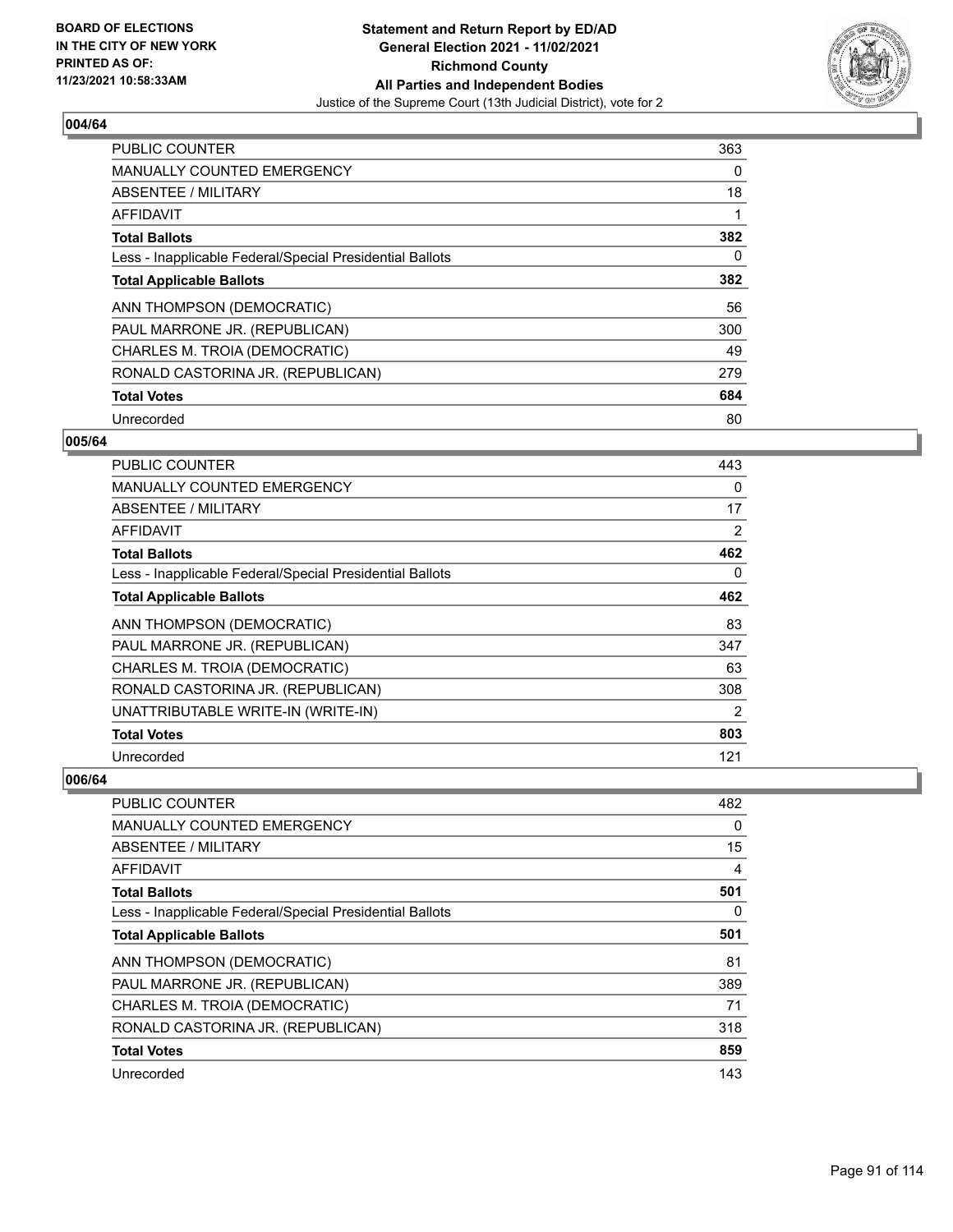

| <b>PUBLIC COUNTER</b>                                    | 495 |
|----------------------------------------------------------|-----|
| <b>MANUALLY COUNTED EMERGENCY</b>                        | 0   |
| ABSENTEE / MILITARY                                      | 20  |
| <b>AFFIDAVIT</b>                                         | 5   |
| <b>Total Ballots</b>                                     | 520 |
| Less - Inapplicable Federal/Special Presidential Ballots | 0   |
| <b>Total Applicable Ballots</b>                          | 520 |
| ANN THOMPSON (DEMOCRATIC)                                | 100 |
| PAUL MARRONE JR. (REPUBLICAN)                            | 384 |
| CHARLES M. TROIA (DEMOCRATIC)                            | 87  |
| RONALD CASTORINA JR. (REPUBLICAN)                        | 370 |
| <b>Total Votes</b>                                       | 941 |
| Unrecorded                                               | 99  |

### **008/64**

| PUBLIC COUNTER                                           | 385 |
|----------------------------------------------------------|-----|
| <b>MANUALLY COUNTED EMERGENCY</b>                        | 0   |
| ABSENTEE / MILITARY                                      | 23  |
| <b>AFFIDAVIT</b>                                         | 1   |
| <b>Total Ballots</b>                                     | 409 |
| Less - Inapplicable Federal/Special Presidential Ballots | 0   |
| <b>Total Applicable Ballots</b>                          | 409 |
| ANN THOMPSON (DEMOCRATIC)                                | 76  |
| PAUL MARRONE JR. (REPUBLICAN)                            | 299 |
| CHARLES M. TROIA (DEMOCRATIC)                            | 75  |
| RONALD CASTORINA JR. (REPUBLICAN)                        | 285 |
| <b>Total Votes</b>                                       | 735 |
| Unrecorded                                               | 83  |

| PUBLIC COUNTER                                           | 308               |
|----------------------------------------------------------|-------------------|
| <b>MANUALLY COUNTED EMERGENCY</b>                        | 0                 |
| ABSENTEE / MILITARY                                      | $12 \overline{ }$ |
| AFFIDAVIT                                                | 1                 |
| <b>Total Ballots</b>                                     | 321               |
| Less - Inapplicable Federal/Special Presidential Ballots | 0                 |
| <b>Total Applicable Ballots</b>                          | 321               |
| ANN THOMPSON (DEMOCRATIC)                                | 55                |
| PAUL MARRONE JR. (REPUBLICAN)                            | 230               |
| CHARLES M. TROIA (DEMOCRATIC)                            | 42                |
| RONALD CASTORINA JR. (REPUBLICAN)                        | 223               |
| <b>Total Votes</b>                                       | 550               |
| Unrecorded                                               | 92                |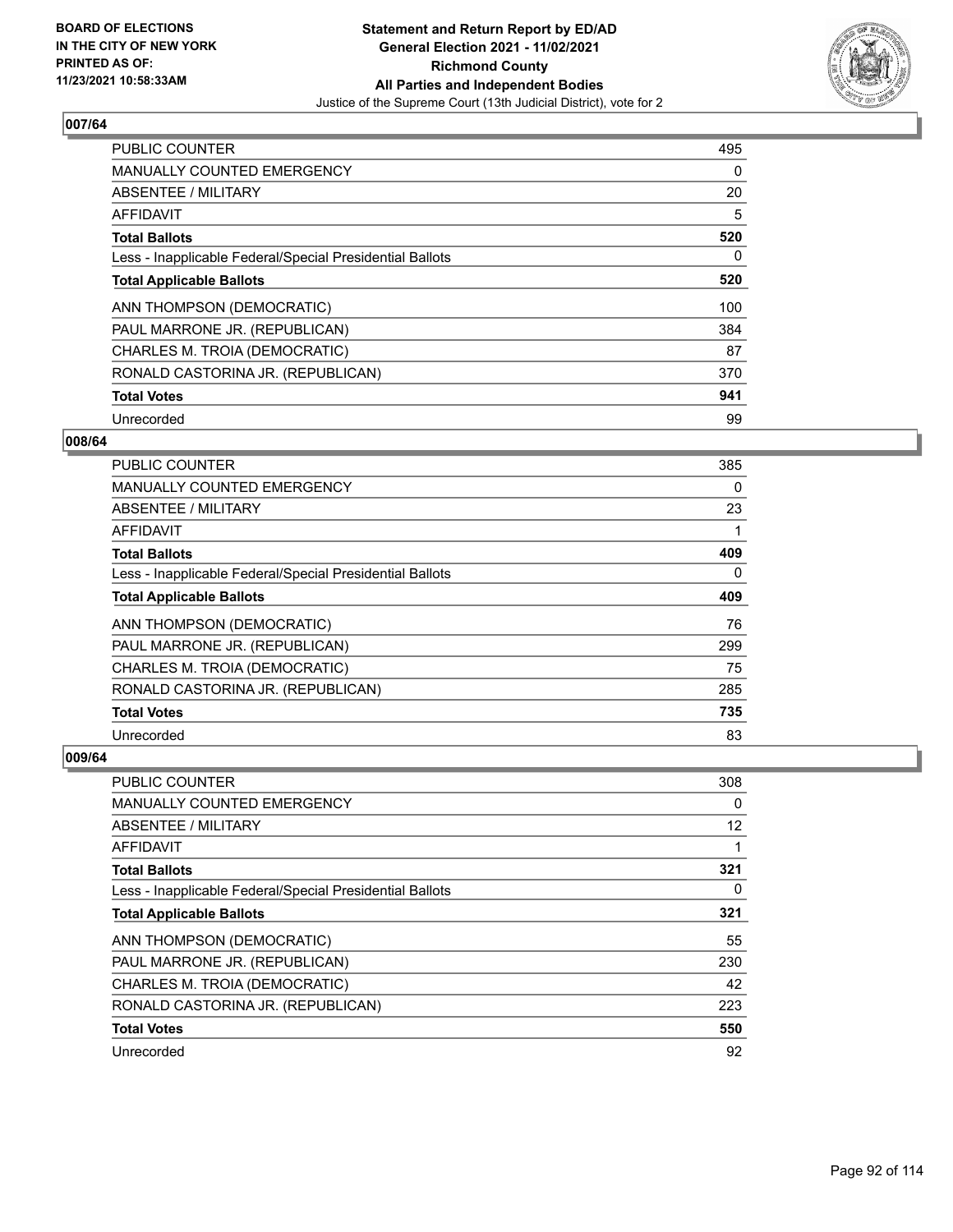

| <b>PUBLIC COUNTER</b>                                    | 315            |
|----------------------------------------------------------|----------------|
| MANUALLY COUNTED EMERGENCY                               | 0              |
| ABSENTEE / MILITARY                                      | 19             |
| <b>AFFIDAVIT</b>                                         | $\overline{2}$ |
| <b>Total Ballots</b>                                     | 336            |
| Less - Inapplicable Federal/Special Presidential Ballots | 0              |
| <b>Total Applicable Ballots</b>                          | 336            |
| ANN THOMPSON (DEMOCRATIC)                                | 48             |
| PAUL MARRONE JR. (REPUBLICAN)                            | 252            |
| CHARLES M. TROIA (DEMOCRATIC)                            | 42             |
| RONALD CASTORINA JR. (REPUBLICAN)                        | 214            |
| <b>Total Votes</b>                                       | 556            |
| Unrecorded                                               | 116            |

# **011/64**

| <b>PUBLIC COUNTER</b>                                    | 134      |
|----------------------------------------------------------|----------|
| MANUALLY COUNTED EMERGENCY                               | $\Omega$ |
| ABSENTEE / MILITARY                                      | 6        |
| <b>AFFIDAVIT</b>                                         |          |
| <b>Total Ballots</b>                                     | 141      |
| Less - Inapplicable Federal/Special Presidential Ballots | 0        |
| <b>Total Applicable Ballots</b>                          | 141      |
| ANN THOMPSON (DEMOCRATIC)                                | 26       |
| PAUL MARRONE JR. (REPUBLICAN)                            | 107      |
| CHARLES M. TROIA (DEMOCRATIC)                            | 27       |
| RONALD CASTORINA JR. (REPUBLICAN)                        | 98       |
| <b>Total Votes</b>                                       | 258      |
| Unrecorded                                               | 24       |

| <b>PUBLIC COUNTER</b>                                    | 295 |
|----------------------------------------------------------|-----|
| <b>MANUALLY COUNTED EMERGENCY</b>                        | 0   |
| ABSENTEE / MILITARY                                      | 14  |
| AFFIDAVIT                                                | 1   |
| <b>Total Ballots</b>                                     | 310 |
| Less - Inapplicable Federal/Special Presidential Ballots | 0   |
| <b>Total Applicable Ballots</b>                          | 310 |
| ANN THOMPSON (DEMOCRATIC)                                | 61  |
| PAUL MARRONE JR. (REPUBLICAN)                            | 221 |
| CHARLES M. TROIA (DEMOCRATIC)                            | 58  |
| RONALD CASTORINA JR. (REPUBLICAN)                        | 215 |
| BRIAN GALVIN (WRITE-IN)                                  | 1   |
| FLOROS ANASTASIOU (WRITE-IN)                             | 1   |
| <b>Total Votes</b>                                       | 557 |
| Unrecorded                                               | 63  |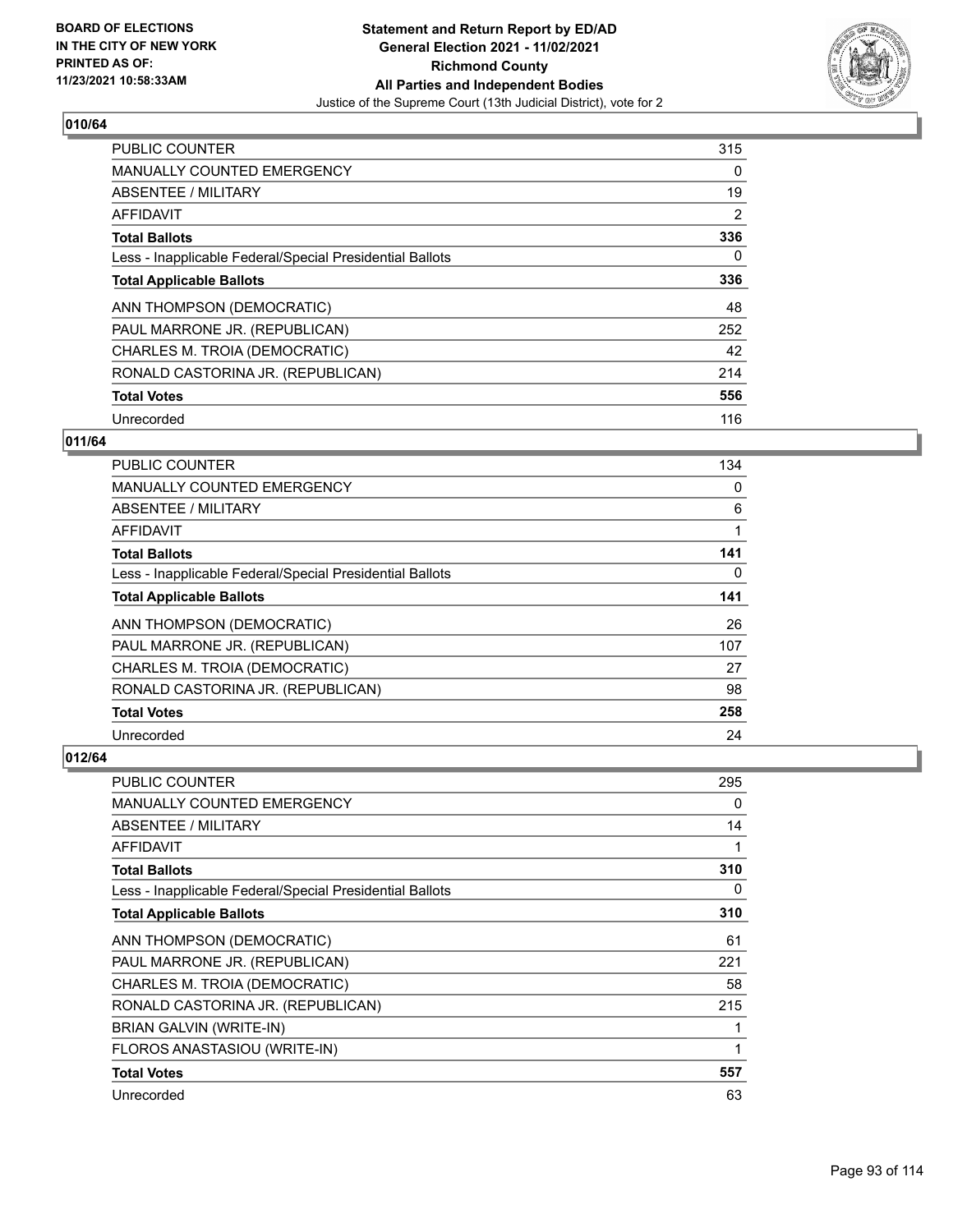

| PUBLIC COUNTER                                           | 124 |
|----------------------------------------------------------|-----|
| <b>MANUALLY COUNTED EMERGENCY</b>                        | 0   |
| ABSENTEE / MILITARY                                      | 7   |
| AFFIDAVIT                                                | 0   |
| <b>Total Ballots</b>                                     | 131 |
| Less - Inapplicable Federal/Special Presidential Ballots | 0   |
| <b>Total Applicable Ballots</b>                          | 131 |
| ANN THOMPSON (DEMOCRATIC)                                | 30  |
| PAUL MARRONE JR. (REPUBLICAN)                            | 89  |
| CHARLES M. TROIA (DEMOCRATIC)                            | 22  |
| RONALD CASTORINA JR. (REPUBLICAN)                        | 83  |
| CHRISTOPHER CAMIGO (WRITE-IN)                            |     |
| <b>Total Votes</b>                                       | 225 |
| Unrecorded                                               | 37  |

## **014/64**

| PUBLIC COUNTER                                           | 398      |
|----------------------------------------------------------|----------|
| MANUALLY COUNTED EMERGENCY                               | 0        |
| ABSENTEE / MILITARY                                      | 18       |
| AFFIDAVIT                                                | 0        |
| <b>Total Ballots</b>                                     | 416      |
| Less - Inapplicable Federal/Special Presidential Ballots | $\Omega$ |
| <b>Total Applicable Ballots</b>                          | 416      |
| ANN THOMPSON (DEMOCRATIC)                                | 82       |
| PAUL MARRONE JR. (REPUBLICAN)                            | 295      |
| CHARLES M. TROIA (DEMOCRATIC)                            | 67       |
| RONALD CASTORINA JR. (REPUBLICAN)                        | 271      |
| <b>Total Votes</b>                                       | 715      |
| Unrecorded                                               | 117      |

| PUBLIC COUNTER                                           | 446      |
|----------------------------------------------------------|----------|
| <b>MANUALLY COUNTED EMERGENCY</b>                        | $\Omega$ |
| ABSENTEE / MILITARY                                      | 22       |
| AFFIDAVIT                                                | $\Omega$ |
| <b>Total Ballots</b>                                     | 468      |
| Less - Inapplicable Federal/Special Presidential Ballots | 0        |
| <b>Total Applicable Ballots</b>                          | 468      |
| ANN THOMPSON (DEMOCRATIC)                                | 89       |
| PAUL MARRONE JR. (REPUBLICAN)                            | 336      |
| CHARLES M. TROIA (DEMOCRATIC)                            | 82       |
| RONALD CASTORINA JR. (REPUBLICAN)                        | 277      |
| <b>Total Votes</b>                                       | 784      |
| Unrecorded                                               | 152      |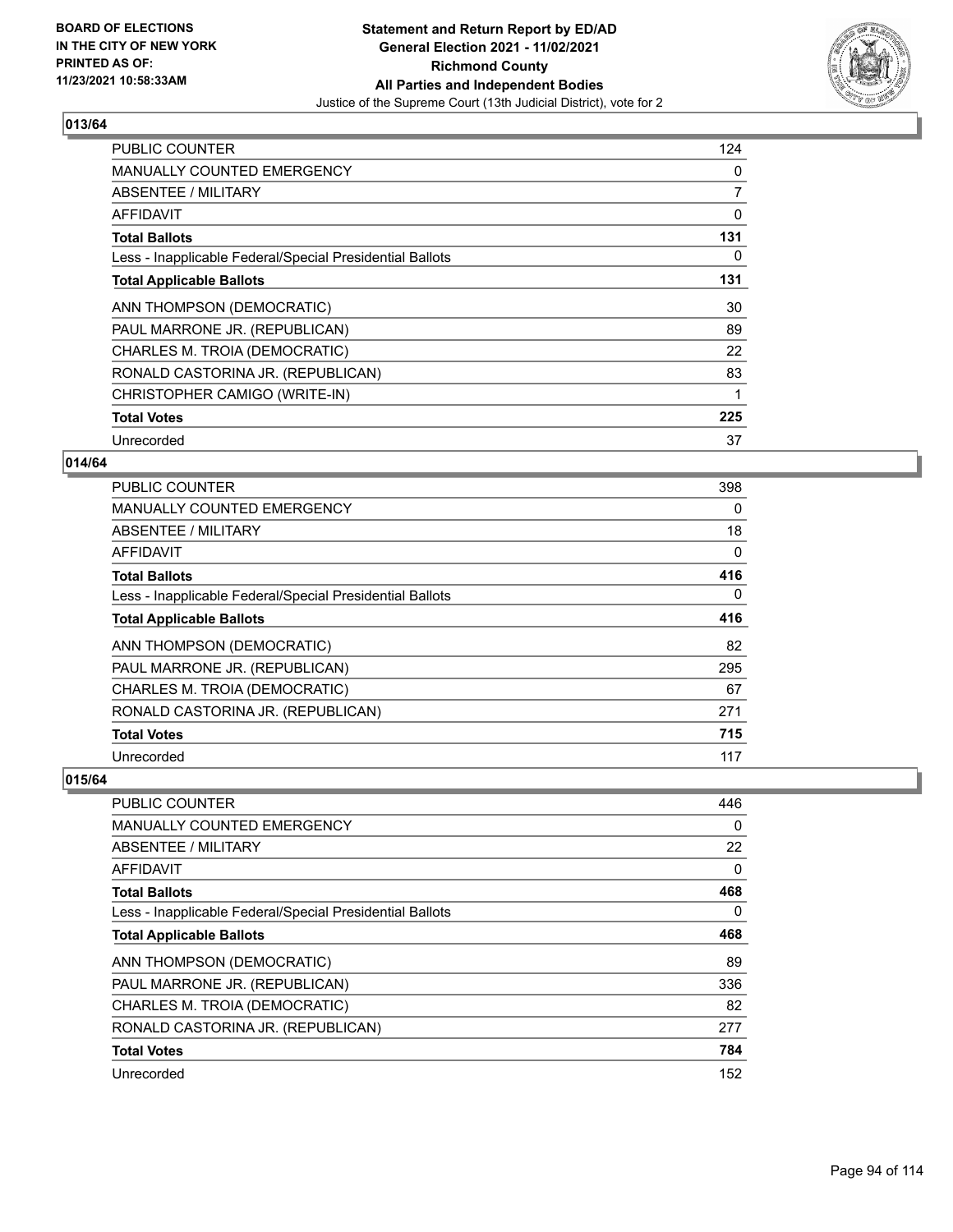

| <b>PUBLIC COUNTER</b>                                    | 374      |
|----------------------------------------------------------|----------|
| <b>MANUALLY COUNTED EMERGENCY</b>                        | $\Omega$ |
| <b>ABSENTEE / MILITARY</b>                               | 20       |
| AFFIDAVIT                                                |          |
| <b>Total Ballots</b>                                     | 395      |
| Less - Inapplicable Federal/Special Presidential Ballots | 0        |
| <b>Total Applicable Ballots</b>                          | 395      |
| ANN THOMPSON (DEMOCRATIC)                                | 69       |
| PAUL MARRONE JR. (REPUBLICAN)                            | 275      |
| CHARLES M. TROIA (DEMOCRATIC)                            | 66       |
| RONALD CASTORINA JR. (REPUBLICAN)                        | 260      |
| ROWAN A. BARRETT JR. (WRITE-IN)                          |          |
| <b>Total Votes</b>                                       | 671      |
| Unrecorded                                               | 119      |

## **017/64**

| <b>PUBLIC COUNTER</b>                                    | 376      |
|----------------------------------------------------------|----------|
| <b>MANUALLY COUNTED EMERGENCY</b>                        | 0        |
| ABSENTEE / MILITARY                                      | 29       |
| AFFIDAVIT                                                | $\Omega$ |
| <b>Total Ballots</b>                                     | 405      |
| Less - Inapplicable Federal/Special Presidential Ballots | 0        |
| <b>Total Applicable Ballots</b>                          | 405      |
| ANN THOMPSON (DEMOCRATIC)                                | 88       |
| PAUL MARRONE JR. (REPUBLICAN)                            | 269      |
| CHARLES M. TROIA (DEMOCRATIC)                            | 77       |
| RONALD CASTORINA JR. (REPUBLICAN)                        | 244      |
| CAITLIN MULLER (WRITE-IN)                                |          |
| <b>Total Votes</b>                                       | 679      |
| Unrecorded                                               | 131      |

| <b>PUBLIC COUNTER</b>                                    | 312      |
|----------------------------------------------------------|----------|
| <b>MANUALLY COUNTED EMERGENCY</b>                        | 0        |
| ABSENTEE / MILITARY                                      | 13       |
| AFFIDAVIT                                                | 0        |
| <b>Total Ballots</b>                                     | 325      |
| Less - Inapplicable Federal/Special Presidential Ballots | $\Omega$ |
| <b>Total Applicable Ballots</b>                          | 325      |
| ANN THOMPSON (DEMOCRATIC)                                | 64       |
| PAUL MARRONE JR. (REPUBLICAN)                            | 224      |
| CHARLES M. TROIA (DEMOCRATIC)                            | 47       |
| RONALD CASTORINA JR. (REPUBLICAN)                        | 215      |
| <b>Total Votes</b>                                       | 550      |
| Unrecorded                                               | 100      |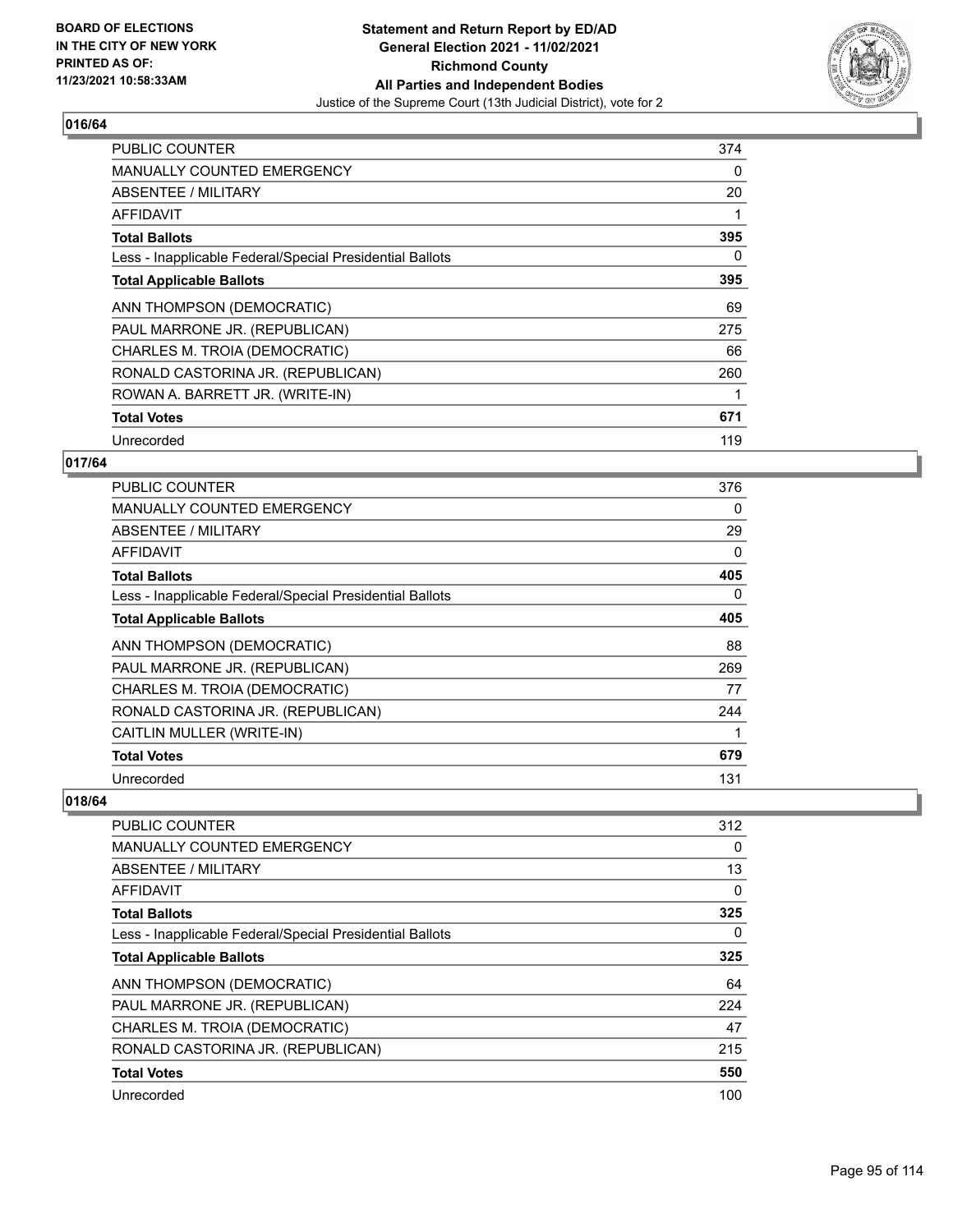

| <b>PUBLIC COUNTER</b>                                    | 207 |
|----------------------------------------------------------|-----|
| <b>MANUALLY COUNTED EMERGENCY</b>                        | 0   |
| ABSENTEE / MILITARY                                      | 50  |
| AFFIDAVIT                                                | 3   |
| <b>Total Ballots</b>                                     | 260 |
| Less - Inapplicable Federal/Special Presidential Ballots | 0   |
| <b>Total Applicable Ballots</b>                          | 260 |
| ANN THOMPSON (DEMOCRATIC)                                | 134 |
| PAUL MARRONE JR. (REPUBLICAN)                            | 100 |
| CHARLES M. TROIA (DEMOCRATIC)                            | 100 |
| RONALD CASTORINA JR. (REPUBLICAN)                        | 83  |
| UNATTRIBUTABLE WRITE-IN (WRITE-IN)                       | 2   |
| <b>Total Votes</b>                                       | 419 |
| Unrecorded                                               | 101 |

## **020/64**

| PUBLIC COUNTER                                           | 317      |
|----------------------------------------------------------|----------|
| <b>MANUALLY COUNTED EMERGENCY</b>                        | 0        |
| ABSENTEE / MILITARY                                      | 22       |
| AFFIDAVIT                                                | 2        |
| <b>Total Ballots</b>                                     | 341      |
| Less - Inapplicable Federal/Special Presidential Ballots | $\Omega$ |
| <b>Total Applicable Ballots</b>                          | 341      |
| ANN THOMPSON (DEMOCRATIC)                                | 83       |
| PAUL MARRONE JR. (REPUBLICAN)                            | 233      |
| CHARLES M. TROIA (DEMOCRATIC)                            | 59       |
| RONALD CASTORINA JR. (REPUBLICAN)                        | 215      |
| <b>Total Votes</b>                                       | 590      |
| Unrecorded                                               | 92       |

| PUBLIC COUNTER                                           | 318 |
|----------------------------------------------------------|-----|
| <b>MANUALLY COUNTED EMERGENCY</b>                        | 0   |
| ABSENTEE / MILITARY                                      | 15  |
| AFFIDAVIT                                                |     |
| <b>Total Ballots</b>                                     | 334 |
| Less - Inapplicable Federal/Special Presidential Ballots | 0   |
| <b>Total Applicable Ballots</b>                          | 334 |
| ANN THOMPSON (DEMOCRATIC)                                | 74  |
| PAUL MARRONE JR. (REPUBLICAN)                            | 237 |
| CHARLES M. TROIA (DEMOCRATIC)                            | 54  |
| RONALD CASTORINA JR. (REPUBLICAN)                        | 224 |
| <b>Total Votes</b>                                       | 589 |
| Unrecorded                                               | 79  |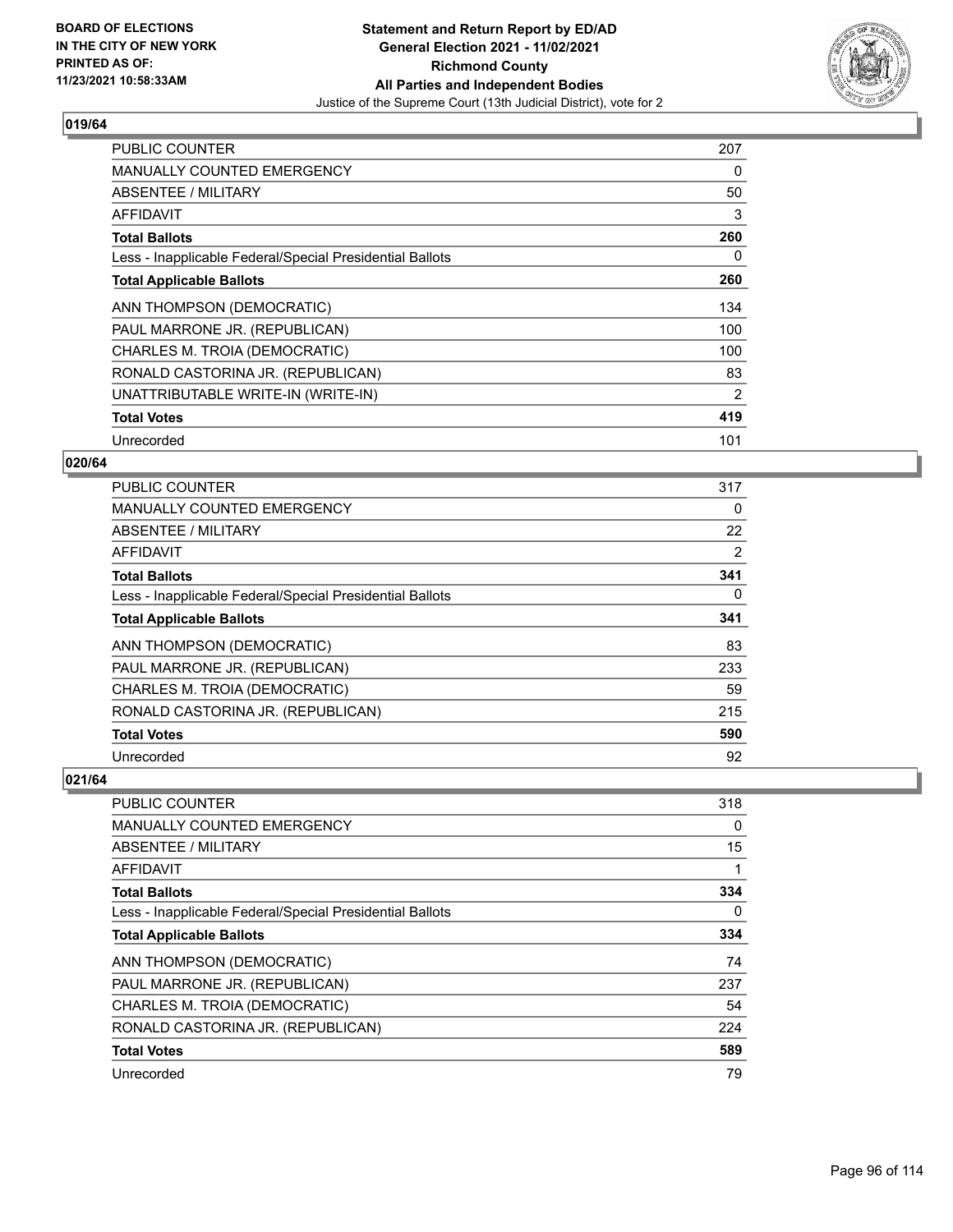

| <b>PUBLIC COUNTER</b>                                    | 360 |
|----------------------------------------------------------|-----|
| MANUALLY COUNTED EMERGENCY                               | 0   |
| ABSENTEE / MILITARY                                      | 30  |
| <b>AFFIDAVIT</b>                                         | 0   |
| <b>Total Ballots</b>                                     | 390 |
| Less - Inapplicable Federal/Special Presidential Ballots | 0   |
| <b>Total Applicable Ballots</b>                          | 390 |
| ANN THOMPSON (DEMOCRATIC)                                | 98  |
| PAUL MARRONE JR. (REPUBLICAN)                            | 254 |
| CHARLES M. TROIA (DEMOCRATIC)                            | 88  |
| RONALD CASTORINA JR. (REPUBLICAN)                        | 233 |
| <b>Total Votes</b>                                       | 673 |
| Unrecorded                                               | 107 |

## **023/64**

| <b>PUBLIC COUNTER</b>                                    | 307 |
|----------------------------------------------------------|-----|
| MANUALLY COUNTED EMERGENCY                               | 0   |
| ABSENTEE / MILITARY                                      | 9   |
| AFFIDAVIT                                                |     |
| <b>Total Ballots</b>                                     | 317 |
| Less - Inapplicable Federal/Special Presidential Ballots | 0   |
| <b>Total Applicable Ballots</b>                          | 317 |
| ANN THOMPSON (DEMOCRATIC)                                | 53  |
| PAUL MARRONE JR. (REPUBLICAN)                            | 234 |
| CHARLES M. TROIA (DEMOCRATIC)                            | 51  |
| RONALD CASTORINA JR. (REPUBLICAN)                        | 229 |
| <b>Total Votes</b>                                       | 567 |
| Unrecorded                                               | 67  |

| PUBLIC COUNTER                                           | 331 |
|----------------------------------------------------------|-----|
| <b>MANUALLY COUNTED EMERGENCY</b>                        | 0   |
| ABSENTEE / MILITARY                                      | 12  |
| AFFIDAVIT                                                | 0   |
| <b>Total Ballots</b>                                     | 343 |
| Less - Inapplicable Federal/Special Presidential Ballots | 0   |
| <b>Total Applicable Ballots</b>                          | 343 |
| ANN THOMPSON (DEMOCRATIC)                                | 94  |
| PAUL MARRONE JR. (REPUBLICAN)                            | 231 |
| CHARLES M. TROIA (DEMOCRATIC)                            | 71  |
| RONALD CASTORINA JR. (REPUBLICAN)                        | 210 |
| <b>Total Votes</b>                                       | 606 |
| Unrecorded                                               | 80  |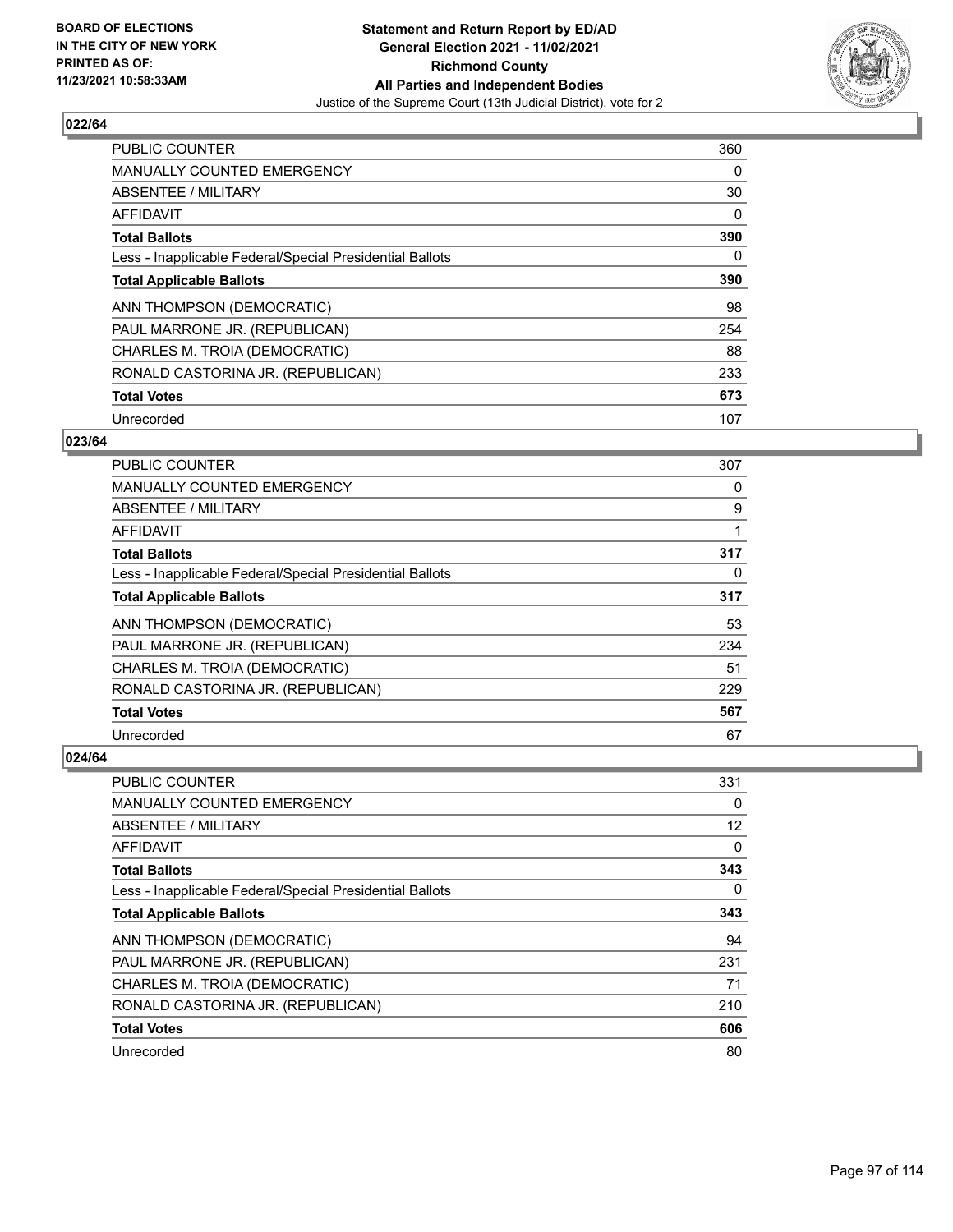

| <b>PUBLIC COUNTER</b>                                    | 336      |
|----------------------------------------------------------|----------|
| MANUALLY COUNTED EMERGENCY                               | $\Omega$ |
| ABSENTEE / MILITARY                                      | 22       |
| <b>AFFIDAVIT</b>                                         | 0        |
| <b>Total Ballots</b>                                     | 358      |
| Less - Inapplicable Federal/Special Presidential Ballots | 0        |
| <b>Total Applicable Ballots</b>                          | 358      |
| ANN THOMPSON (DEMOCRATIC)                                | 72       |
| PAUL MARRONE JR. (REPUBLICAN)                            | 253      |
| CHARLES M. TROIA (DEMOCRATIC)                            | 54       |
| RONALD CASTORINA JR. (REPUBLICAN)                        | 214      |
| <b>Total Votes</b>                                       | 593      |
| Unrecorded                                               | 123      |

## **026/64**

| <b>PUBLIC COUNTER</b>                                    | 292      |
|----------------------------------------------------------|----------|
| MANUALLY COUNTED EMERGENCY                               | $\Omega$ |
| ABSENTEE / MILITARY                                      | 12       |
| AFFIDAVIT                                                | 4        |
| <b>Total Ballots</b>                                     | 308      |
| Less - Inapplicable Federal/Special Presidential Ballots | $\Omega$ |
| <b>Total Applicable Ballots</b>                          | 308      |
| ANN THOMPSON (DEMOCRATIC)                                | 78       |
| PAUL MARRONE JR. (REPUBLICAN)                            | 198      |
| CHARLES M. TROIA (DEMOCRATIC)                            | 79       |
| RONALD CASTORINA JR. (REPUBLICAN)                        | 194      |
| <b>Total Votes</b>                                       | 549      |
| Unrecorded                                               | 67       |

| PUBLIC COUNTER                                           | 309            |
|----------------------------------------------------------|----------------|
| <b>MANUALLY COUNTED EMERGENCY</b>                        | $\Omega$       |
| ABSENTEE / MILITARY                                      | 13             |
| AFFIDAVIT                                                | $\overline{2}$ |
| <b>Total Ballots</b>                                     | 324            |
| Less - Inapplicable Federal/Special Presidential Ballots | 0              |
| <b>Total Applicable Ballots</b>                          | 324            |
| ANN THOMPSON (DEMOCRATIC)                                | 72             |
| PAUL MARRONE JR. (REPUBLICAN)                            | 224            |
| CHARLES M. TROIA (DEMOCRATIC)                            | 62             |
| RONALD CASTORINA JR. (REPUBLICAN)                        | 198            |
| <b>Total Votes</b>                                       | 556            |
| Unrecorded                                               | 92             |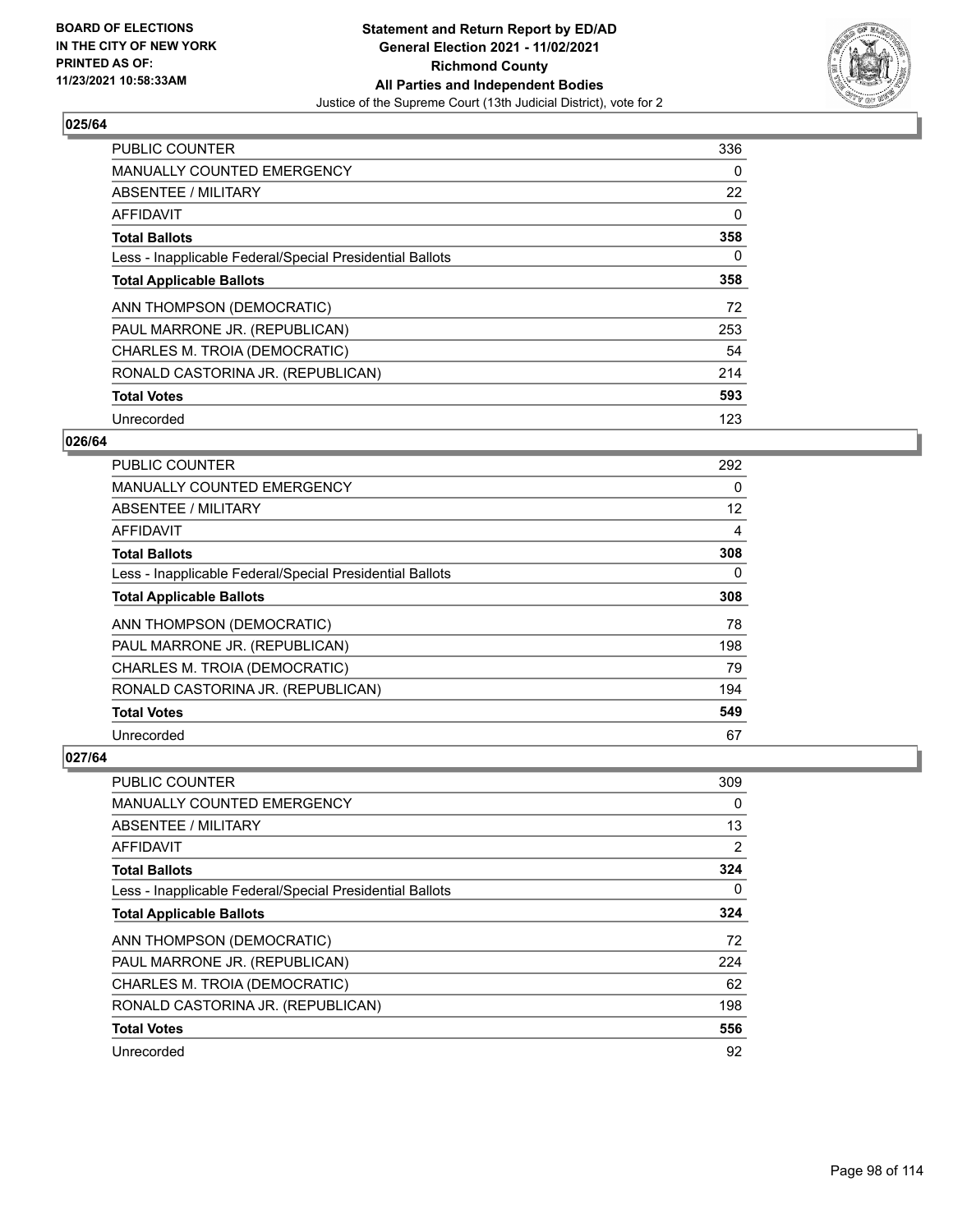

| <b>PUBLIC COUNTER</b>                                    | 230 |
|----------------------------------------------------------|-----|
| MANUALLY COUNTED EMERGENCY                               | 0   |
| ABSENTEE / MILITARY                                      | 8   |
| AFFIDAVIT                                                |     |
| <b>Total Ballots</b>                                     | 239 |
| Less - Inapplicable Federal/Special Presidential Ballots | 0   |
| <b>Total Applicable Ballots</b>                          | 239 |
| ANN THOMPSON (DEMOCRATIC)                                | 46  |
| PAUL MARRONE JR. (REPUBLICAN)                            | 163 |
| CHARLES M. TROIA (DEMOCRATIC)                            | 38  |
| RONALD CASTORINA JR. (REPUBLICAN)                        | 135 |
| <b>Total Votes</b>                                       | 382 |
| Unrecorded                                               | 96  |

## **029/64**

| PUBLIC COUNTER                                           | 341 |
|----------------------------------------------------------|-----|
| MANUALLY COUNTED EMERGENCY                               | 0   |
| ABSENTEE / MILITARY                                      | 19  |
| AFFIDAVIT                                                | 0   |
| <b>Total Ballots</b>                                     | 360 |
| Less - Inapplicable Federal/Special Presidential Ballots | 0   |
| <b>Total Applicable Ballots</b>                          | 360 |
| ANN THOMPSON (DEMOCRATIC)                                | 87  |
| PAUL MARRONE JR. (REPUBLICAN)                            | 240 |
| CHARLES M. TROIA (DEMOCRATIC)                            | 71  |
| RONALD CASTORINA JR. (REPUBLICAN)                        | 208 |
| <b>Total Votes</b>                                       | 606 |
| Unrecorded                                               | 114 |

| PUBLIC COUNTER                                           | 331 |
|----------------------------------------------------------|-----|
| <b>MANUALLY COUNTED EMERGENCY</b>                        | 0   |
| ABSENTEE / MILITARY                                      | 4   |
| AFFIDAVIT                                                | 6   |
| <b>Total Ballots</b>                                     | 341 |
| Less - Inapplicable Federal/Special Presidential Ballots | 0   |
| <b>Total Applicable Ballots</b>                          | 341 |
| ANN THOMPSON (DEMOCRATIC)                                | 70  |
| PAUL MARRONE JR. (REPUBLICAN)                            | 228 |
| CHARLES M. TROIA (DEMOCRATIC)                            | 53  |
| RONALD CASTORINA JR. (REPUBLICAN)                        | 202 |
| <b>Total Votes</b>                                       | 553 |
| Unrecorded                                               | 129 |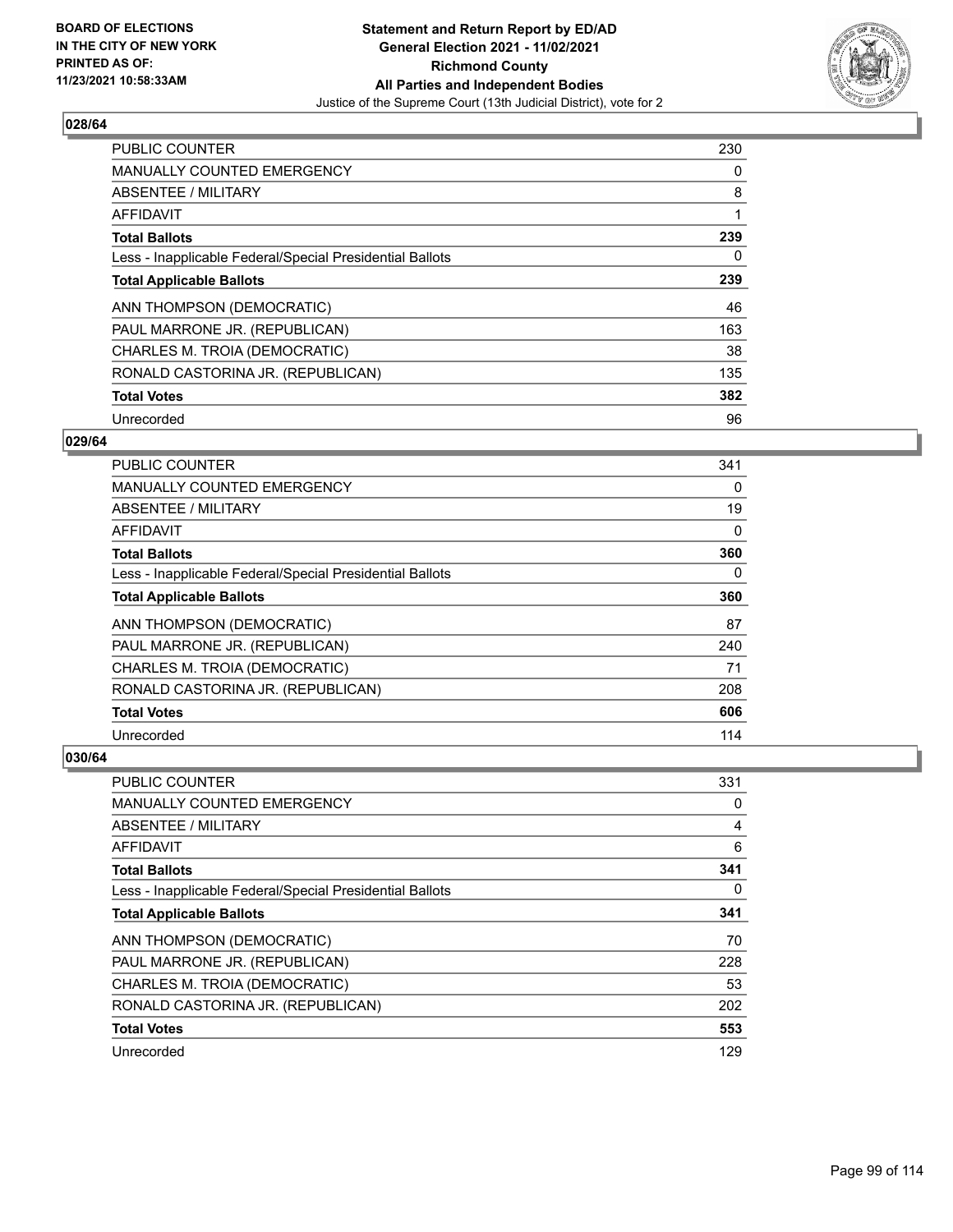

| <b>PUBLIC COUNTER</b>                                    | 272            |
|----------------------------------------------------------|----------------|
| MANUALLY COUNTED EMERGENCY                               | 0              |
| ABSENTEE / MILITARY                                      | $\overline{7}$ |
| <b>AFFIDAVIT</b>                                         |                |
| <b>Total Ballots</b>                                     | 280            |
| Less - Inapplicable Federal/Special Presidential Ballots | 0              |
| <b>Total Applicable Ballots</b>                          | 280            |
| ANN THOMPSON (DEMOCRATIC)                                | 75             |
| PAUL MARRONE JR. (REPUBLICAN)                            | 169            |
| CHARLES M. TROIA (DEMOCRATIC)                            | 56             |
| RONALD CASTORINA JR. (REPUBLICAN)                        | 155            |
| <b>Total Votes</b>                                       | 455            |
| Unrecorded                                               | 105            |

## **032/64**

| <b>PUBLIC COUNTER</b>                                    | 349 |
|----------------------------------------------------------|-----|
| <b>MANUALLY COUNTED EMERGENCY</b>                        | 0   |
| ABSENTEE / MILITARY                                      | 13  |
| <b>AFFIDAVIT</b>                                         |     |
| <b>Total Ballots</b>                                     | 363 |
| Less - Inapplicable Federal/Special Presidential Ballots | 0   |
| <b>Total Applicable Ballots</b>                          | 363 |
| ANN THOMPSON (DEMOCRATIC)                                | 107 |
| PAUL MARRONE JR. (REPUBLICAN)                            | 213 |
| CHARLES M. TROIA (DEMOCRATIC)                            | 76  |
| RONALD CASTORINA JR. (REPUBLICAN)                        | 182 |
| <b>Total Votes</b>                                       | 578 |
| Unrecorded                                               | 148 |

| PUBLIC COUNTER                                           | 317 |
|----------------------------------------------------------|-----|
| MANUALLY COUNTED EMERGENCY                               | 0   |
| ABSENTEE / MILITARY                                      | 12  |
| AFFIDAVIT                                                | 3   |
| <b>Total Ballots</b>                                     | 332 |
| Less - Inapplicable Federal/Special Presidential Ballots | 0   |
| <b>Total Applicable Ballots</b>                          | 332 |
| ANN THOMPSON (DEMOCRATIC)                                | 66  |
| PAUL MARRONE JR. (REPUBLICAN)                            | 221 |
| CHARLES M. TROIA (DEMOCRATIC)                            | 57  |
| RONALD CASTORINA JR. (REPUBLICAN)                        | 205 |
| UNATTRIBUTABLE WRITE-IN (WRITE-IN)                       | 2   |
| <b>Total Votes</b>                                       | 551 |
| Unrecorded                                               | 113 |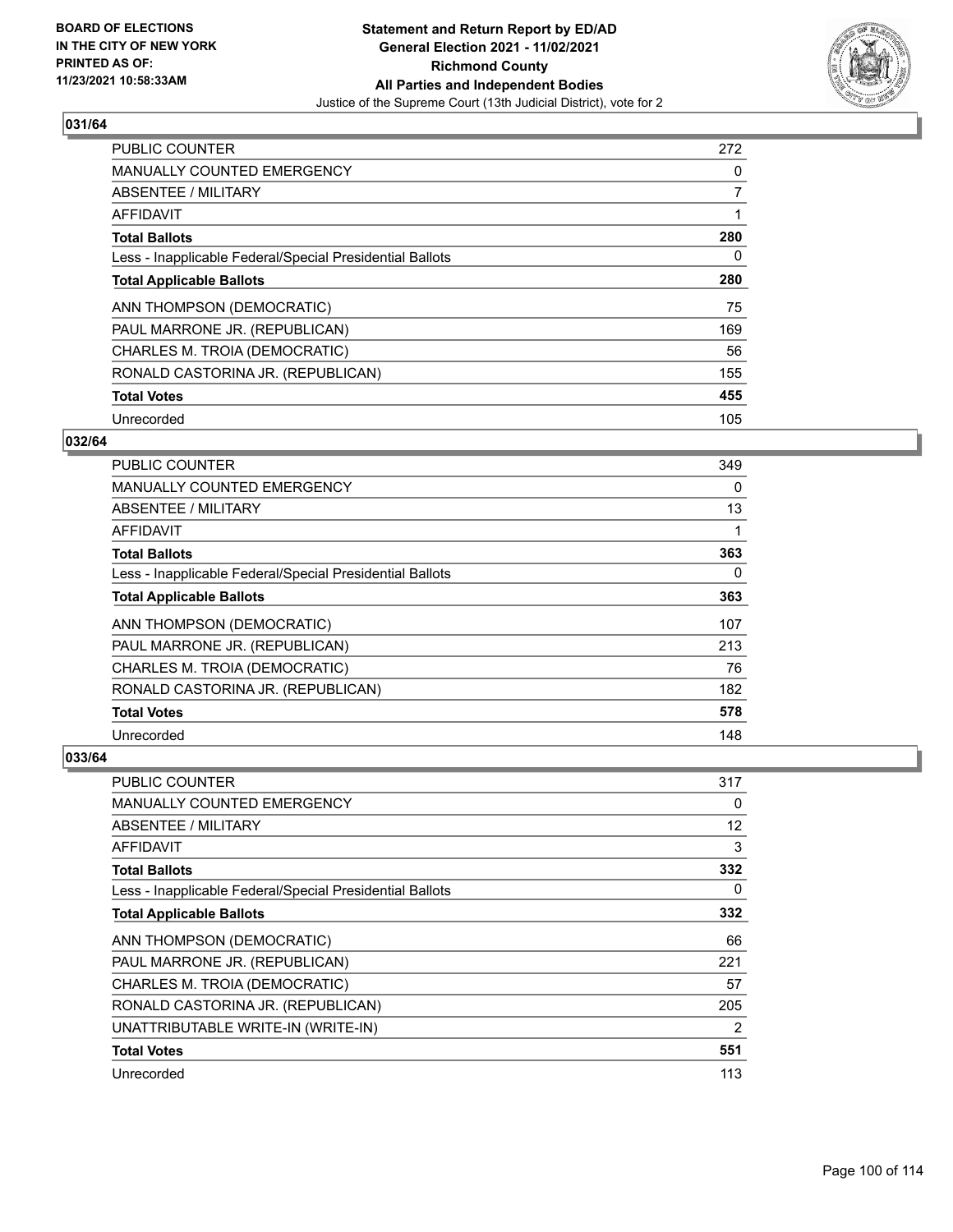

| PUBLIC COUNTER                                           | 312            |
|----------------------------------------------------------|----------------|
| <b>MANUALLY COUNTED EMERGENCY</b>                        | 0              |
| ABSENTEE / MILITARY                                      | 32             |
| <b>AFFIDAVIT</b>                                         | $\overline{2}$ |
| <b>Total Ballots</b>                                     | 346            |
| Less - Inapplicable Federal/Special Presidential Ballots | $\Omega$       |
| <b>Total Applicable Ballots</b>                          | 346            |
| ANN THOMPSON (DEMOCRATIC)                                | 99             |
| PAUL MARRONE JR. (REPUBLICAN)                            | 195            |
| CHARLES M. TROIA (DEMOCRATIC)                            | 78             |
| RONALD CASTORINA JR. (REPUBLICAN)                        | 187            |
| <b>Total Votes</b>                                       | 559            |
| Unrecorded                                               | 133            |

## **035/64**

| PUBLIC COUNTER                                           | 346 |
|----------------------------------------------------------|-----|
| MANUALLY COUNTED EMERGENCY                               | 0   |
| ABSENTEE / MILITARY                                      | 19  |
| AFFIDAVIT                                                | 1   |
| <b>Total Ballots</b>                                     | 366 |
| Less - Inapplicable Federal/Special Presidential Ballots | 0   |
| <b>Total Applicable Ballots</b>                          | 366 |
| ANN THOMPSON (DEMOCRATIC)                                | 81  |
| PAUL MARRONE JR. (REPUBLICAN)                            | 230 |
| CHARLES M. TROIA (DEMOCRATIC)                            | 69  |
| RONALD CASTORINA JR. (REPUBLICAN)                        | 217 |
| BILLY C. MOTLEY JR. (WRITE-IN)                           |     |
| <b>Total Votes</b>                                       | 598 |
| Unrecorded                                               | 134 |

| PUBLIC COUNTER                                           | 368      |
|----------------------------------------------------------|----------|
| <b>MANUALLY COUNTED EMERGENCY</b>                        | $\Omega$ |
| ABSENTEE / MILITARY                                      | 28       |
| AFFIDAVIT                                                |          |
| <b>Total Ballots</b>                                     | 397      |
| Less - Inapplicable Federal/Special Presidential Ballots | 0        |
| <b>Total Applicable Ballots</b>                          | 397      |
| ANN THOMPSON (DEMOCRATIC)                                | 109      |
| PAUL MARRONE JR. (REPUBLICAN)                            | 249      |
| CHARLES M. TROIA (DEMOCRATIC)                            | 93       |
| RONALD CASTORINA JR. (REPUBLICAN)                        | 209      |
| <b>Total Votes</b>                                       | 660      |
| Unrecorded                                               | 134      |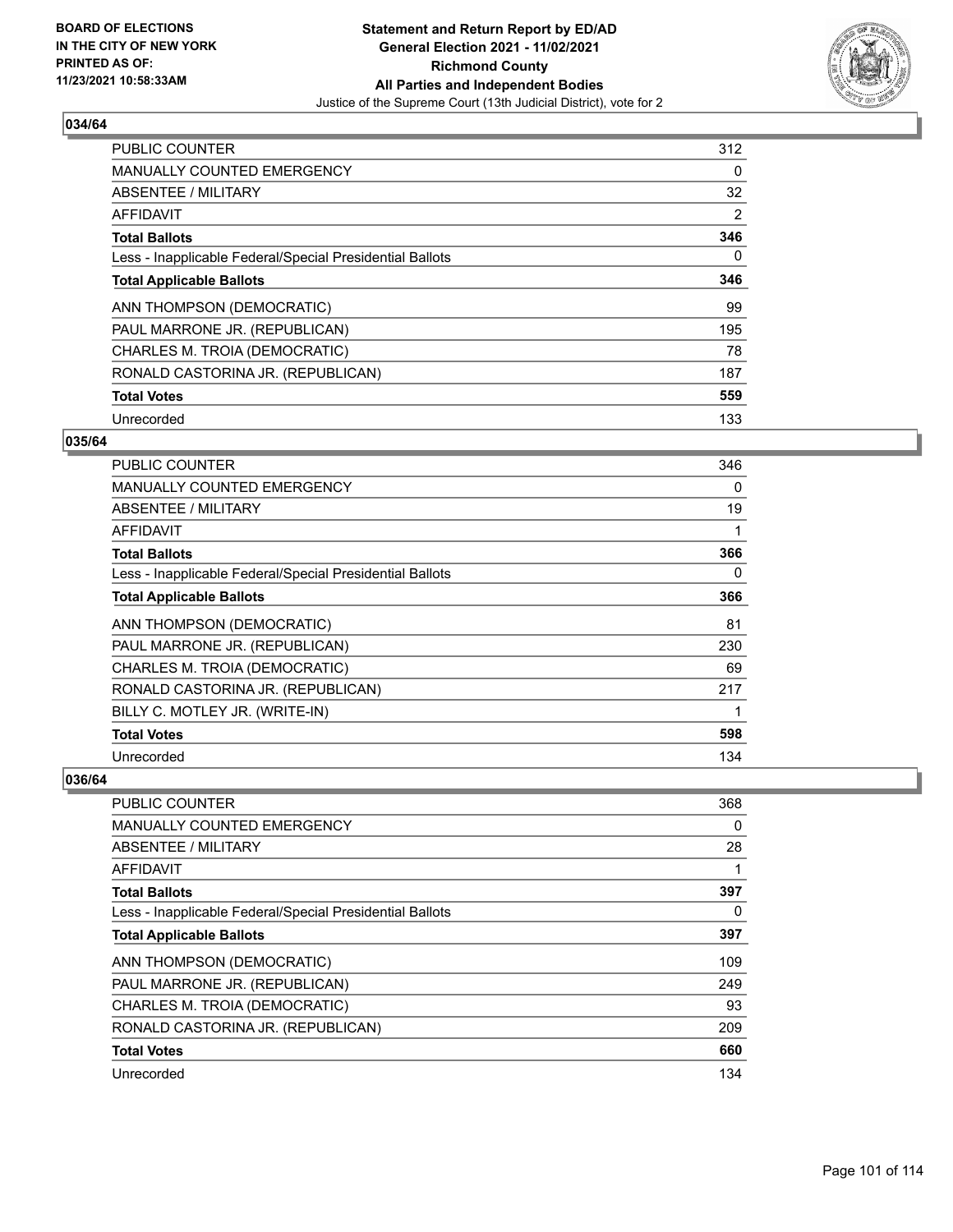

| PUBLIC COUNTER                                           | 313 |
|----------------------------------------------------------|-----|
| <b>MANUALLY COUNTED EMERGENCY</b>                        | 0   |
| ABSENTEE / MILITARY                                      | 8   |
| AFFIDAVIT                                                | 1   |
| <b>Total Ballots</b>                                     | 322 |
| Less - Inapplicable Federal/Special Presidential Ballots | 0   |
| <b>Total Applicable Ballots</b>                          | 322 |
| ANN THOMPSON (DEMOCRATIC)                                | 95  |
| PAUL MARRONE JR. (REPUBLICAN)                            | 193 |
| CHARLES M. TROIA (DEMOCRATIC)                            | 81  |
| RONALD CASTORINA JR. (REPUBLICAN)                        | 178 |
| UNATTRIBUTABLE WRITE-IN (WRITE-IN)                       |     |
| <b>Total Votes</b>                                       | 548 |
| Unrecorded                                               | 96  |

## **038/64**

| <b>PUBLIC COUNTER</b>                                    | 307 |
|----------------------------------------------------------|-----|
| <b>MANUALLY COUNTED EMERGENCY</b>                        | 0   |
| ABSENTEE / MILITARY                                      | 14  |
| AFFIDAVIT                                                | 0   |
| <b>Total Ballots</b>                                     | 321 |
| Less - Inapplicable Federal/Special Presidential Ballots | 0   |
| <b>Total Applicable Ballots</b>                          | 321 |
| ANN THOMPSON (DEMOCRATIC)                                | 97  |
| PAUL MARRONE JR. (REPUBLICAN)                            | 182 |
| CHARLES M. TROIA (DEMOCRATIC)                            | 75  |
| RONALD CASTORINA JR. (REPUBLICAN)                        | 160 |
| UNATTRIBUTABLE WRITE-IN (WRITE-IN)                       | 2   |
| <b>Total Votes</b>                                       | 516 |
| Unrecorded                                               | 126 |

| <b>PUBLIC COUNTER</b>                                    | 266 |
|----------------------------------------------------------|-----|
| MANUALLY COUNTED EMERGENCY                               | 0   |
| ABSENTEE / MILITARY                                      | 6   |
| AFFIDAVIT                                                | 0   |
| <b>Total Ballots</b>                                     | 272 |
| Less - Inapplicable Federal/Special Presidential Ballots | 0   |
| <b>Total Applicable Ballots</b>                          | 272 |
| ANN THOMPSON (DEMOCRATIC)                                | 70  |
| PAUL MARRONE JR. (REPUBLICAN)                            | 170 |
| CHARLES M. TROIA (DEMOCRATIC)                            | 59  |
| RONALD CASTORINA JR. (REPUBLICAN)                        | 155 |
| <b>Total Votes</b>                                       | 454 |
| Unrecorded                                               | 90  |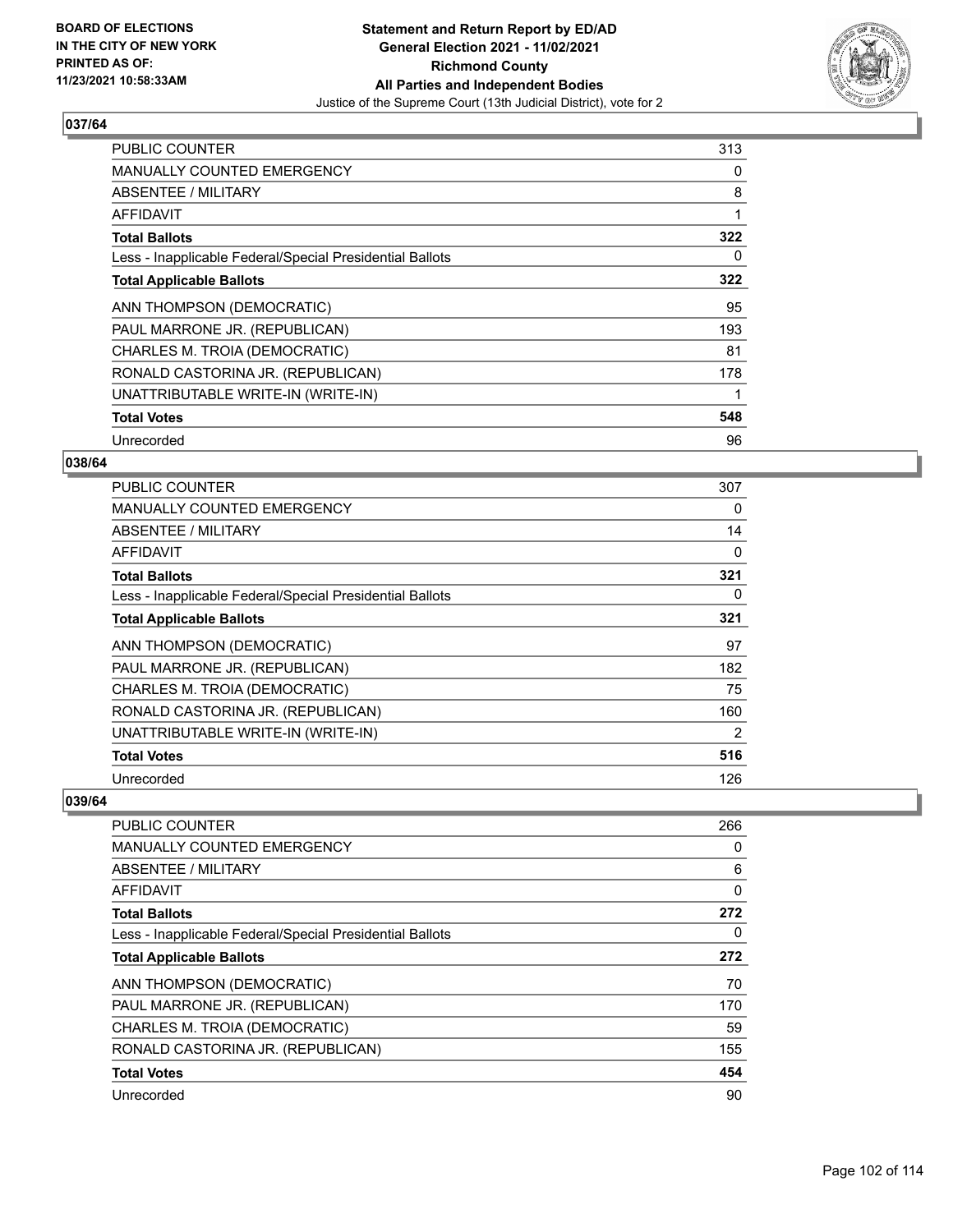

| <b>PUBLIC COUNTER</b>                                    | 211 |
|----------------------------------------------------------|-----|
| <b>MANUALLY COUNTED EMERGENCY</b>                        | 0   |
| ABSENTEE / MILITARY                                      | 15  |
| <b>AFFIDAVIT</b>                                         | 0   |
| <b>Total Ballots</b>                                     | 226 |
| Less - Inapplicable Federal/Special Presidential Ballots | 0   |
| <b>Total Applicable Ballots</b>                          | 226 |
| ANN THOMPSON (DEMOCRATIC)                                | 100 |
| PAUL MARRONE JR. (REPUBLICAN)                            | 96  |
| CHARLES M. TROIA (DEMOCRATIC)                            | 73  |
| RONALD CASTORINA JR. (REPUBLICAN)                        | 78  |
| <b>Total Votes</b>                                       | 347 |
| Unrecorded                                               | 105 |

## **041/64**

| <b>PUBLIC COUNTER</b>                                    | 309 |
|----------------------------------------------------------|-----|
| MANUALLY COUNTED EMERGENCY                               | 0   |
| ABSENTEE / MILITARY                                      | 6   |
| AFFIDAVIT                                                | 0   |
| <b>Total Ballots</b>                                     | 315 |
| Less - Inapplicable Federal/Special Presidential Ballots | 0   |
| <b>Total Applicable Ballots</b>                          | 315 |
| ANN THOMPSON (DEMOCRATIC)                                | 68  |
| PAUL MARRONE JR. (REPUBLICAN)                            | 202 |
| CHARLES M. TROIA (DEMOCRATIC)                            | 52  |
| RONALD CASTORINA JR. (REPUBLICAN)                        | 162 |
| <b>Total Votes</b>                                       | 484 |
| Unrecorded                                               | 146 |

| PUBLIC COUNTER                                           | 268 |
|----------------------------------------------------------|-----|
| <b>MANUALLY COUNTED EMERGENCY</b>                        | 0   |
| ABSENTEE / MILITARY                                      | 10  |
| AFFIDAVIT                                                | 0   |
| <b>Total Ballots</b>                                     | 278 |
| Less - Inapplicable Federal/Special Presidential Ballots | 0   |
| <b>Total Applicable Ballots</b>                          | 278 |
| ANN THOMPSON (DEMOCRATIC)                                | 90  |
| PAUL MARRONE JR. (REPUBLICAN)                            | 165 |
| CHARLES M. TROIA (DEMOCRATIC)                            | 65  |
| RONALD CASTORINA JR. (REPUBLICAN)                        | 132 |
| <b>Total Votes</b>                                       | 452 |
| Unrecorded                                               | 104 |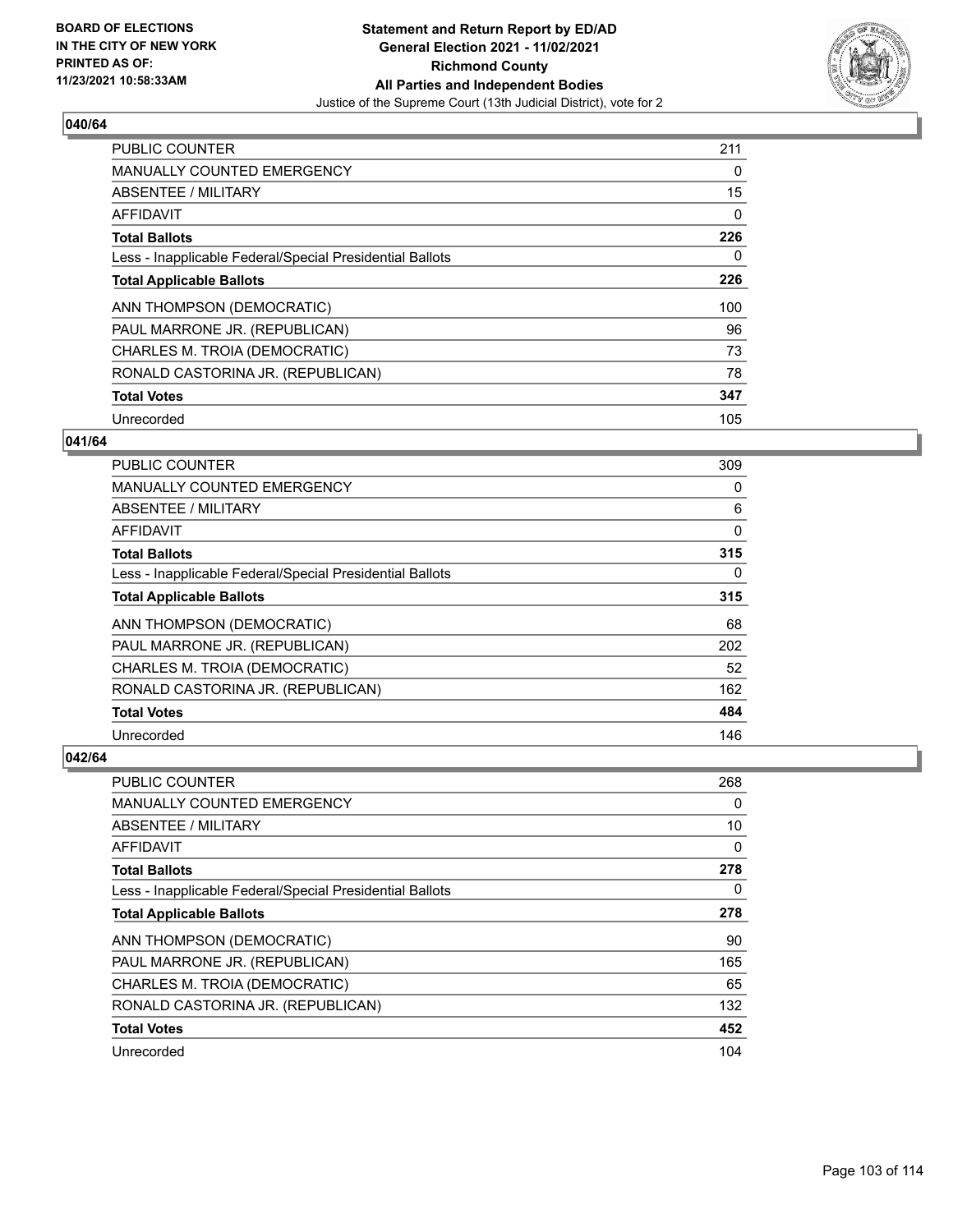

| <b>PUBLIC COUNTER</b>                                    | 198 |
|----------------------------------------------------------|-----|
| <b>MANUALLY COUNTED EMERGENCY</b>                        | 0   |
| ABSENTEE / MILITARY                                      | 9   |
| <b>AFFIDAVIT</b>                                         | 0   |
| <b>Total Ballots</b>                                     | 207 |
| Less - Inapplicable Federal/Special Presidential Ballots | 0   |
| <b>Total Applicable Ballots</b>                          | 207 |
| ANN THOMPSON (DEMOCRATIC)                                | 57  |
| PAUL MARRONE JR. (REPUBLICAN)                            | 128 |
| CHARLES M. TROIA (DEMOCRATIC)                            | 46  |
| RONALD CASTORINA JR. (REPUBLICAN)                        | 99  |
| <b>Total Votes</b>                                       | 330 |
| Unrecorded                                               | 84  |

## **044/64**

| <b>PUBLIC COUNTER</b>                                    | 308 |
|----------------------------------------------------------|-----|
| <b>MANUALLY COUNTED EMERGENCY</b>                        | 0   |
| ABSENTEE / MILITARY                                      | 13  |
| AFFIDAVIT                                                | 3   |
| <b>Total Ballots</b>                                     | 324 |
| Less - Inapplicable Federal/Special Presidential Ballots | 0   |
| <b>Total Applicable Ballots</b>                          | 324 |
| ANN THOMPSON (DEMOCRATIC)                                | 91  |
| PAUL MARRONE JR. (REPUBLICAN)                            | 205 |
| CHARLES M. TROIA (DEMOCRATIC)                            | 68  |
| RONALD CASTORINA JR. (REPUBLICAN)                        | 163 |
| UNATTRIBUTABLE WRITE-IN (WRITE-IN)                       |     |
| <b>Total Votes</b>                                       | 528 |
| Unrecorded                                               | 120 |

| <b>PUBLIC COUNTER</b>                                    | 280 |
|----------------------------------------------------------|-----|
| <b>MANUALLY COUNTED EMERGENCY</b>                        | 0   |
| ABSENTEE / MILITARY                                      | 26  |
| AFFIDAVIT                                                | 2   |
| <b>Total Ballots</b>                                     | 308 |
| Less - Inapplicable Federal/Special Presidential Ballots | 0   |
| <b>Total Applicable Ballots</b>                          | 308 |
| ANN THOMPSON (DEMOCRATIC)                                | 118 |
| PAUL MARRONE JR. (REPUBLICAN)                            | 155 |
| CHARLES M. TROIA (DEMOCRATIC)                            | 100 |
| RONALD CASTORINA JR. (REPUBLICAN)                        | 138 |
| <b>Total Votes</b>                                       | 511 |
| Unrecorded                                               | 105 |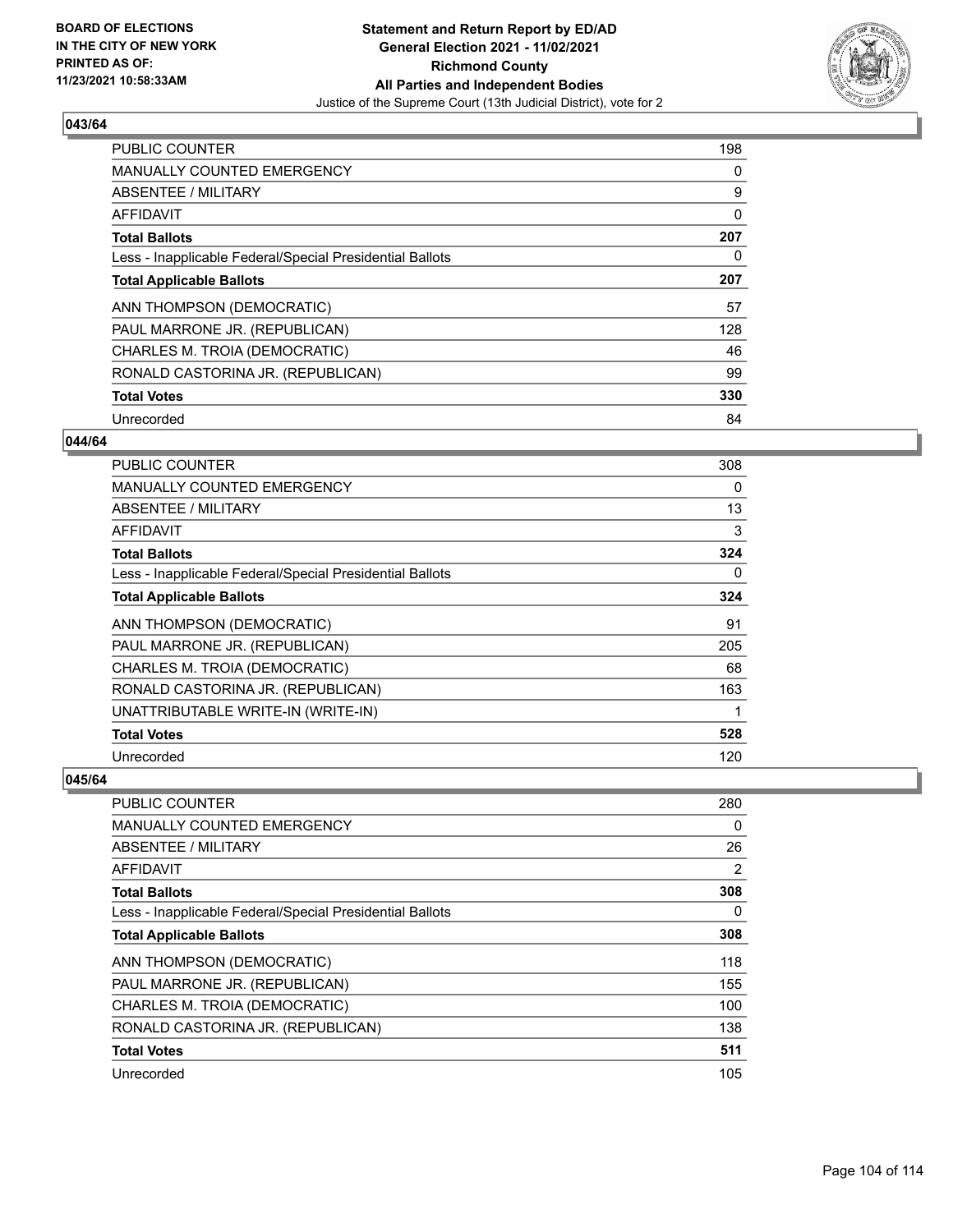

| <b>PUBLIC COUNTER</b>                                    | 269 |
|----------------------------------------------------------|-----|
| <b>MANUALLY COUNTED EMERGENCY</b>                        | 0   |
| ABSENTEE / MILITARY                                      | 20  |
| AFFIDAVIT                                                |     |
| <b>Total Ballots</b>                                     | 290 |
| Less - Inapplicable Federal/Special Presidential Ballots | 0   |
| <b>Total Applicable Ballots</b>                          | 290 |
| ANN THOMPSON (DEMOCRATIC)                                | 93  |
| PAUL MARRONE JR. (REPUBLICAN)                            | 156 |
| CHARLES M. TROIA (DEMOCRATIC)                            | 83  |
| RONALD CASTORINA JR. (REPUBLICAN)                        | 158 |
| <b>Total Votes</b>                                       | 490 |
| Unrecorded                                               | 90  |

## **047/64**

| <b>PUBLIC COUNTER</b>                                    | 320 |
|----------------------------------------------------------|-----|
| MANUALLY COUNTED EMERGENCY                               | 0   |
| ABSENTEE / MILITARY                                      | 19  |
| AFFIDAVIT                                                |     |
| <b>Total Ballots</b>                                     | 340 |
| Less - Inapplicable Federal/Special Presidential Ballots | 0   |
| <b>Total Applicable Ballots</b>                          | 340 |
| ANN THOMPSON (DEMOCRATIC)                                | 117 |
| PAUL MARRONE JR. (REPUBLICAN)                            | 182 |
| CHARLES M. TROIA (DEMOCRATIC)                            | 107 |
| RONALD CASTORINA JR. (REPUBLICAN)                        | 176 |
| <b>Total Votes</b>                                       | 582 |
| Unrecorded                                               | 98  |

| PUBLIC COUNTER                                           | 443 |
|----------------------------------------------------------|-----|
| <b>MANUALLY COUNTED EMERGENCY</b>                        | 0   |
| ABSENTEE / MILITARY                                      | 18  |
| AFFIDAVIT                                                | 6   |
| <b>Total Ballots</b>                                     | 467 |
| Less - Inapplicable Federal/Special Presidential Ballots | 0   |
| <b>Total Applicable Ballots</b>                          | 467 |
| ANN THOMPSON (DEMOCRATIC)                                | 106 |
| PAUL MARRONE JR. (REPUBLICAN)                            | 309 |
| CHARLES M. TROIA (DEMOCRATIC)                            | 89  |
| RONALD CASTORINA JR. (REPUBLICAN)                        | 295 |
| <b>Total Votes</b>                                       | 799 |
| Unrecorded                                               | 135 |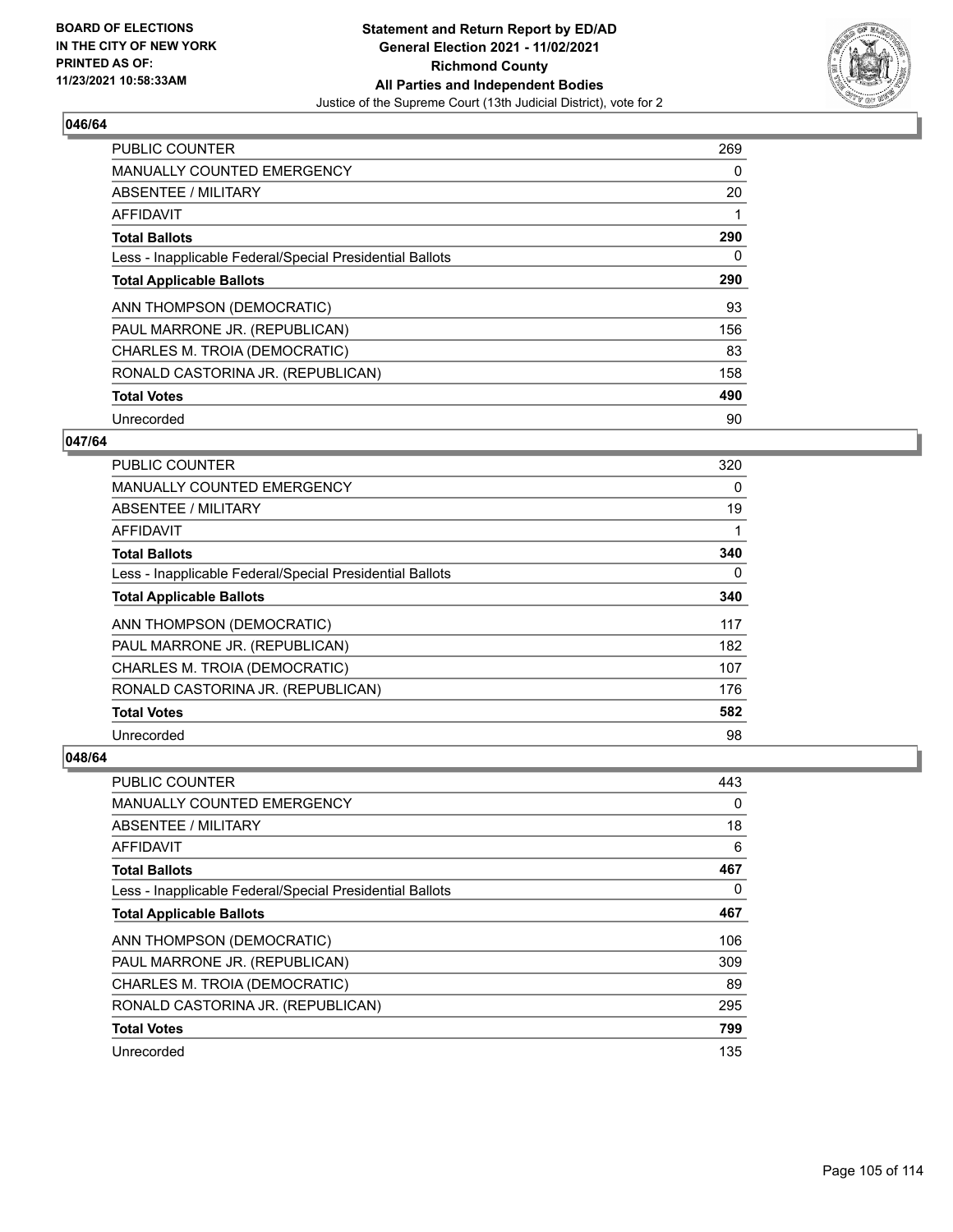

| <b>PUBLIC COUNTER</b>                                    | 315 |
|----------------------------------------------------------|-----|
| <b>MANUALLY COUNTED EMERGENCY</b>                        | 0   |
| ABSENTEE / MILITARY                                      | 26  |
| <b>AFFIDAVIT</b>                                         | 0   |
| <b>Total Ballots</b>                                     | 341 |
| Less - Inapplicable Federal/Special Presidential Ballots | 0   |
| <b>Total Applicable Ballots</b>                          | 341 |
| ANN THOMPSON (DEMOCRATIC)                                | 126 |
| PAUL MARRONE JR. (REPUBLICAN)                            | 158 |
| CHARLES M. TROIA (DEMOCRATIC)                            | 101 |
| RONALD CASTORINA JR. (REPUBLICAN)                        | 138 |
| <b>Total Votes</b>                                       | 523 |
| Unrecorded                                               | 159 |

### **050/64**

| <b>PUBLIC COUNTER</b>                                    | 332      |
|----------------------------------------------------------|----------|
| <b>MANUALLY COUNTED EMERGENCY</b>                        | 0        |
| ABSENTEE / MILITARY                                      | 14       |
| AFFIDAVIT                                                | $\Omega$ |
| <b>Total Ballots</b>                                     | 346      |
| Less - Inapplicable Federal/Special Presidential Ballots | 0        |
| <b>Total Applicable Ballots</b>                          | 346      |
| ANN THOMPSON (DEMOCRATIC)                                | 139      |
| PAUL MARRONE JR. (REPUBLICAN)                            | 186      |
| CHARLES M. TROIA (DEMOCRATIC)                            | 112      |
| RONALD CASTORINA JR. (REPUBLICAN)                        | 145      |
| <b>Total Votes</b>                                       | 582      |
| Unrecorded                                               | 110      |

| PUBLIC COUNTER                                           | 255 |
|----------------------------------------------------------|-----|
| <b>MANUALLY COUNTED EMERGENCY</b>                        | 0   |
| ABSENTEE / MILITARY                                      | 7   |
| AFFIDAVIT                                                | 0   |
| <b>Total Ballots</b>                                     | 262 |
| Less - Inapplicable Federal/Special Presidential Ballots | 0   |
| <b>Total Applicable Ballots</b>                          | 262 |
| ANN THOMPSON (DEMOCRATIC)                                | 104 |
| PAUL MARRONE JR. (REPUBLICAN)                            | 122 |
| CHARLES M. TROIA (DEMOCRATIC)                            | 93  |
| RONALD CASTORINA JR. (REPUBLICAN)                        | 103 |
| UNATTRIBUTABLE WRITE-IN (WRITE-IN)                       | 2   |
| <b>Total Votes</b>                                       | 424 |
| Unrecorded                                               | 100 |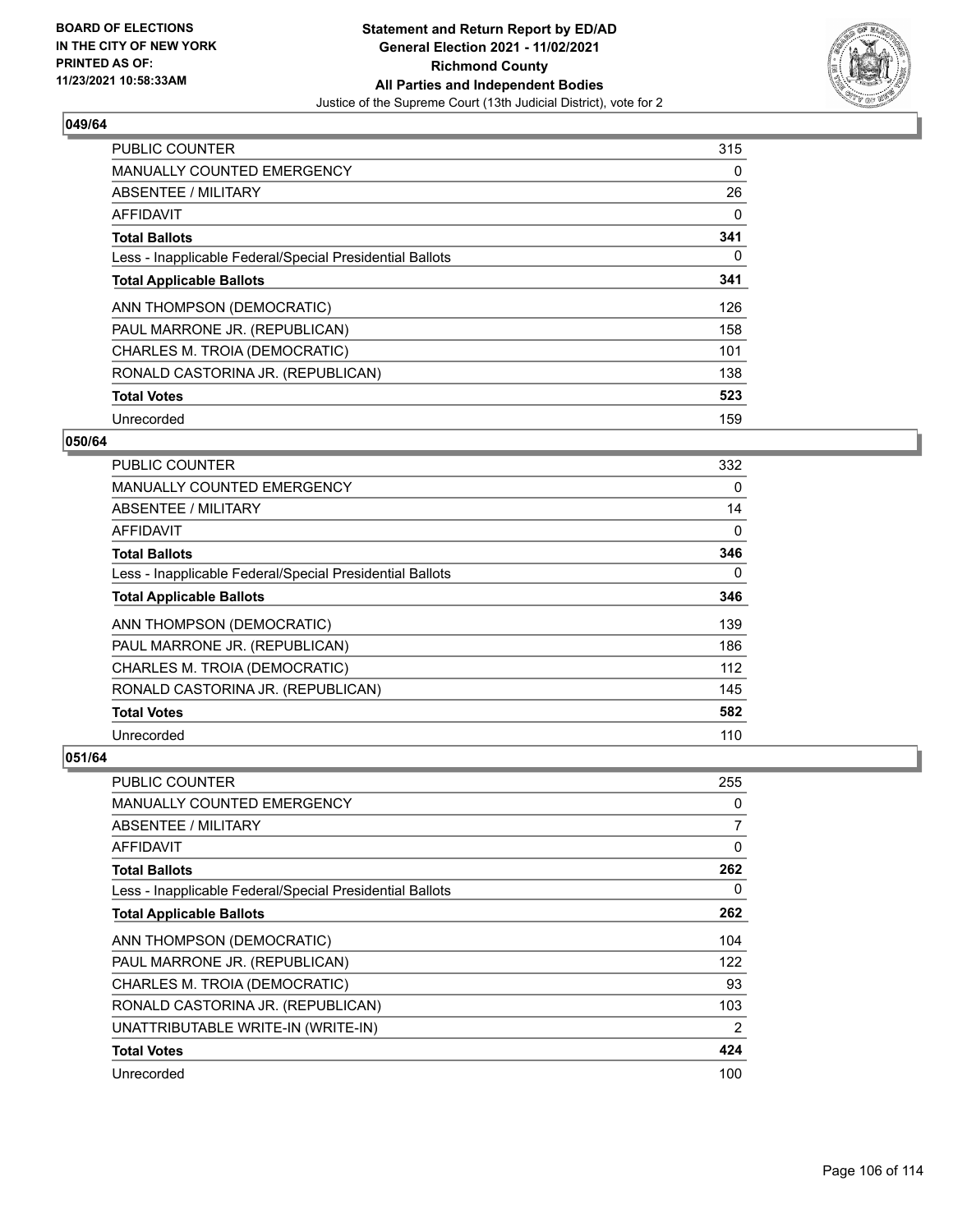

| <b>PUBLIC COUNTER</b>                                    | 292            |
|----------------------------------------------------------|----------------|
| <b>MANUALLY COUNTED EMERGENCY</b>                        | 0              |
| ABSENTEE / MILITARY                                      | 16             |
| <b>AFFIDAVIT</b>                                         | $\overline{2}$ |
| <b>Total Ballots</b>                                     | 310            |
| Less - Inapplicable Federal/Special Presidential Ballots | 0              |
| <b>Total Applicable Ballots</b>                          | 310            |
| ANN THOMPSON (DEMOCRATIC)                                | 111            |
| PAUL MARRONE JR. (REPUBLICAN)                            | 172            |
| CHARLES M. TROIA (DEMOCRATIC)                            | 80             |
| RONALD CASTORINA JR. (REPUBLICAN)                        | 161            |
| <b>Total Votes</b>                                       | 524            |
| Unrecorded                                               | 96             |

### **053/64**

| <b>PUBLIC COUNTER</b>                                    | 352 |
|----------------------------------------------------------|-----|
| <b>MANUALLY COUNTED EMERGENCY</b>                        | 0   |
| ABSENTEE / MILITARY                                      | 19  |
| <b>AFFIDAVIT</b>                                         |     |
| <b>Total Ballots</b>                                     | 372 |
| Less - Inapplicable Federal/Special Presidential Ballots | 0   |
| <b>Total Applicable Ballots</b>                          | 372 |
| ANN THOMPSON (DEMOCRATIC)                                | 142 |
| PAUL MARRONE JR. (REPUBLICAN)                            | 193 |
| CHARLES M. TROIA (DEMOCRATIC)                            | 118 |
| RONALD CASTORINA JR. (REPUBLICAN)                        | 172 |
| <b>ISAAC MARCH (WRITE-IN)</b>                            |     |
| UNATTRIBUTABLE WRITE-IN (WRITE-IN)                       | 1   |
| <b>Total Votes</b>                                       | 627 |
| Unrecorded                                               | 117 |

| PUBLIC COUNTER                                           | 395 |
|----------------------------------------------------------|-----|
| <b>MANUALLY COUNTED EMERGENCY</b>                        | 0   |
| <b>ABSENTEE / MILITARY</b>                               | 17  |
| <b>AFFIDAVIT</b>                                         |     |
| <b>Total Ballots</b>                                     | 413 |
| Less - Inapplicable Federal/Special Presidential Ballots | 0   |
| <b>Total Applicable Ballots</b>                          | 413 |
| ANN THOMPSON (DEMOCRATIC)                                | 108 |
| PAUL MARRONE JR. (REPUBLICAN)                            | 282 |
| CHARLES M. TROIA (DEMOCRATIC)                            | 100 |
| RONALD CASTORINA JR. (REPUBLICAN)                        | 246 |
| LOUIS STALIANO III (WRITE-IN)                            |     |
| LOUIS STALIANO JR. (WRITE-IN)                            |     |
| <b>Total Votes</b>                                       | 738 |
| Unrecorded                                               | 88  |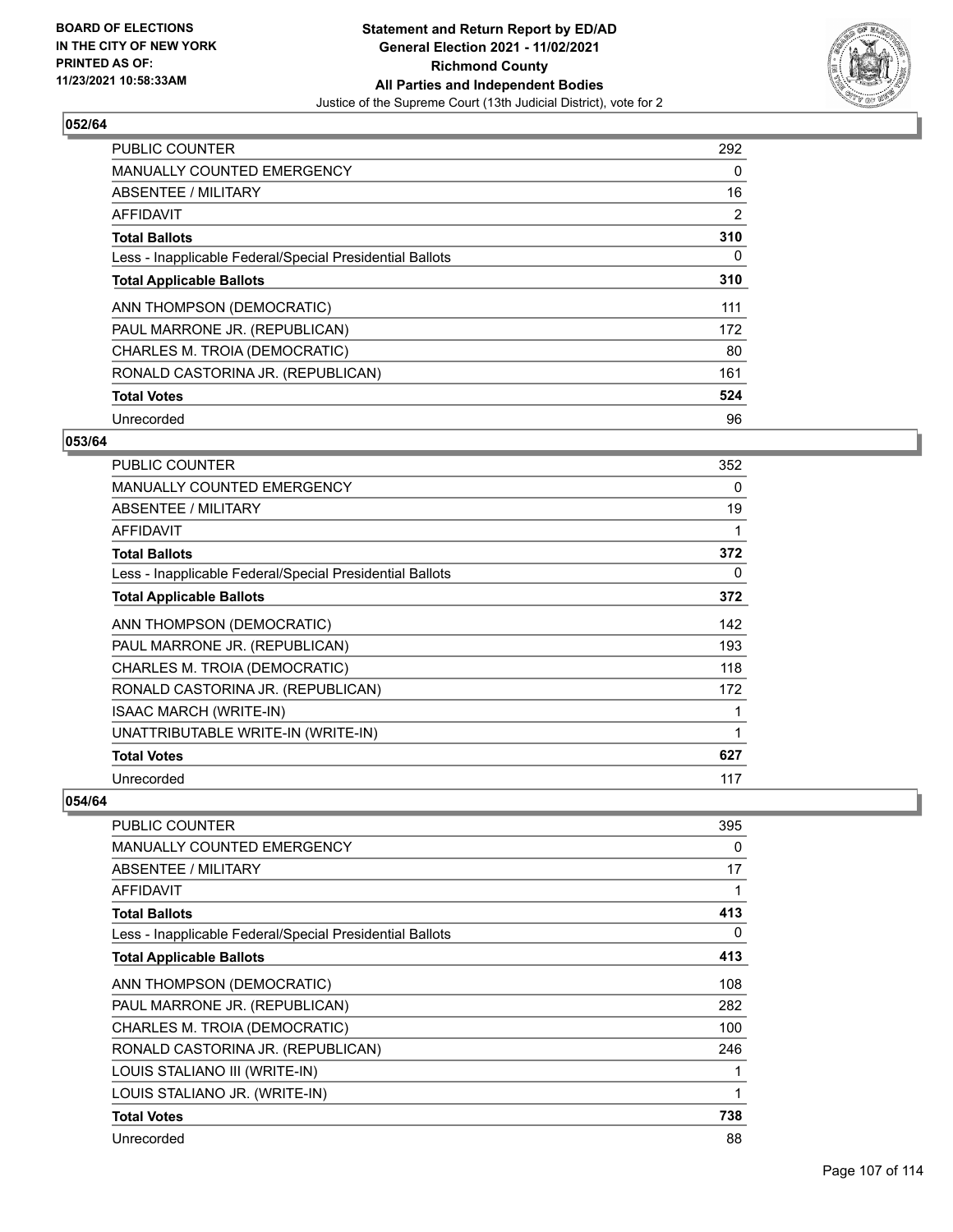

| <b>PUBLIC COUNTER</b>                                    | 348            |
|----------------------------------------------------------|----------------|
| <b>MANUALLY COUNTED EMERGENCY</b>                        | 0              |
| ABSENTEE / MILITARY                                      | 10             |
| <b>AFFIDAVIT</b>                                         | $\overline{2}$ |
| <b>Total Ballots</b>                                     | 360            |
| Less - Inapplicable Federal/Special Presidential Ballots | 0              |
| <b>Total Applicable Ballots</b>                          | 360            |
| ANN THOMPSON (DEMOCRATIC)                                | 91             |
| PAUL MARRONE JR. (REPUBLICAN)                            | 236            |
| CHARLES M. TROIA (DEMOCRATIC)                            | 83             |
| RONALD CASTORINA JR. (REPUBLICAN)                        | 206            |
| <b>Total Votes</b>                                       | 616            |
| Unrecorded                                               | 104            |

### **056/64**

| PUBLIC COUNTER                                           | 381 |
|----------------------------------------------------------|-----|
| MANUALLY COUNTED EMERGENCY                               | 0   |
| ABSENTEE / MILITARY                                      | 23  |
| AFFIDAVIT                                                | 2   |
| <b>Total Ballots</b>                                     | 406 |
| Less - Inapplicable Federal/Special Presidential Ballots | 0   |
| <b>Total Applicable Ballots</b>                          | 406 |
| ANN THOMPSON (DEMOCRATIC)                                | 97  |
| PAUL MARRONE JR. (REPUBLICAN)                            | 265 |
| CHARLES M. TROIA (DEMOCRATIC)                            | 84  |
| RONALD CASTORINA JR. (REPUBLICAN)                        | 248 |
| <b>Total Votes</b>                                       | 694 |
| Unrecorded                                               | 118 |

| PUBLIC COUNTER                                           | 228 |
|----------------------------------------------------------|-----|
| <b>MANUALLY COUNTED EMERGENCY</b>                        | 0   |
| ABSENTEE / MILITARY                                      | 7   |
| AFFIDAVIT                                                | 1   |
| <b>Total Ballots</b>                                     | 236 |
| Less - Inapplicable Federal/Special Presidential Ballots | 0   |
| <b>Total Applicable Ballots</b>                          | 236 |
| ANN THOMPSON (DEMOCRATIC)                                | 54  |
| PAUL MARRONE JR. (REPUBLICAN)                            | 156 |
| CHARLES M. TROIA (DEMOCRATIC)                            | 44  |
| RONALD CASTORINA JR. (REPUBLICAN)                        | 133 |
| UNATTRIBUTABLE WRITE-IN (WRITE-IN)                       | 2   |
| <b>Total Votes</b>                                       | 389 |
| Unrecorded                                               | 83  |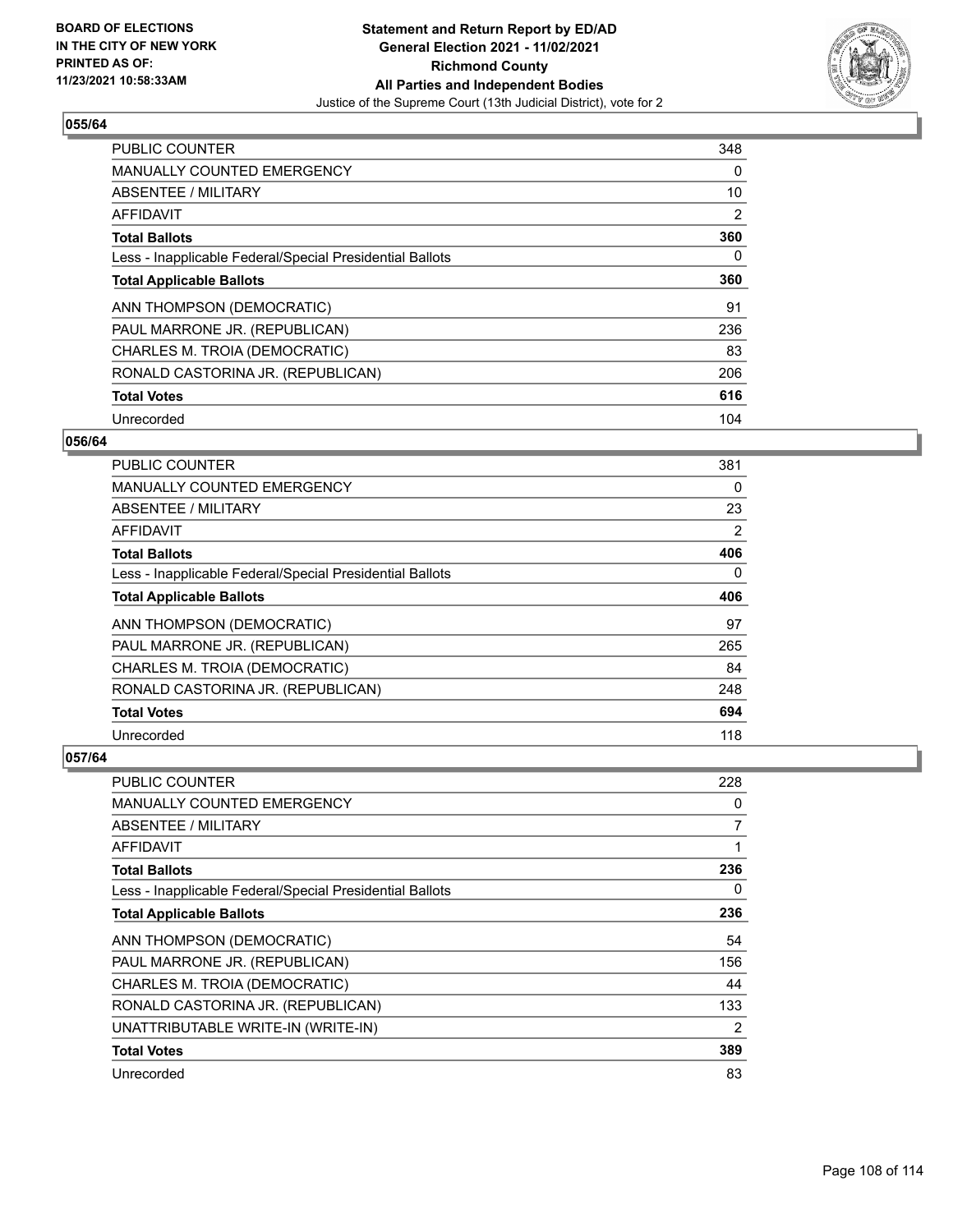

| <b>PUBLIC COUNTER</b>                                    | 364 |
|----------------------------------------------------------|-----|
| <b>MANUALLY COUNTED EMERGENCY</b>                        | 0   |
| ABSENTEE / MILITARY                                      | 8   |
| <b>AFFIDAVIT</b>                                         |     |
| <b>Total Ballots</b>                                     | 373 |
| Less - Inapplicable Federal/Special Presidential Ballots | 0   |
| <b>Total Applicable Ballots</b>                          | 373 |
| ANN THOMPSON (DEMOCRATIC)                                | 80  |
| PAUL MARRONE JR. (REPUBLICAN)                            | 267 |
| CHARLES M. TROIA (DEMOCRATIC)                            | 68  |
| RONALD CASTORINA JR. (REPUBLICAN)                        | 258 |
| <b>Total Votes</b>                                       | 673 |
| Unrecorded                                               | 73  |

## **059/64**

| <b>PUBLIC COUNTER</b>                                    | 281 |
|----------------------------------------------------------|-----|
| MANUALLY COUNTED EMERGENCY                               | 0   |
| ABSENTEE / MILITARY                                      | 8   |
| AFFIDAVIT                                                | 1   |
| <b>Total Ballots</b>                                     | 290 |
| Less - Inapplicable Federal/Special Presidential Ballots | 0   |
| <b>Total Applicable Ballots</b>                          | 290 |
| ANN THOMPSON (DEMOCRATIC)                                | 65  |
| PAUL MARRONE JR. (REPUBLICAN)                            | 196 |
| CHARLES M. TROIA (DEMOCRATIC)                            | 40  |
| RONALD CASTORINA JR. (REPUBLICAN)                        | 156 |
| <b>Total Votes</b>                                       | 457 |
| Unrecorded                                               | 123 |

| <b>PUBLIC COUNTER</b>                                    | 178      |
|----------------------------------------------------------|----------|
| <b>MANUALLY COUNTED EMERGENCY</b>                        | 0        |
| ABSENTEE / MILITARY                                      | 9        |
| AFFIDAVIT                                                |          |
| <b>Total Ballots</b>                                     | 188      |
| Less - Inapplicable Federal/Special Presidential Ballots | $\Omega$ |
| <b>Total Applicable Ballots</b>                          | 188      |
| ANN THOMPSON (DEMOCRATIC)                                | 48       |
| PAUL MARRONE JR. (REPUBLICAN)                            | 111      |
| CHARLES M. TROIA (DEMOCRATIC)                            | 42       |
| RONALD CASTORINA JR. (REPUBLICAN)                        | 98       |
| <b>Total Votes</b>                                       | 299      |
| Unrecorded                                               | 77       |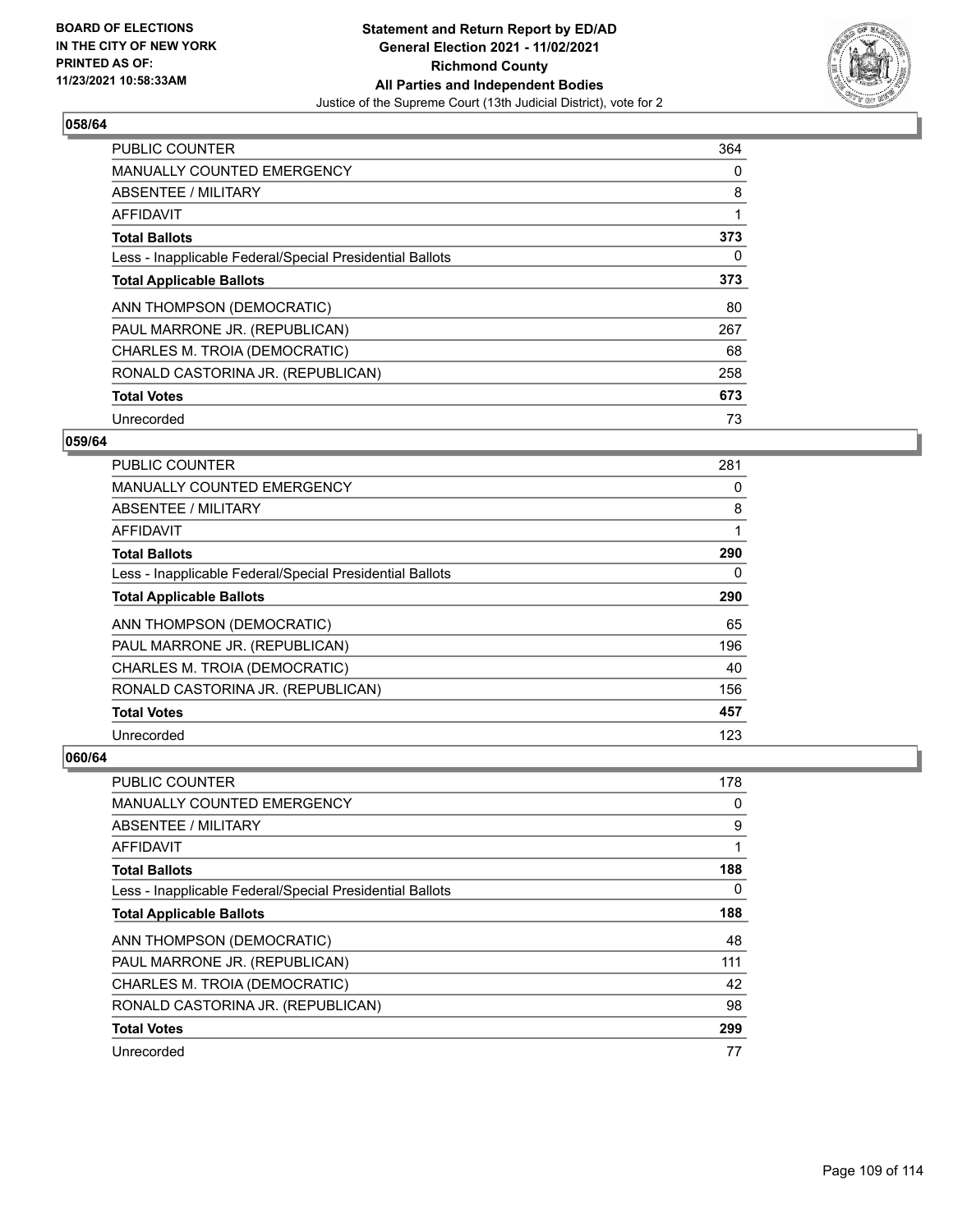

| <b>PUBLIC COUNTER</b>                                    | 215 |
|----------------------------------------------------------|-----|
| <b>MANUALLY COUNTED EMERGENCY</b>                        | 0   |
| ABSENTEE / MILITARY                                      | 28  |
| <b>AFFIDAVIT</b>                                         | 0   |
| <b>Total Ballots</b>                                     | 243 |
| Less - Inapplicable Federal/Special Presidential Ballots | 0   |
| <b>Total Applicable Ballots</b>                          | 243 |
| ANN THOMPSON (DEMOCRATIC)                                | 96  |
| PAUL MARRONE JR. (REPUBLICAN)                            | 119 |
| CHARLES M. TROIA (DEMOCRATIC)                            | 78  |
| RONALD CASTORINA JR. (REPUBLICAN)                        | 107 |
| <b>Total Votes</b>                                       | 400 |
| Unrecorded                                               | 86  |

## **062/64**

| <b>PUBLIC COUNTER</b>                                    | 312      |
|----------------------------------------------------------|----------|
| <b>MANUALLY COUNTED EMERGENCY</b>                        | $\Omega$ |
| ABSENTEE / MILITARY                                      | 22       |
| AFFIDAVIT                                                | 3        |
| <b>Total Ballots</b>                                     | 337      |
| Less - Inapplicable Federal/Special Presidential Ballots | 0        |
| <b>Total Applicable Ballots</b>                          | 337      |
| ANN THOMPSON (DEMOCRATIC)                                | 82       |
| PAUL MARRONE JR. (REPUBLICAN)                            | 224      |
| CHARLES M. TROIA (DEMOCRATIC)                            | 56       |
| RONALD CASTORINA JR. (REPUBLICAN)                        | 208      |
| <b>Total Votes</b>                                       | 570      |
| Unrecorded                                               | 104      |

| PUBLIC COUNTER                                           | 269      |
|----------------------------------------------------------|----------|
| <b>MANUALLY COUNTED EMERGENCY</b>                        | 0        |
| ABSENTEE / MILITARY                                      | 17       |
| AFFIDAVIT                                                | 1        |
| <b>Total Ballots</b>                                     | 287      |
| Less - Inapplicable Federal/Special Presidential Ballots | $\Omega$ |
| <b>Total Applicable Ballots</b>                          | 287      |
| ANN THOMPSON (DEMOCRATIC)                                | 82       |
| PAUL MARRONE JR. (REPUBLICAN)                            | 172      |
| CHARLES M. TROIA (DEMOCRATIC)                            | 73       |
| RONALD CASTORINA JR. (REPUBLICAN)                        | 171      |
| <b>Total Votes</b>                                       | 498      |
| Unrecorded                                               | 76       |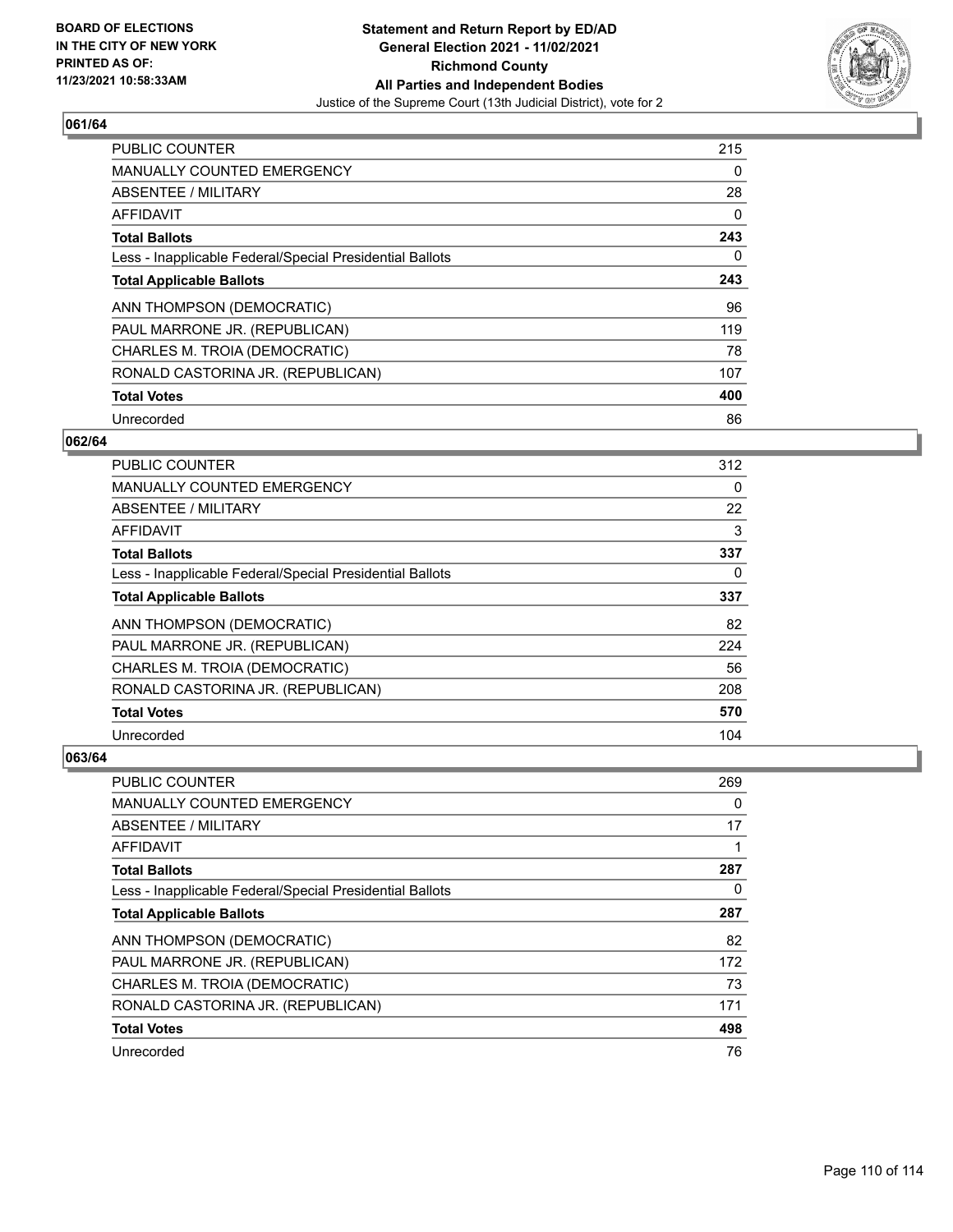

| <b>PUBLIC COUNTER</b>                                    | 0        |
|----------------------------------------------------------|----------|
| MANUALLY COUNTED EMERGENCY                               | 0        |
| ABSENTEE / MILITARY                                      | 0        |
| AFFIDAVIT                                                | 0        |
| <b>Total Ballots</b>                                     | 0        |
| Less - Inapplicable Federal/Special Presidential Ballots | 0        |
| <b>Total Applicable Ballots</b>                          | 0        |
| ANN THOMPSON (DEMOCRATIC)                                | $\Omega$ |
| PAUL MARRONE JR. (REPUBLICAN)                            | 0        |
| CHARLES M. TROIA (DEMOCRATIC)                            | 0        |
| RONALD CASTORINA JR. (REPUBLICAN)                        | 0        |
| <b>Total Votes</b>                                       | 0        |

# **065/64**

| <b>PUBLIC COUNTER</b>                                    | 0        |
|----------------------------------------------------------|----------|
| <b>MANUALLY COUNTED EMERGENCY</b>                        | 0        |
| ABSENTEE / MILITARY                                      | 0        |
| AFFIDAVIT                                                | 0        |
| <b>Total Ballots</b>                                     | 0        |
| Less - Inapplicable Federal/Special Presidential Ballots | 0        |
| <b>Total Applicable Ballots</b>                          | 0        |
| ANN THOMPSON (DEMOCRATIC)                                | $\Omega$ |
| PAUL MARRONE JR. (REPUBLICAN)                            | 0        |
| CHARLES M. TROIA (DEMOCRATIC)                            | 0        |
| RONALD CASTORINA JR. (REPUBLICAN)                        | 0        |
| <b>Total Votes</b>                                       | 0        |
|                                                          |          |

| PUBLIC COUNTER                                           | 0 |
|----------------------------------------------------------|---|
| <b>MANUALLY COUNTED EMERGENCY</b>                        | 0 |
| <b>ABSENTEE / MILITARY</b>                               | 0 |
| <b>AFFIDAVIT</b>                                         | 0 |
| <b>Total Ballots</b>                                     | 0 |
| Less - Inapplicable Federal/Special Presidential Ballots | 0 |
| <b>Total Applicable Ballots</b>                          | 0 |
| ANN THOMPSON (DEMOCRATIC)                                | 0 |
| PAUL MARRONE JR. (REPUBLICAN)                            | 0 |
| CHARLES M. TROIA (DEMOCRATIC)                            | 0 |
| RONALD CASTORINA JR. (REPUBLICAN)                        | 0 |
| <b>Total Votes</b>                                       | 0 |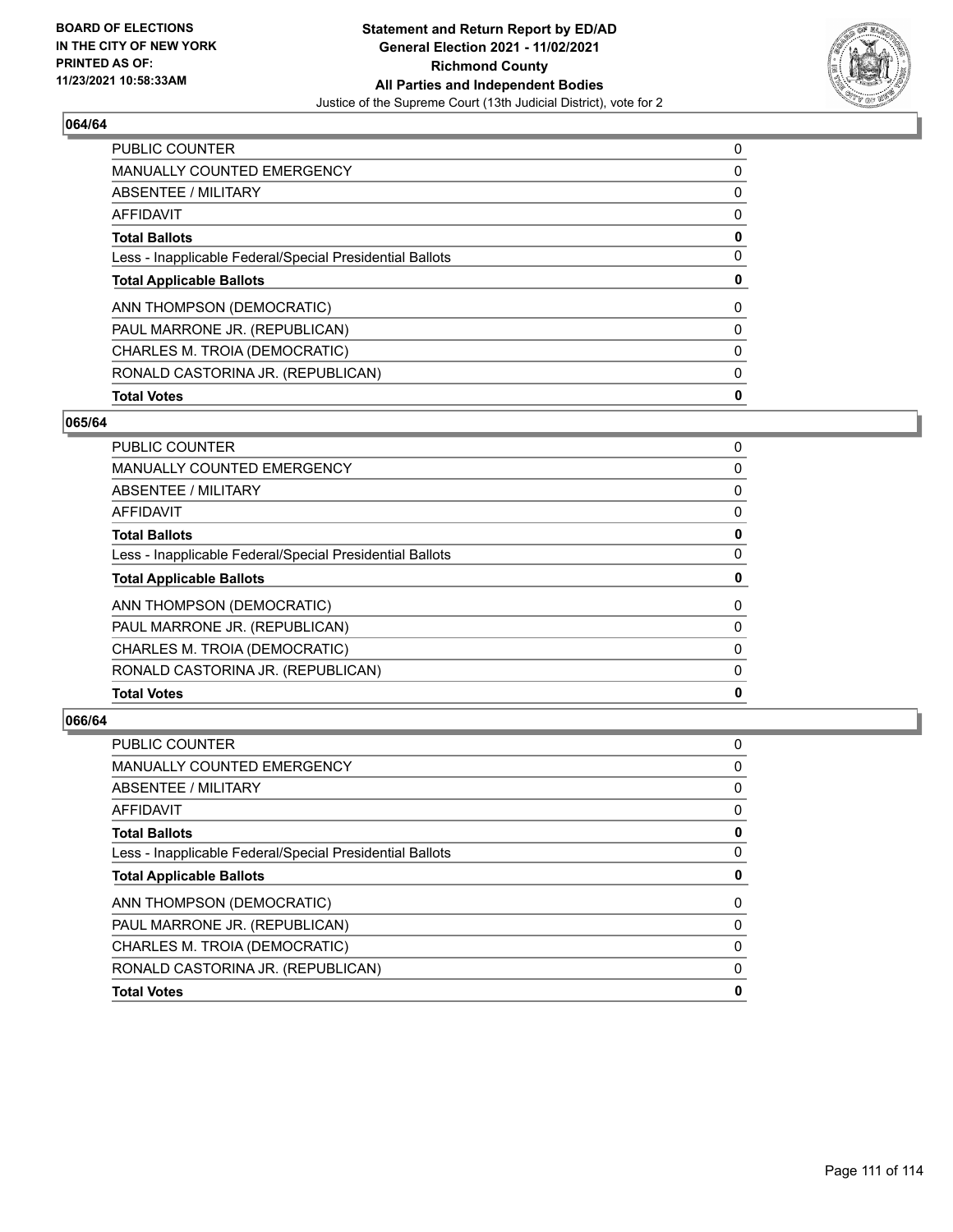

| <b>PUBLIC COUNTER</b>                                    | 0 |
|----------------------------------------------------------|---|
| <b>MANUALLY COUNTED EMERGENCY</b>                        | 0 |
| ABSENTEE / MILITARY                                      | 0 |
| AFFIDAVIT                                                | 0 |
| <b>Total Ballots</b>                                     | 0 |
| Less - Inapplicable Federal/Special Presidential Ballots | 0 |
| <b>Total Applicable Ballots</b>                          | 0 |
| ANN THOMPSON (DEMOCRATIC)                                | 0 |
| PAUL MARRONE JR. (REPUBLICAN)                            | 0 |
| CHARLES M. TROIA (DEMOCRATIC)                            | 0 |
| RONALD CASTORINA JR. (REPUBLICAN)                        | 0 |
| <b>Total Votes</b>                                       | 0 |

# **068/64**

| PUBLIC COUNTER                                           | 0        |
|----------------------------------------------------------|----------|
| <b>MANUALLY COUNTED EMERGENCY</b>                        | 0        |
| ABSENTEE / MILITARY                                      | 0        |
| AFFIDAVIT                                                | 0        |
| <b>Total Ballots</b>                                     | 0        |
| Less - Inapplicable Federal/Special Presidential Ballots | 0        |
| <b>Total Applicable Ballots</b>                          | 0        |
| ANN THOMPSON (DEMOCRATIC)                                | $\Omega$ |
| PAUL MARRONE JR. (REPUBLICAN)                            | 0        |
| CHARLES M. TROIA (DEMOCRATIC)                            | 0        |
| RONALD CASTORINA JR. (REPUBLICAN)                        | $\Omega$ |
| <b>Total Votes</b>                                       | 0        |
|                                                          |          |

| PUBLIC COUNTER                                           | 0 |
|----------------------------------------------------------|---|
| <b>MANUALLY COUNTED EMERGENCY</b>                        | 0 |
| <b>ABSENTEE / MILITARY</b>                               | 0 |
| <b>AFFIDAVIT</b>                                         | 0 |
| <b>Total Ballots</b>                                     | 0 |
| Less - Inapplicable Federal/Special Presidential Ballots | 0 |
| <b>Total Applicable Ballots</b>                          | 0 |
| ANN THOMPSON (DEMOCRATIC)                                | 0 |
| PAUL MARRONE JR. (REPUBLICAN)                            | 0 |
| CHARLES M. TROIA (DEMOCRATIC)                            | 0 |
| RONALD CASTORINA JR. (REPUBLICAN)                        | 0 |
| <b>Total Votes</b>                                       | 0 |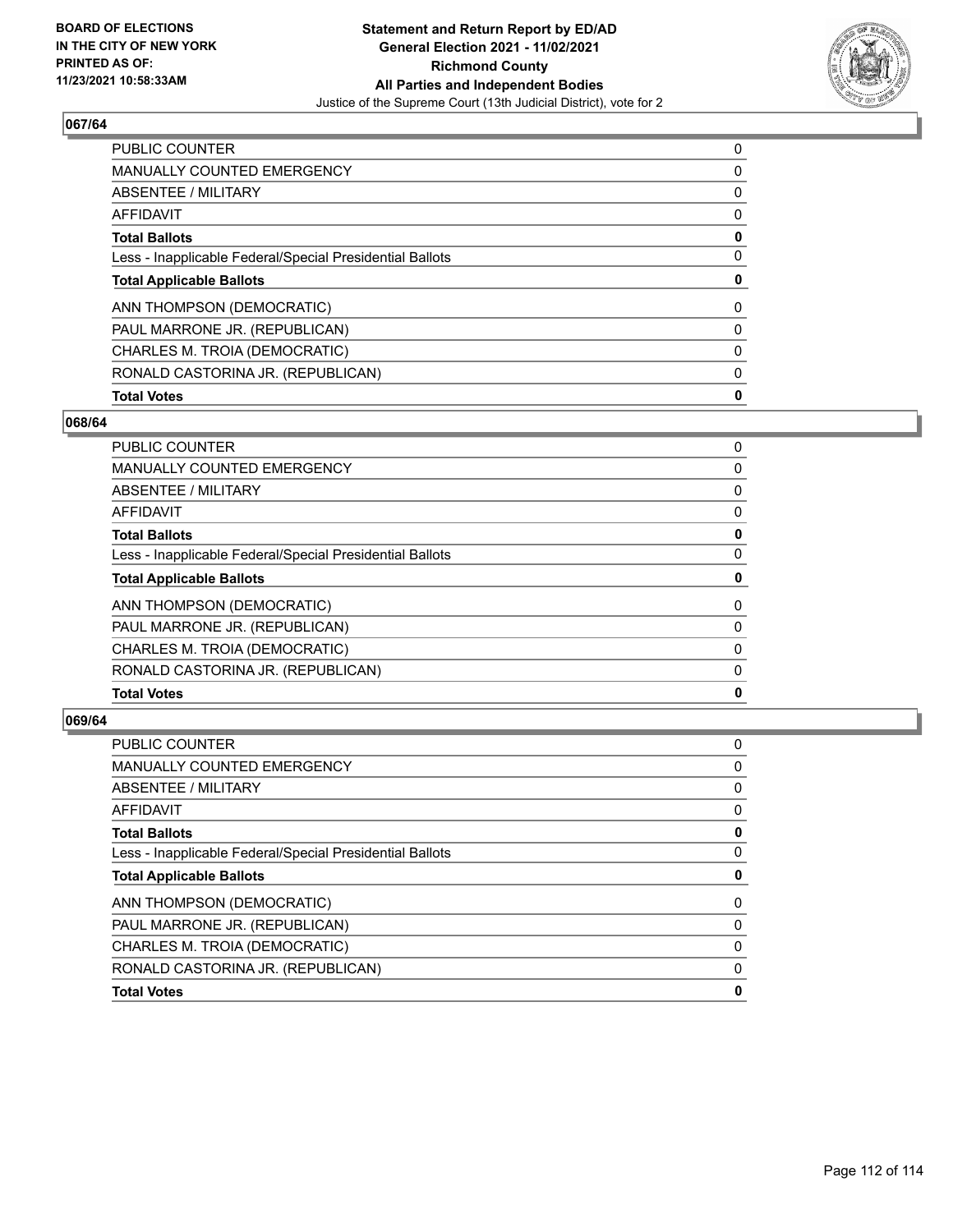

| <b>PUBLIC COUNTER</b>                                    | 0        |
|----------------------------------------------------------|----------|
| <b>MANUALLY COUNTED EMERGENCY</b>                        | 0        |
| ABSENTEE / MILITARY                                      | 0        |
| AFFIDAVIT                                                | 0        |
| <b>Total Ballots</b>                                     | 0        |
| Less - Inapplicable Federal/Special Presidential Ballots | 0        |
| <b>Total Applicable Ballots</b>                          | 0        |
| ANN THOMPSON (DEMOCRATIC)                                | $\Omega$ |
| PAUL MARRONE JR. (REPUBLICAN)                            | 0        |
| CHARLES M. TROIA (DEMOCRATIC)                            | 0        |
| RONALD CASTORINA JR. (REPUBLICAN)                        | 0        |
| <b>Total Votes</b>                                       | 0        |